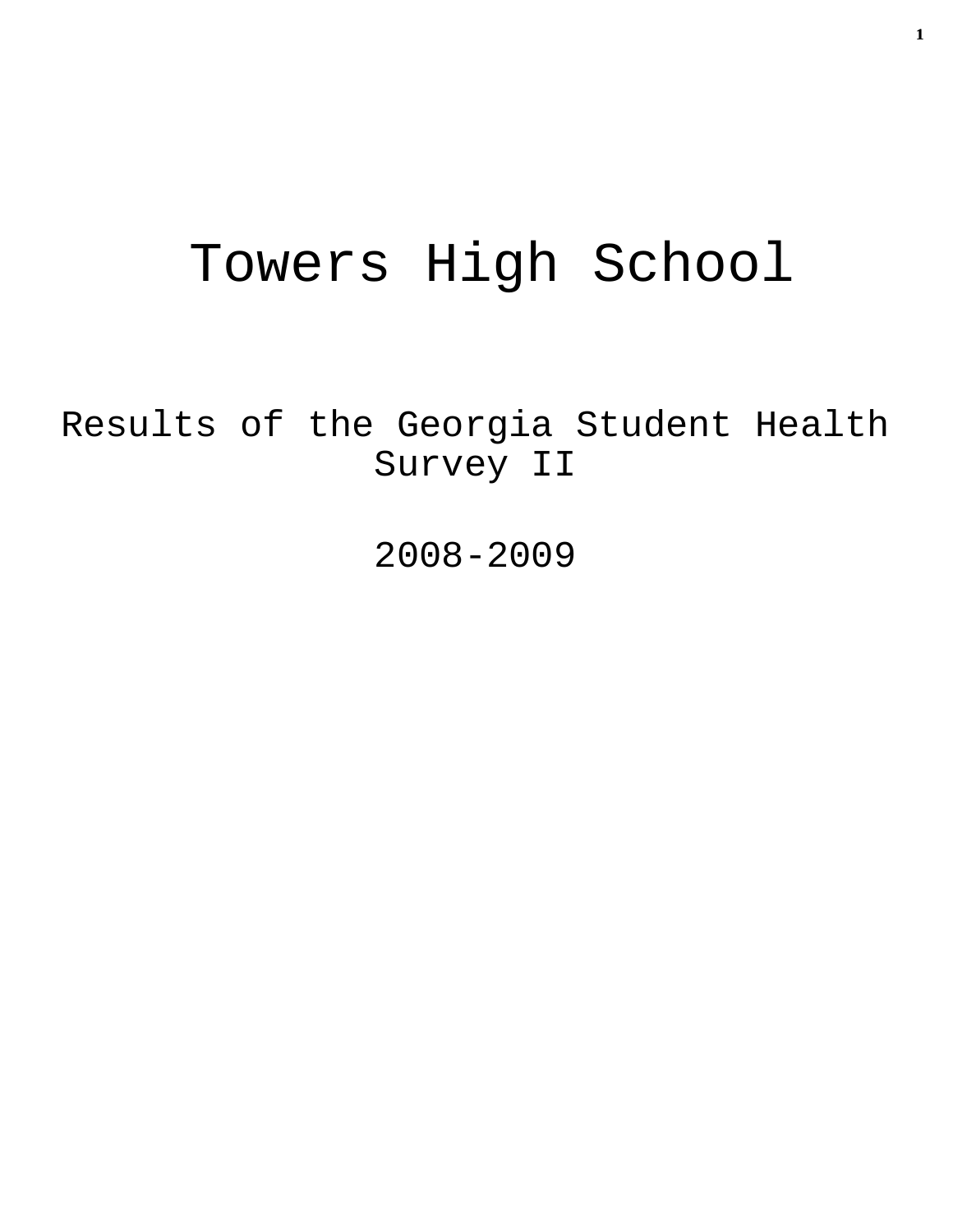# *Demographics* **2**

| Grade                    |     |  |  |  |
|--------------------------|-----|--|--|--|
| <b>Grade   Frequency</b> |     |  |  |  |
| 10                       | 113 |  |  |  |
| 12                       | 94  |  |  |  |

| Frequency      | <b>Table of Gender by Grade</b> |              |             |              |  |  |
|----------------|---------------------------------|--------------|-------------|--------------|--|--|
| <b>Col Pct</b> |                                 | Grade(Grade) |             |              |  |  |
|                | Gender(Gender)                  | 10           | 12          | <b>Total</b> |  |  |
|                | <b>Female</b>                   | 59<br>52.21  | 54<br>57.45 | 113          |  |  |
|                | <b>Male</b>                     | 54<br>47.79  | 40<br>42.55 | 94           |  |  |
|                | <b>Total</b>                    | 113          | 94          | 207          |  |  |

| <b>Frequency</b><br>Col Pct |
|-----------------------------|
|-----------------------------|

| <b>Table of Ethnicity by Grade</b> |              |             |              |  |  |  |
|------------------------------------|--------------|-------------|--------------|--|--|--|
|                                    | Grade(Grade) |             |              |  |  |  |
| <b>Ethnicity</b> (Ethnicity)       | 10           | 12          | <b>Total</b> |  |  |  |
| <b>Black</b>                       | 101<br>89.38 | 83<br>88.30 | 184          |  |  |  |
| <b>Hispanic</b>                    | 4<br>3.54    | 1.06        | 5            |  |  |  |
| <b>Asian</b>                       | 0.88         | 1.06        | 2            |  |  |  |
| <b>Other</b>                       | 7<br>6.19    | 9<br>9.57   | 16           |  |  |  |
| <b>Total</b>                       | 113          | 94          | 207          |  |  |  |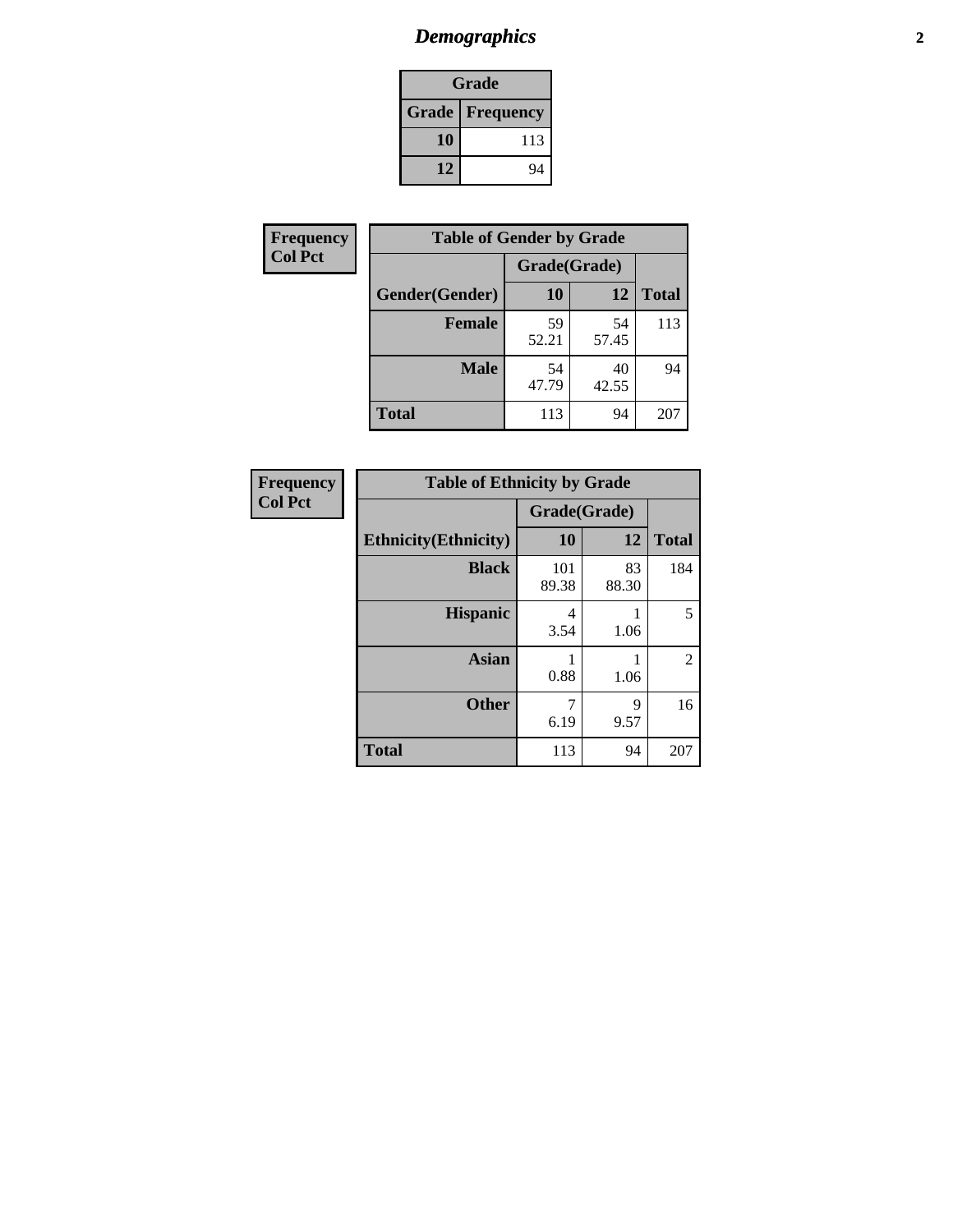#### *Title IV, Part A, Schedule A* **3** *Goal 1: Ensure that all schools are drug-free Baseline Data: Year 2008-2009 Prevalence of Drug Use*

| Frequency<br><b>Col Pct</b> | <b>Table of AlcoholAlt by Grade</b> |              |             |              |  |  |
|-----------------------------|-------------------------------------|--------------|-------------|--------------|--|--|
|                             | AlcoholAlt(Alcohol                  | Grade(Grade) |             |              |  |  |
|                             | use, past 30 days)                  | 10           | 12          | <b>Total</b> |  |  |
|                             | Yes                                 | 21<br>18.58  | 19<br>20.21 | 40           |  |  |
|                             | N <sub>0</sub>                      | 92<br>81.42  | 75<br>79.79 | 167          |  |  |
|                             | <b>Total</b>                        | 113          | 94          | 207          |  |  |

| Frequency<br><b>Col Pct</b> | <b>Table of TobaccoAny by Grade</b> |              |             |              |  |
|-----------------------------|-------------------------------------|--------------|-------------|--------------|--|
|                             | TobaccoAny(Tobacco                  | Grade(Grade) |             |              |  |
|                             | use, past 30 days)                  | <b>10</b>    | 12          | <b>Total</b> |  |
|                             | Yes                                 | 13<br>11.50  | 11<br>11.70 | 24           |  |
|                             | N <sub>0</sub>                      | 100<br>88.50 | 83<br>88.30 | 183          |  |
|                             | <b>Total</b>                        | 113          | 94          | 207          |  |

| Frequency<br><b>Col Pct</b> | <b>Table of MarijuanaAlt by Grade</b> |              |             |              |  |
|-----------------------------|---------------------------------------|--------------|-------------|--------------|--|
|                             | MarijuanaAlt(Marijuana                | Grade(Grade) |             |              |  |
|                             | use, past 30 days)                    | 10           | 12          | <b>Total</b> |  |
|                             | <b>Yes</b>                            | 21<br>18.58  | 17<br>18.09 | 38           |  |
|                             | N <sub>0</sub>                        | 92<br>81.42  | 77<br>81.91 | 169          |  |
|                             | <b>Total</b>                          | 113          | 94          | 207          |  |

| <b>Frequency</b> | <b>Table of OtherDrugAny by Grade</b>  |              |             |              |  |  |
|------------------|----------------------------------------|--------------|-------------|--------------|--|--|
| <b>Col Pct</b>   | <b>OtherDrugAny(Other</b><br>drug use, | Grade(Grade) |             |              |  |  |
|                  | past 30 days)                          | 10           | 12          | <b>Total</b> |  |  |
|                  | <b>Yes</b>                             | 4.42         | 6<br>6.38   | 11           |  |  |
|                  | N <sub>0</sub>                         | 108<br>95.58 | 88<br>93.62 | 196          |  |  |
|                  | <b>Total</b>                           | 113          | 94          | 207          |  |  |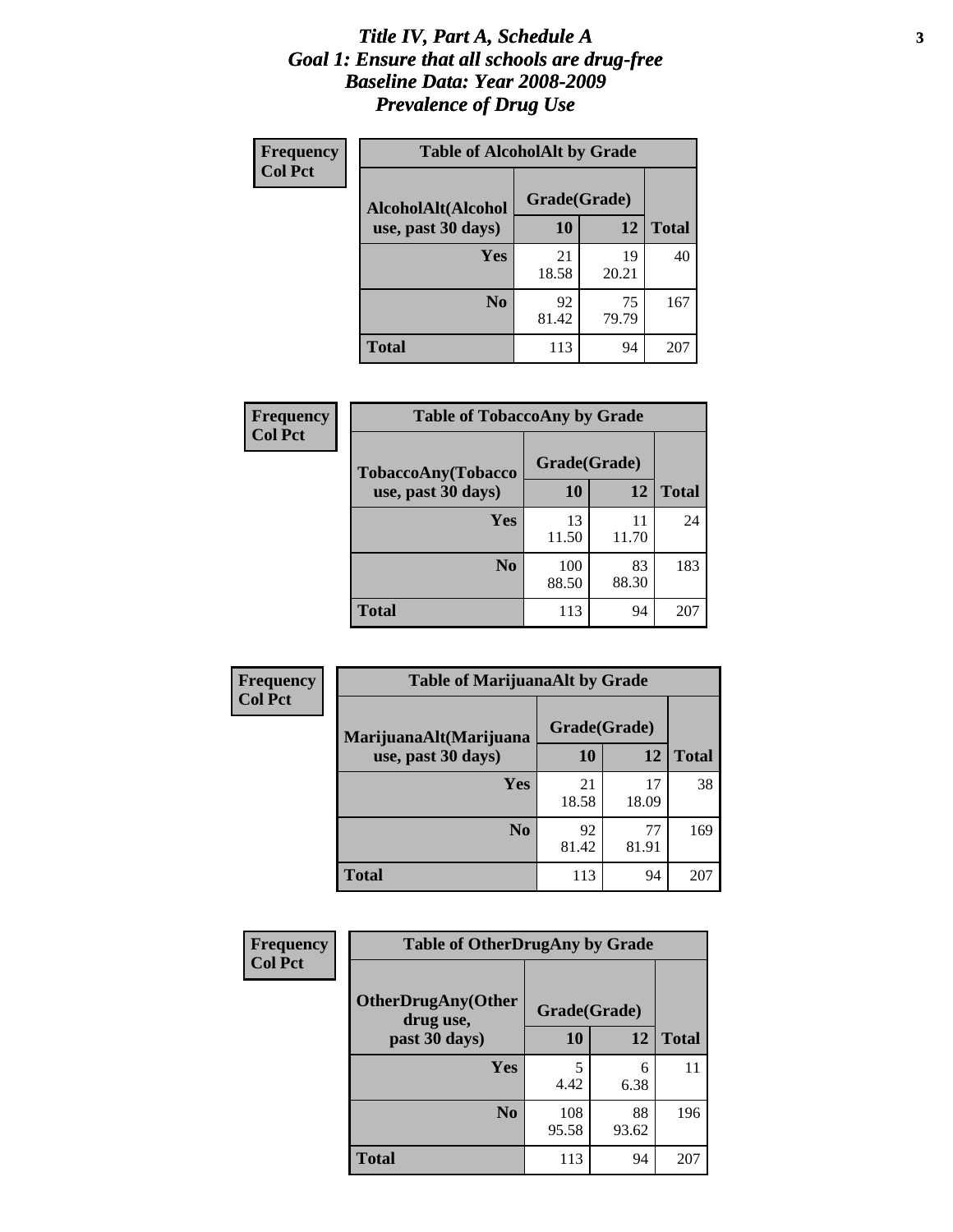#### *Average Age of Onset of Use* **4** *Results for "Average Age of Onset of Use" questions exclude students who said they did not use that substance*

| <b>Variable</b>       | Label                                                              | <b>Mean</b> |
|-----------------------|--------------------------------------------------------------------|-------------|
| Alcoholinit2          | I started using alcohol when I was                                 | 12.70       |
| Cigarettesinit2       | I started smoking tobacco when I was                               | 12.76       |
| Smokelessinit2        | I started chewing tobacco when I was                               | 10.20       |
| Marijuanainit2        | I started using marijuana when I was                               | 13.49       |
| Cocaineinit2          | I started using cocaine when I was                                 | 11.33       |
| Inhalantsinit2        | I started using inhalants when I was                               | 9.40        |
| Steroidsinit2         | I started using steroids when I was                                | 9.67        |
| Ecstasyinit2          | I started using ecstasy when I was                                 | 12.45       |
| Methinit <sub>2</sub> | I started using methamphetamines when I was                        | 9.80        |
| Hallucinogensinit2    | I started using hallucinogens when I was                           | 12.00       |
| Prescriptioninit2     | I started using prescription drugs not prescribed to me when I was | 12.18       |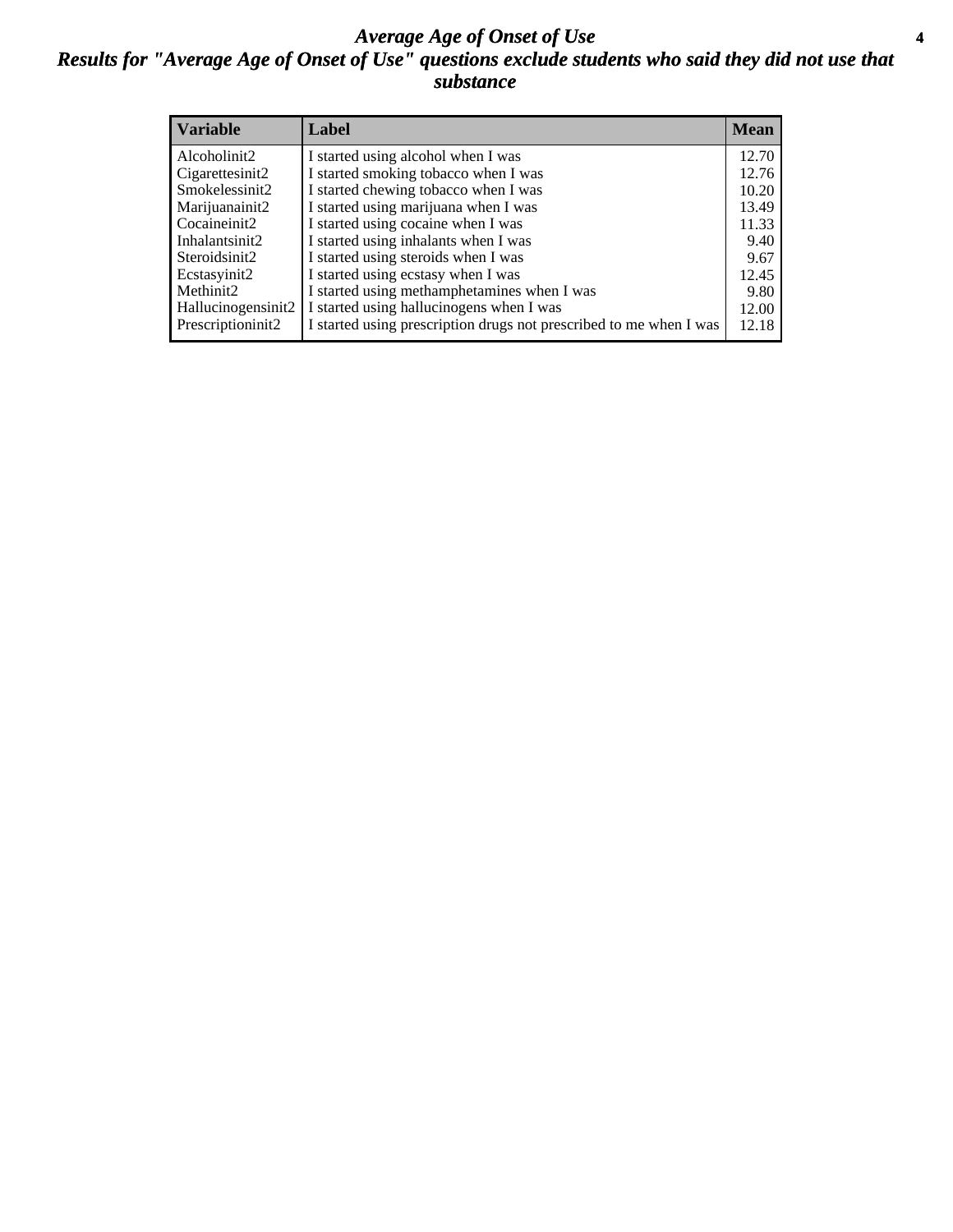# *Perception of Health Risk* **5**

| Frequency      | <b>Table of Alcoholharmdich by Grade</b> |              |             |              |  |
|----------------|------------------------------------------|--------------|-------------|--------------|--|
| <b>Col Pct</b> | Alcoholharmdich(I<br>think alcohol is    | Grade(Grade) |             |              |  |
|                | harmful)                                 | 10           | 12          | <b>Total</b> |  |
|                | Yes                                      | 87<br>76.99  | 82<br>87.23 | 169          |  |
|                | N <sub>0</sub>                           | 26<br>23.01  | 12<br>12.77 | 38           |  |
|                | <b>Total</b>                             | 113          | 94          | 207          |  |

| <b>Frequency</b> | <b>Table of Tobaccoharmdich by Grade</b> |              |             |              |  |
|------------------|------------------------------------------|--------------|-------------|--------------|--|
| <b>Col Pct</b>   | Tobaccoharmdich(I<br>think tobacco is    | Grade(Grade) |             |              |  |
|                  | harmful)                                 | 10           | 12          | <b>Total</b> |  |
|                  | Yes                                      | 105<br>92.92 | 87<br>92.55 | 192          |  |
|                  | N <sub>0</sub>                           | 8<br>7.08    | 7.45        | 15           |  |
|                  | <b>Total</b>                             | 113          | 94          | 207          |  |

| <b>Frequency</b> | <b>Table of Marijuanaharmdich by Grade</b> |              |             |              |  |
|------------------|--------------------------------------------|--------------|-------------|--------------|--|
| <b>Col Pct</b>   | Marijuanaharmdich(I<br>think marijuana is  | Grade(Grade) |             |              |  |
|                  | harmful)                                   | 10           | 12          | <b>Total</b> |  |
|                  | Yes                                        | 84<br>74.34  | 70<br>74.47 | 154          |  |
|                  | N <sub>0</sub>                             | 29<br>25.66  | 24<br>25.53 | 53           |  |
|                  | <b>Total</b>                               | 113          | 94          | 207          |  |

| Frequency      | <b>Table of Otherdrugharmdich by Grade</b>   |              |             |              |  |  |  |  |
|----------------|----------------------------------------------|--------------|-------------|--------------|--|--|--|--|
| <b>Col Pct</b> | Otherdrugharmdich(I<br>think other drugs are | Grade(Grade) |             |              |  |  |  |  |
|                | harmful)                                     | 10           | 12          | <b>Total</b> |  |  |  |  |
|                | <b>Yes</b>                                   | 103<br>91.15 | 87<br>92.55 | 190          |  |  |  |  |
|                | N <sub>0</sub>                               | 10<br>8.85   | 7.45        | 17           |  |  |  |  |
|                | <b>Total</b>                                 | 113          | 94          | 207          |  |  |  |  |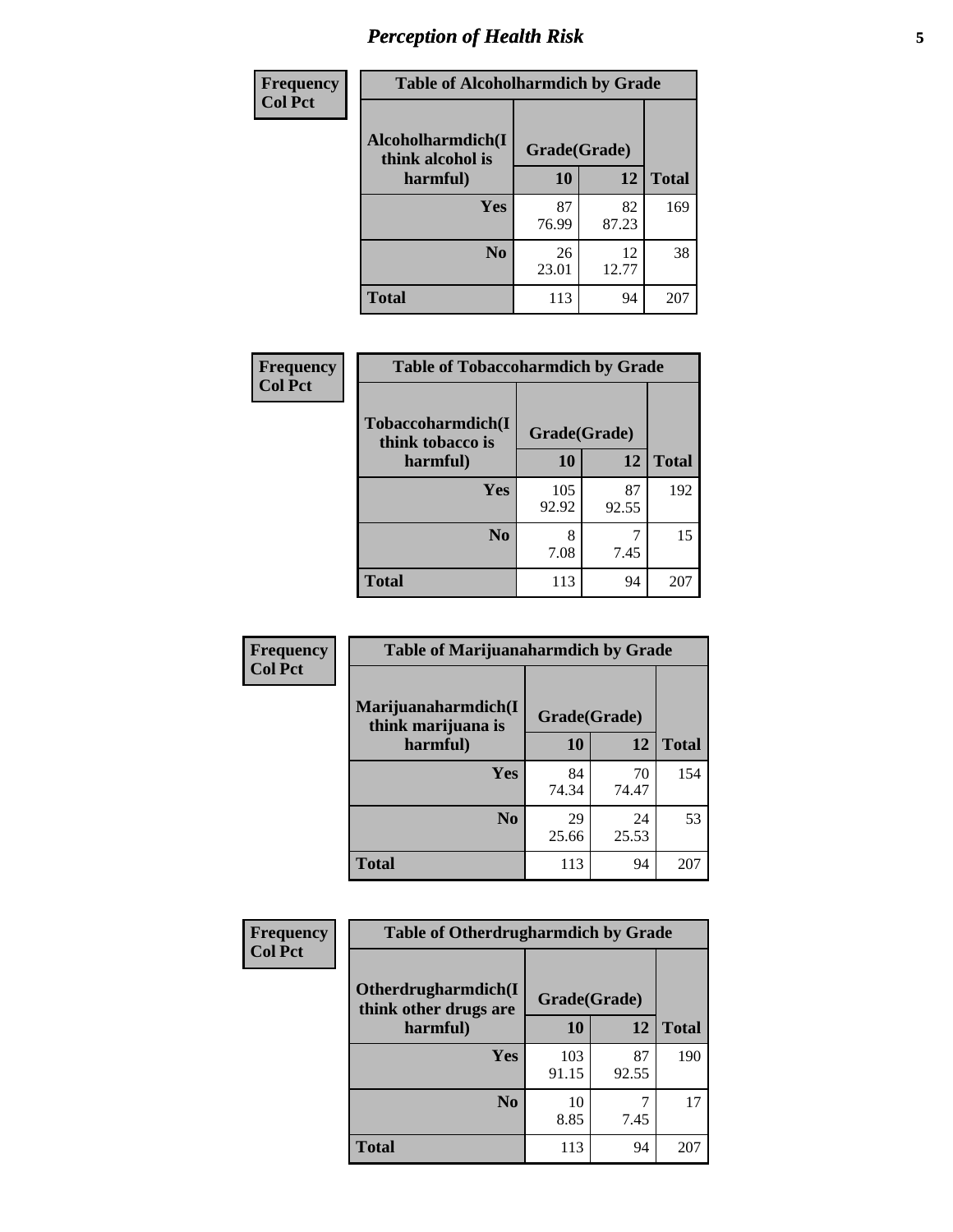# *Social Disapproval* **6**

| <b>Frequency</b> | <b>Table of Alcoholpeerdich by Grade</b>                    |              |             |              |
|------------------|-------------------------------------------------------------|--------------|-------------|--------------|
| <b>Col Pct</b>   | Alcoholpeerdich(My<br>friends would<br>disapprove if I used | Grade(Grade) |             |              |
|                  | alcohol)                                                    | 10           | 12          | <b>Total</b> |
|                  | <b>Yes</b>                                                  | 59<br>52.21  | 55<br>58.51 | 114          |
|                  | N <sub>0</sub>                                              | 54<br>47.79  | 39<br>41.49 | 93           |
|                  | <b>Total</b>                                                | 113          | 94          | 207          |

| <b>Frequency</b> |
|------------------|
| <b>Col Pct</b>   |

| <b>Table of Tobaccopeerdich by Grade</b>                    |              |             |              |  |  |  |  |
|-------------------------------------------------------------|--------------|-------------|--------------|--|--|--|--|
| Tobaccopeerdich(My<br>friends would<br>disapprove if I used | Grade(Grade) |             |              |  |  |  |  |
| tobacco)                                                    | 10           | 12          | <b>Total</b> |  |  |  |  |
| Yes                                                         | 81<br>71.68  | 67<br>71.28 | 148          |  |  |  |  |
| N <sub>0</sub>                                              | 32<br>28.32  | 27<br>28.72 | 59           |  |  |  |  |
| <b>Total</b>                                                | 113          | 94          | 20ï          |  |  |  |  |

| Frequency      | <b>Table of Marijuanapeerdich by Grade</b>                    |              |             |              |  |  |  |  |
|----------------|---------------------------------------------------------------|--------------|-------------|--------------|--|--|--|--|
| <b>Col Pct</b> | Marijuanapeerdich(My<br>friends would<br>disapprove if I used | Grade(Grade) |             |              |  |  |  |  |
|                | marijuana)                                                    | 10           | 12          | <b>Total</b> |  |  |  |  |
|                | <b>Yes</b>                                                    | 59<br>52.21  | 56<br>59.57 | 115          |  |  |  |  |
|                | N <sub>0</sub>                                                | 54<br>47.79  | 38<br>40.43 | 92           |  |  |  |  |
|                | <b>Total</b>                                                  | 113          | 94          | 207          |  |  |  |  |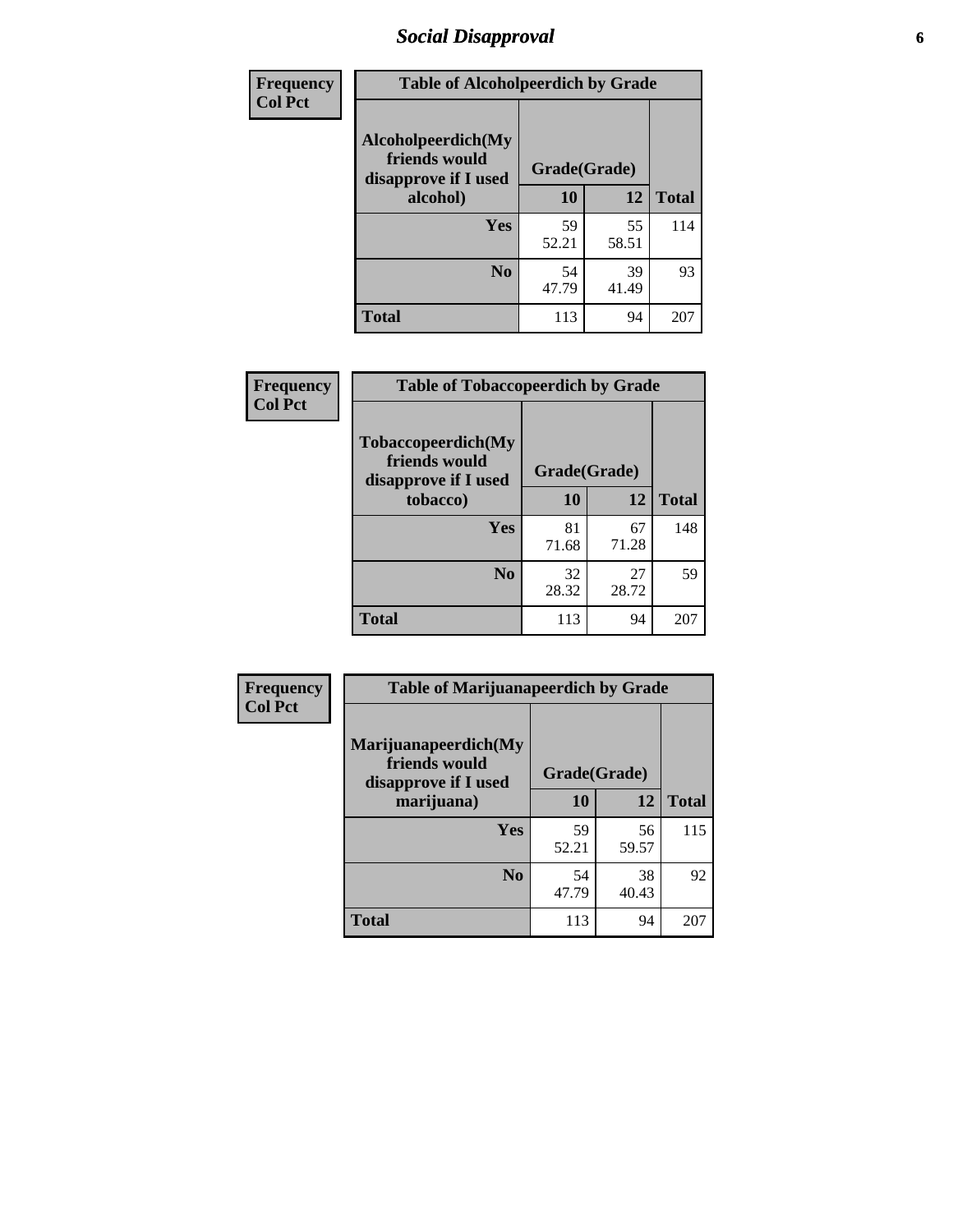# *Social Disapproval* **7**

| Frequency      | <b>Table of Otherdrugpeerdich by Grade</b>                    |              |             |              |  |  |  |  |
|----------------|---------------------------------------------------------------|--------------|-------------|--------------|--|--|--|--|
| <b>Col Pct</b> | Otherdrugpeerdich(My<br>friends would<br>disapprove if I used | Grade(Grade) |             |              |  |  |  |  |
|                | other drugs)                                                  | 10           | 12          | <b>Total</b> |  |  |  |  |
|                | Yes                                                           | 79<br>69.91  | 74<br>78.72 | 153          |  |  |  |  |
|                | N <sub>0</sub>                                                | 34<br>30.09  | 20<br>21.28 | 54           |  |  |  |  |
|                | <b>Total</b>                                                  | 113          | 94          | 207          |  |  |  |  |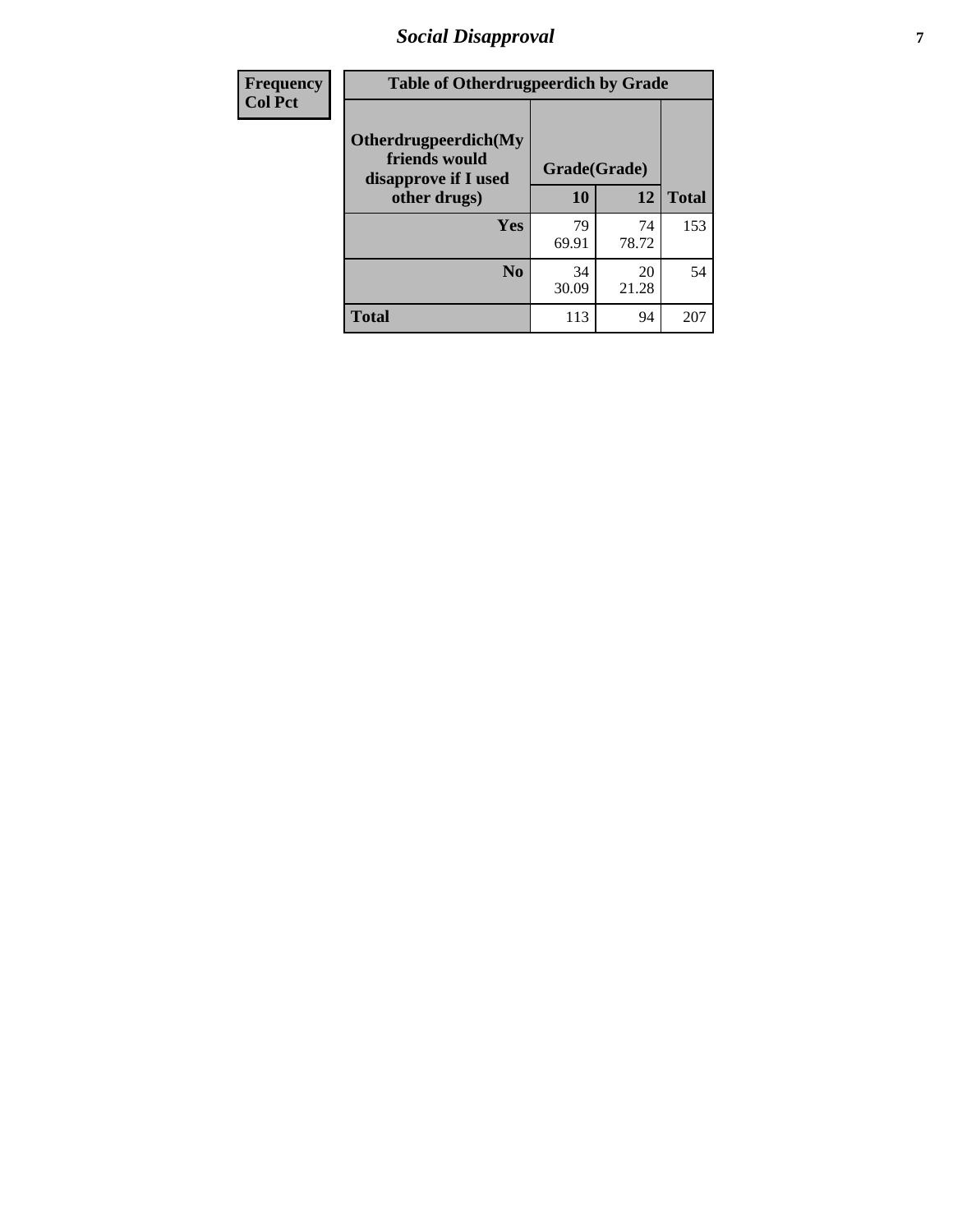#### Title IV, Part A, Schedule A **8** *Goal 2: To help ensure that all schools are safe and disciplined Baseline Data: Year 2008-2009 Student Involvement in Gang Activity*

| Frequency      | <b>Table of Gangself by Grade</b>                                                                 |                    |             |              |
|----------------|---------------------------------------------------------------------------------------------------|--------------------|-------------|--------------|
| <b>Col Pct</b> | Gangself(I<br>have<br>participated<br>in illegal<br>gang<br>activities in<br>the past 30<br>days) | Grade(Grade)<br>10 | 12          | <b>Total</b> |
|                | Yes                                                                                               | 10<br>8.85         | 9<br>9.57   | 19           |
|                | N <sub>0</sub>                                                                                    | 103<br>91.15       | 85<br>90.43 | 188          |
|                | <b>Total</b>                                                                                      | 113                | 94          | 207          |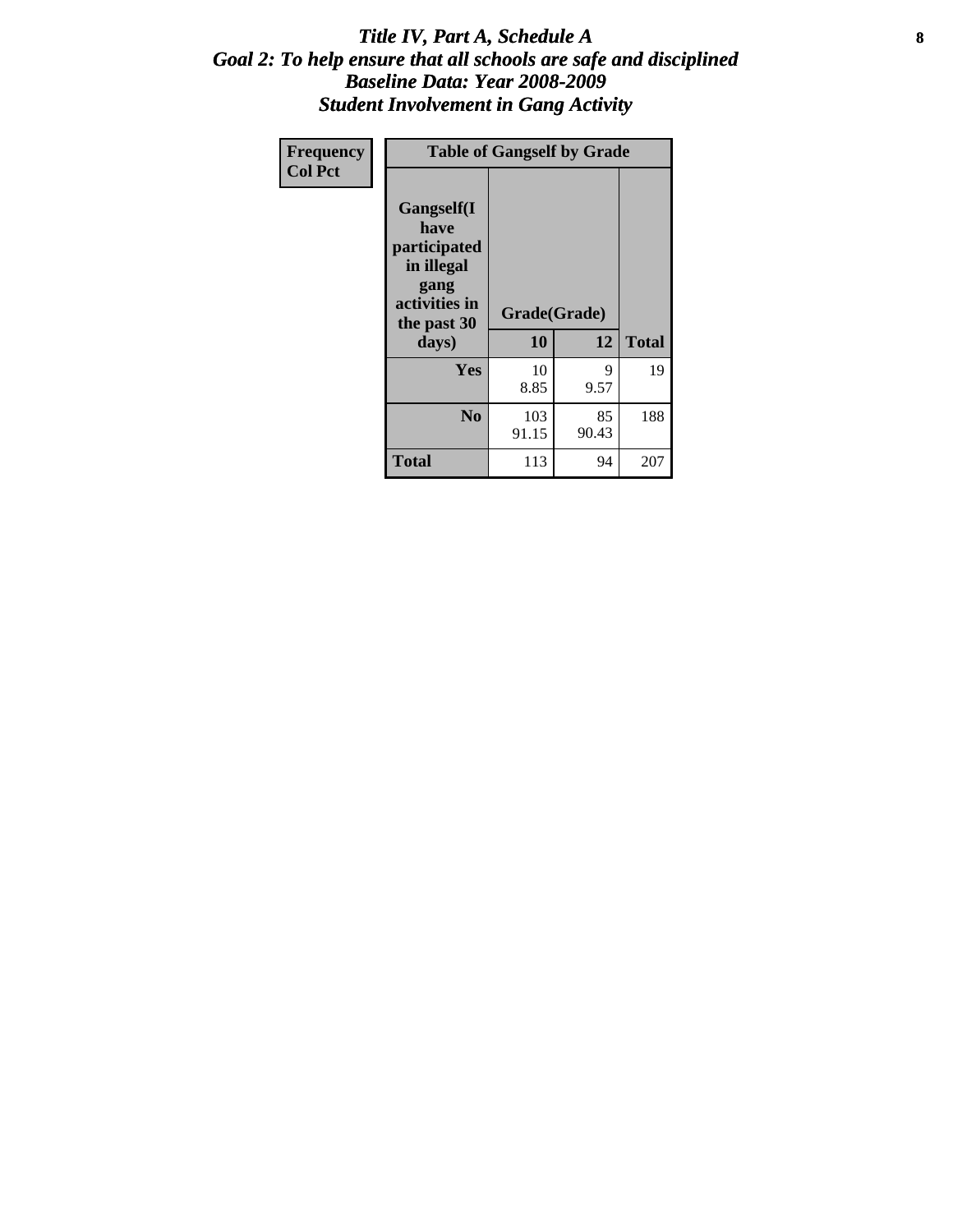# *Student Perception of School Safety* **9**

| <b>Frequency</b><br>Row Pct |
|-----------------------------|
|                             |

| <b>Table of Grade by Safeschool</b> |                          |                                                        |                                        |                                    |              |  |  |
|-------------------------------------|--------------------------|--------------------------------------------------------|----------------------------------------|------------------------------------|--------------|--|--|
|                                     |                          | Safeschool (School is a place at which I feel<br>safe) |                                        |                                    |              |  |  |
| Grade(Grade)                        | <b>Strongly</b><br>Agree | Agree                                                  | <b>Somewhat   Somewhat</b><br>Disagree | <b>Strongly</b><br><b>Disagree</b> | <b>Total</b> |  |  |
| 10                                  | 12.<br>10.62             | 37<br>32.74                                            | 30<br>26.55                            | 34<br>30.09                        | 113          |  |  |
| 12                                  | 17<br>18.09              | 34<br>36.17                                            | 22<br>23.40                            | 21<br>22.34                        | 94           |  |  |
| <b>Total</b>                        | 29                       | 71                                                     | 52                                     | 55                                 | 207          |  |  |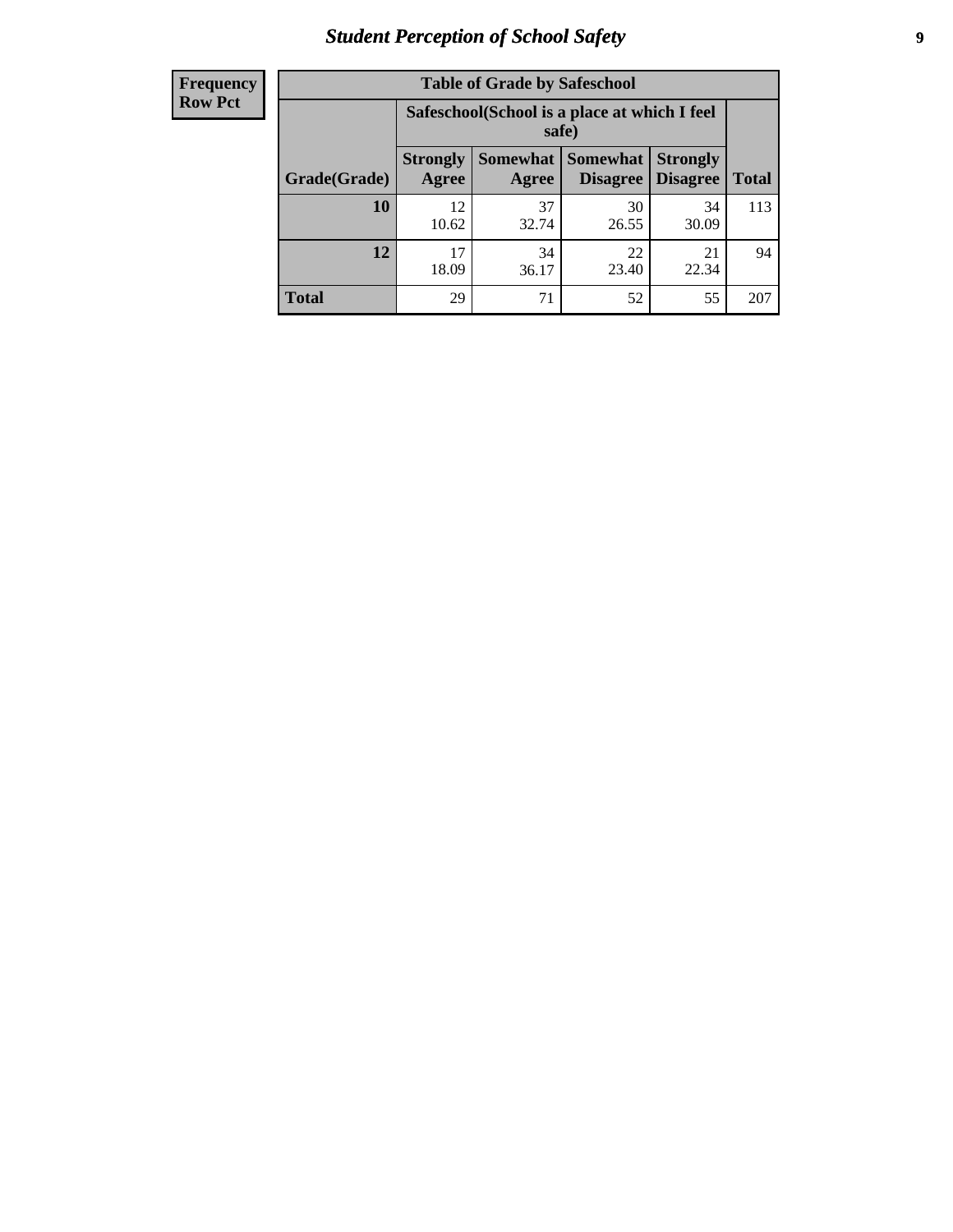### *Students Who Have Been Bullied* **10**

| <b>Frequency</b> |
|------------------|
| Row Pct          |

| <b>Table of Grade by Bullied</b> |             |                                                                               |                              |                        |                         |                        |                          |              |
|----------------------------------|-------------|-------------------------------------------------------------------------------|------------------------------|------------------------|-------------------------|------------------------|--------------------------|--------------|
|                                  |             | <b>Bullied</b> (I have been bullied by other<br>students in the past 30 days) |                              |                        |                         |                        |                          |              |
| <b>Grade</b> (Grade)   Days      | $\bf{0}$    | 1 or<br>2<br>days                                                             | 3 <sub>to</sub><br>5<br>days | 6 to<br>9<br>days      | 10<br>to.<br>19<br>days | 20<br>to<br>29<br>days | All<br><b>30</b><br>days | <b>Total</b> |
| 10                               | 99<br>87.61 | 4<br>3.54                                                                     | 4<br>3.54                    | $\overline{2}$<br>1.77 | 0.88                    | 0<br>0.00              | 3<br>2.65                | 113          |
| 12                               | 80<br>85.11 | 5<br>5.32                                                                     | 2<br>2.13                    | 2<br>2.13              | $\mathfrak{D}$<br>2.13  | 1.06                   | $\mathcal{D}$<br>2.13    | 94           |
| <b>Total</b>                     | 179         | 9                                                                             | 6                            | $\overline{4}$         | 3                       |                        | 5                        | 207          |

 $\blacksquare$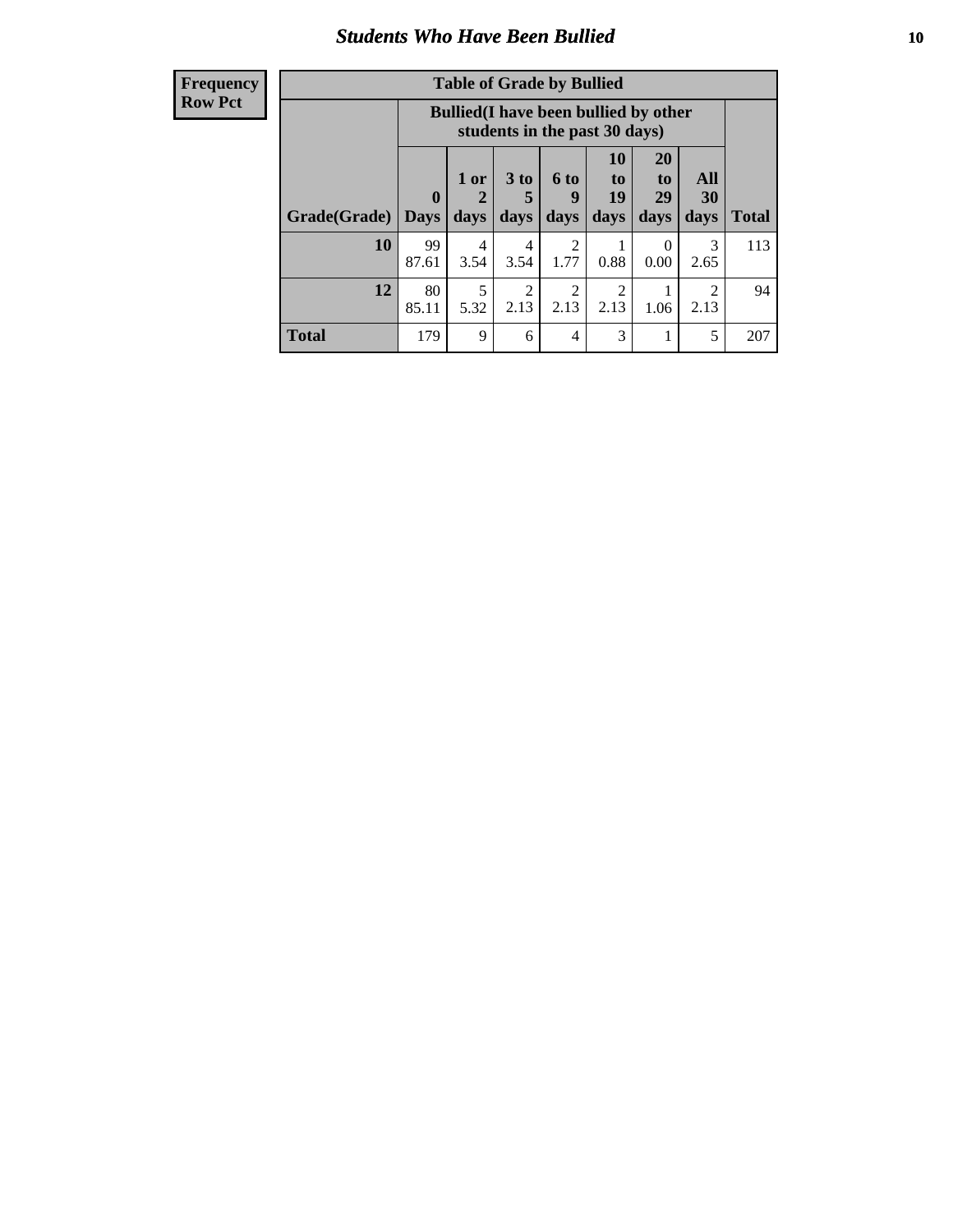### *School Climate* **11**

| Frequency      | <b>Table of SchoolClimate1 by Grade</b> |                    |             |              |  |  |  |
|----------------|-----------------------------------------|--------------------|-------------|--------------|--|--|--|
| <b>Col Pct</b> | SchoolClimate1(I<br>like school)        | Grade(Grade)<br>10 | 12          | <b>Total</b> |  |  |  |
|                | <b>Strongly Agree</b>                   | 35<br>30.97        | 39<br>41.49 | 74           |  |  |  |
|                | <b>Somewhat Agree</b>                   | 62<br>54.87        | 42<br>44.68 | 104          |  |  |  |
|                | <b>Somewhat Disagree</b>                | 7<br>6.19          | 5<br>5.32   | 12           |  |  |  |
|                | <b>Strongly Disagree</b>                | 9<br>7.96          | 8<br>8.51   | 17           |  |  |  |
|                | <b>Total</b>                            | 113                | 94          | 207          |  |  |  |

| Frequency<br>Col Pct |  |
|----------------------|--|
|                      |  |

| <b>Table of SchoolClimate2 by Grade</b>           |                        |             |              |  |  |
|---------------------------------------------------|------------------------|-------------|--------------|--|--|
| SchoolClimate2(I<br>feel successful at<br>school) | Grade(Grade)<br>10     | 12          | <b>Total</b> |  |  |
| <b>Strongly Agree</b>                             | 61<br>53.98            | 53<br>56.38 | 114          |  |  |
| <b>Somewhat Agree</b>                             | 46<br>40.71            | 34<br>36.17 | 80           |  |  |
| <b>Somewhat Disagree</b>                          | $\mathfrak{D}$<br>1.77 | 5<br>5.32   | 7            |  |  |
| <b>Strongly Disagree</b>                          | 4<br>3.54              | 2<br>2.13   | 6            |  |  |
| <b>Total</b>                                      | 113                    | 94          | 207          |  |  |

| Frequency      | <b>Table of SchoolClimate3 by Grade</b>               |              |             |              |  |  |
|----------------|-------------------------------------------------------|--------------|-------------|--------------|--|--|
| <b>Col Pct</b> | SchoolClimate3(My<br>school has high<br>standards for | Grade(Grade) |             |              |  |  |
|                | achievement)                                          | <b>10</b>    | 12          | <b>Total</b> |  |  |
|                | <b>Strongly Agree</b>                                 | 11<br>9.73   | 17<br>18.09 | 28           |  |  |
|                | <b>Somewhat Agree</b>                                 | 50<br>44.25  | 32<br>34.04 | 82           |  |  |
|                | <b>Somewhat Disagree</b>                              | 29<br>25.66  | 25<br>26.60 | 54           |  |  |
|                | <b>Strongly Disagree</b>                              | 23<br>20.35  | 20<br>21.28 | 43           |  |  |
|                | Total                                                 | 113          | 94          | 207          |  |  |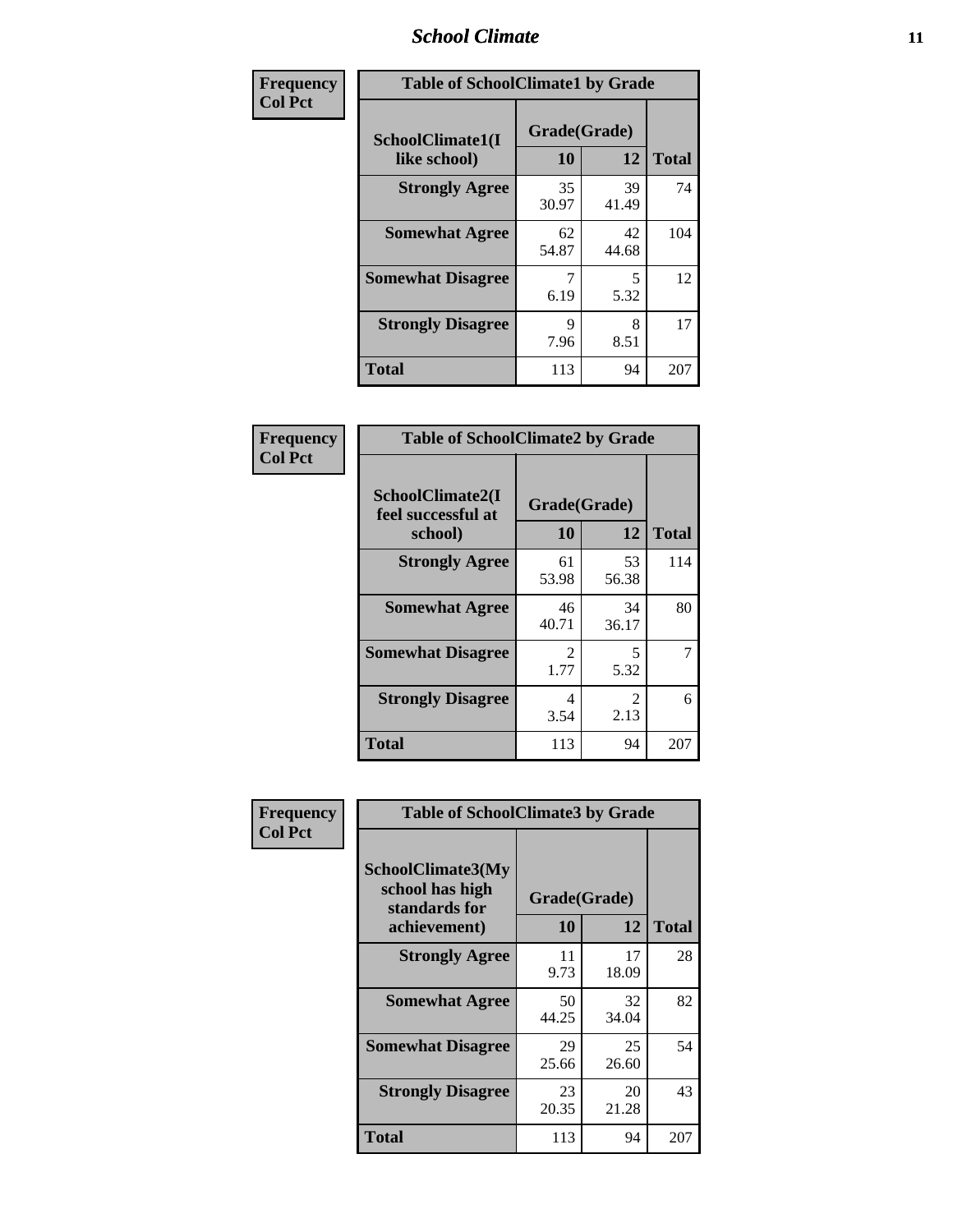### *School Climate* **12**

| Frequency      | <b>Table of SchoolClimate4 by Grade</b>                              |                    |             |              |
|----------------|----------------------------------------------------------------------|--------------------|-------------|--------------|
| <b>Col Pct</b> | <b>SchoolClimate4(My</b><br>school sets clear<br>rules for behavior) | Grade(Grade)<br>10 | 12          | <b>Total</b> |
|                | <b>Strongly Agree</b>                                                | 37<br>32.74        | 25<br>26.60 | 62           |
|                | <b>Somewhat Agree</b>                                                | 46<br>40.71        | 41<br>43.62 | 87           |
|                | <b>Somewhat Disagree</b>                                             | 20<br>17.70        | 8<br>8.51   | 28           |
|                | <b>Strongly Disagree</b>                                             | 10<br>8.85         | 20<br>21.28 | 30           |
|                | <b>Total</b>                                                         | 113                | 94          | 207          |

| <b>Table of SchoolClimate5 by Grade</b>                   |             |             |              |  |  |
|-----------------------------------------------------------|-------------|-------------|--------------|--|--|
| SchoolClimate5(I<br>know what to do in<br>an emergency at |             |             |              |  |  |
| school)                                                   | 10          | 12          | <b>Total</b> |  |  |
| <b>Strongly Agree</b>                                     | 53<br>46.90 | 51<br>54.26 | 104          |  |  |
| <b>Somewhat Agree</b>                                     | 45<br>39.82 | 24<br>25.53 | 69           |  |  |
| <b>Somewhat Disagree</b>                                  | 7<br>6.19   | 7<br>7.45   | 14           |  |  |
| <b>Strongly Disagree</b>                                  | 8<br>7.08   | 12<br>12.77 | 20           |  |  |
| <b>Total</b>                                              | 113         | 94          | 207          |  |  |

| Frequency      | <b>Table of SchoolClimate6 by Grade</b>                  |                    |             |              |  |
|----------------|----------------------------------------------------------|--------------------|-------------|--------------|--|
| <b>Col Pct</b> | <b>SchoolClimate6(Teachers</b><br>treat me with respect) | Grade(Grade)<br>10 | 12          | <b>Total</b> |  |
|                | <b>Strongly Agree</b>                                    | 29<br>25.66        | 32<br>34.04 | 61           |  |
|                | <b>Somewhat Agree</b>                                    | 40<br>35.40        | 34<br>36.17 | 74           |  |
|                | <b>Somewhat Disagree</b>                                 | 25<br>22.12        | 17<br>18.09 | 42           |  |
|                | <b>Strongly Disagree</b>                                 | 19<br>16.81        | 11<br>11.70 | 30           |  |
|                | <b>Total</b>                                             | 113                | 94          | 207          |  |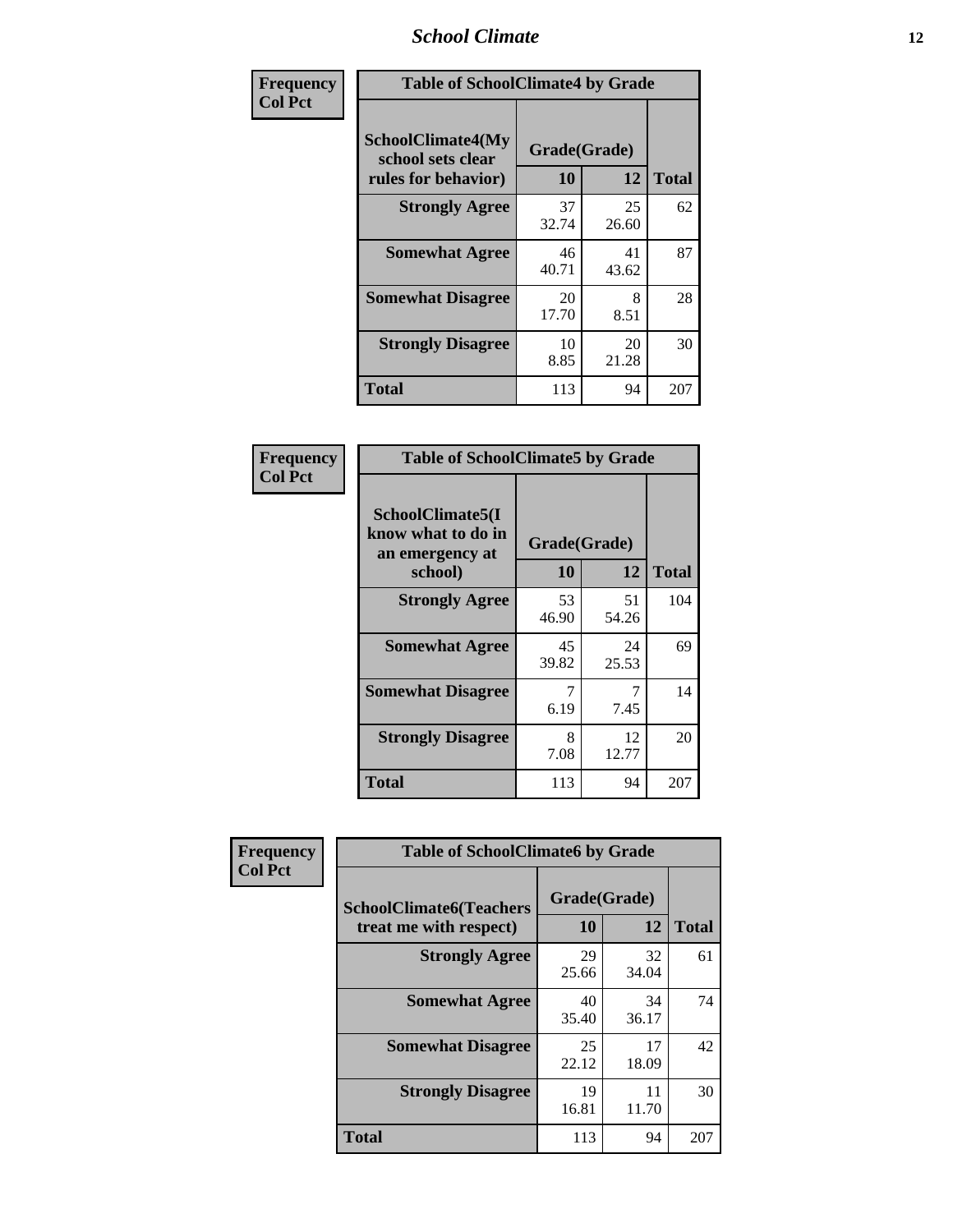### *School Climate* **13**

| Frequency      | <b>Table of SchoolClimate7 by Grade</b>                                       |                           |             |              |
|----------------|-------------------------------------------------------------------------------|---------------------------|-------------|--------------|
| <b>Col Pct</b> | <b>SchoolClimate7(Behaviors</b><br>in my class allow the<br>teacher to teach) | Grade(Grade)<br><b>10</b> | 12          | <b>Total</b> |
|                | <b>Strongly Agree</b>                                                         | 16<br>14.16               | 13<br>13.83 | 29           |
|                | <b>Somewhat Agree</b>                                                         | 41<br>36.28               | 38<br>40.43 | 79           |
|                | <b>Somewhat Disagree</b>                                                      | 27<br>23.89               | 20<br>21.28 | 47           |
|                | <b>Strongly Disagree</b>                                                      | 29<br>25.66               | 23<br>24.47 | 52           |
|                | <b>Total</b>                                                                  | 113                       | 94          | 207          |

| Frequency      | <b>Table of SchoolClimate8 by Grade</b>                                 |              |             |              |  |
|----------------|-------------------------------------------------------------------------|--------------|-------------|--------------|--|
| <b>Col Pct</b> | <b>SchoolClimate8(Students</b><br>are frequently<br>recognized for good | Grade(Grade) |             |              |  |
|                | behavior)                                                               | 10           | 12          | <b>Total</b> |  |
|                | <b>Strongly Agree</b>                                                   | 17<br>15.04  | 13<br>13.83 | 30           |  |
|                | <b>Somewhat Agree</b>                                                   | 38<br>33.63  | 25<br>26.60 | 63           |  |
|                | <b>Somewhat Disagree</b>                                                | 21<br>18.58  | 20<br>21.28 | 41           |  |
|                | <b>Strongly Disagree</b>                                                | 37<br>32.74  | 36<br>38.30 | 73           |  |
|                | <b>Total</b>                                                            | 113          | 94          | 207          |  |

| Frequency      | <b>Table of SchoolClimate9 by Grade</b>                                           |                    |             |              |  |
|----------------|-----------------------------------------------------------------------------------|--------------------|-------------|--------------|--|
| <b>Col Pct</b> | SchoolClimate9(School<br>counselor would be<br>helpful if I needed<br>assistance) | Grade(Grade)<br>10 | 12          | <b>Total</b> |  |
|                | <b>Strongly Agree</b>                                                             | 39<br>34.51        | 62<br>65.96 | 101          |  |
|                | <b>Somewhat Agree</b>                                                             | 49<br>43.36        | 23<br>24.47 | 72           |  |
|                | <b>Somewhat Disagree</b>                                                          | 12<br>10.62        | 3<br>3.19   | 15           |  |
|                | <b>Strongly Disagree</b>                                                          | 13<br>11.50        | 6<br>6.38   | 19           |  |
|                | Total                                                                             | 113                | 94          | 207          |  |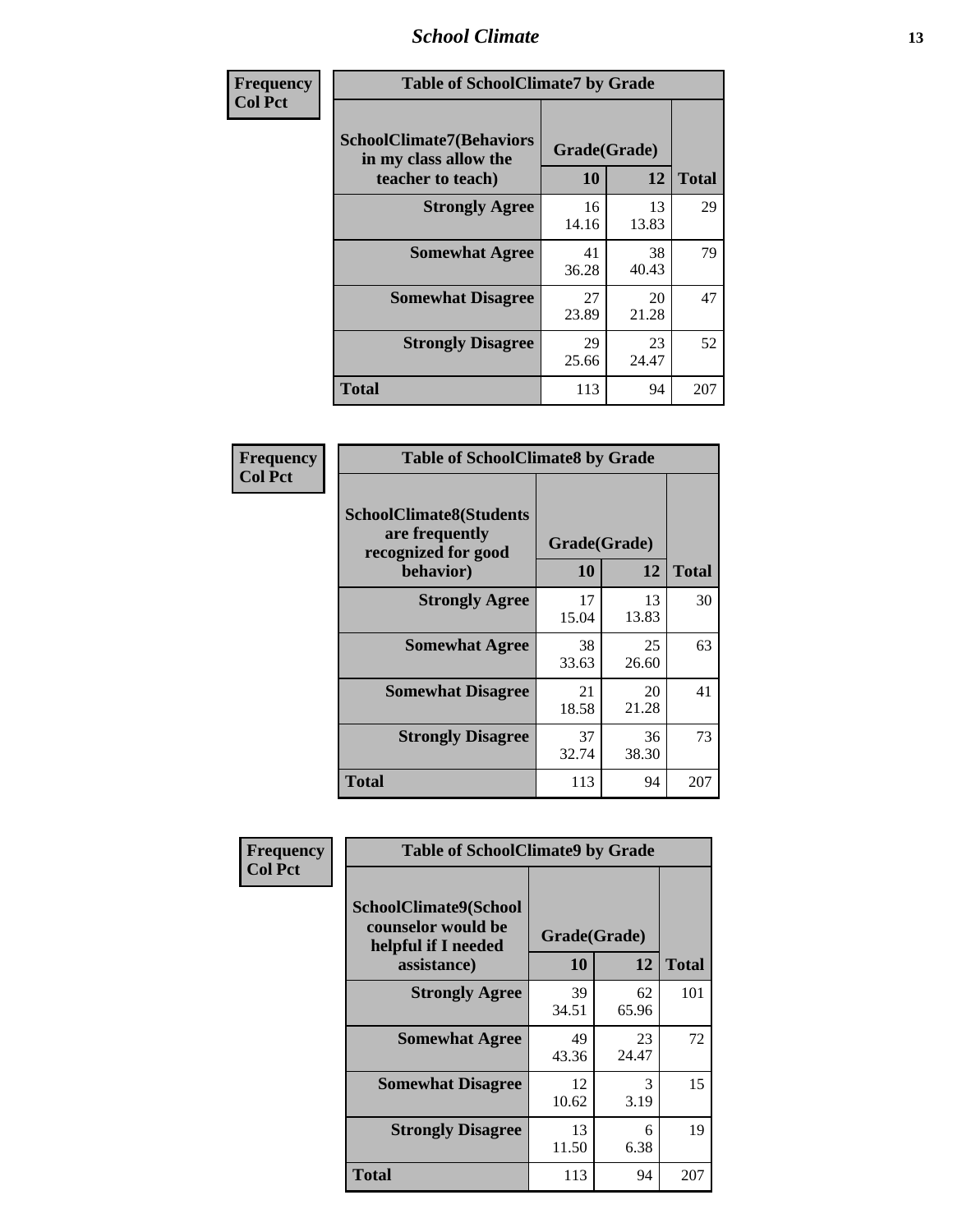### *Reasons for Dropping Out* **14**

| Frequency      | <b>Table of Dropoutreason by Grade</b>                                   |             |                    |              |  |
|----------------|--------------------------------------------------------------------------|-------------|--------------------|--------------|--|
| <b>Col Pct</b> | Dropoutreason(If<br>I dropped out the<br>reason would<br>most likely be) | <b>10</b>   | Grade(Grade)<br>12 | <b>Total</b> |  |
|                | Won't Drop out                                                           | 70<br>61.95 | 56<br>59.57        | 126          |  |
|                | <b>Bored</b>                                                             | 15<br>13.27 | 11<br>11.70        | 26           |  |
|                | <b>Family Reasons</b>                                                    | 7<br>6.19   | 14<br>14.89        | 21           |  |
|                | <b>Being Bullied</b>                                                     | 2<br>1.77   | $\Omega$<br>0.00   | 2            |  |
|                | <b>Other</b>                                                             | 19<br>16.81 | 13<br>13.83        | 32           |  |
|                | <b>Total</b>                                                             | 113         | 94                 | 207          |  |

| Frequency      |                                                                        | <b>Table of Dropout by Grade</b> |             |              |
|----------------|------------------------------------------------------------------------|----------------------------------|-------------|--------------|
| <b>Col Pct</b> | Dropout(I<br>have<br>thought<br>about<br>dropping<br>out of<br>school) | Grade(Grade)<br>10               | 12          | <b>Total</b> |
|                | Yes                                                                    | 28                               | 35          | 63           |
|                |                                                                        | 24.78                            | 37.23       |              |
|                | N <sub>0</sub>                                                         | 85<br>75.22                      | 59<br>62.77 | 144          |
|                | <b>Total</b>                                                           | 113                              | 94          | 207          |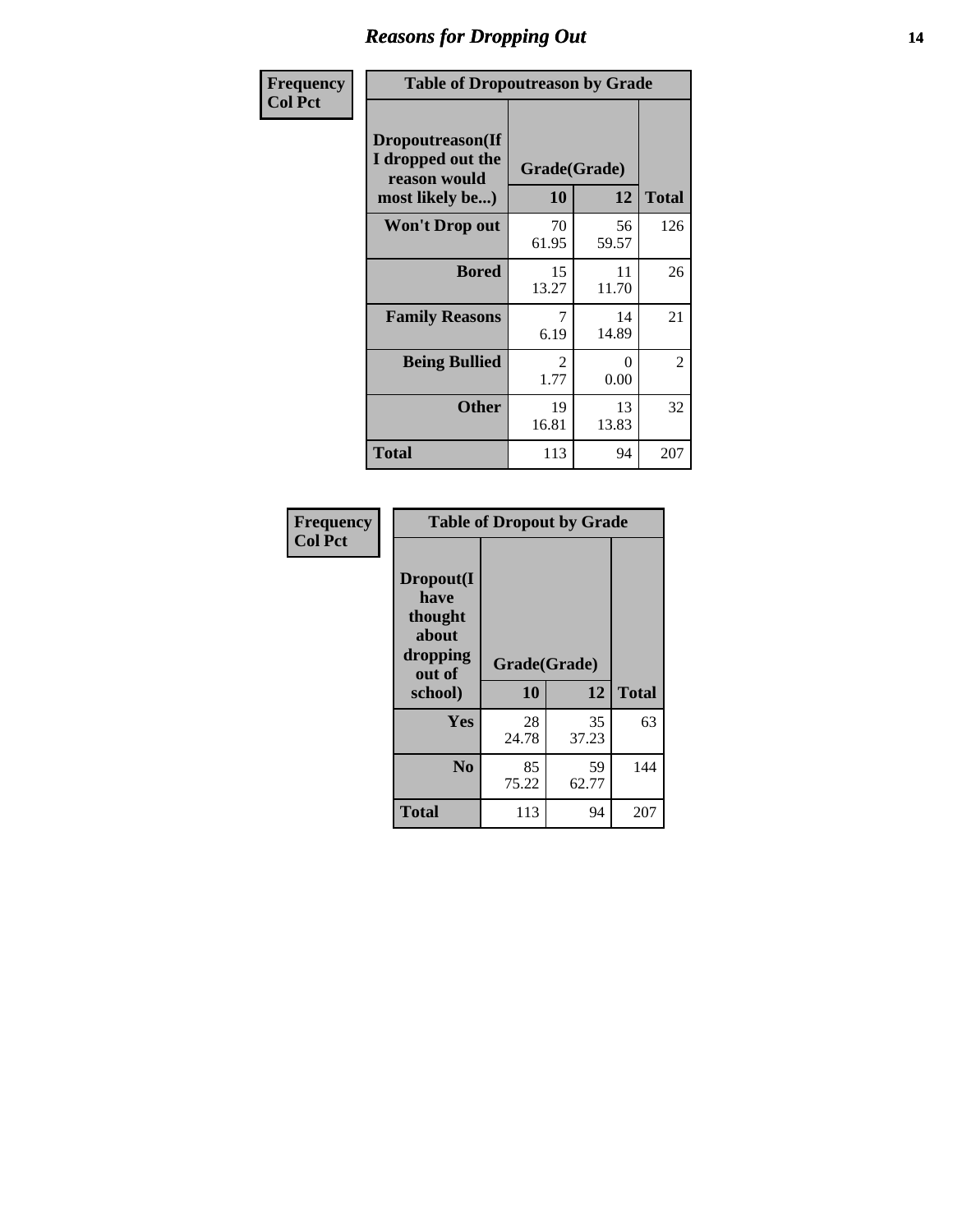*School Safety* **15**

| Frequency      | <b>Table of Gangself by Grade</b>                                                                 |                    |             |              |
|----------------|---------------------------------------------------------------------------------------------------|--------------------|-------------|--------------|
| <b>Col Pct</b> | Gangself(I<br>have<br>participated<br>in illegal<br>gang<br>activities in<br>the past 30<br>days) | Grade(Grade)<br>10 | 12          | <b>Total</b> |
|                | Yes                                                                                               | 10<br>8.85         | 9<br>9.57   | 19           |
|                | N <sub>o</sub>                                                                                    | 103<br>91.15       | 85<br>90.43 | 188          |
|                | Total                                                                                             | 113                | 94          | 207          |

| Frequency<br><b>Col Pct</b> | <b>Table of Gangpeers by Grade</b>                                                                                             |                    |             |              |  |  |  |  |  |  |  |
|-----------------------------|--------------------------------------------------------------------------------------------------------------------------------|--------------------|-------------|--------------|--|--|--|--|--|--|--|
|                             | <b>Gangpeers</b> (I<br>have friends<br>who have<br>participated<br>in illegal<br>gang<br>activities in<br>the past 30<br>days) | Grade(Grade)<br>10 | 12          | <b>Total</b> |  |  |  |  |  |  |  |
|                             | <b>Yes</b>                                                                                                                     | 51<br>45.13        | 37<br>39.36 | 88           |  |  |  |  |  |  |  |
|                             | N <sub>0</sub>                                                                                                                 | 62<br>54.87        | 57<br>60.64 | 119          |  |  |  |  |  |  |  |
|                             | <b>Total</b>                                                                                                                   | 113                | 94          | 207          |  |  |  |  |  |  |  |

| Frequency      |                                                                    | <b>Table of Pickedon by Grade</b> |             |              |  |  |  |  |  |  |
|----------------|--------------------------------------------------------------------|-----------------------------------|-------------|--------------|--|--|--|--|--|--|
| <b>Col Pct</b> | <b>Pickedon(I have</b><br>been picked on or<br>teased at school in | Grade(Grade)                      |             |              |  |  |  |  |  |  |
|                | the past 30 days)                                                  | 10                                | 12          | <b>Total</b> |  |  |  |  |  |  |
|                | <b>Strongly Agree</b>                                              | 18<br>15.93                       | 13<br>13.83 | 31           |  |  |  |  |  |  |
|                | <b>Somewhat Agree</b>                                              | 9<br>7.96                         | 8<br>8.51   | 17           |  |  |  |  |  |  |
|                | <b>Somewhat Disagree</b>                                           | 11<br>9.73                        | 7.45        | 18           |  |  |  |  |  |  |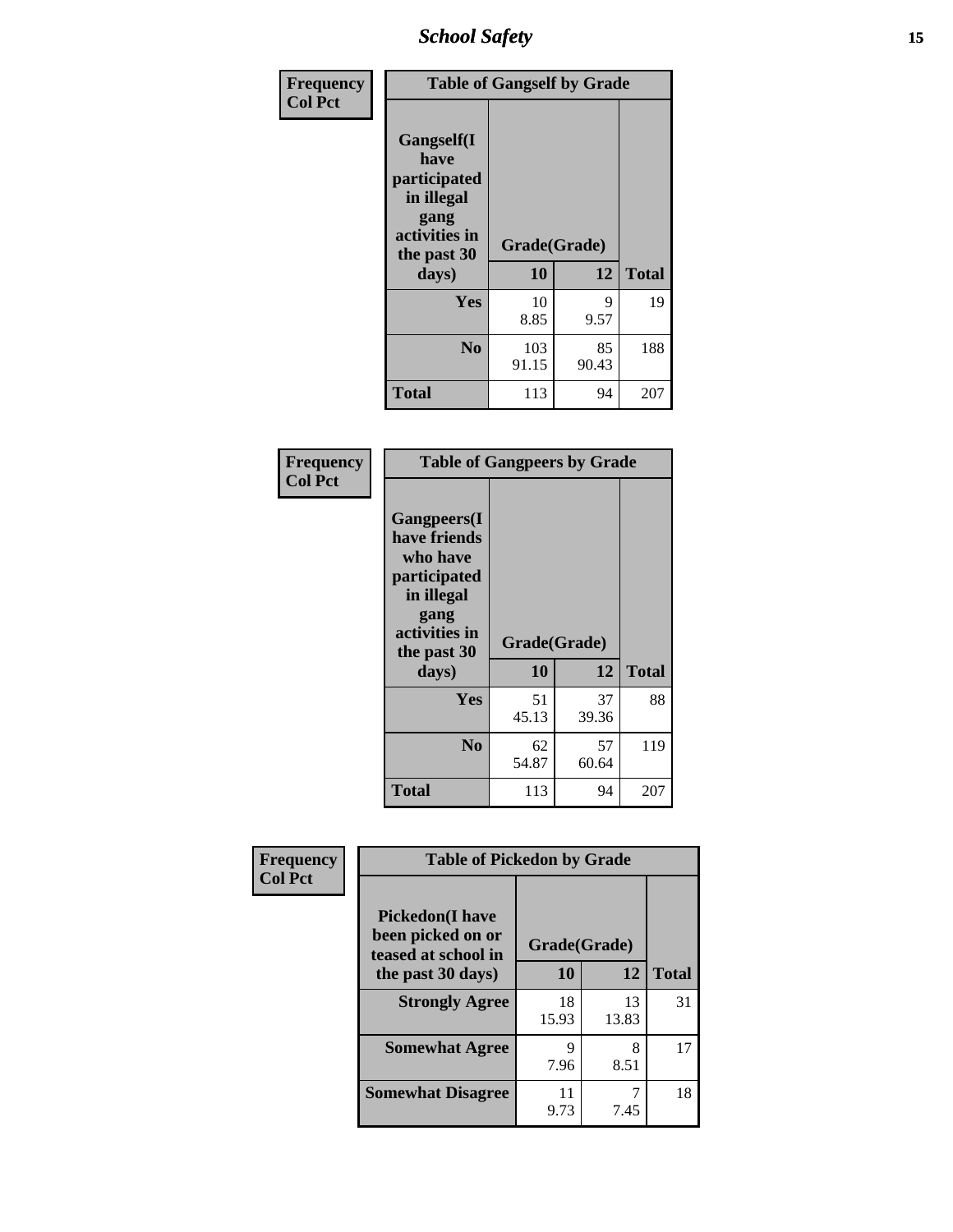# *School Safety* **16**

| <b>Frequency</b> |                                                                                          | <b>Table of Pickedon by Grade</b> |             |              |  |  |  |  |  |  |  |
|------------------|------------------------------------------------------------------------------------------|-----------------------------------|-------------|--------------|--|--|--|--|--|--|--|
| <b>Col Pct</b>   | <b>Pickedon</b> (I have<br>been picked on or<br>teased at school in<br>the past 30 days) | Grade(Grade)<br>10                | 12          | <b>Total</b> |  |  |  |  |  |  |  |
|                  | <b>Strongly Disagree</b>                                                                 | 75<br>66.37                       | 66<br>70.21 | 141          |  |  |  |  |  |  |  |
|                  | Total                                                                                    | 113                               | 94          | $20^{\circ}$ |  |  |  |  |  |  |  |

| Frequency      | <b>Table of Safeschool by Grade</b>                      |                    |             |              |
|----------------|----------------------------------------------------------|--------------------|-------------|--------------|
| <b>Col Pct</b> | Safeschool(School<br>is a place at which I<br>feel safe) | Grade(Grade)<br>10 | 12          | <b>Total</b> |
|                | <b>Strongly Agree</b>                                    | 12<br>10.62        | 17<br>18.09 | 29           |
|                | <b>Somewhat Agree</b>                                    | 37<br>32.74        | 34<br>36.17 | 71           |
|                | <b>Somewhat Disagree</b>                                 | 30<br>26.55        | 22<br>23.40 | 52           |
|                | <b>Strongly Disagree</b>                                 | 34<br>30.09        | 21<br>22.34 | 55           |
|                | Total                                                    | 113                | 94          | 207          |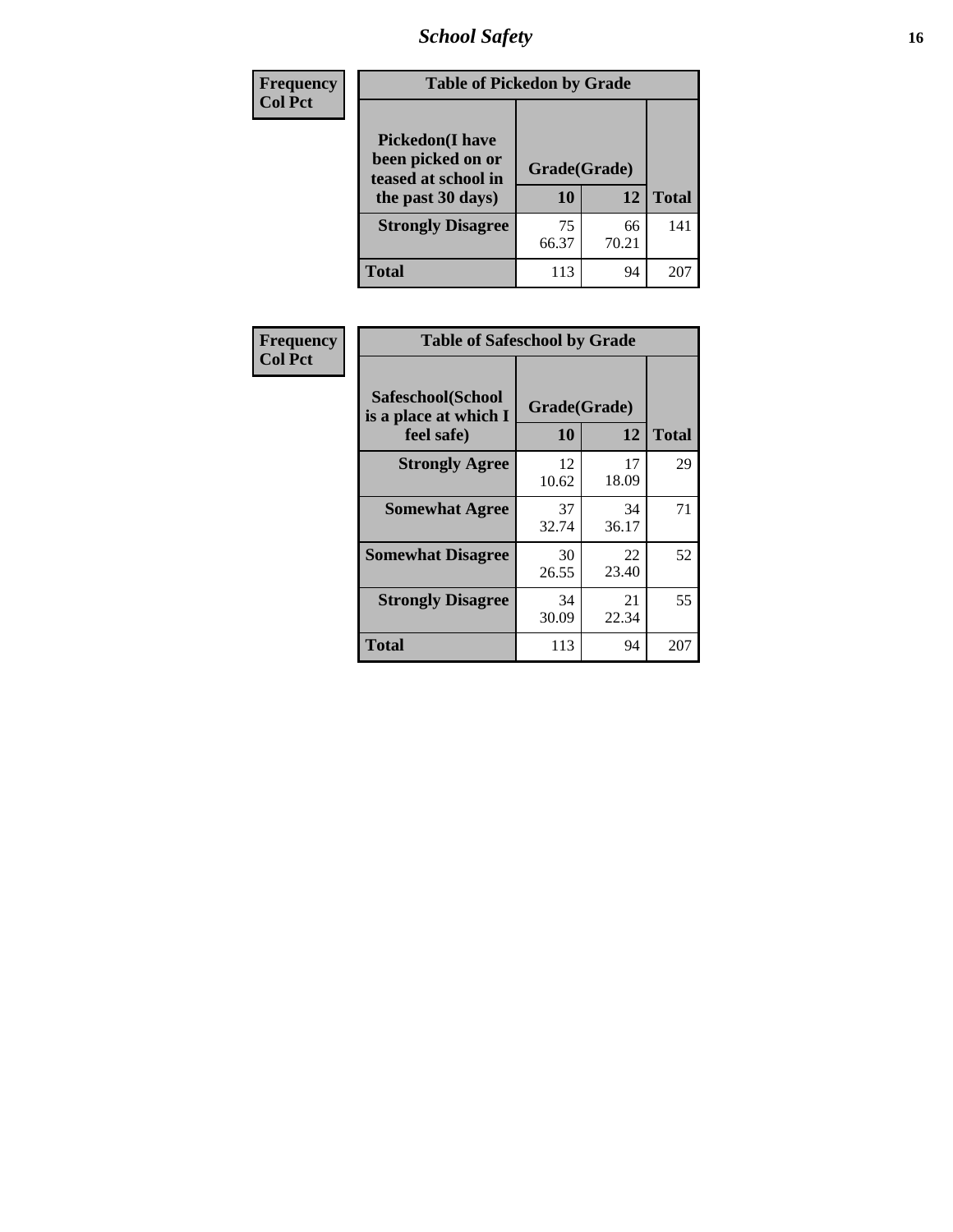*School Safety* **17**

| Frequency |  |
|-----------|--|
| Row Pct   |  |

| <b>Table of Grade by Bullied</b> |             |                                                                               |                              |                        |                        |                        |                          |              |  |  |
|----------------------------------|-------------|-------------------------------------------------------------------------------|------------------------------|------------------------|------------------------|------------------------|--------------------------|--------------|--|--|
|                                  |             | <b>Bullied</b> (I have been bullied by other<br>students in the past 30 days) |                              |                        |                        |                        |                          |              |  |  |
| Grade(Grade)   Days              | $\mathbf 0$ | $1$ or<br>days                                                                | 3 <sub>to</sub><br>5<br>days | 6 to<br>q<br>days      | 10<br>to<br>19<br>days | 20<br>to<br>29<br>days | <b>All</b><br>30<br>days | <b>Total</b> |  |  |
| 10                               | 99<br>87.61 | 4<br>3.54                                                                     | 4<br>3.54                    | $\mathfrak{D}$<br>1.77 | 0.88                   | $\Omega$<br>0.00       | 3<br>2.65                | 113          |  |  |
| 12                               | 80<br>85.11 | 5<br>5.32                                                                     | $\overline{2}$<br>2.13       | 2<br>2.13              | $\mathfrak{D}$<br>2.13 | 1.06                   | າ<br>2.13                | 94           |  |  |
| <b>Total</b>                     | 179         | 9                                                                             | 6                            | 4                      | 3                      |                        | 5                        | 207          |  |  |

| Frequency      | <b>Table of Grade by Bulliedothers</b> |                                                                         |             |           |                  |                        |                |           |              |  |  |
|----------------|----------------------------------------|-------------------------------------------------------------------------|-------------|-----------|------------------|------------------------|----------------|-----------|--------------|--|--|
| <b>Row Pct</b> |                                        | <b>Bulliedothers</b> (I bullied others in the past<br>$30 \text{ days}$ |             |           |                  |                        |                |           |              |  |  |
|                |                                        | $\mathbf{0}$                                                            | $1$ or<br>2 | 3 to      | 6 to<br>9        | 10<br>to<br>19         | 20<br>to<br>29 | All<br>30 |              |  |  |
|                | Grade(Grade)                           | <b>Days</b>                                                             | days        | days      | days             | days                   | days           | days      | <b>Total</b> |  |  |
|                | 10                                     | 95<br>84.07                                                             | 8<br>7.08   | 3<br>2.65 | 0.88             | $\mathfrak{D}$<br>1.77 | 0.88           | 3<br>2.65 | 113          |  |  |
|                | 12                                     | 79<br>84.04                                                             | 6<br>6.38   | 3<br>3.19 | $\Omega$<br>0.00 | 0<br>0.00              | 1.06           | 5<br>5.32 | 94           |  |  |
|                | <b>Total</b>                           | 174                                                                     | 14          | 6         | 1                | $\overline{2}$         | $\overline{2}$ | 8         | 207          |  |  |

| <b>Frequency</b> | <b>Table of Grade by Weaponschool</b> |              |                                                                   |                                     |                  |                                   |                  |              |  |
|------------------|---------------------------------------|--------------|-------------------------------------------------------------------|-------------------------------------|------------------|-----------------------------------|------------------|--------------|--|
| <b>Row Pct</b>   |                                       |              | Weaponschool(I brought a weapon<br>to school in the past 30 days) |                                     |                  |                                   |                  |              |  |
|                  |                                       | $\mathbf{0}$ | 1 or                                                              | 3 to                                | 6 to<br>9        | <b>10</b><br>t <sub>0</sub><br>19 | All<br>30        |              |  |
|                  | Grade(Grade)                          | <b>Days</b>  | days                                                              | days                                | days             | days                              | days             | <b>Total</b> |  |
|                  | 10                                    | 107<br>94.69 | 0.88                                                              | 0.88                                | $\Omega$<br>0.00 | 3<br>2.65                         | 0.88             | 113          |  |
|                  | 12                                    | 88<br>93.62  | $\mathcal{R}$<br>3.19                                             | $\mathcal{D}_{\mathcal{A}}$<br>2.13 | 1.06             | 0<br>0.00                         | $\Omega$<br>0.00 | 94           |  |
|                  | <b>Total</b>                          | 195          | $\overline{4}$                                                    | 3                                   |                  | 3                                 |                  | 207          |  |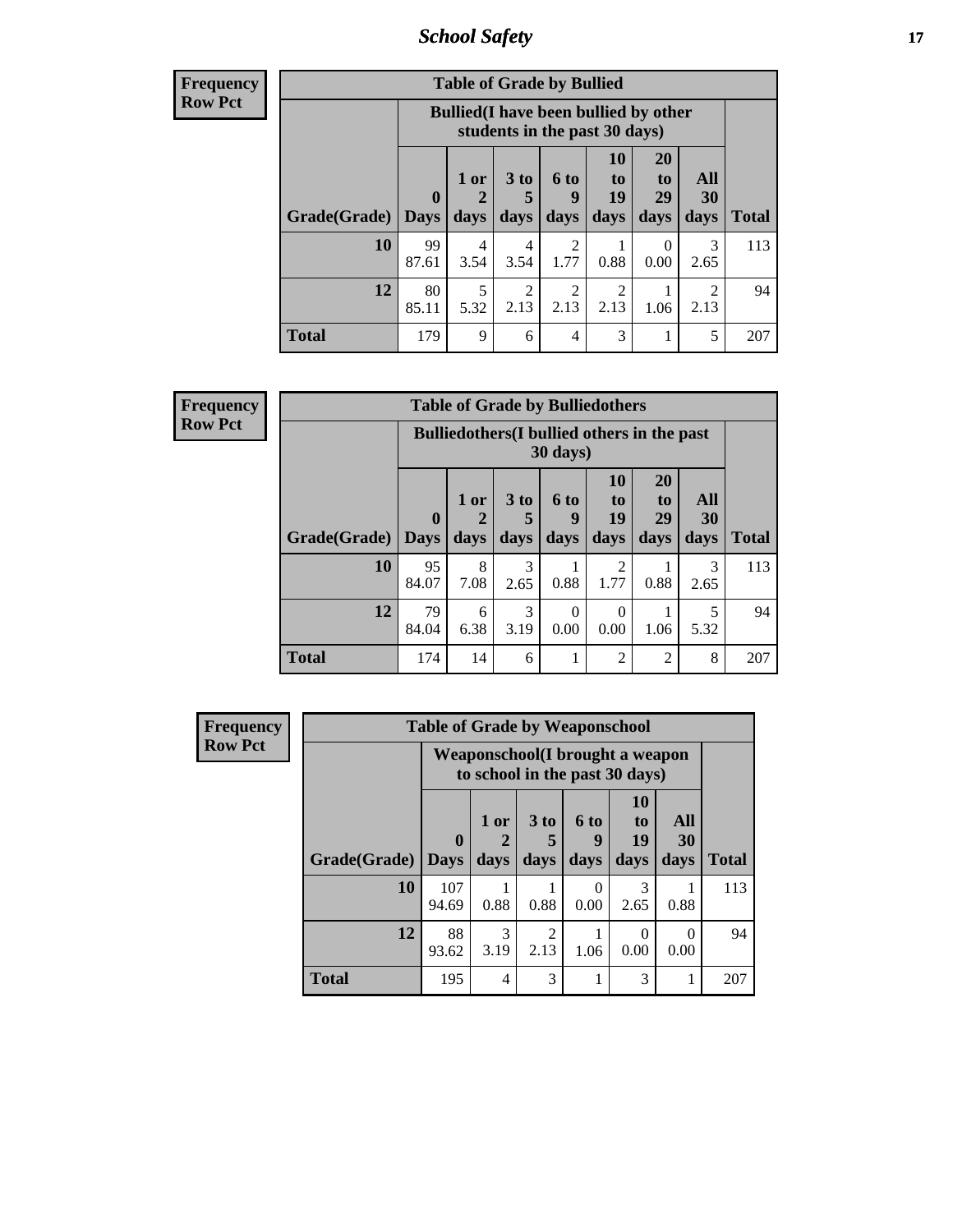*School Safety* **18**

| <b>Frequency</b> | <b>Table of Grade by Absentunsafe</b> |                                                                      |                          |                       |                        |                        |              |  |  |  |
|------------------|---------------------------------------|----------------------------------------------------------------------|--------------------------|-----------------------|------------------------|------------------------|--------------|--|--|--|
| <b>Row Pct</b>   |                                       | <b>Absentunsafe(I have missed</b><br>school because I felt unsafe in |                          |                       |                        |                        |              |  |  |  |
|                  | Grade(Grade)                          | 0<br><b>Days</b>                                                     | 1 or<br>2<br>days        | 3 to<br>5<br>days     | 6 to<br>9<br>days      | 10<br>to<br>19<br>days | <b>Total</b> |  |  |  |
|                  | 10                                    | 108<br>95.58                                                         | 0.88                     | $\mathcal{D}$<br>1.77 | $\mathfrak{D}$<br>1.77 | 0<br>0.00              | 113          |  |  |  |
|                  | 12                                    | 87<br>92.55                                                          | 3<br>3.19                | 1.06                  | $\mathfrak{D}$<br>2.13 | 1.06                   | 94           |  |  |  |
|                  | <b>Total</b>                          | 195                                                                  | $\overline{\mathcal{A}}$ | 3                     | 4                      |                        | 207          |  |  |  |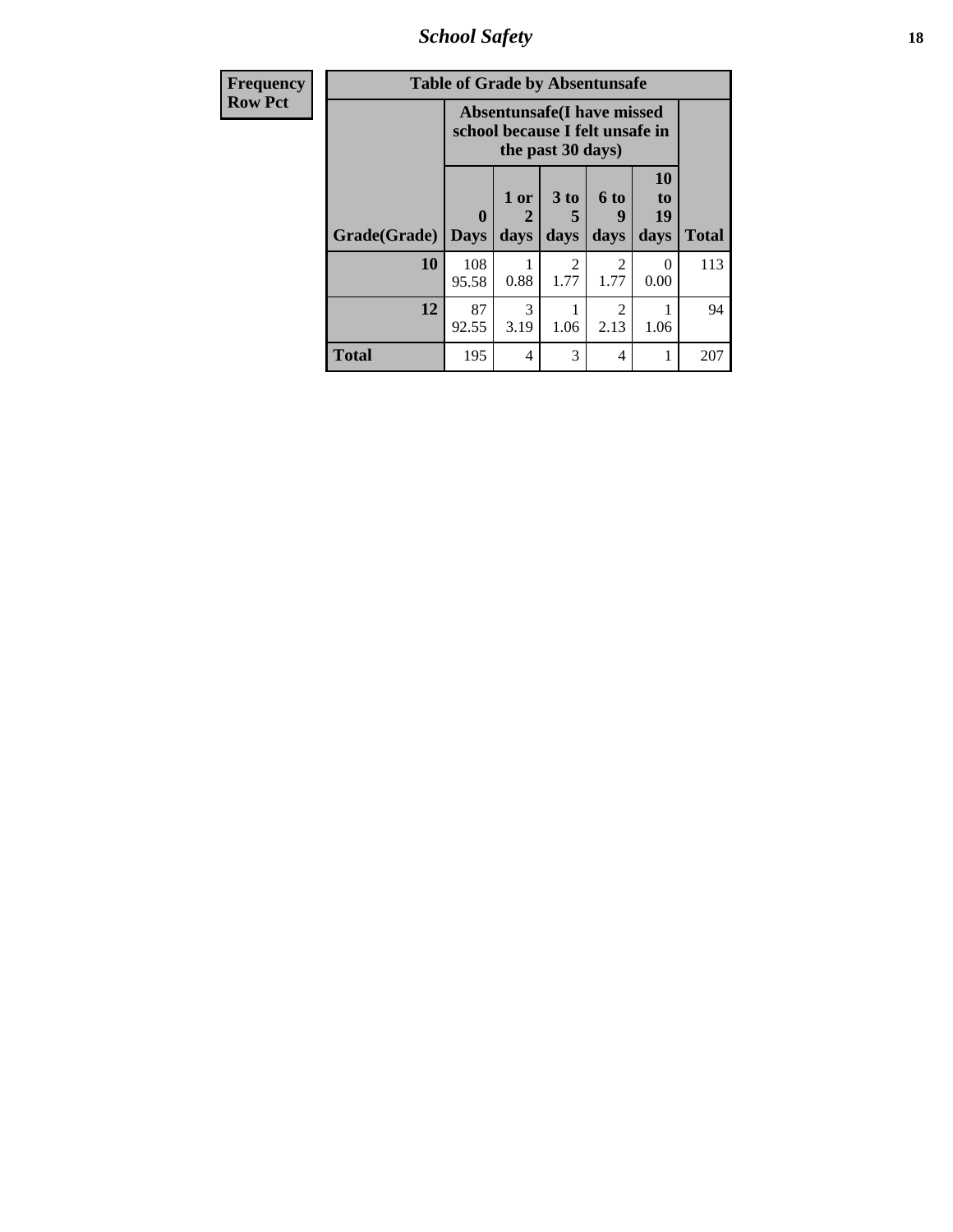# *Drug Use During Last 30 Days* **19**

#### **Frequency Row Pct**

|              | <b>Table of Grade by Alcohol</b> |                                    |                        |               |                 |                  |              |  |  |  |  |
|--------------|----------------------------------|------------------------------------|------------------------|---------------|-----------------|------------------|--------------|--|--|--|--|
|              |                                  | Alcohol(Alcohol use, past 30 days) |                        |               |                 |                  |              |  |  |  |  |
| Grade(Grade) | <b>Did</b><br>not<br><b>use</b>  | $1 - 2$<br>days                    | $3 - 5$<br>days        | $6-9$<br>days | $10-19$<br>days | Every<br>day     | <b>Total</b> |  |  |  |  |
| 10           | 92<br>81.42                      | 9<br>7.96                          | 6<br>5.31              | 3<br>2.65     | 3<br>2.65       | $\theta$<br>0.00 | 113          |  |  |  |  |
| 12           | 75<br>79.79                      | 9<br>9.57                          | $\overline{c}$<br>2.13 | 1.06          | 5<br>5.32       | 2<br>2.13        | 94           |  |  |  |  |
| <b>Total</b> | 167                              | 18                                 | 8                      | 4             | 8               | $\overline{2}$   | 207          |  |  |  |  |

#### **Frequency Row Pct**

| <b>Table of Grade by Cigarettes</b> |                                                          |                 |                 |                 |                   |                     |       |  |  |
|-------------------------------------|----------------------------------------------------------|-----------------|-----------------|-----------------|-------------------|---------------------|-------|--|--|
|                                     | <b>Cigarettes</b> (Smoking tobacco use,<br>past 30 days) |                 |                 |                 |                   |                     |       |  |  |
| Grade(Grade)                        | <b>Did</b><br>not<br><b>use</b>                          | $1 - 2$<br>days | $3 - 5$<br>days | $10-19$<br>days | $20 - 29$<br>days | <b>Every</b><br>day | Total |  |  |
| 10                                  | 101<br>89.38                                             | 6.19            | 0.88            | 2<br>1.77       | 0.88              | 0.88                | 113   |  |  |
| 12                                  | 83<br>88.30                                              | 3<br>3.19       | 3<br>3.19       | 3<br>3.19       | 1.06              | 1.06                | 94    |  |  |
| <b>Total</b>                        | 184                                                      | 10              | $\overline{4}$  | 5               | $\overline{2}$    | 2                   | 207   |  |  |

| Frequency      | <b>Table of Grade by Smokeless</b> |                          |                                                         |                        |                     |              |  |  |  |  |
|----------------|------------------------------------|--------------------------|---------------------------------------------------------|------------------------|---------------------|--------------|--|--|--|--|
| <b>Row Pct</b> |                                    |                          | <b>Smokeless</b> (Chewing<br>tobacco use, past 30 days) |                        |                     |              |  |  |  |  |
|                | Grade(Grade)                       | Did<br>not<br><b>use</b> | $1 - 2$<br>days                                         | $10-19$<br>days        | <b>Every</b><br>day | <b>Total</b> |  |  |  |  |
|                | 10                                 | 110<br>97.35             | 0.88                                                    | 0.88                   | 0.88                | 113          |  |  |  |  |
|                | 12                                 | 90<br>95.74              | 1.06                                                    | $\mathfrak{D}$<br>2.13 | 1.06                | 94           |  |  |  |  |
|                | <b>Total</b>                       | 200                      | $\mathfrak{D}$                                          | 3                      | $\overline{c}$      | 207          |  |  |  |  |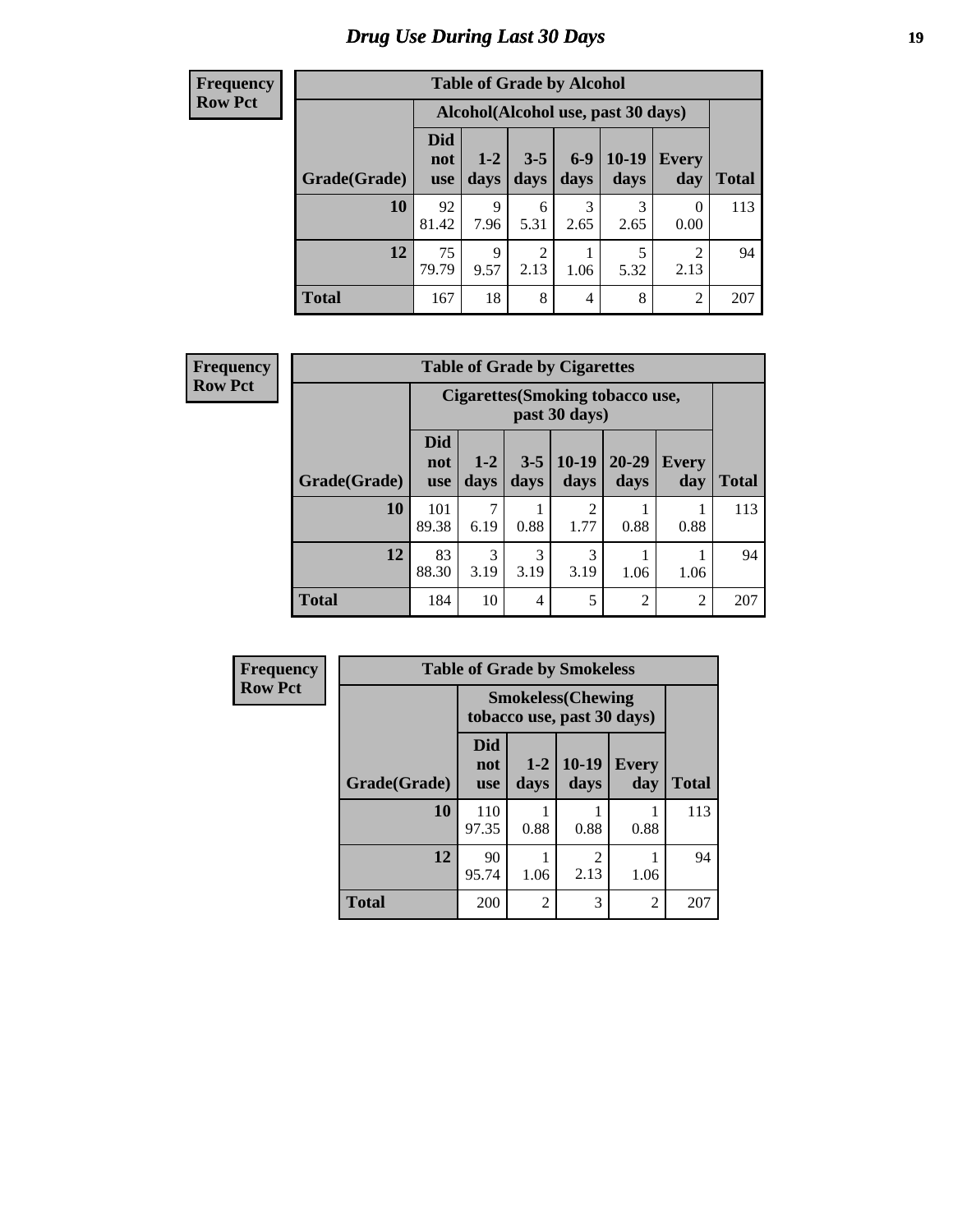#### **Frequency Row Pct**

| <b>Table of Grade by Marijuana</b> |                          |                                         |                 |               |                 |                        |              |       |  |
|------------------------------------|--------------------------|-----------------------------------------|-----------------|---------------|-----------------|------------------------|--------------|-------|--|
|                                    |                          | Marijuana (Marijuana use, past 30 days) |                 |               |                 |                        |              |       |  |
| Grade(Grade)                       | Did<br>not<br><b>use</b> | $1-2$<br>days                           | $3 - 5$<br>days | $6-9$<br>days | $10-19$<br>days | $20 - 29$<br>days      | Every<br>day | Total |  |
| 10                                 | 92<br>81.42              | 11<br>9.73                              | 2<br>1.77       | 2<br>1.77     | 4<br>3.54       | 0<br>0.00              | 2<br>1.77    | 113   |  |
| 12                                 | 77<br>81.91              | 6<br>6.38                               | 3<br>3.19       | 1.06          | 4<br>4.26       | $\overline{2}$<br>2.13 | 1.06         | 94    |  |
| <b>Total</b>                       | 169                      | 17                                      | 5               | 3             | 8               | 2                      | 3            | 207   |  |

| Frequency      |              | <b>Table of Grade by Cocaine</b> |                                        |                 |                 |                     |              |
|----------------|--------------|----------------------------------|----------------------------------------|-----------------|-----------------|---------------------|--------------|
| <b>Row Pct</b> |              |                                  | Cocaine (Cocaine use,<br>past 30 days) |                 |                 |                     |              |
|                | Grade(Grade) | <b>Did</b><br>not<br><b>use</b>  | $1 - 2$<br>days                        | $3 - 5$<br>days | $10-19$<br>days | <b>Every</b><br>day | <b>Total</b> |
|                | 10           | 112<br>99.12                     | 0<br>0.00                              | 0.88            | 0<br>0.00       | $\Omega$<br>0.00    | 113          |
|                | 12           | 90<br>95.74                      | 1.06                                   | 0<br>0.00       | 2<br>2.13       | 1.06                | 94           |
|                | <b>Total</b> | 202                              |                                        |                 | $\overline{2}$  |                     | 207          |

| <b>Frequency</b> | <b>Table of Grade by Inhalants</b> |                                 |                                                  |                        |                   |                     |              |  |
|------------------|------------------------------------|---------------------------------|--------------------------------------------------|------------------------|-------------------|---------------------|--------------|--|
| <b>Row Pct</b>   |                                    |                                 | <b>Inhalants</b> (Inhalant use,<br>past 30 days) |                        |                   |                     |              |  |
|                  | Grade(Grade)                       | <b>Did</b><br>not<br><b>use</b> | $1-2$<br>days                                    | $10-19$<br>days        | $20 - 29$<br>days | <b>Every</b><br>day | <b>Total</b> |  |
|                  | 10                                 | 111<br>98.23                    | 0.88                                             | 0<br>0.00              | 0.88              | 0<br>0.00           | 113          |  |
|                  | 12                                 | 90<br>95.74                     | 1.06                                             | $\overline{c}$<br>2.13 | 0<br>0.00         | 1.06                | 94           |  |
|                  | <b>Total</b>                       | 201                             | $\overline{2}$                                   | $\overline{c}$         |                   |                     | 207          |  |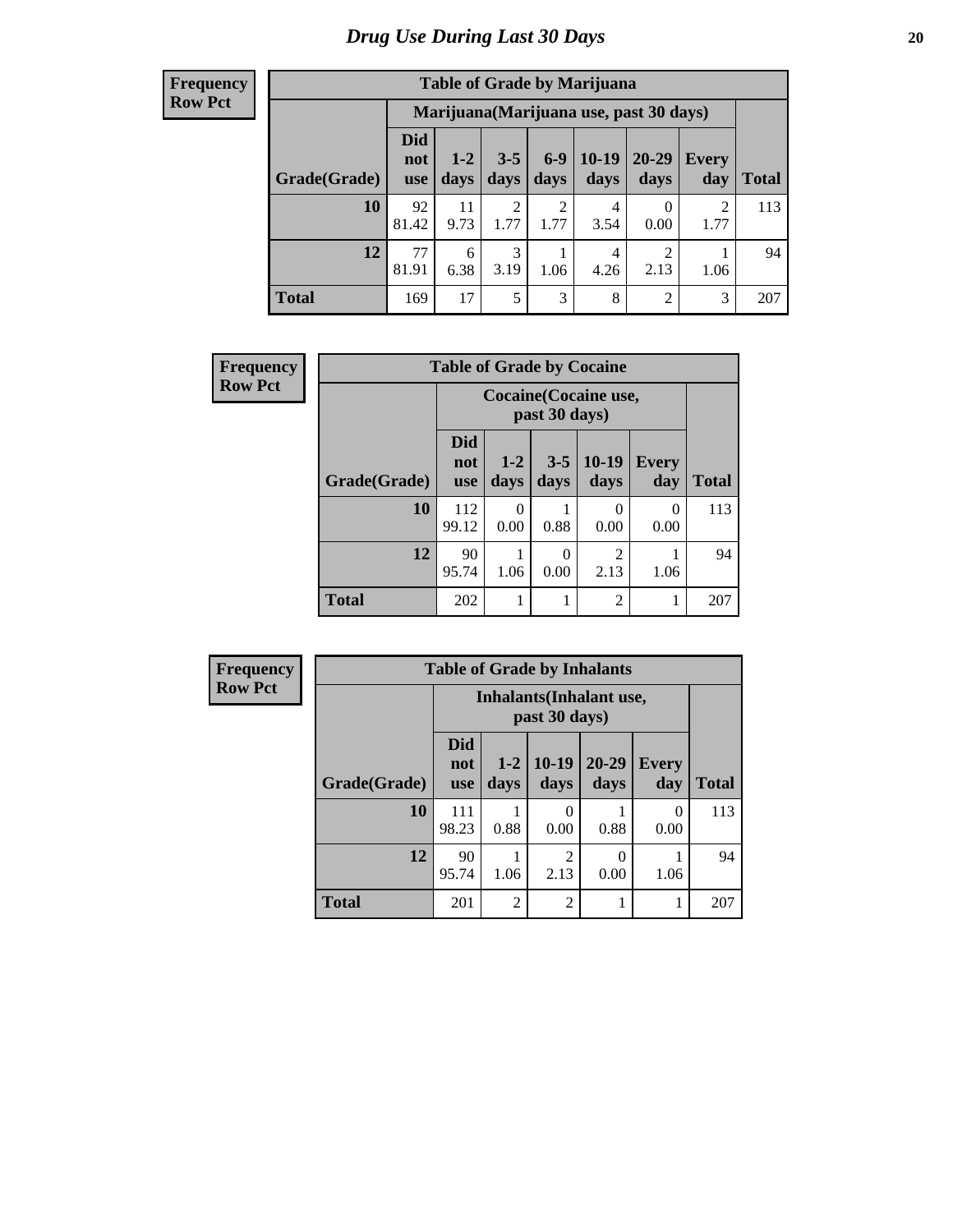# *Drug Use During Last 30 Days* **21**

| <b>Frequency</b> | <b>Table of Grade by Steroids</b> |                          |                                                |                        |                     |              |  |
|------------------|-----------------------------------|--------------------------|------------------------------------------------|------------------------|---------------------|--------------|--|
| <b>Row Pct</b>   |                                   |                          | <b>Steroids</b> (Steroid use,<br>past 30 days) |                        |                     |              |  |
|                  | Grade(Grade)                      | Did<br>not<br><b>use</b> | $1 - 2$<br>days                                | $10-19$<br>days        | <b>Every</b><br>day | <b>Total</b> |  |
|                  | 10                                | 112<br>99.12             | 0.88                                           | 0<br>0.00              | 0<br>0.00           | 113          |  |
|                  | 12                                | 90<br>95.74              | 1.06                                           | $\mathfrak{D}$<br>2.13 | 1.06                | 94           |  |
|                  | <b>Total</b>                      | 202                      | $\mathfrak{D}$                                 | $\overline{2}$         | 1                   | 207          |  |

| Frequency      |              | <b>Table of Grade by Ecstasy</b> |                |                  |                        |                  |              |  |
|----------------|--------------|----------------------------------|----------------|------------------|------------------------|------------------|--------------|--|
| <b>Row Pct</b> |              |                                  |                | past 30 days)    | Ecstasy (Ecstasy use,  |                  |              |  |
|                | Grade(Grade) | <b>Did</b><br>not<br><b>use</b>  | $1-2$<br>days  | $3 - 5$<br>days  | $10-19$<br>days        | Every<br>day     | <b>Total</b> |  |
|                | 10           | 111<br>98.23                     | 0<br>0.00      | 2<br>1.77        | 0<br>0.00              | $\Omega$<br>0.00 | 113          |  |
|                | 12           | 89<br>94.68                      | 2<br>2.13      | $\Omega$<br>0.00 | $\overline{2}$<br>2.13 | 1.06             | 94           |  |
|                | <b>Total</b> | 200                              | $\overline{2}$ | 2                | $\overline{c}$         | 1                | 207          |  |

| <b>Frequency</b> | <b>Table of Grade by Meth</b> |                                 |                                             |                        |                     |              |
|------------------|-------------------------------|---------------------------------|---------------------------------------------|------------------------|---------------------|--------------|
| <b>Row Pct</b>   |                               |                                 | Meth (Methamphetamine use,<br>past 30 days) |                        |                     |              |
|                  | Grade(Grade)                  | <b>Did</b><br>not<br><b>use</b> | $1-2$<br>days                               | $10-19$<br>days        | <b>Every</b><br>day | <b>Total</b> |
|                  | 10                            | 112<br>99.12                    | 0.88                                        | 0<br>0.00              | 0<br>0.00           | 113          |
|                  | 12                            | 90<br>95.74                     | 1.06                                        | $\overline{2}$<br>2.13 | 1.06                | 94           |
|                  | <b>Total</b>                  | 202                             | $\overline{2}$                              | $\overline{c}$         |                     | 207          |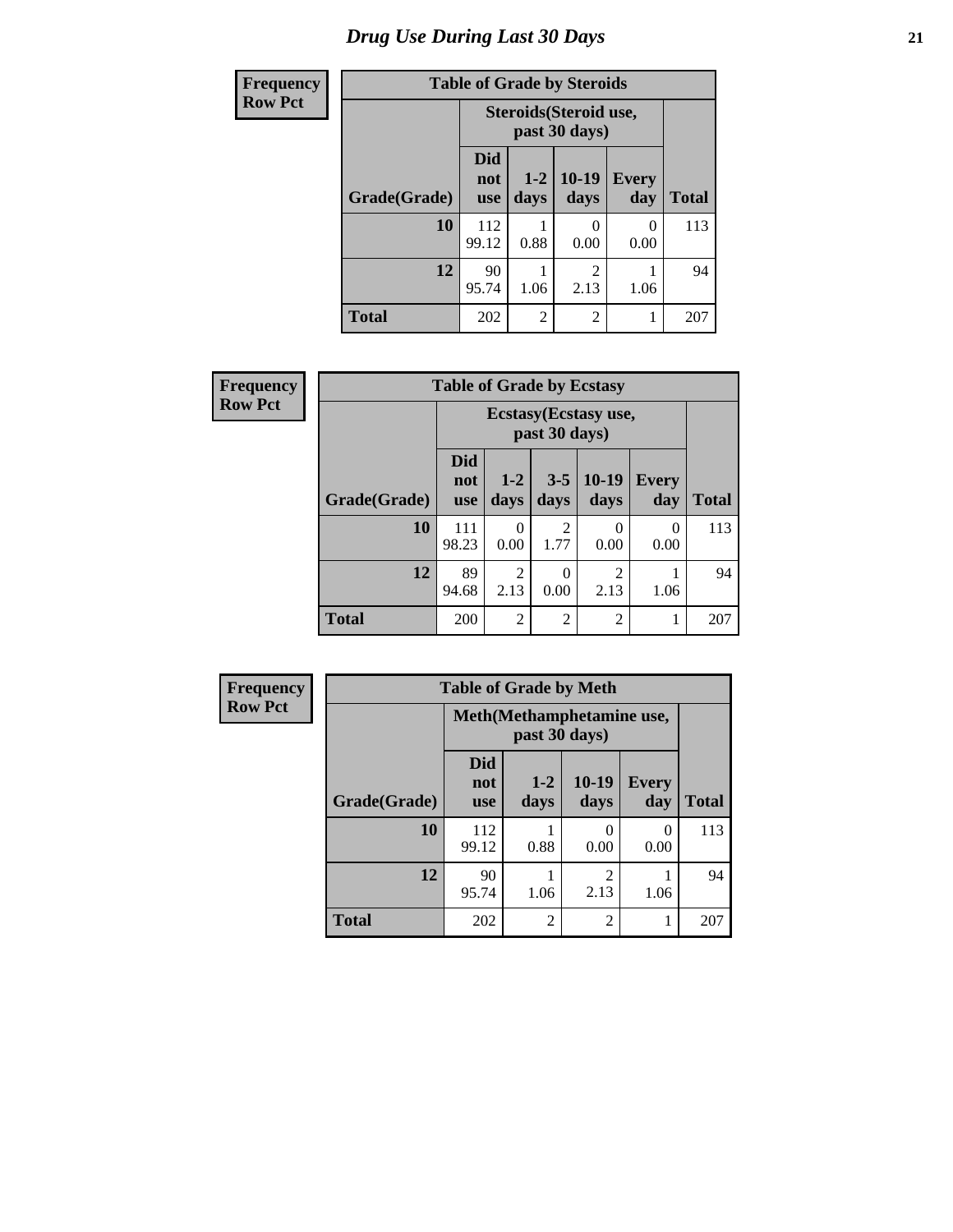# *Drug Use During Last 30 Days* **22**

| <b>Frequency</b> | <b>Table of Grade by Hallucinogens</b> |                |                                                   |                        |                     |              |  |  |
|------------------|----------------------------------------|----------------|---------------------------------------------------|------------------------|---------------------|--------------|--|--|
| <b>Row Pct</b>   |                                        |                | Hallucinogens (Hallucinogen use,<br>past 30 days) |                        |                     |              |  |  |
|                  | Grade(Grade)                           | Did<br>not use | $1-2$<br>days                                     | $10-19$<br>days        | <b>Every</b><br>day | <b>Total</b> |  |  |
|                  | 10                                     | 112<br>99.12   | 0.88                                              | $\mathcal{O}$<br>0.00  | 0<br>0.00           | 113          |  |  |
|                  | 12                                     | 90<br>95.74    | 1.06                                              | $\mathfrak{D}$<br>2.13 | 1.06                | 94           |  |  |
|                  | <b>Total</b>                           | 202            | $\overline{2}$                                    | $\mathfrak{D}$         |                     | 207          |  |  |

| Frequency | <b>Table of Grade by Prescription</b> |                                 |                        |               |                |                                                                                |                     |              |
|-----------|---------------------------------------|---------------------------------|------------------------|---------------|----------------|--------------------------------------------------------------------------------|---------------------|--------------|
| Row Pct   |                                       |                                 |                        |               |                | <b>Prescription</b> (Prescription drugs not<br>prescribed to me, past 30 days) |                     |              |
|           | Grade(Grade)                          | <b>Did</b><br>not<br><b>use</b> | $1 - 2$<br>days        | $3-5$<br>days | $6-9$<br>days  | $10-19$<br>days                                                                | <b>Every</b><br>day | <b>Total</b> |
|           | 10                                    | 109<br>96.46                    | $\overline{2}$<br>1.77 | 0.88          | 0.88           | $\Omega$<br>0.00                                                               | $\Omega$<br>0.00    | 113          |
|           | 12                                    | 89<br>94.68                     | 1.06                   | 1.06          | 1.06           | 1.06                                                                           | 1.06                | 94           |
|           | <b>Total</b>                          | 198                             | 3                      | 2             | $\overline{2}$ |                                                                                | 1                   | 207          |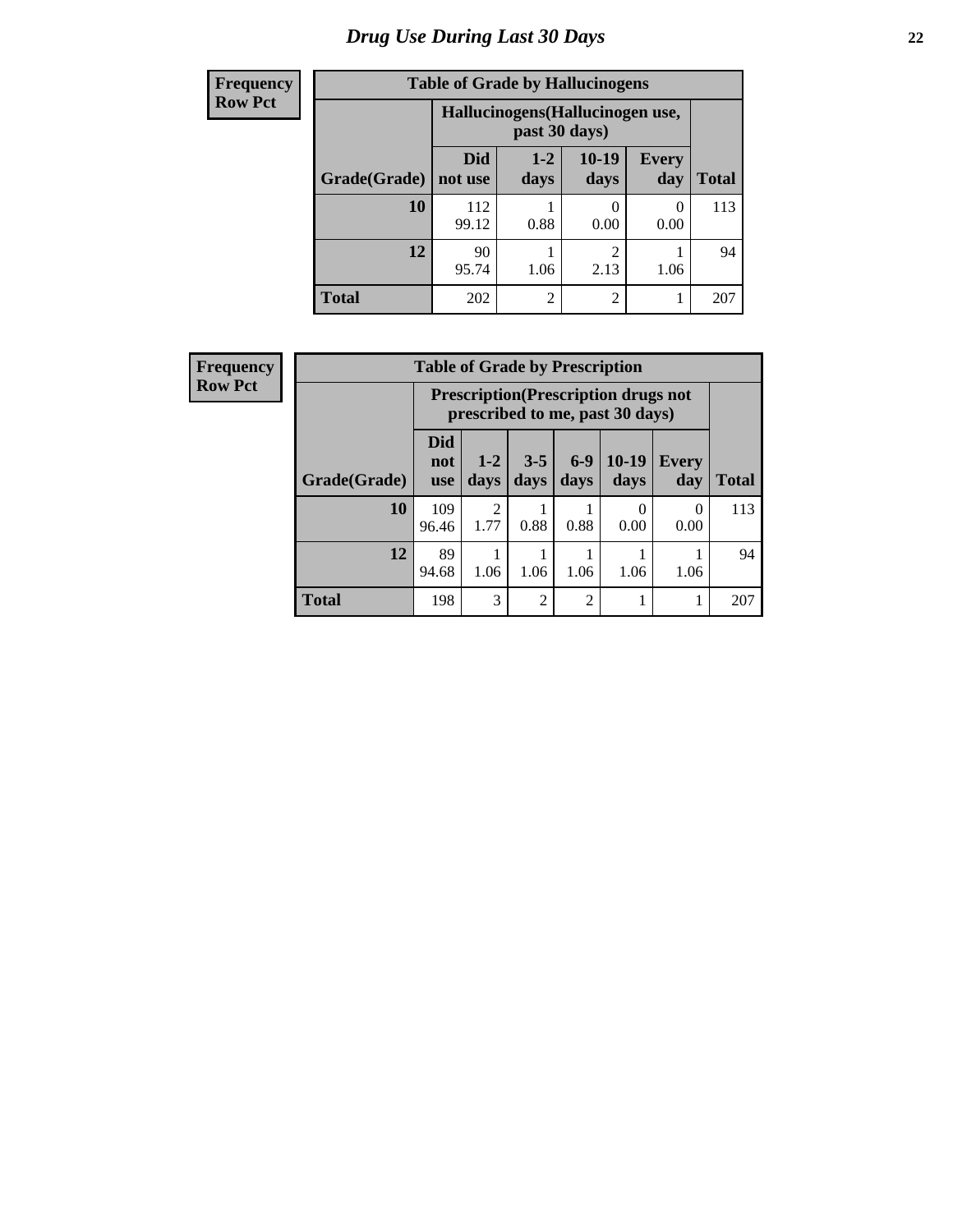| Frequency      | <b>Table of Alcoholease by Grade</b>              |                    |             |              |  |  |  |  |
|----------------|---------------------------------------------------|--------------------|-------------|--------------|--|--|--|--|
| <b>Col Pct</b> | <b>Alcoholease</b> (It is<br>easy to get alcohol) | Grade(Grade)<br>10 | 12          | <b>Total</b> |  |  |  |  |
|                | <b>Strongly Agree</b>                             | 35<br>30.97        | 41<br>43.62 | 76           |  |  |  |  |
|                | <b>Somewhat Agree</b>                             | 33<br>29.20        | 23<br>24.47 | 56           |  |  |  |  |
|                | <b>Somewhat Disagree</b>                          | 18<br>15.93        | 9<br>9.57   | 27           |  |  |  |  |
|                | <b>Strongly Disagree</b>                          | 27<br>23.89        | 21<br>22.34 | 48           |  |  |  |  |
|                | <b>Total</b>                                      | 113                | 94          | 207          |  |  |  |  |

| Frequency      | <b>Table of Cigarettesease by Grade</b>      |              |             |
|----------------|----------------------------------------------|--------------|-------------|
| <b>Col Pct</b> | Cigarettesease (It is<br>easy to get smoking | Grade(Grade) |             |
|                | tobacco)                                     | 10           | 12          |
|                | <b>Strongly Agree</b>                        | 46<br>40.71  | 44<br>46.81 |
|                | <b>Somewhat Agree</b>                        | 27<br>23.89  | 19<br>20.21 |
|                |                                              |              |             |

┑ л

|                | <b>Strongly Disagree</b>               | 29<br>25.66  | 25<br>26.60 | 54           |
|----------------|----------------------------------------|--------------|-------------|--------------|
|                | <b>Total</b>                           | 113          | 94          | 207          |
|                |                                        |              |             |              |
| Frequency      | <b>Table of Smokelessease by Grade</b> |              |             |              |
| <b>Col Pct</b> |                                        |              |             |              |
|                | <b>Smokelessease</b> (It is            | Grade(Grade) |             |              |
|                |                                        |              |             |              |
|                | easy to get chewing<br>tobacco)        | 10           | 12          | <b>Total</b> |
|                | <b>Strongly Agree</b>                  | 17<br>15.04  | 29<br>30.85 | 46           |
|                | <b>Somewhat Agree</b>                  | 18<br>15.93  | 10<br>10.64 | 28           |

**Strongly Disagree** 51

23.89

45.13

**Total** 113 94 207

17.02

39 41.49 90

**Somewhat Disagree**  $\frac{11}{9.73}$ **Strongly Disagree** 29

**10 12 Total**

90

46

17

> 6 6.38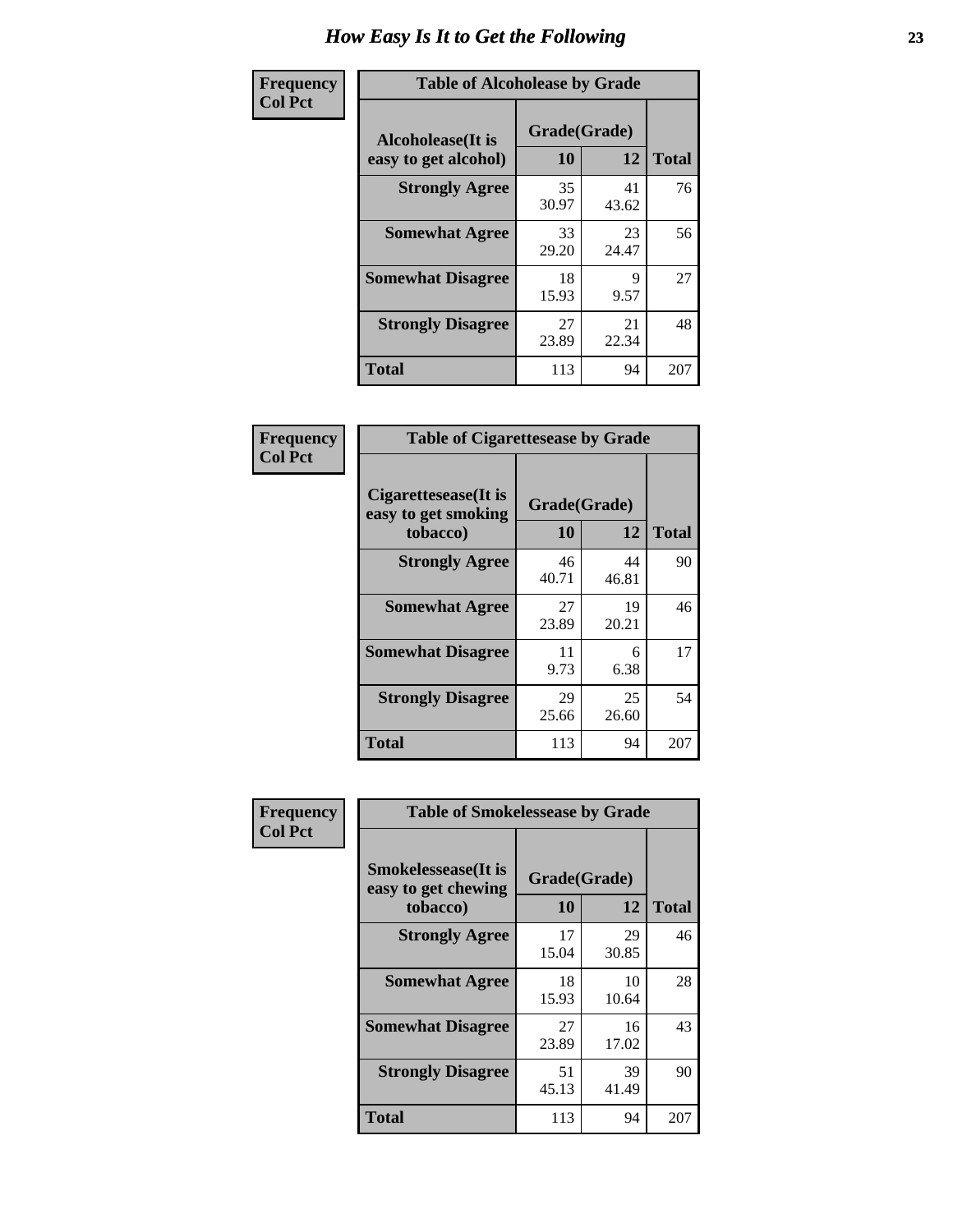| Frequency      | <b>Table of Marijuanaease by Grade</b>           |                           |             |              |  |  |  |
|----------------|--------------------------------------------------|---------------------------|-------------|--------------|--|--|--|
| <b>Col Pct</b> | Marijuanaease(It is<br>easy to get<br>marijuana) | Grade(Grade)<br><b>10</b> | 12          | <b>Total</b> |  |  |  |
|                | <b>Strongly Agree</b>                            | 70<br>61.95               | 57<br>60.64 | 127          |  |  |  |
|                | <b>Somewhat Agree</b>                            | 12<br>10.62               | 14<br>14.89 | 26           |  |  |  |
|                | <b>Somewhat Disagree</b>                         | 6<br>5.31                 | 4<br>4.26   | 10           |  |  |  |
|                | <b>Strongly Disagree</b>                         | 25<br>22.12               | 19<br>20.21 | 44           |  |  |  |
|                | <b>Total</b>                                     | 113                       | 94          | 207          |  |  |  |

| <b>Table of Cocaineease by Grade</b>              |                    |             |              |  |  |  |  |  |  |  |
|---------------------------------------------------|--------------------|-------------|--------------|--|--|--|--|--|--|--|
| <b>Cocaineease</b> (It is<br>easy to get cocaine) | Grade(Grade)<br>10 | 12          | <b>Total</b> |  |  |  |  |  |  |  |
| <b>Strongly Agree</b>                             | 20<br>17.70        | 30<br>31.91 | 50           |  |  |  |  |  |  |  |
| <b>Somewhat Agree</b>                             | 11<br>9.73         | 11<br>11.70 | 22           |  |  |  |  |  |  |  |
| <b>Somewhat Disagree</b>                          | 27<br>23.89        | 8<br>8.51   | 35           |  |  |  |  |  |  |  |
| <b>Strongly Disagree</b>                          | 55<br>48.67        | 45<br>47.87 | 100          |  |  |  |  |  |  |  |
| <b>Total</b>                                      | 113                | 94          | 207          |  |  |  |  |  |  |  |

| Frequency      | <b>Table of Inhalantsease by Grade</b>                   |                    |             |              |  |  |  |  |  |
|----------------|----------------------------------------------------------|--------------------|-------------|--------------|--|--|--|--|--|
| <b>Col Pct</b> | <b>Inhalantsease</b> (It is<br>easy to get<br>inhalants) | Grade(Grade)<br>10 | 12          | <b>Total</b> |  |  |  |  |  |
|                | <b>Strongly Agree</b>                                    | 27<br>23.89        | 34<br>36.17 | 61           |  |  |  |  |  |
|                | <b>Somewhat Agree</b>                                    | 16<br>14.16        | 11<br>11.70 | 27           |  |  |  |  |  |
|                | <b>Somewhat Disagree</b>                                 | 19<br>16.81        | 10<br>10.64 | 29           |  |  |  |  |  |
|                | <b>Strongly Disagree</b>                                 | 51<br>45.13        | 39<br>41.49 | 90           |  |  |  |  |  |
|                | <b>Total</b>                                             | 113                | 94          | 207          |  |  |  |  |  |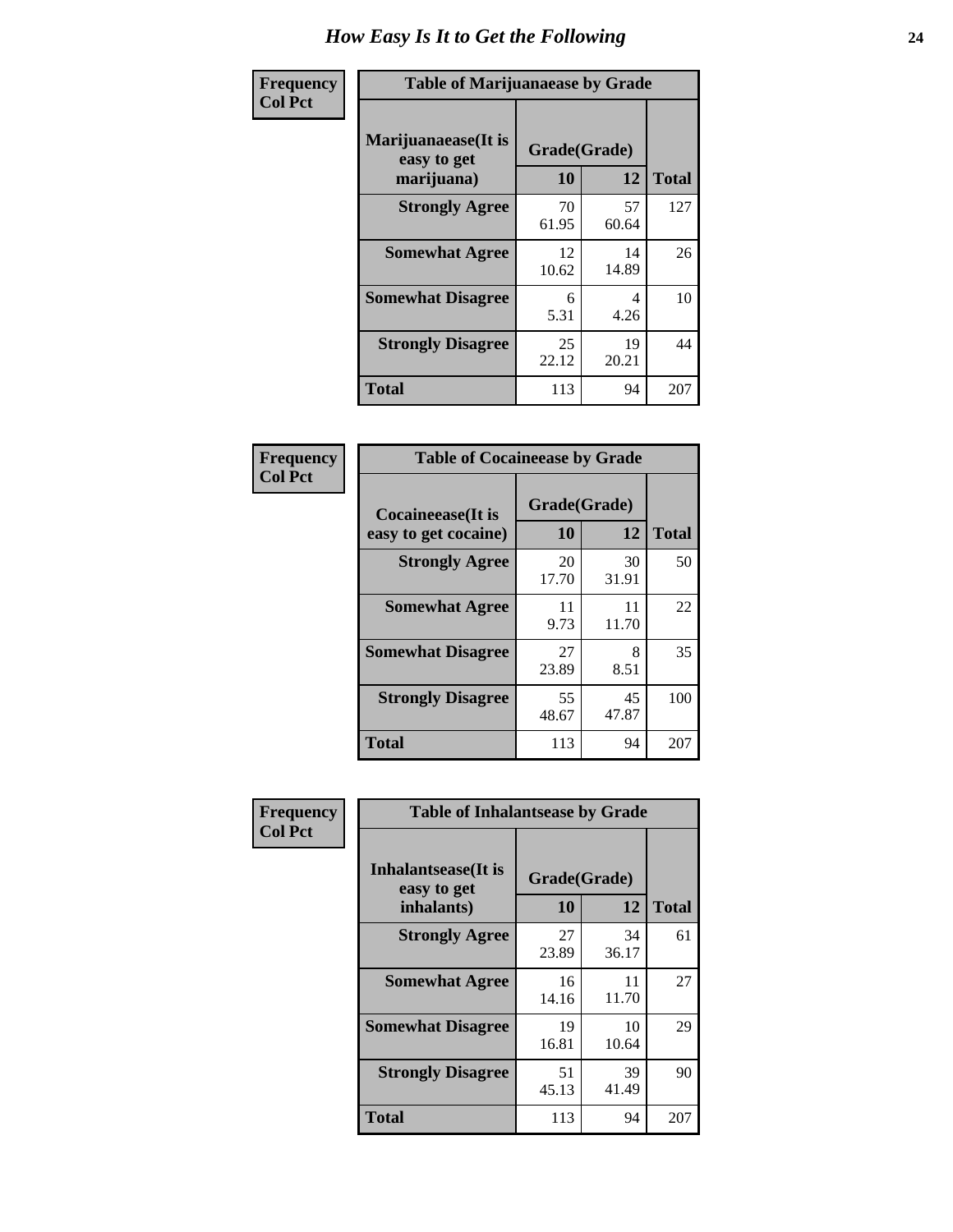| Frequency      | <b>Table of Steroidsease by Grade</b>               |                    |             |              |  |  |  |  |  |  |
|----------------|-----------------------------------------------------|--------------------|-------------|--------------|--|--|--|--|--|--|
| <b>Col Pct</b> | <b>Steroidsease</b> (It is<br>easy to get steroids) | Grade(Grade)<br>10 | 12          | <b>Total</b> |  |  |  |  |  |  |
|                | <b>Strongly Agree</b>                               | 12<br>10.62        | 24<br>25.53 | 36           |  |  |  |  |  |  |
|                | <b>Somewhat Agree</b>                               | 14<br>12.39        | 14<br>14.89 | 28           |  |  |  |  |  |  |
|                | <b>Somewhat Disagree</b>                            | 26<br>23.01        | 10<br>10.64 | 36           |  |  |  |  |  |  |
|                | <b>Strongly Disagree</b>                            | 61<br>53.98        | 46<br>48.94 | 107          |  |  |  |  |  |  |
|                | <b>Total</b>                                        | 113                | 94          | 207          |  |  |  |  |  |  |

| Frequency      | <b>Table of Ecstasyease by Grade</b>              |                    |             |              |  |  |  |  |  |
|----------------|---------------------------------------------------|--------------------|-------------|--------------|--|--|--|--|--|
| <b>Col Pct</b> | <b>Ecstasyease</b> (It is<br>easy to get ecstasy) | Grade(Grade)<br>10 | 12          | <b>Total</b> |  |  |  |  |  |
|                | <b>Strongly Agree</b>                             | 22<br>19.47        | 31<br>32.98 | 53           |  |  |  |  |  |
|                | <b>Somewhat Agree</b>                             | 17<br>15.04        | 10<br>10.64 | 27           |  |  |  |  |  |
|                | <b>Somewhat Disagree</b>                          | 18<br>15.93        | 11<br>11.70 | 29           |  |  |  |  |  |
|                | <b>Strongly Disagree</b>                          | 56<br>49.56        | 42<br>44.68 | 98           |  |  |  |  |  |
|                | Total                                             | 113                | 94          | 207          |  |  |  |  |  |

| Frequency      | <b>Table of Methease by Grade</b>                          |                    |             |              |
|----------------|------------------------------------------------------------|--------------------|-------------|--------------|
| <b>Col Pct</b> | <b>Methease</b> (It is easy<br>to get<br>methamphetamines) | Grade(Grade)<br>10 | 12          | <b>Total</b> |
|                | <b>Strongly Agree</b>                                      | 15<br>13.27        | 23<br>24.47 | 38           |
|                | <b>Somewhat Agree</b>                                      | 10<br>8.85         | 12<br>12.77 | 22           |
|                | <b>Somewhat Disagree</b>                                   | 24<br>21.24        | 9<br>9.57   | 33           |
|                | <b>Strongly Disagree</b>                                   | 64<br>56.64        | 50<br>53.19 | 114          |
|                | Total                                                      | 113                | 94          | 207          |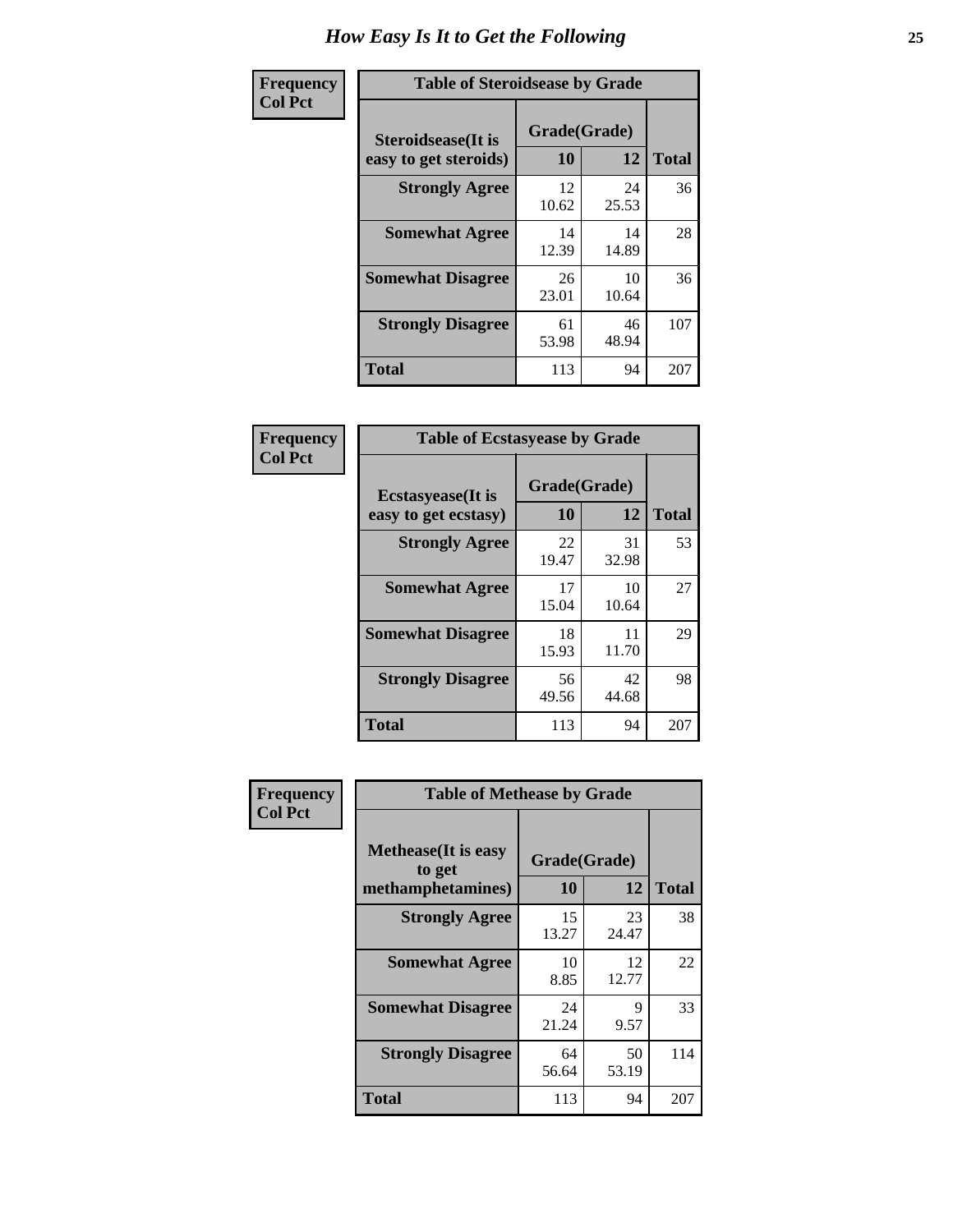| <b>Frequency</b> | <b>Table of Hallucinogensease by Grade</b>               |                    |             |              |  |  |  |  |  |
|------------------|----------------------------------------------------------|--------------------|-------------|--------------|--|--|--|--|--|
| <b>Col Pct</b>   | Hallucinogensease(It<br>is easy to get<br>hallucinogens) | Grade(Grade)<br>10 | 12          | <b>Total</b> |  |  |  |  |  |
|                  | <b>Strongly Agree</b>                                    | 13<br>11.50        | 23<br>24.47 | 36           |  |  |  |  |  |
|                  | <b>Somewhat Agree</b>                                    | 12<br>10.62        | 11<br>11.70 | 23           |  |  |  |  |  |
|                  | <b>Somewhat Disagree</b>                                 | 21<br>18.58        | 10<br>10.64 | 31           |  |  |  |  |  |
|                  | <b>Strongly Disagree</b>                                 | 67<br>59.29        | 50<br>53.19 | 117          |  |  |  |  |  |
|                  | <b>Total</b>                                             | 113                | 94          | 207          |  |  |  |  |  |

| <b>Frequency</b><br>Col Pct |
|-----------------------------|
|                             |

| <b>Table of Prescriptionease by Grade</b>                                                |              |             |              |  |  |  |  |  |  |
|------------------------------------------------------------------------------------------|--------------|-------------|--------------|--|--|--|--|--|--|
| <b>Prescriptionease</b> (It<br>is easy to get<br>prescription drugs<br>not prescribed to | Grade(Grade) |             |              |  |  |  |  |  |  |
| me)                                                                                      | 10           | 12          | <b>Total</b> |  |  |  |  |  |  |
| <b>Strongly Agree</b>                                                                    | 37<br>32.74  | 43<br>45.74 | 80           |  |  |  |  |  |  |
| <b>Somewhat Agree</b>                                                                    | 16<br>14.16  | 10<br>10.64 | 26           |  |  |  |  |  |  |
| <b>Somewhat Disagree</b>                                                                 | 12<br>10.62  | 6<br>6.38   | 18           |  |  |  |  |  |  |
| <b>Strongly Disagree</b>                                                                 | 48<br>42.48  | 35<br>37.23 | 83           |  |  |  |  |  |  |
| Total                                                                                    | 113          | 94          | 207          |  |  |  |  |  |  |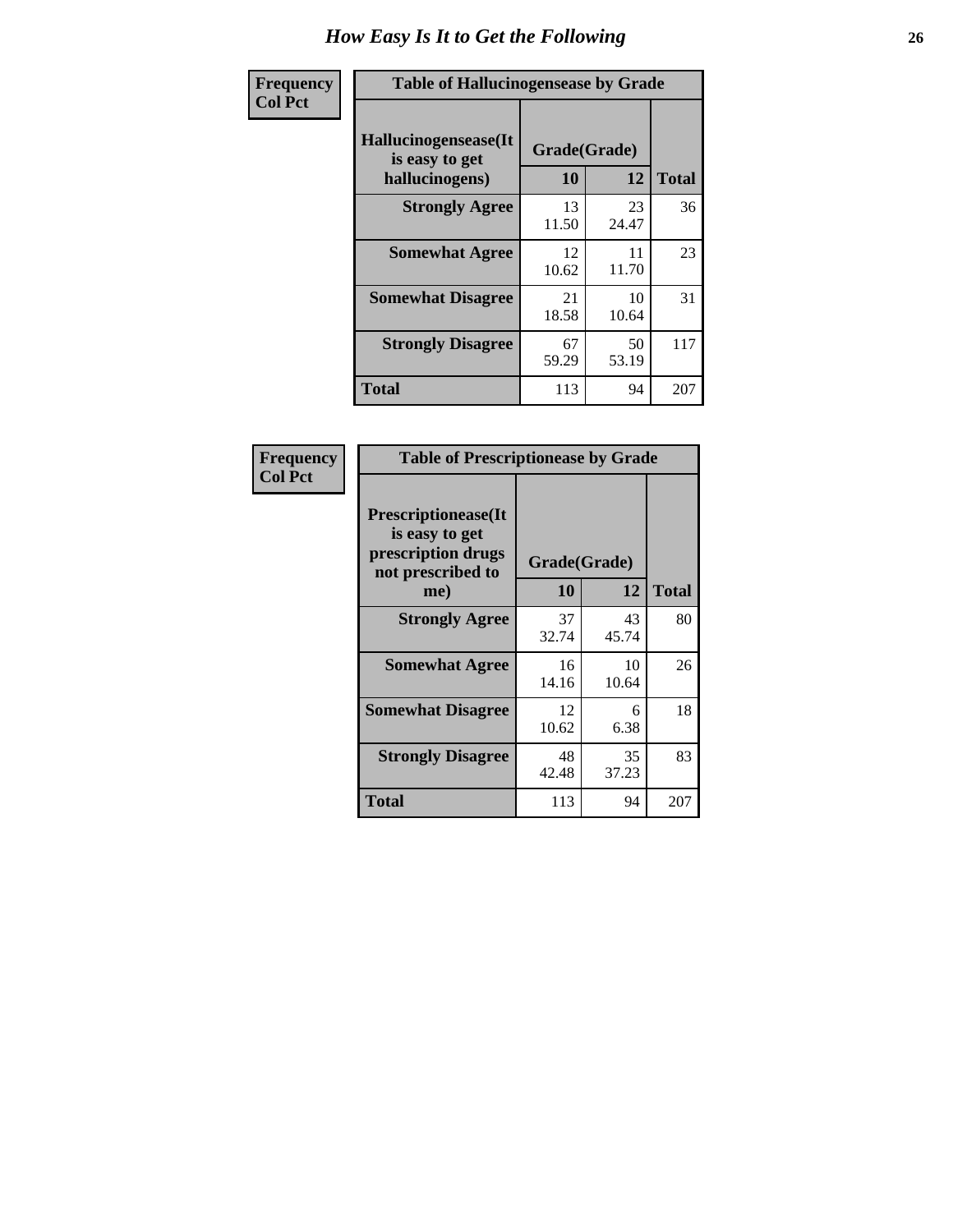### *Age at Onset of Use* **27** *Results for "Age at Onset of Use" questions exclude students who said they did not use that substance*

| Frequency      | <b>Table of Grade by Alcoholinit</b> |                        |                  |           |           |      |                                                  |            |            |            |                |                       |              |
|----------------|--------------------------------------|------------------------|------------------|-----------|-----------|------|--------------------------------------------------|------------|------------|------------|----------------|-----------------------|--------------|
| <b>Row Pct</b> |                                      |                        |                  |           |           |      | Alcoholinit (I started using alcohol when I was) |            |            |            |                |                       |              |
|                | Grade(Grade)                         | <b>8 or</b><br>vounger | 9                | <b>10</b> | 11        | 12   | 13                                               | 14         | 15         | 16         | 17             | <b>18 or</b><br>older | <b>Total</b> |
|                | 10                                   | 8<br>18.18             | 2<br>4.55        | 2<br>4.55 | 2.27      |      | 10<br>$6.82$   22.73                             | 6<br>13.64 | 8<br>18.18 | 2<br>4.55  | 4.55           | $\theta$<br>0.00      | 44           |
|                | 12                                   | 10<br>27.03            | $\theta$<br>0.00 | 2.70      | 2<br>5.41 | 2.70 | 3<br>8.11                                        | 4<br>10.81 | 4<br>10.81 | 7<br>18.92 | 2.70           | 4<br>10.81            | 37           |
|                | <b>Total</b>                         | 18                     | $\overline{c}$   | 3         | 3         | 4    | 13                                               | 10         | 12         | 9          | 3 <sub>1</sub> | 4                     | 81           |
|                |                                      |                        |                  |           |           |      | Frequency Missing $= 126$                        |            |            |            |                |                       |              |

| <b>Frequency</b> | <b>Table of Grade by Cigarettesinit</b> |                                                       |                        |                        |                |                           |            |           |      |                |              |
|------------------|-----------------------------------------|-------------------------------------------------------|------------------------|------------------------|----------------|---------------------------|------------|-----------|------|----------------|--------------|
| <b>Row Pct</b>   |                                         | Cigarettesinit (I started smoking tobacco when I was) |                        |                        |                |                           |            |           |      |                |              |
|                  | Grade(Grade)                            | 8 or<br>younger                                       | 10                     | 11                     | 12             | 13                        | 14         | <b>15</b> | 16   | 17             | <b>Total</b> |
|                  | 10                                      | 3<br>13.64                                            | $\mathfrak{D}$<br>9.09 | $\mathfrak{D}$<br>9.09 | 4.55           | 3<br>13.64                | 4<br>18.18 | 22.73     | 9.09 | 0<br>0.00      | 22           |
|                  | 12                                      | $\overline{2}$<br>16.67                               | 8.33                   | 8.33                   | 8.33           | 2<br>16.67                | 8.33       | 8.33      | 8.33 | 2<br>16.67     | 12           |
|                  | <b>Total</b>                            | 5                                                     | 3                      | 3                      | $\overline{2}$ | 5                         | 5          | 6         | 3    | $\overline{2}$ | 34           |
|                  |                                         |                                                       |                        |                        |                | Frequency Missing $= 173$ |            |           |      |                |              |

| <b>Frequency</b> |              | <b>Table of Grade by Smokelessinit</b> |                                                           |       |                |  |  |
|------------------|--------------|----------------------------------------|-----------------------------------------------------------|-------|----------------|--|--|
| <b>Row Pct</b>   |              |                                        | Smokelessinit(I<br>started chewing<br>tobacco when I was) |       |                |  |  |
|                  | Grade(Grade) | 8 or<br>younger                        | 9                                                         | 13    | <b>Total</b>   |  |  |
|                  | 10           | 0.00                                   | 50.00                                                     | 50.00 | $\mathfrak{D}$ |  |  |
|                  | 12           | $\mathfrak{D}$<br>66.67                | $\mathbf{0}$<br>0.00                                      | 33.33 | 3              |  |  |
|                  | <b>Total</b> | 2                                      |                                                           | 2     | 5              |  |  |
|                  |              | Frequency Missing $= 202$              |                                                           |       |                |  |  |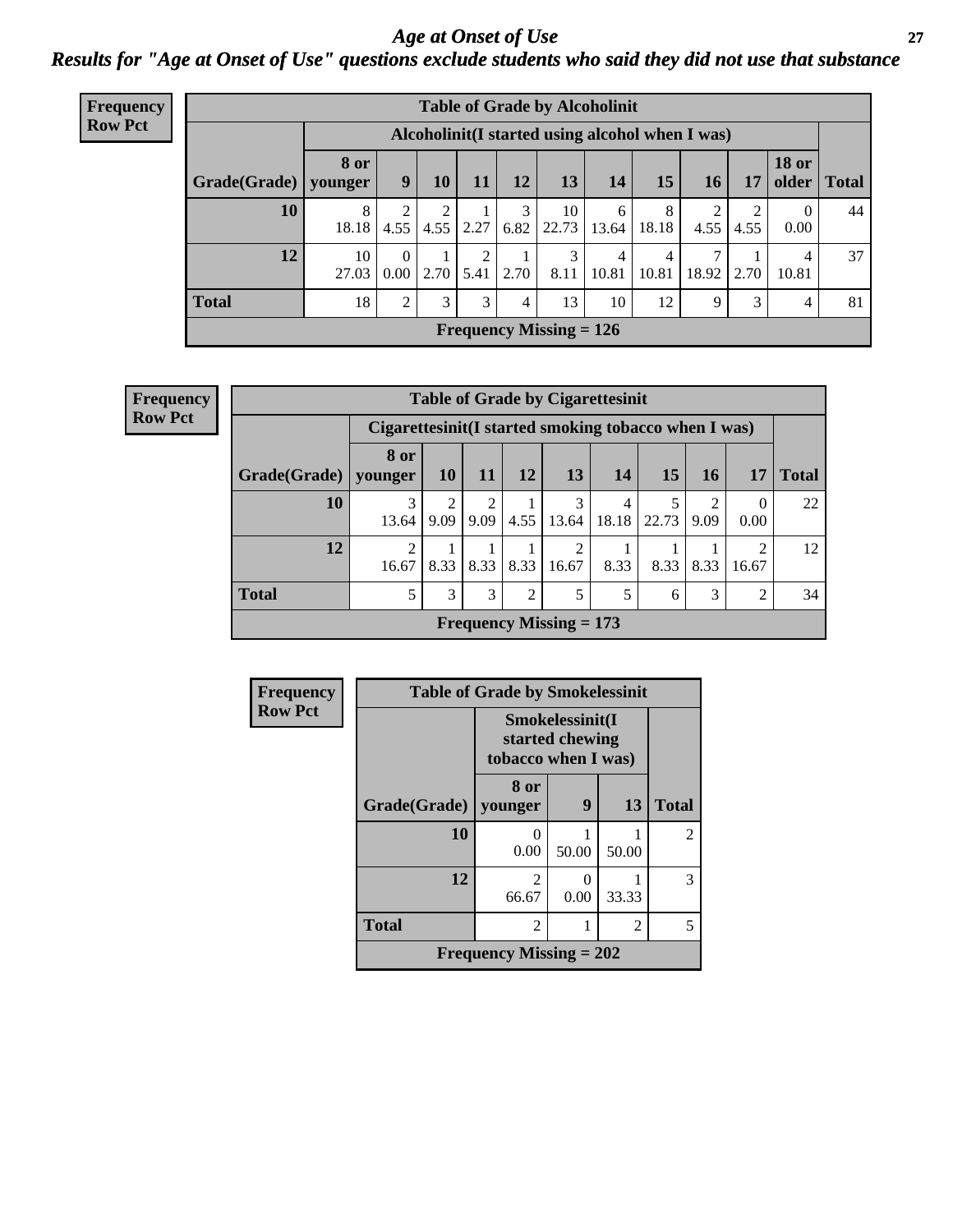#### *Age at Onset of Use* **28**

*Results for "Age at Onset of Use" questions exclude students who said they did not use that substance*

| <b>Frequency</b> | <b>Table of Grade by Marijuanainit</b> |                        |           |      |           |            |                           |             |            |                                                      |                       |              |
|------------------|----------------------------------------|------------------------|-----------|------|-----------|------------|---------------------------|-------------|------------|------------------------------------------------------|-----------------------|--------------|
| <b>Row Pct</b>   |                                        |                        |           |      |           |            |                           |             |            | Marijuanainit (I started using marijuana when I was) |                       |              |
|                  | Grade(Grade)                           | <b>8 or</b><br>younger | <b>10</b> | 11   | <b>12</b> | 13         | 14                        | 15          | <b>16</b>  | 17                                                   | <b>18 or</b><br>older | <b>Total</b> |
|                  | 10                                     | 8.82                   | 2.94      | 5.88 | 2.94      | 5<br>14.71 | 9<br>26.47                | 10<br>29.41 | 5.88       | $\theta$<br>0.00                                     | 2.94                  | 34           |
|                  | 12                                     | 3<br>12.00             | ∍<br>8.00 | 4.00 | 4.00      | 4<br>16.00 | 20.00                     | 4.00        | 3<br>12.00 | 20.00                                                | $\Omega$<br>0.00      | 25           |
|                  | <b>Total</b>                           | 6                      | 3         | 3    | 2         | 9          | 14                        | 11          |            |                                                      |                       | 59           |
|                  |                                        |                        |           |      |           |            | Frequency Missing $= 148$ |             |            |                                                      |                       |              |

| Frequency      | <b>Table of Grade by Cocaineinit</b> |                                      |                                                            |                  |       |                  |                |  |
|----------------|--------------------------------------|--------------------------------------|------------------------------------------------------------|------------------|-------|------------------|----------------|--|
| <b>Row Pct</b> |                                      |                                      | <b>Cocaineinit</b> (I started using<br>cocaine when I was) |                  |       |                  |                |  |
|                | Grade(Grade)                         | 8 or<br>vounger                      | 9                                                          | <b>12</b>        | 15    | <b>16</b>        | <b>Total</b>   |  |
|                | 10                                   | 0<br>0.00                            | 50.00                                                      | $\Omega$<br>0.00 | 50.00 | $\theta$<br>0.00 | $\mathfrak{D}$ |  |
|                | 12                                   | $\mathcal{D}_{\mathcal{A}}$<br>50.00 | 0.00                                                       | 25.00            | 0.00  | 25.00            | 4              |  |
|                | <b>Total</b>                         | $\overline{2}$                       |                                                            |                  |       |                  | 6              |  |
|                |                                      | <b>Frequency Missing = 201</b>       |                                                            |                  |       |                  |                |  |

| <b>Frequency</b> | <b>Table of Grade by Inhalantsinit</b> |                                                               |       |       |       |                |  |  |  |
|------------------|----------------------------------------|---------------------------------------------------------------|-------|-------|-------|----------------|--|--|--|
| <b>Row Pct</b>   |                                        | <b>Inhalantsinit(I started</b><br>using inhalants when I was) |       |       |       |                |  |  |  |
|                  | Grade(Grade)                           | 8 or<br>younger                                               | 9     | 10    | 12    | <b>Total</b>   |  |  |  |
|                  | 10                                     | 0.00                                                          | 50.00 | 50.00 | 0.00  | $\overline{c}$ |  |  |  |
|                  | 12                                     | $\mathfrak{D}$<br>66.67                                       | 0.00  | 0.00  | 33.33 | 3              |  |  |  |
|                  | <b>Total</b>                           | $\overline{2}$                                                |       |       |       | 5              |  |  |  |
|                  | Frequency Missing $= 202$              |                                                               |       |       |       |                |  |  |  |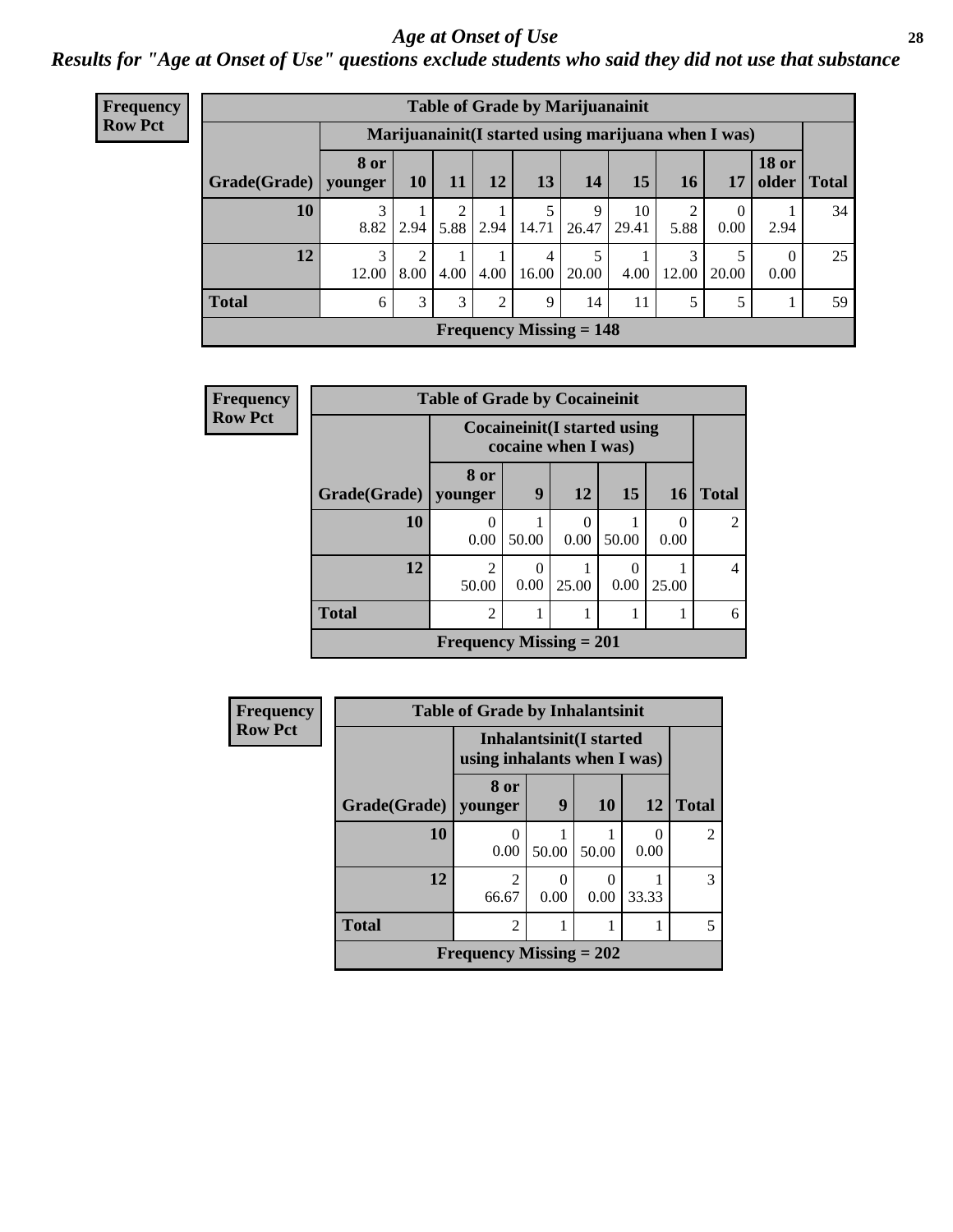#### *Age at Onset of Use* **29**

*Results for "Age at Onset of Use" questions exclude students who said they did not use that substance*

| Frequency      | <b>Table of Grade by Steroidsinit</b> |                                                            |       |              |  |  |
|----------------|---------------------------------------|------------------------------------------------------------|-------|--------------|--|--|
| <b>Row Pct</b> |                                       | Steroidsinit(I<br>started using<br>steroids when I<br>was) |       |              |  |  |
|                | Grade(Grade)                          | 8 or<br>younger                                            | 13    | <b>Total</b> |  |  |
|                | 10                                    | 0                                                          | ∩     | 0            |  |  |
|                | 12                                    | 2<br>66.67                                                 | 33.33 | 3            |  |  |
|                | <b>Total</b>                          | 2                                                          |       | 3            |  |  |
|                |                                       | <b>Frequency Missing = 204</b>                             |       |              |  |  |

**Frequency Row Pct**

| <b>Table of Grade by Ecstasyinit</b>             |                         |       |             |                |           |       |                       |              |  |
|--------------------------------------------------|-------------------------|-------|-------------|----------------|-----------|-------|-----------------------|--------------|--|
| Ecstasyinit (I started using ecstasy when I was) |                         |       |             |                |           |       |                       |              |  |
| Grade(Grade)                                     | 8 or<br>younger         | 9     | -11         | 12             | 14        | 15    | <b>18 or</b><br>older | <b>Total</b> |  |
| 10                                               | $\theta$<br>0.00        | 16.67 | $0.00\vert$ | 2<br>33.33     | 16.67     | 33.33 | 0.00                  | 6            |  |
| 12                                               | $\mathfrak{D}$<br>40.00 | 0.00  | 20.00       | 0<br>0.00      | 0<br>0.00 | 20.00 | 20.00                 | 5            |  |
| <b>Total</b>                                     | $\overline{2}$          |       |             | $\overline{2}$ |           | 3     |                       | 11           |  |
| Frequency Missing $= 196$                        |                         |       |             |                |           |       |                       |              |  |

| Frequency      | <b>Table of Grade by Methinit</b> |                                  |                                 |                  |              |  |  |  |
|----------------|-----------------------------------|----------------------------------|---------------------------------|------------------|--------------|--|--|--|
| <b>Row Pct</b> |                                   | <b>Methinit</b> (I started using | methamphetamines<br>when I was) |                  |              |  |  |  |
|                | Grade(Grade)                      | 8 or<br>vounger                  | 11                              | 14               | <b>Total</b> |  |  |  |
|                | 10                                | 50.00                            | 0<br>0.00                       | 50.00            | 2            |  |  |  |
|                | 12                                | $\mathfrak{D}$<br>66.67          | 33.33                           | $\Omega$<br>0.00 | 3            |  |  |  |
|                | <b>Total</b>                      | 3                                |                                 |                  |              |  |  |  |
|                |                                   | <b>Frequency Missing = 202</b>   |                                 |                  |              |  |  |  |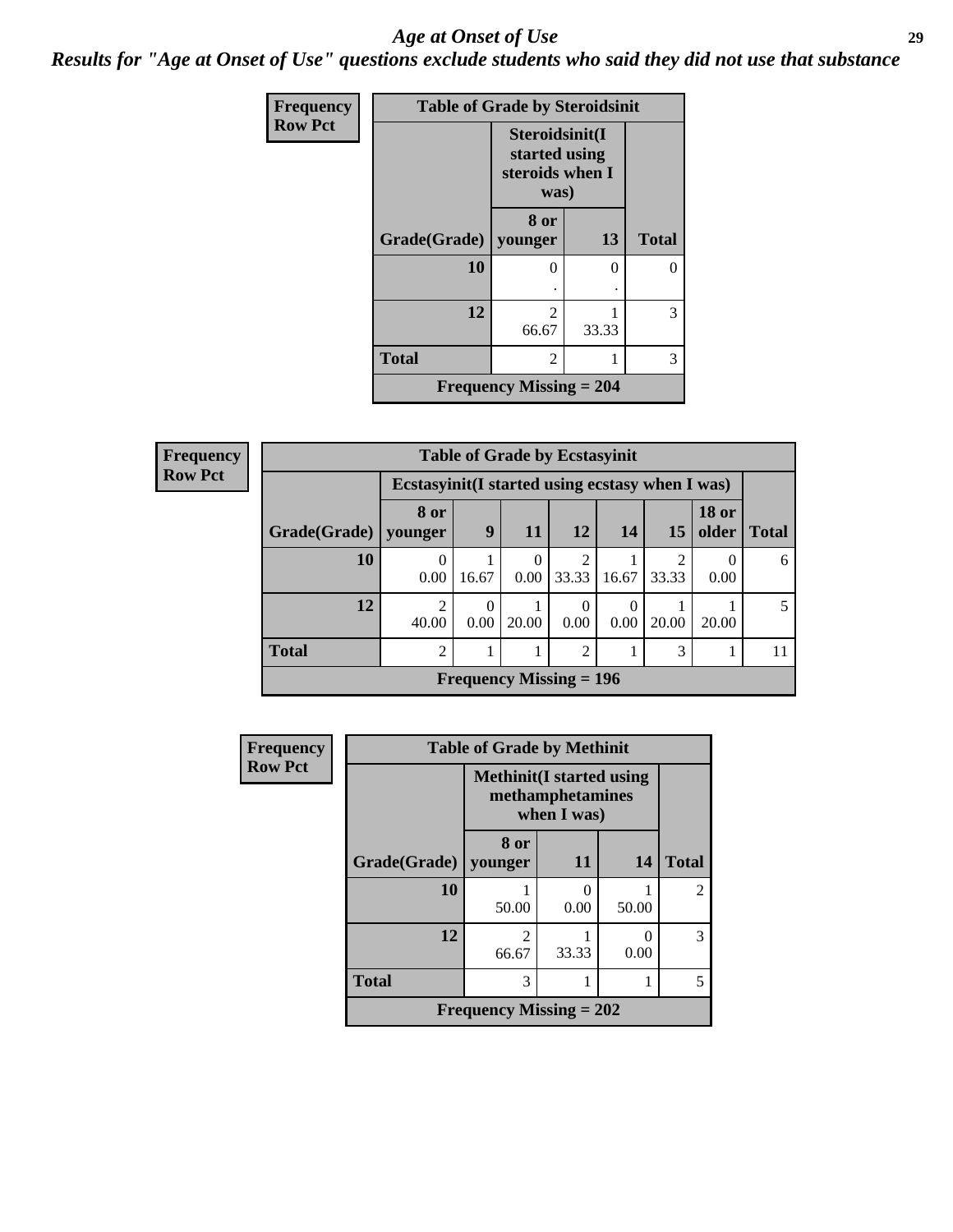#### Age at Onset of Use **30**

*Results for "Age at Onset of Use" questions exclude students who said they did not use that substance*

| <b>Frequency</b> |                                | <b>Table of Grade by Hallucinogensinit</b> |                                                                      |           |              |  |  |  |
|------------------|--------------------------------|--------------------------------------------|----------------------------------------------------------------------|-----------|--------------|--|--|--|
| <b>Row Pct</b>   |                                |                                            | Hallucinogensinit(I<br>started using<br>hallucinogens when I<br>was) |           |              |  |  |  |
|                  | Grade(Grade)                   | 8 or<br>younger                            | 12                                                                   | <b>16</b> | <b>Total</b> |  |  |  |
|                  | 10                             | 0                                          | 0                                                                    | 0         |              |  |  |  |
|                  | 12                             | 33.33                                      | 33.33                                                                | 33.33     | 3            |  |  |  |
|                  | <b>Total</b>                   |                                            |                                                                      |           | 3            |  |  |  |
|                  | <b>Frequency Missing = 204</b> |                                            |                                                                      |           |              |  |  |  |

| <b>Frequency</b> | <b>Table of Grade by Prescriptioninit</b> |                                                                                            |                           |           |           |                  |            |           |       |              |
|------------------|-------------------------------------------|--------------------------------------------------------------------------------------------|---------------------------|-----------|-----------|------------------|------------|-----------|-------|--------------|
| <b>Row Pct</b>   |                                           | Prescription in it (I started using prescription drugs<br>not prescribed to me when I was) |                           |           |           |                  |            |           |       |              |
|                  | Grade(Grade)                              | 8 or<br>younger                                                                            | <b>10</b>                 | 11        | <b>13</b> | 14               | 15         | <b>16</b> | 17    | <b>Total</b> |
|                  | 10                                        | 9.09                                                                                       | 3<br>27.27                | 9.09      | 9.09      | 9.09             | 3<br>27.27 | 9.09      | 0.00  | 11           |
|                  | 12                                        | 3<br>50.00                                                                                 | $\Omega$<br>0.00          | 0<br>0.00 | 16.67     | $\theta$<br>0.00 | 0<br>0.00  | 16.67     | 16.67 | 6            |
|                  | <b>Total</b>                              | 3<br>3<br>$\overline{2}$<br>$\mathfrak{D}$<br>4                                            |                           |           |           |                  |            |           |       | 17           |
|                  |                                           |                                                                                            | Frequency Missing $= 190$ |           |           |                  |            |           |       |              |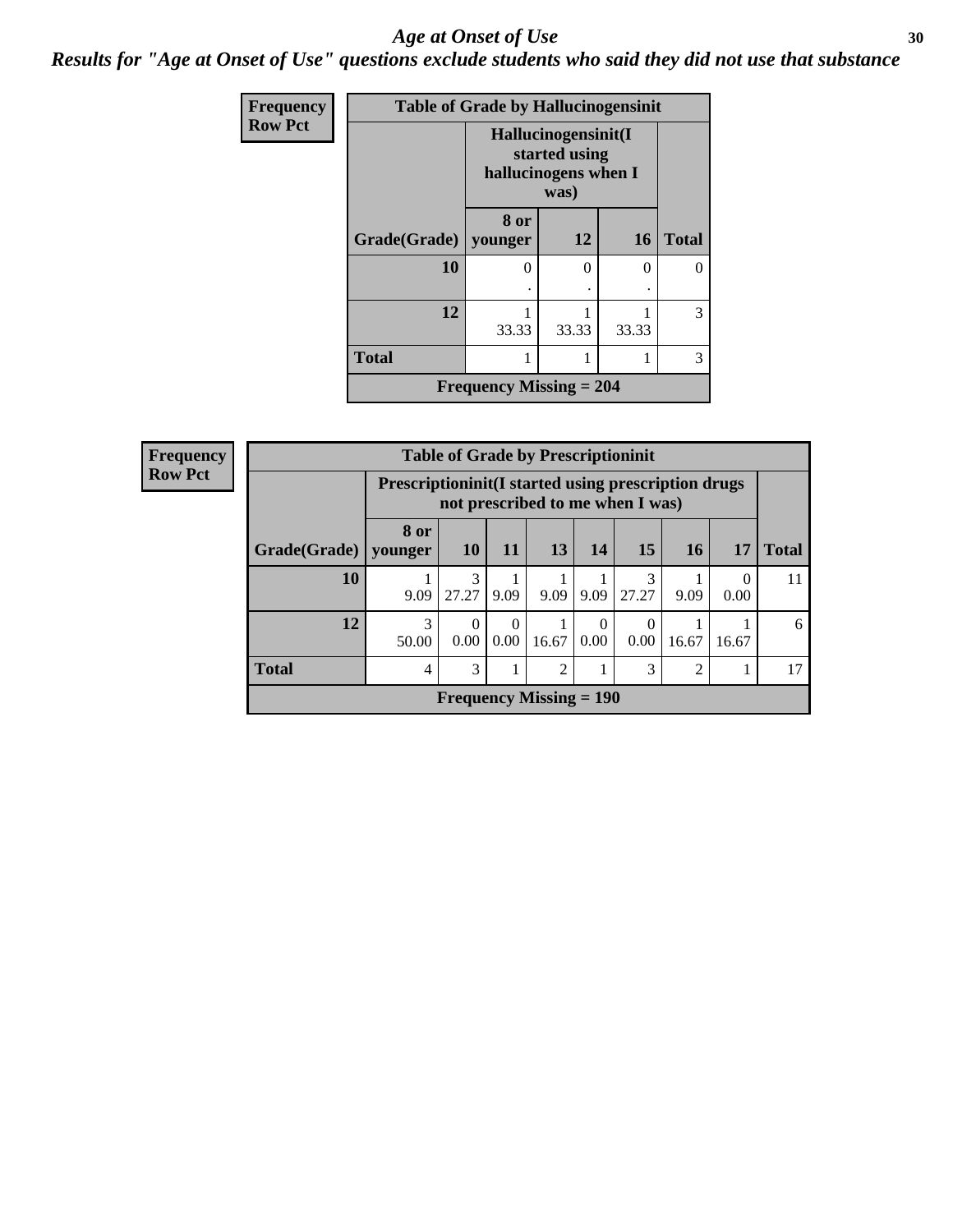| Frequency      | <b>Table of Alcoholharm by Grade</b>          |                    |             |              |  |  |
|----------------|-----------------------------------------------|--------------------|-------------|--------------|--|--|
| <b>Col Pct</b> | Alcoholharm(I<br>think alcohol is<br>harmful) | Grade(Grade)<br>10 | 12          | <b>Total</b> |  |  |
|                | <b>Strongly Agree</b>                         | 73<br>64.60        | 66<br>70.21 | 139          |  |  |
|                | <b>Somewhat Agree</b>                         | 14<br>12.39        | 16<br>17.02 | 30           |  |  |
|                | <b>Somewhat Disagree</b>                      | 16<br>14.16        | 6<br>6.38   | 22           |  |  |
|                | <b>Strongly Disagree</b>                      | 10<br>8.85         | 6<br>6.38   | 16           |  |  |
|                | <b>Total</b>                                  | 113                | 94          | 207          |  |  |

| <b>Table of Cigarettesharm by Grade</b>                  |                    |                           |              |  |  |  |  |
|----------------------------------------------------------|--------------------|---------------------------|--------------|--|--|--|--|
| Cigarettesharm(I<br>think smoking<br>tobacco is harmful) | Grade(Grade)<br>10 | 12                        | <b>Total</b> |  |  |  |  |
| <b>Strongly Agree</b>                                    | 90<br>79.65        | 78<br>82.98               | 168          |  |  |  |  |
| <b>Somewhat Agree</b>                                    | 12<br>10.62        | 9<br>9.57                 | 21           |  |  |  |  |
| <b>Somewhat Disagree</b>                                 | 5<br>4.42          | $\mathbf{\Omega}$<br>0.00 | 5            |  |  |  |  |
| <b>Strongly Disagree</b>                                 | 6<br>5.31          | 7<br>7.45                 | 13           |  |  |  |  |
| <b>Total</b>                                             | 113                | 94                        | 207          |  |  |  |  |

| Frequency      | <b>Table of Smokelessharm by Grade</b>                  |                    |             |              |  |  |  |
|----------------|---------------------------------------------------------|--------------------|-------------|--------------|--|--|--|
| <b>Col Pct</b> | Smokelessharm(I<br>think chewing<br>tobacco is harmful) | Grade(Grade)<br>10 | 12          | <b>Total</b> |  |  |  |
|                | <b>Strongly Agree</b>                                   | 87<br>76.99        | 76<br>80.85 | 163          |  |  |  |
|                | <b>Somewhat Agree</b>                                   | 14<br>12.39        | 11<br>11.70 | 25           |  |  |  |
|                | <b>Somewhat Disagree</b>                                | 3<br>2.65          | 0<br>0.00   | 3            |  |  |  |
|                | <b>Strongly Disagree</b>                                | 9<br>7.96          | 7.45        | 16           |  |  |  |
|                | <b>Total</b>                                            | 113                | 94          | 207          |  |  |  |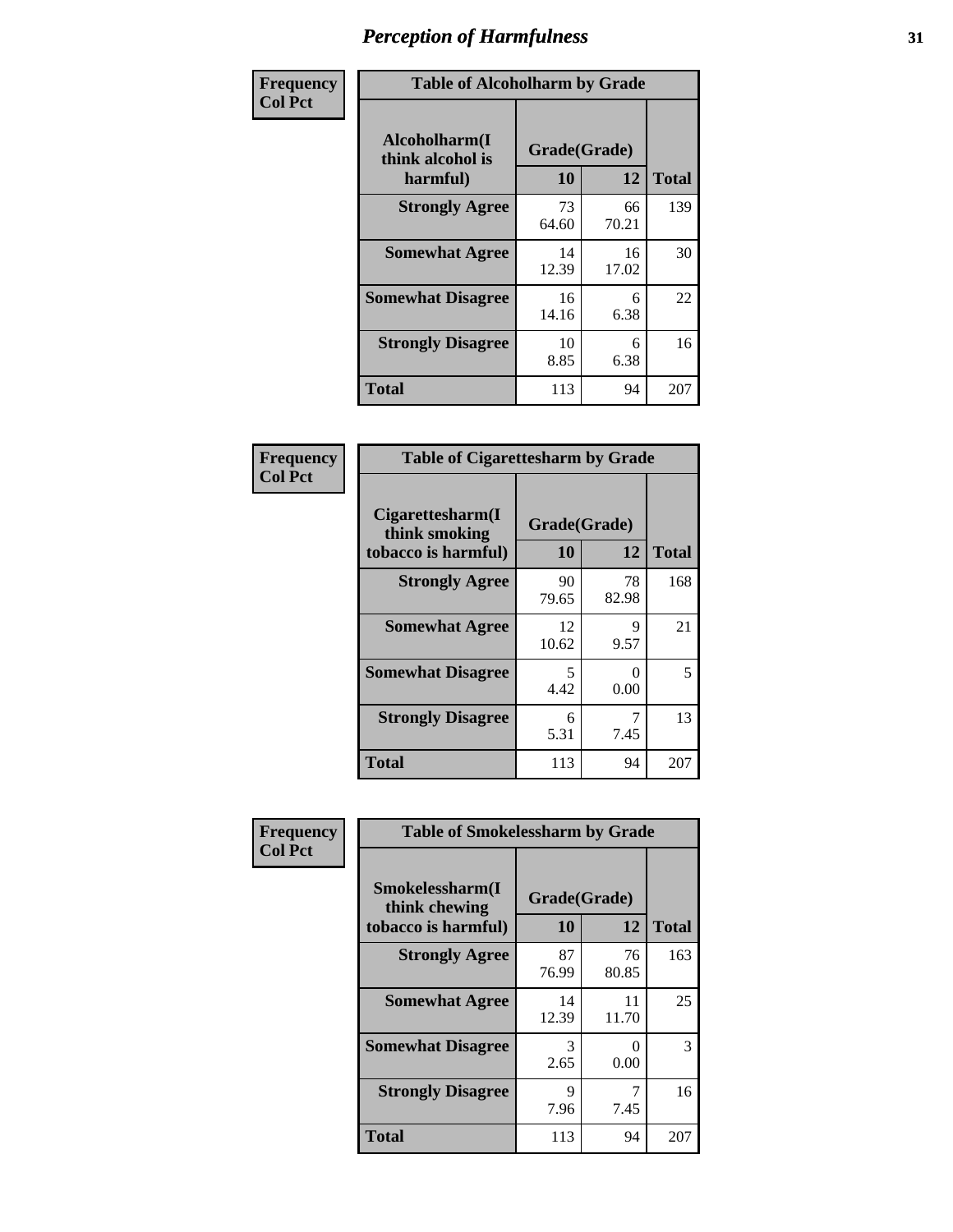| Frequency      |                                                   | <b>Table of Marijuanaharm by Grade</b> |             |              |  |  |  |
|----------------|---------------------------------------------------|----------------------------------------|-------------|--------------|--|--|--|
| <b>Col Pct</b> | Marijuanaharm(I<br>think marijuana is<br>harmful) | Grade(Grade)<br>10                     | 12          | <b>Total</b> |  |  |  |
|                | <b>Strongly Agree</b>                             | 74<br>65.49                            | 58<br>61.70 | 132          |  |  |  |
|                | <b>Somewhat Agree</b>                             | 10<br>8.85                             | 12<br>12.77 | 22           |  |  |  |
|                | <b>Somewhat Disagree</b>                          | 11<br>9.73                             | 12<br>12.77 | 23           |  |  |  |
|                | <b>Strongly Disagree</b>                          | 18<br>15.93                            | 12<br>12.77 | 30           |  |  |  |
|                | <b>Total</b>                                      | 113                                    | 94          | 207          |  |  |  |

| <b>Table of Cocaineharm by Grade</b>          |                    |             |              |  |  |  |  |
|-----------------------------------------------|--------------------|-------------|--------------|--|--|--|--|
| Cocaineharm(I<br>think cocaine is<br>harmful) | Grade(Grade)<br>10 | 12          | <b>Total</b> |  |  |  |  |
| <b>Strongly Agree</b>                         | 99<br>87.61        | 82<br>87.23 | 181          |  |  |  |  |
| <b>Somewhat Agree</b>                         | 4<br>3.54          | 4<br>4.26   | 8            |  |  |  |  |
| <b>Somewhat Disagree</b>                      | 0.88               | 1.06        | 2            |  |  |  |  |
| <b>Strongly Disagree</b>                      | 9<br>7.96          | 7<br>7.45   | 16           |  |  |  |  |
| <b>Total</b>                                  | 113                | 94          | 207          |  |  |  |  |

| Frequency      | <b>Table of Inhalantsharm by Grade</b>             |                           |             |              |
|----------------|----------------------------------------------------|---------------------------|-------------|--------------|
| <b>Col Pct</b> | Inhalantsharm(I<br>think inhalants are<br>harmful) | Grade(Grade)<br><b>10</b> | <b>12</b>   | <b>Total</b> |
|                | <b>Strongly Agree</b>                              | 97<br>85.84               | 80<br>85.11 | 177          |
|                | <b>Somewhat Agree</b>                              | 5<br>4.42                 | 4<br>4.26   | 9            |
|                | <b>Somewhat Disagree</b>                           | $\mathfrak{D}$<br>1.77    | 3<br>3.19   | 5            |
|                | <b>Strongly Disagree</b>                           | 9<br>7.96                 | 7<br>7.45   | 16           |
|                | <b>Total</b>                                       | 113                       | 94          | 207          |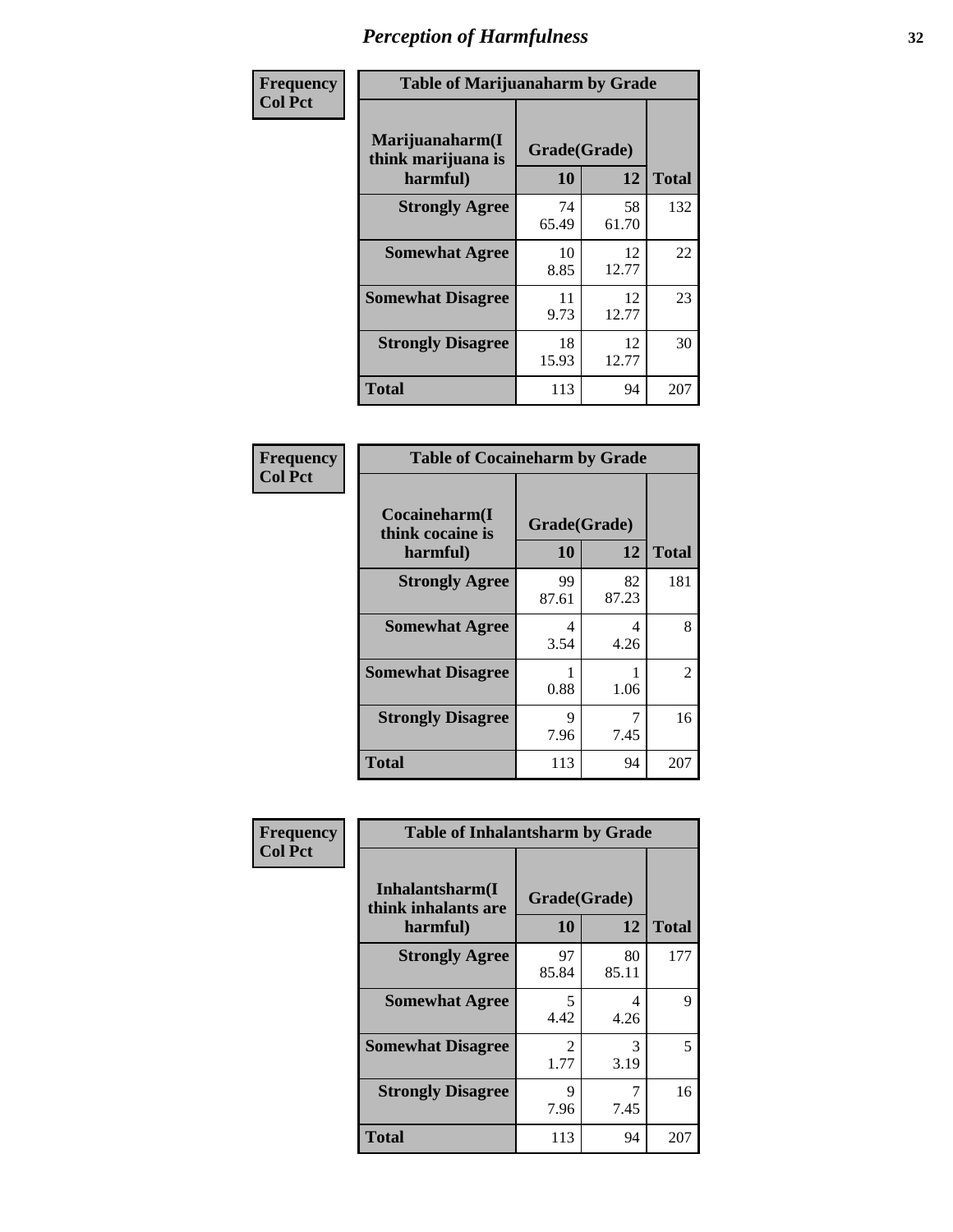| Frequency      | <b>Table of Steroidsharm by Grade</b>            |                    |             |              |
|----------------|--------------------------------------------------|--------------------|-------------|--------------|
| <b>Col Pct</b> | Steroidsharm(I<br>think steroids are<br>harmful) | Grade(Grade)<br>10 | 12          | <b>Total</b> |
|                | <b>Strongly Agree</b>                            | 97<br>85.84        | 80<br>85.11 | 177          |
|                | <b>Somewhat Agree</b>                            | 6<br>5.31          | 6<br>6.38   | 12           |
|                | <b>Somewhat Disagree</b>                         | 0.88               | 0<br>0.00   |              |
|                | <b>Strongly Disagree</b>                         | 9<br>7.96          | 8<br>8.51   | 17           |
|                | <b>Total</b>                                     | 113                | 94          | 207          |

| <b>Table of Ecstasyharm by Grade</b>          |                    |                           |     |  |  |
|-----------------------------------------------|--------------------|---------------------------|-----|--|--|
| Ecstasyharm(I<br>think ecstasy is<br>harmful) | Grade(Grade)<br>10 | <b>Total</b>              |     |  |  |
| <b>Strongly Agree</b>                         | 93<br>82.30        | 82<br>87.23               | 175 |  |  |
| <b>Somewhat Agree</b>                         | 5<br>4.42          | 5<br>5.32                 | 10  |  |  |
| <b>Somewhat Disagree</b>                      | 4<br>3.54          | $\mathbf{\Omega}$<br>0.00 | 4   |  |  |
| <b>Strongly Disagree</b>                      | 11<br>9.73         | 7<br>7.45                 | 18  |  |  |
| Total                                         | 113                | 94                        | 207 |  |  |

| Frequency      | <b>Table of Methharm by Grade</b>                            |                           |             |              |
|----------------|--------------------------------------------------------------|---------------------------|-------------|--------------|
| <b>Col Pct</b> | <b>Methharm</b> (I think<br>methamphetamines<br>are harmful) | Grade(Grade)<br><b>10</b> | 12          | <b>Total</b> |
|                | <b>Strongly Agree</b>                                        | 98<br>86.73               | 82<br>87.23 | 180          |
|                | <b>Somewhat Agree</b>                                        | 4<br>3.54                 | 3<br>3.19   |              |
|                | <b>Somewhat Disagree</b>                                     | 0.88                      | 0<br>0.00   |              |
|                | <b>Strongly Disagree</b>                                     | 10<br>8.85                | 9<br>9.57   | 19           |
|                | <b>Total</b>                                                 | 113                       | 94          | 207          |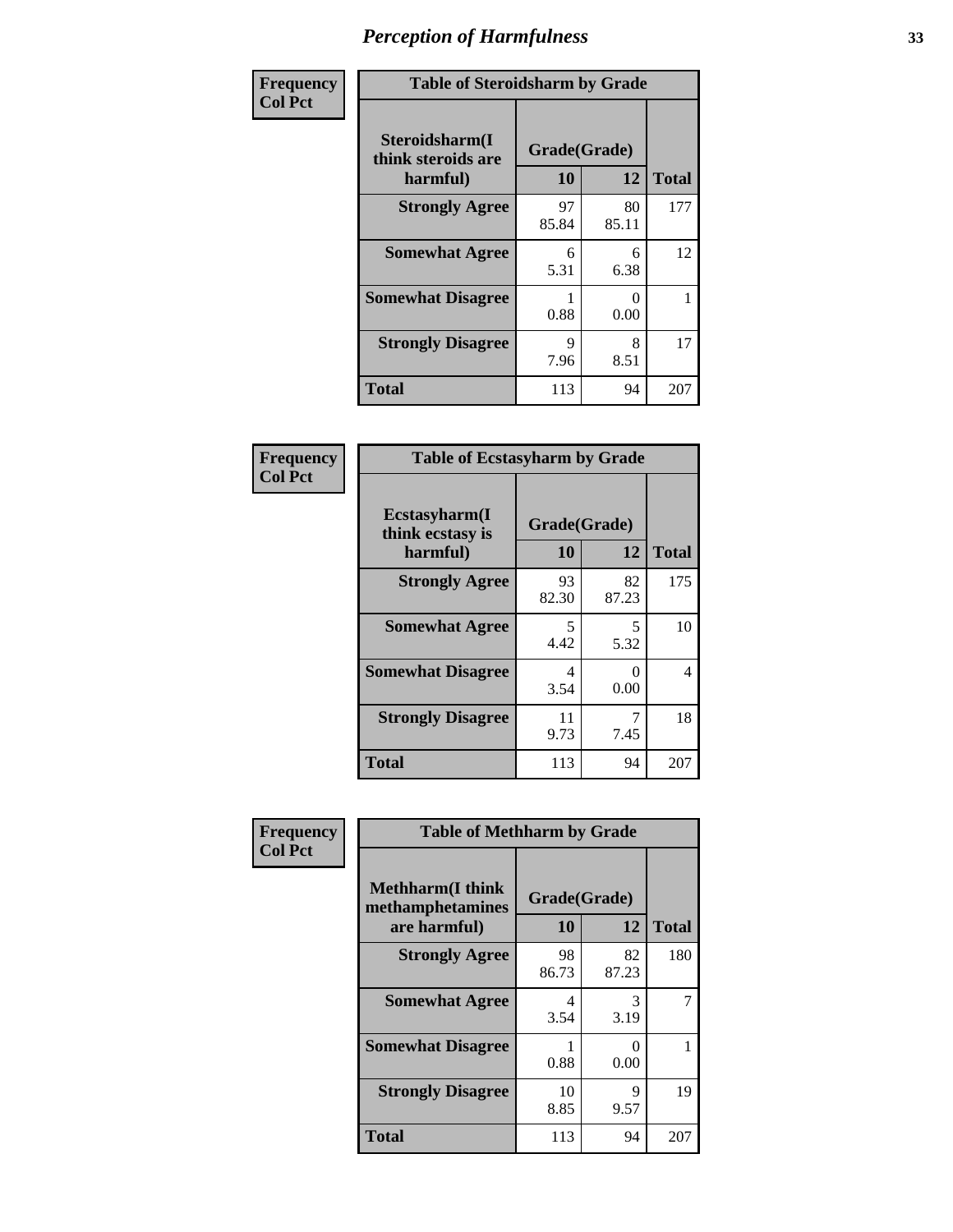| Frequency      | <b>Table of Hallucinogensharm by Grade</b>                 |                    |             |              |
|----------------|------------------------------------------------------------|--------------------|-------------|--------------|
| <b>Col Pct</b> | Hallucinogensharm(I<br>think hallucinogens<br>are harmful) | Grade(Grade)<br>10 | 12          | <b>Total</b> |
|                | <b>Strongly Agree</b>                                      | 99<br>87.61        | 83<br>88.30 | 182          |
|                | <b>Somewhat Agree</b>                                      | 4<br>3.54          | 4<br>4.26   | 8            |
|                | <b>Somewhat Disagree</b>                                   | 0.88               | 0<br>0.00   | 1            |
|                | <b>Strongly Disagree</b>                                   | 9<br>7.96          | 7.45        | 16           |
|                | <b>Total</b>                                               | 113                | 94          | 207          |

| <b>Table of Prescriptionharm by Grade</b>                                                         |                    |             |              |  |  |
|---------------------------------------------------------------------------------------------------|--------------------|-------------|--------------|--|--|
| <b>Prescriptionharm</b> (I<br>think prescription<br>drugs not<br>prescribed to me<br>are harmful) | Grade(Grade)<br>10 | 12          | <b>Total</b> |  |  |
| <b>Strongly Agree</b>                                                                             | 88<br>77.88        | 77<br>81.91 | 165          |  |  |
| <b>Somewhat Agree</b>                                                                             | 10<br>8.85         | 6<br>6.38   | 16           |  |  |
| <b>Somewhat Disagree</b>                                                                          | 4<br>3.54          | 3<br>3.19   | 7            |  |  |
| <b>Strongly Disagree</b>                                                                          | 11<br>9.73         | 8<br>8.51   | 19           |  |  |
| <b>Total</b>                                                                                      | 113                | 94          | 207          |  |  |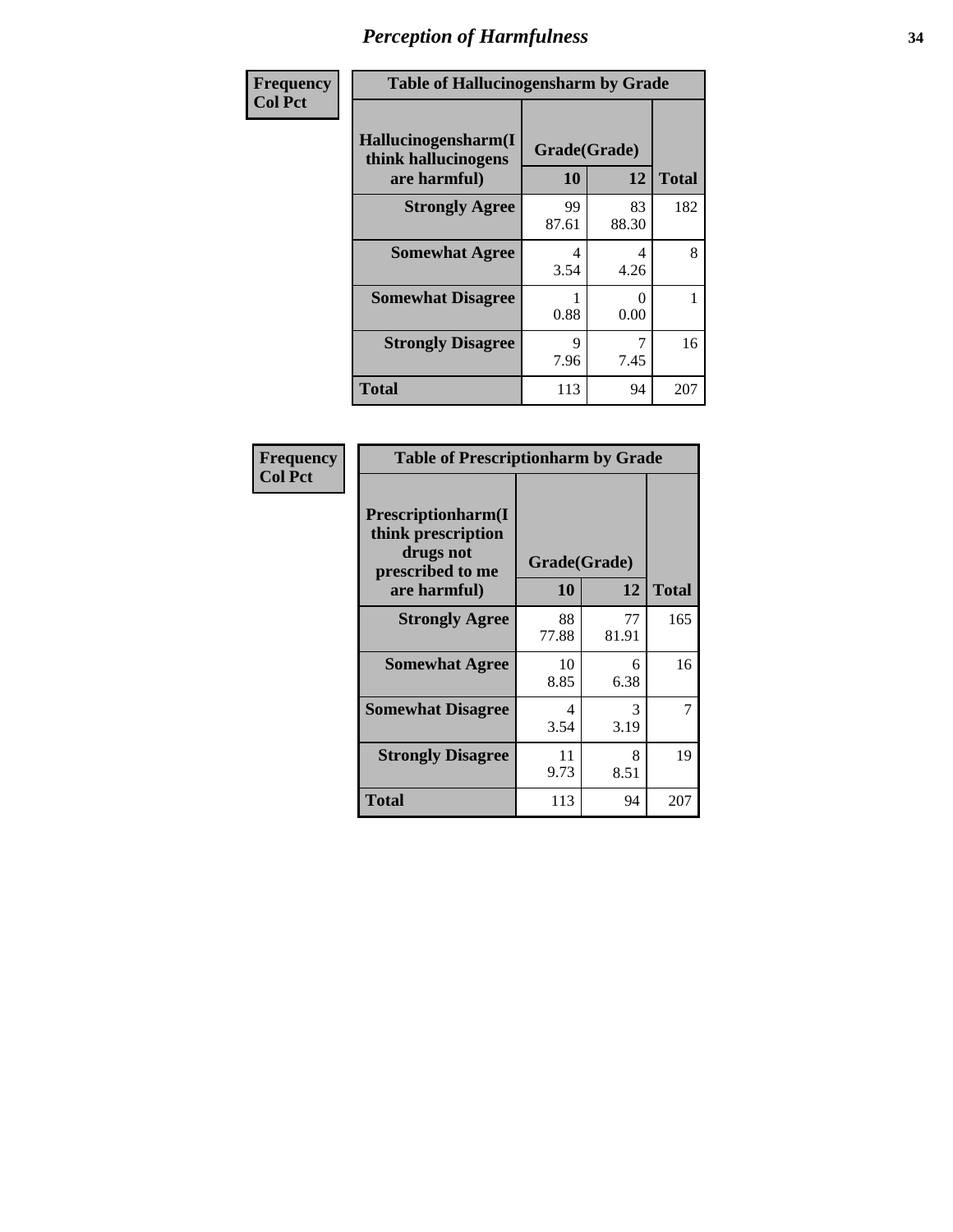# *Disapproval by Adults* **35**

| Frequency      | <b>Table of Alcoholadult by Grade</b>                                 |                    |             |              |
|----------------|-----------------------------------------------------------------------|--------------------|-------------|--------------|
| <b>Col Pct</b> | <b>Alcoholadult</b> (Adults<br>would disapprove if<br>I used alcohol) | Grade(Grade)<br>10 | 12          | <b>Total</b> |
|                | <b>Strongly Agree</b>                                                 | 73<br>64.60        | 60<br>63.83 | 133          |
|                | <b>Somewhat Agree</b>                                                 | 17<br>15.04        | 17<br>18.09 | 34           |
|                | <b>Somewhat Disagree</b>                                              | 15<br>13.27        | 6<br>6.38   | 21           |
|                | <b>Strongly Disagree</b>                                              | 8<br>7.08          | 11<br>11.70 | 19           |
|                | <b>Total</b>                                                          | 113                | 94          | 207          |

| <b>Table of Tobaccoadult by Grade</b>                                |                    |             |              |  |
|----------------------------------------------------------------------|--------------------|-------------|--------------|--|
| <b>Tobaccoadult(Adults</b><br>would disapprove if<br>I used tobacco) | Grade(Grade)<br>10 | 12          | <b>Total</b> |  |
| <b>Strongly Agree</b>                                                | 93<br>82.30        | 73<br>77.66 | 166          |  |
| <b>Somewhat Agree</b>                                                | 9<br>7.96          | 6<br>6.38   | 15           |  |
| <b>Somewhat Disagree</b>                                             | 7<br>6.19          | 6<br>6.38   | 13           |  |
| <b>Strongly Disagree</b>                                             | 4<br>3.54          | 9<br>9.57   | 13           |  |
| <b>Total</b>                                                         | 113                | 94          | 207          |  |

| Frequency      | <b>Table of Marijuanaadult by Grade</b>                           |                    |             |              |
|----------------|-------------------------------------------------------------------|--------------------|-------------|--------------|
| <b>Col Pct</b> | Marijuanaadult(Adults<br>would disapprove if I<br>used marijuana) | Grade(Grade)<br>10 | 12          | <b>Total</b> |
|                | <b>Strongly Agree</b>                                             | 84<br>74.34        | 74<br>78.72 | 158          |
|                | <b>Somewhat Agree</b>                                             | 10<br>8.85         | 6<br>6.38   | 16           |
|                | <b>Somewhat Disagree</b>                                          | 11<br>9.73         | 6<br>6.38   | 17           |
|                | <b>Strongly Disagree</b>                                          | 8<br>7.08          | 8<br>8.51   | 16           |
|                | <b>Total</b>                                                      | 113                | 94          | 207          |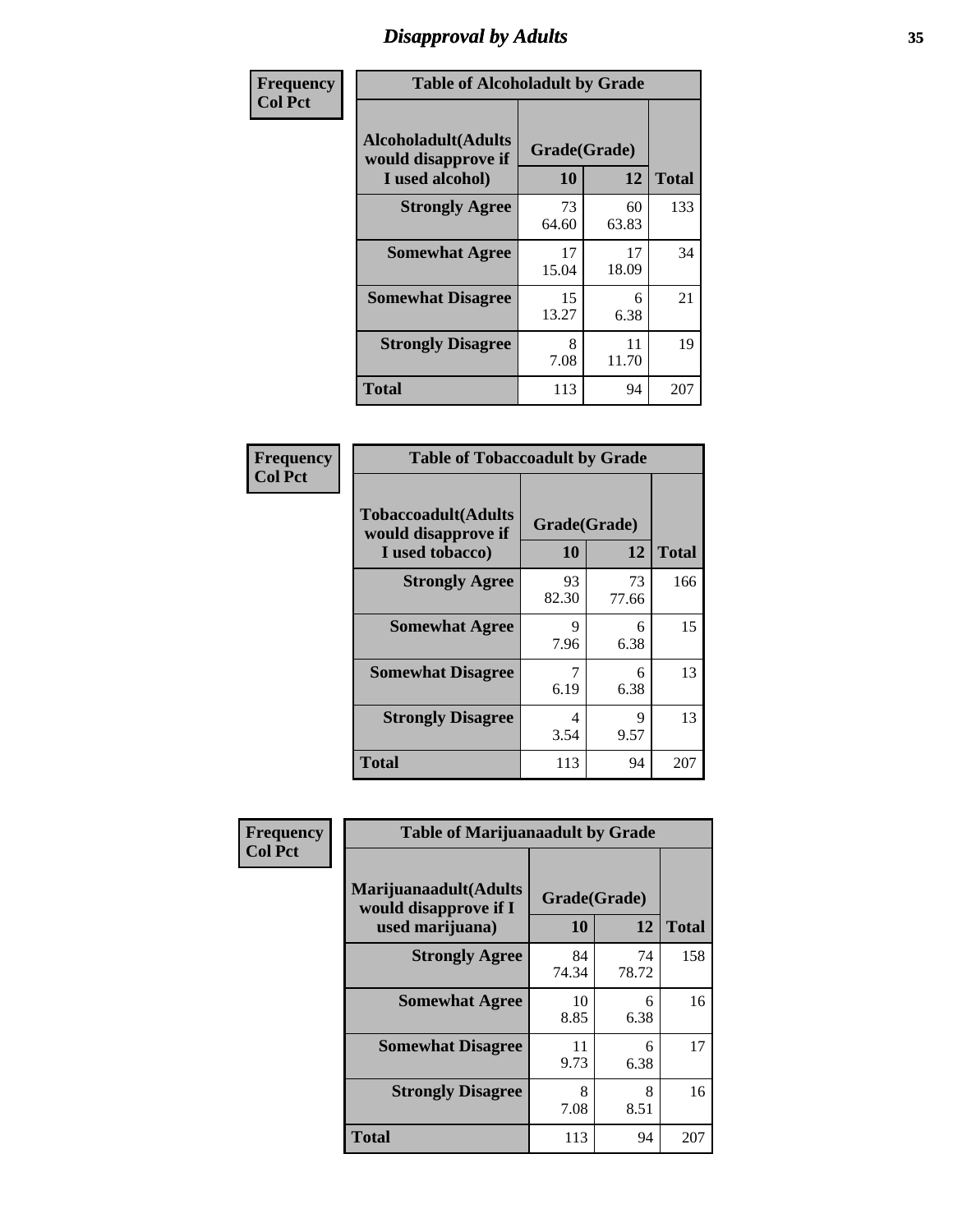# *Disapproval by Adults* **36**

| <b>Frequency</b> | <b>Table of Otherdrugadult by Grade</b>                                     |                    |             |                |
|------------------|-----------------------------------------------------------------------------|--------------------|-------------|----------------|
| <b>Col Pct</b>   | <b>Otherdrugadult</b> (Adults<br>would disapprove if I<br>used other drugs) | Grade(Grade)<br>10 | 12          | <b>Total</b>   |
|                  | <b>Strongly Agree</b>                                                       | 99<br>87.61        | 82<br>87.23 | 181            |
|                  | <b>Somewhat Agree</b>                                                       | 6.19               | 5<br>5.32   | 12             |
|                  | <b>Somewhat Disagree</b>                                                    | 4<br>3.54          | ∩<br>0.00   | $\overline{4}$ |
|                  | <b>Strongly Disagree</b>                                                    | 3<br>2.65          | 7.45        | 10             |
|                  | <b>Total</b>                                                                | 113                | 94          | 207            |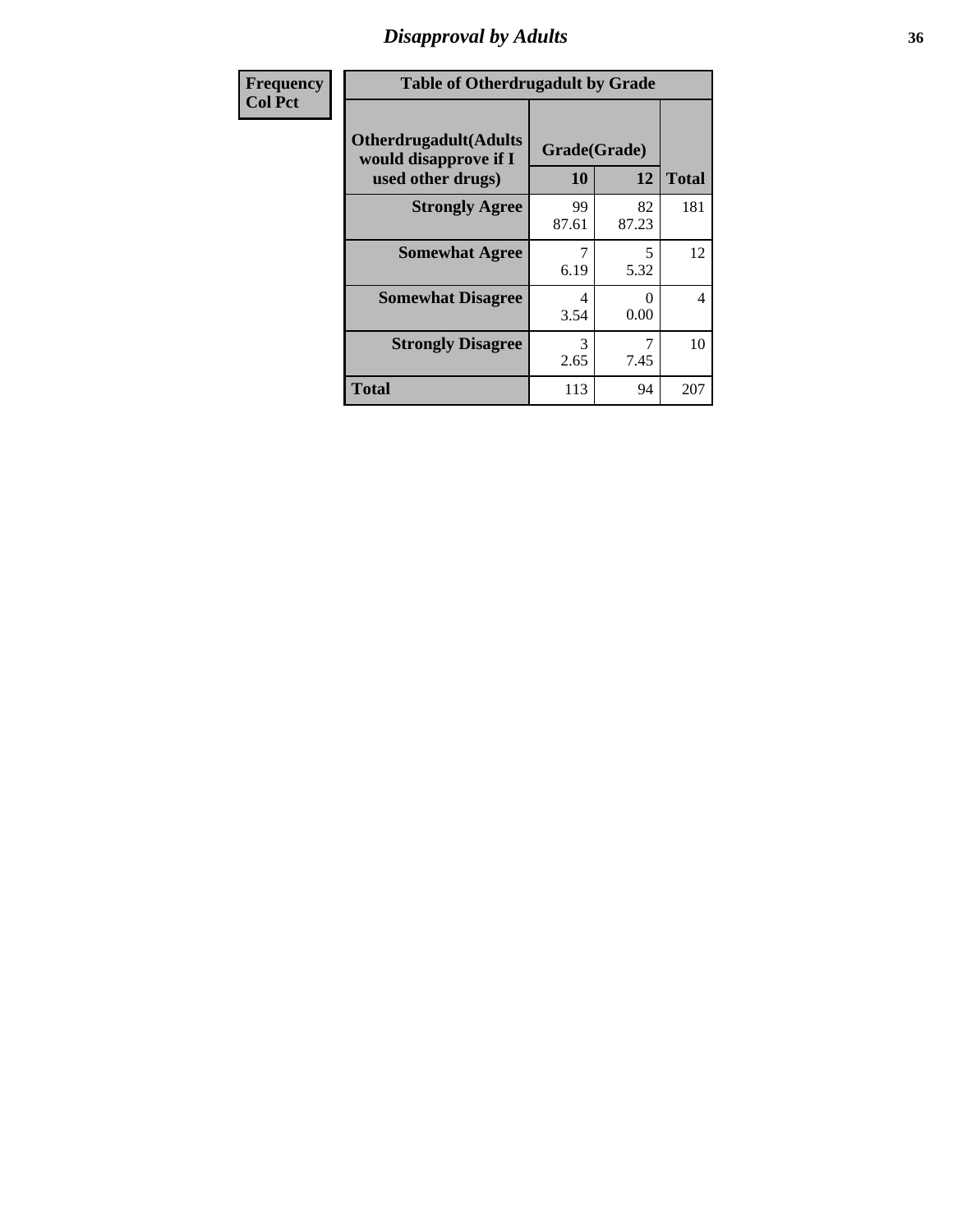# *Disapproval by Peers* **37**

| Frequency      | <b>Table of Alcoholpeer by Grade</b>                    |              |             |              |
|----------------|---------------------------------------------------------|--------------|-------------|--------------|
| <b>Col Pct</b> | Alcoholpeer(My<br>friends would<br>disapprove if I used | Grade(Grade) |             |              |
|                | alcohol)                                                | 10           | 12          | <b>Total</b> |
|                | <b>Strongly Agree</b>                                   | 36<br>31.86  | 35<br>37.23 | 71           |
|                | <b>Somewhat Agree</b>                                   | 23<br>20.35  | 20<br>21.28 | 43           |
|                | <b>Somewhat Disagree</b>                                | 27<br>23.89  | 13<br>13.83 | 40           |
|                | <b>Strongly Disagree</b>                                | 27<br>23.89  | 26<br>27.66 | 53           |
|                | Total                                                   | 113          | 94          | 207          |

| Frequency      | <b>Table of Tobaccopeer by Grade</b>                                |                           |             |              |
|----------------|---------------------------------------------------------------------|---------------------------|-------------|--------------|
| <b>Col Pct</b> | Tobaccopeer(My<br>friends would<br>disapprove if I used<br>tobacco) | Grade(Grade)<br><b>10</b> | 12          | <b>Total</b> |
|                | <b>Strongly Agree</b>                                               | 65<br>57.52               | 56<br>59.57 | 121          |
|                | <b>Somewhat Agree</b>                                               | 16<br>14.16               | 11<br>11.70 | 27           |
|                | <b>Somewhat Disagree</b>                                            | 11<br>9.73                | 9<br>9.57   | 20           |
|                | <b>Strongly Disagree</b>                                            | 21<br>18.58               | 18<br>19.15 | 39           |
|                | Total                                                               | 113                       | 94          | 207          |

| Frequency      | <b>Table of Marijuanapeer by Grade</b>                    |              |             |              |
|----------------|-----------------------------------------------------------|--------------|-------------|--------------|
| <b>Col Pct</b> | Marijuanapeer(My<br>friends would<br>disapprove if I used | Grade(Grade) |             |              |
|                | marijuana)                                                | 10           | 12          | <b>Total</b> |
|                | <b>Strongly Agree</b>                                     | 45<br>39.82  | 43<br>45.74 | 88           |
|                | <b>Somewhat Agree</b>                                     | 14<br>12.39  | 13<br>13.83 | 27           |
|                | <b>Somewhat Disagree</b>                                  | 21<br>18.58  | 14<br>14.89 | 35           |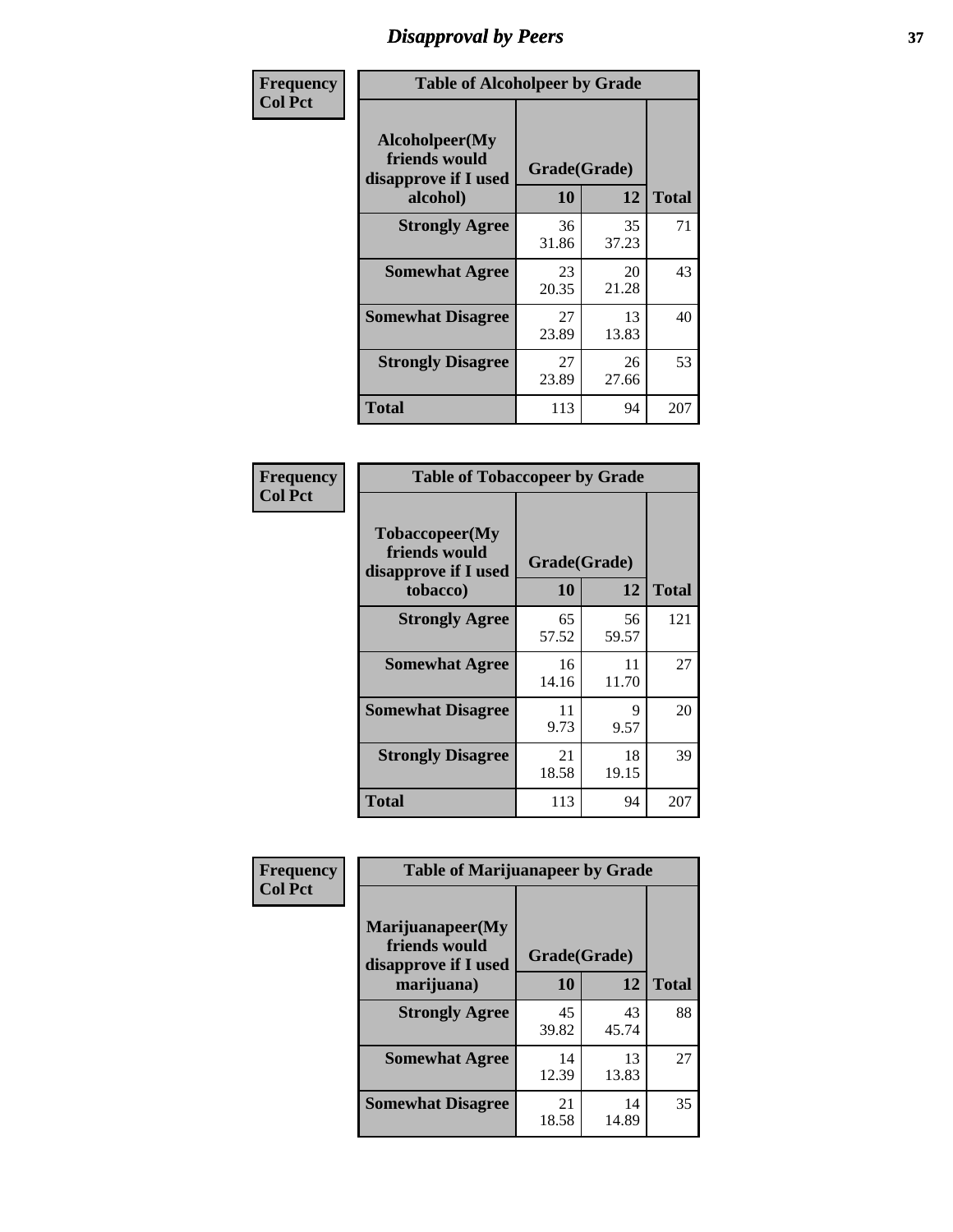# *Disapproval by Peers* **38**

| <b>Frequency</b> | <b>Table of Marijuanapeer by Grade</b>                                  |                           |             |              |  |
|------------------|-------------------------------------------------------------------------|---------------------------|-------------|--------------|--|
| <b>Col Pct</b>   | Marijuanapeer(My<br>friends would<br>disapprove if I used<br>marijuana) | Grade(Grade)<br><b>10</b> | 12          | <b>Total</b> |  |
|                  | <b>Strongly Disagree</b>                                                | 33<br>29.20               | 24<br>25.53 | 57           |  |
|                  | <b>Total</b>                                                            | 113                       | 94          | 207          |  |

| <b>Frequency</b> |                                                           | <b>Table of Otherdrugpeer by Grade</b> |             |              |
|------------------|-----------------------------------------------------------|----------------------------------------|-------------|--------------|
| <b>Col Pct</b>   | Otherdrugpeer(My<br>friends would<br>disapprove if I used | Grade(Grade)                           |             |              |
|                  | other drugs)                                              | <b>10</b>                              | 12          | <b>Total</b> |
|                  | <b>Strongly Agree</b>                                     | 62<br>54.87                            | 67<br>71.28 | 129          |
|                  | <b>Somewhat Agree</b>                                     | 17<br>15.04                            | 7<br>7.45   | 24           |
|                  | <b>Somewhat Disagree</b>                                  | 12<br>10.62                            | 4<br>4.26   | 16           |
|                  | <b>Strongly Disagree</b>                                  | 22<br>19.47                            | 16<br>17.02 | 38           |
|                  | <b>Total</b>                                              | 113                                    | 94          | 207          |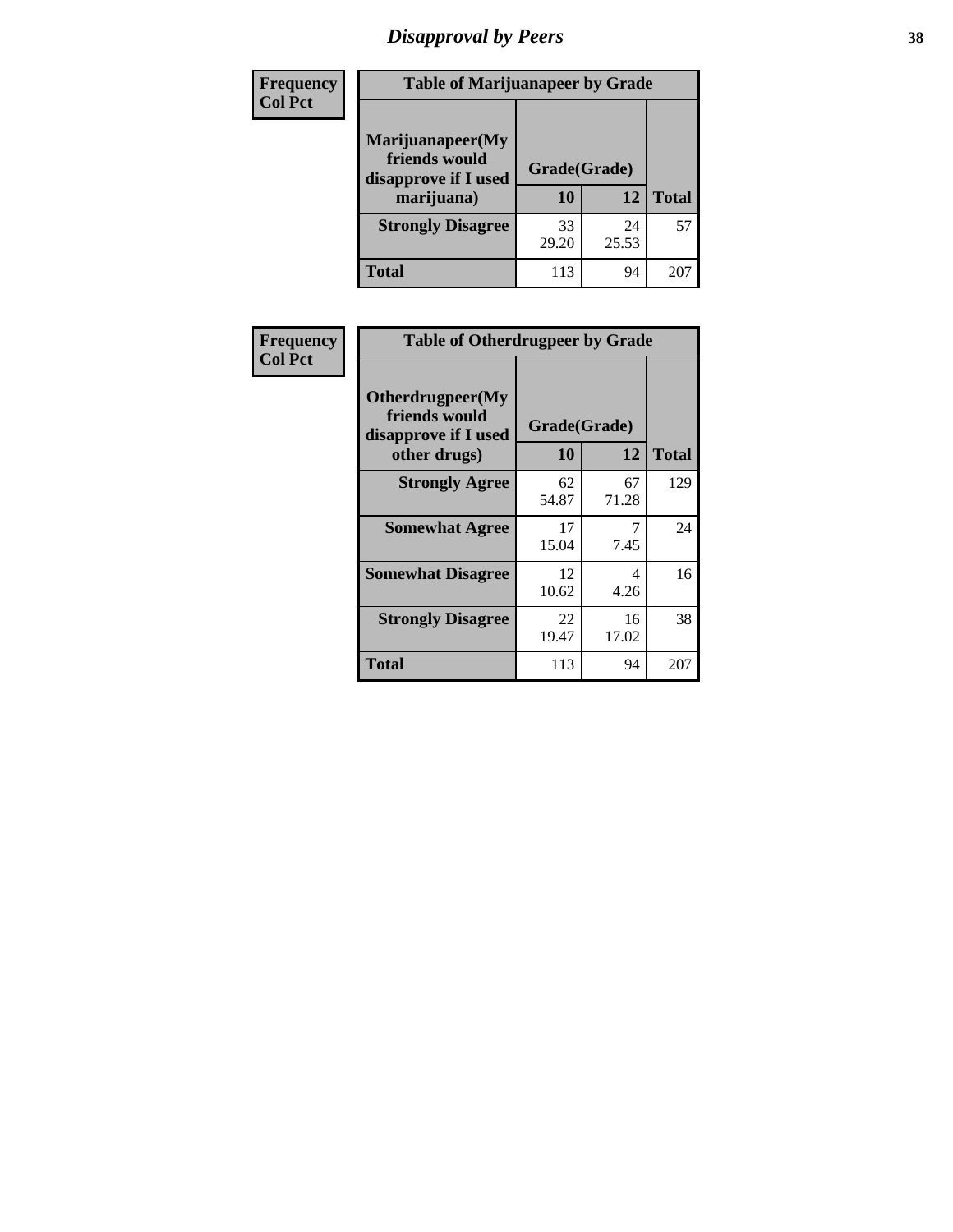| Frequency      | <b>Table of Alcohollocation1 by Grade</b> |              |             |              |
|----------------|-------------------------------------------|--------------|-------------|--------------|
| <b>Col Pct</b> | <b>Alcohollocation1(Places</b>            | Grade(Grade) |             |              |
|                | <b>Friends Use Alcohol)</b>               | 10           | 12          | <b>Total</b> |
|                |                                           | 60<br>53.10  | 51<br>54.26 | 111          |
|                | Do Not Use                                | 53<br>46.90  | 43<br>45.74 | 96           |
|                | <b>Total</b>                              | 113          | 94          | 207          |

| Frequency      | <b>Table of Alcohollocation2 by Grade</b>                     |                    |             |              |
|----------------|---------------------------------------------------------------|--------------------|-------------|--------------|
| <b>Col Pct</b> | <b>Alcohollocation2(Places</b><br><b>Friends Use Alcohol)</b> | Grade(Grade)<br>10 | <b>12</b>   | <b>Total</b> |
|                |                                                               | 66<br>58.41        | 54<br>57.45 | 120          |
|                | Home                                                          | 47<br>41.59        | 40<br>42.55 | 87           |
|                | <b>Total</b>                                                  | 113                | 94          | 207          |

| Frequency<br><b>Col Pct</b> | <b>Table of Alcohollocation 3 by Grade</b>                    |                    |             |              |
|-----------------------------|---------------------------------------------------------------|--------------------|-------------|--------------|
|                             | <b>Alcohollocation3(Places</b><br><b>Friends Use Alcohol)</b> | Grade(Grade)<br>10 | 12          | <b>Total</b> |
|                             |                                                               |                    |             |              |
|                             |                                                               | 93<br>82.30        | 77<br>81.91 | 170          |
|                             | <b>School</b>                                                 | 20<br>17.70        | 17<br>18.09 | 37           |
|                             | <b>Total</b>                                                  | 113                | 94          | 207          |

| <b>Frequency</b> | <b>Table of Alcohollocation4 by Grade</b> |              |             |              |  |
|------------------|-------------------------------------------|--------------|-------------|--------------|--|
| <b>Col Pct</b>   | <b>Alcohollocation4(Places</b>            | Grade(Grade) |             |              |  |
|                  | <b>Friends Use Alcohol)</b>               | 10           | 12          | <b>Total</b> |  |
|                  |                                           | 99<br>87.61  | 74<br>78.72 | 173          |  |
|                  | Car                                       | 14<br>12.39  | 20<br>21.28 | 34           |  |
|                  | <b>Total</b>                              | 113          | 94          | 207          |  |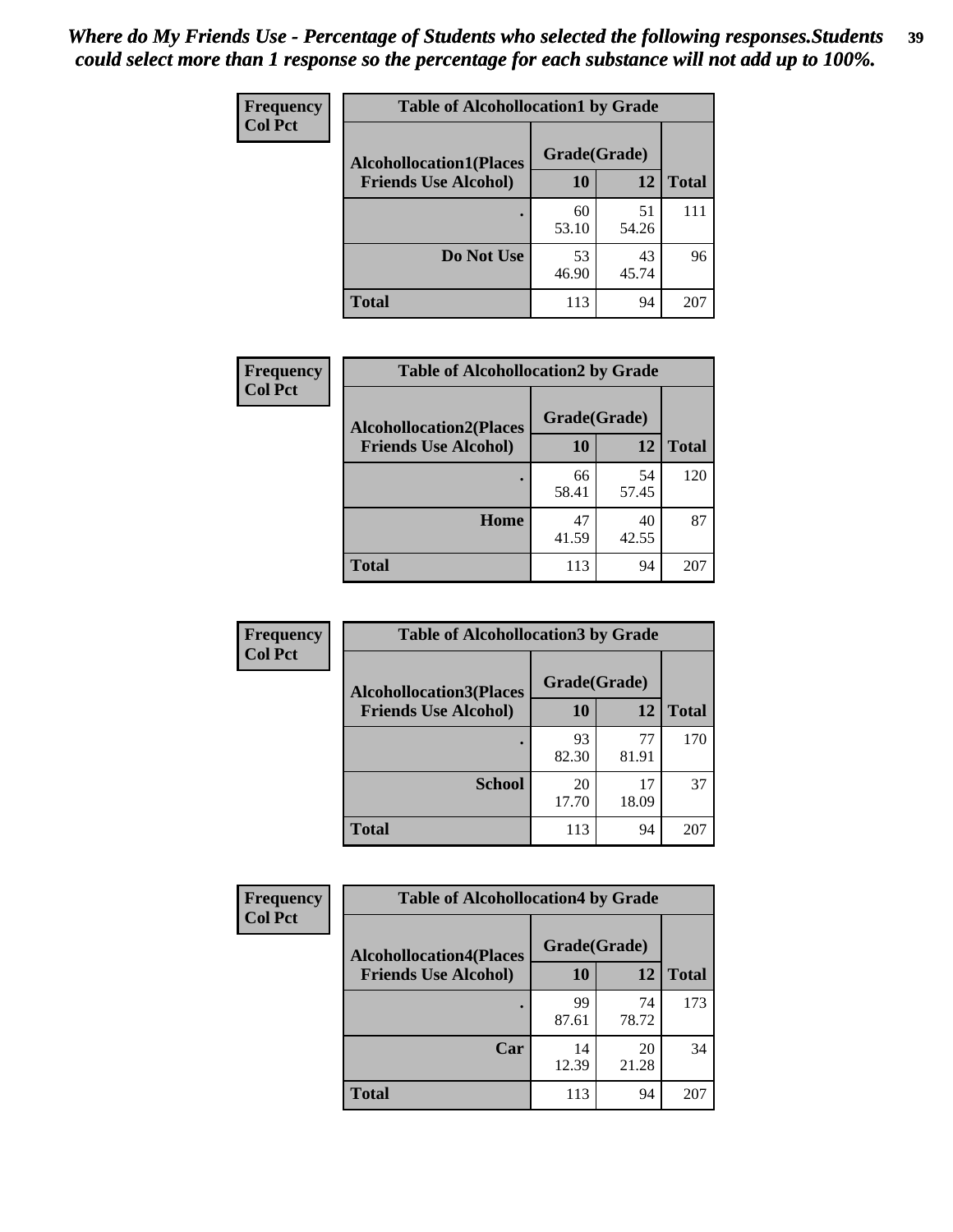| Frequency<br><b>Col Pct</b> | <b>Table of Alcohollocation5 by Grade</b> |              |             |              |  |
|-----------------------------|-------------------------------------------|--------------|-------------|--------------|--|
|                             | <b>Alcohollocation5(Places</b>            | Grade(Grade) |             |              |  |
|                             | <b>Friends Use Alcohol)</b>               | 10           | 12          | <b>Total</b> |  |
|                             |                                           | 77<br>68.14  | 58<br>61.70 | 135          |  |
|                             | <b>Friend's House</b>                     | 36<br>31.86  | 36<br>38.30 | 72           |  |
|                             | <b>Total</b>                              | 113          | 94          | 207          |  |

| <b>Frequency</b> | <b>Table of Alcohollocation6 by Grade</b>                     |                           |             |              |
|------------------|---------------------------------------------------------------|---------------------------|-------------|--------------|
| <b>Col Pct</b>   | <b>Alcohollocation6(Places</b><br><b>Friends Use Alcohol)</b> | Grade(Grade)<br><b>10</b> | 12          | <b>Total</b> |
|                  |                                                               | 91<br>80.53               | 64<br>68.09 | 155          |
|                  | <b>Other</b>                                                  | 22<br>19.47               | 30<br>31.91 | 52           |
|                  | <b>Total</b>                                                  | 113                       | 94          | 207          |

| Frequency      | <b>Table of Tobaccolocation1 by Grade</b> |              |             |              |
|----------------|-------------------------------------------|--------------|-------------|--------------|
| <b>Col Pct</b> | <b>Tobaccolocation1(Places</b>            | Grade(Grade) |             |              |
|                | <b>Friends Use Tobacco)</b>               | 10           | 12          | <b>Total</b> |
|                |                                           | 42<br>37.17  | 35<br>37.23 | 77           |
|                | Do Not Use                                | 71<br>62.83  | 59<br>62.77 | 130          |
|                | <b>Total</b>                              | 113          | 94          | 207          |

| <b>Frequency</b> | <b>Table of Tobaccolocation2 by Grade</b> |              |             |              |  |
|------------------|-------------------------------------------|--------------|-------------|--------------|--|
| <b>Col Pct</b>   | <b>Tobaccolocation2(Places</b>            | Grade(Grade) |             |              |  |
|                  | <b>Friends Use Tobacco)</b>               | 10           | 12          | <b>Total</b> |  |
|                  |                                           | 82<br>72.57  | 67<br>71.28 | 149          |  |
|                  | Home                                      | 31<br>27.43  | 27<br>28.72 | 58           |  |
|                  | <b>Total</b>                              | 113          | 94          | 207          |  |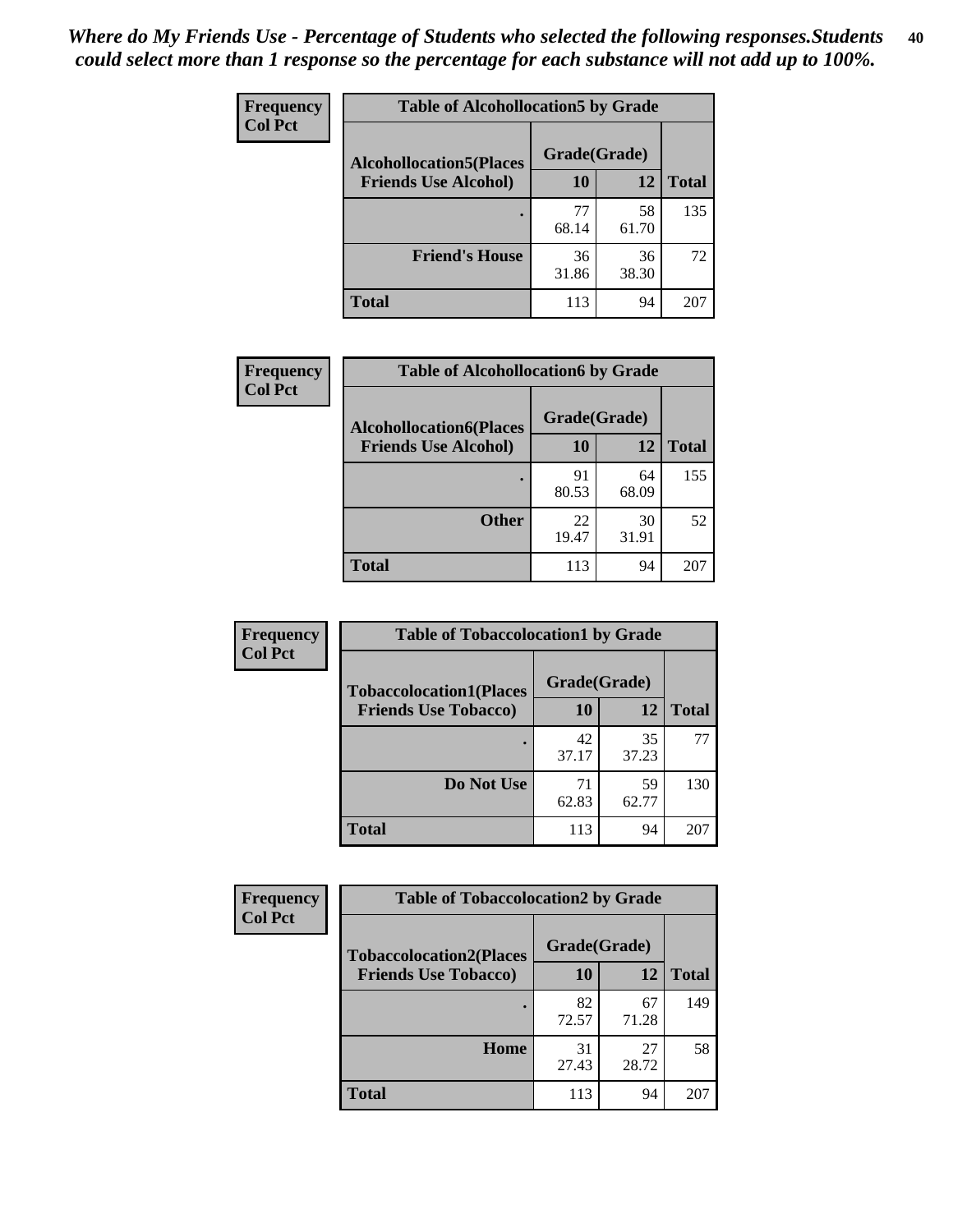| Frequency<br><b>Col Pct</b> | <b>Table of Tobaccolocation 3 by Grade</b> |              |             |              |
|-----------------------------|--------------------------------------------|--------------|-------------|--------------|
|                             | <b>Tobaccolocation3(Places</b>             | Grade(Grade) |             |              |
|                             | <b>Friends Use Tobacco)</b>                | 10           | 12          | <b>Total</b> |
|                             |                                            | 93<br>82.30  | 69<br>73.40 | 162          |
|                             | <b>School</b>                              | 20<br>17.70  | 25<br>26.60 | 45           |
|                             | <b>Total</b>                               | 113          | 94          | 207          |

| Frequency<br><b>Col Pct</b> | <b>Table of Tobaccolocation4 by Grade</b> |              |             |              |
|-----------------------------|-------------------------------------------|--------------|-------------|--------------|
|                             | <b>Tobaccolocation4(Places</b>            | Grade(Grade) |             |              |
|                             | <b>Friends Use Tobacco)</b>               | 10           | <b>12</b>   | <b>Total</b> |
|                             |                                           | 97<br>85.84  | 73<br>77.66 | 170          |
|                             | Car                                       | 16<br>14.16  | 21<br>22.34 | 37           |
|                             | <b>Total</b>                              | 113          | 94          | 207          |

| Frequency      | <b>Table of Tobaccolocation5 by Grade</b> |              |             |              |
|----------------|-------------------------------------------|--------------|-------------|--------------|
| <b>Col Pct</b> | <b>Tobaccolocation5(Places</b>            | Grade(Grade) |             |              |
|                | <b>Friends Use Tobacco)</b>               | 10           | <b>12</b>   | <b>Total</b> |
|                |                                           | 89<br>78.76  | 69<br>73.40 | 158          |
|                | <b>Friend's House</b>                     | 24<br>21.24  | 25<br>26.60 | 49           |
|                | <b>Total</b>                              | 113          | 94          | 207          |

| Frequency      | <b>Table of Tobaccolocation6 by Grade</b> |              |             |              |  |
|----------------|-------------------------------------------|--------------|-------------|--------------|--|
| <b>Col Pct</b> | <b>Tobaccolocation6(Places</b>            | Grade(Grade) |             |              |  |
|                | <b>Friends Use Tobacco)</b>               | 10           | 12          | <b>Total</b> |  |
|                |                                           | 96<br>84.96  | 71<br>75.53 | 167          |  |
|                | <b>Other</b>                              | 17<br>15.04  | 23<br>24.47 | 40           |  |
|                | <b>Total</b>                              | 113          | 94          | 207          |  |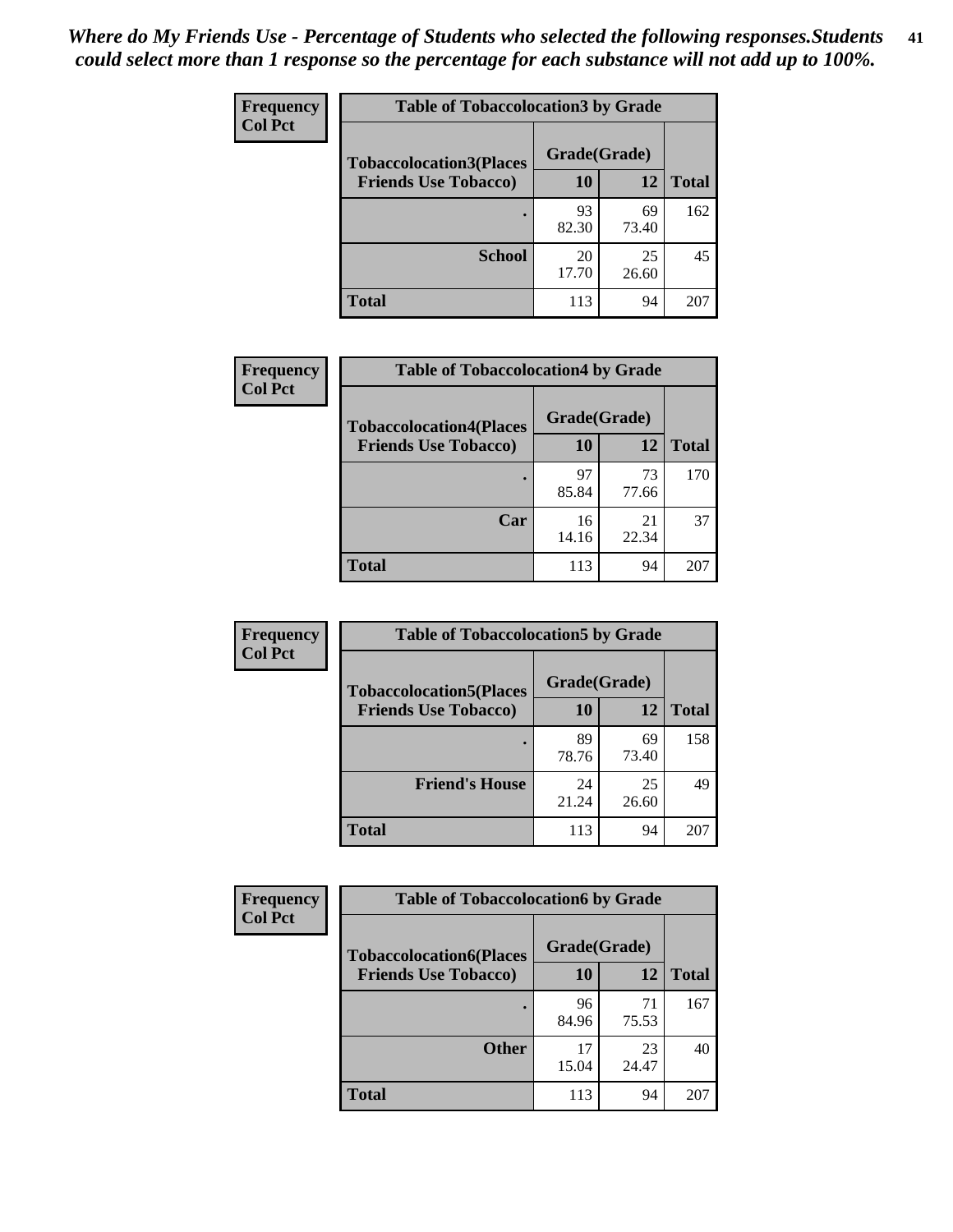| <b>Frequency</b> | <b>Table of Marijuanalocation1 by Grade</b> |              |             |              |
|------------------|---------------------------------------------|--------------|-------------|--------------|
| <b>Col Pct</b>   | <b>Marijuanalocation1(Places</b>            | Grade(Grade) |             |              |
|                  | <b>Friends Use Marijuana</b> )              | 10           | 12          | <b>Total</b> |
|                  |                                             | 70<br>61.95  | 53<br>56.38 | 123          |
|                  | Do Not Use                                  | 43<br>38.05  | 41<br>43.62 | 84           |
|                  | <b>Total</b>                                | 113          | 94          | 207          |

| <b>Frequency</b> | <b>Table of Marijuanalocation2 by Grade</b>                        |                    |             |              |
|------------------|--------------------------------------------------------------------|--------------------|-------------|--------------|
| <b>Col Pct</b>   | <b>Marijuanalocation2(Places</b><br><b>Friends Use Marijuana</b> ) | Grade(Grade)<br>10 | 12          | <b>Total</b> |
|                  |                                                                    | 59<br>52.21        | 47<br>50.00 | 106          |
|                  | Home                                                               | 54<br>47.79        | 47<br>50.00 | 101          |
|                  | <b>Total</b>                                                       | 113                | 94          | 207          |

| Frequency      | <b>Table of Marijuanalocation3 by Grade</b> |              |             |              |
|----------------|---------------------------------------------|--------------|-------------|--------------|
| <b>Col Pct</b> | <b>Marijuanalocation3</b> (Places           | Grade(Grade) |             |              |
|                | <b>Friends Use Marijuana</b> )              | 10           | 12          | <b>Total</b> |
|                |                                             | 82<br>72.57  | 60<br>63.83 | 142          |
|                | <b>School</b>                               | 31<br>27.43  | 34<br>36.17 | 65           |
|                | <b>Total</b>                                | 113          | 94          | 207          |

| <b>Frequency</b> | <b>Table of Marijuanalocation4 by Grade</b> |              |             |              |  |
|------------------|---------------------------------------------|--------------|-------------|--------------|--|
| <b>Col Pct</b>   | <b>Marijuanalocation4(Places</b>            | Grade(Grade) |             |              |  |
|                  | <b>Friends Use Marijuana</b> )              | 10           | 12          | <b>Total</b> |  |
|                  |                                             | 83<br>73.45  | 58<br>61.70 | 141          |  |
|                  | Car                                         | 30<br>26.55  | 36<br>38.30 | 66           |  |
|                  | <b>Total</b>                                | 113          | 94          | 207          |  |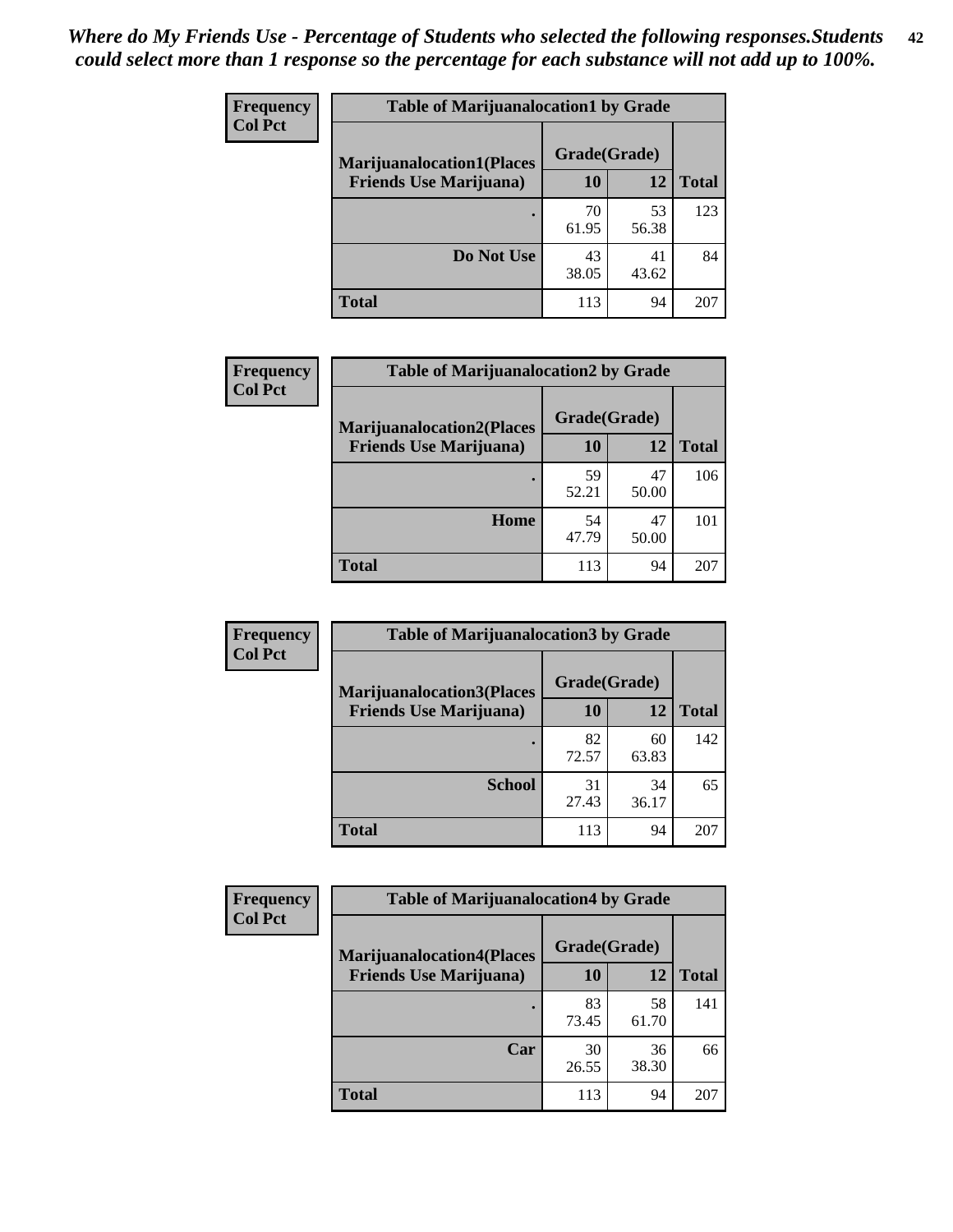| <b>Frequency</b> | <b>Table of Marijuanalocation5 by Grade</b> |              |             |              |
|------------------|---------------------------------------------|--------------|-------------|--------------|
| <b>Col Pct</b>   | <b>Marijuanalocation5</b> (Places           | Grade(Grade) |             |              |
|                  | <b>Friends Use Marijuana</b> )              | 10           | 12          | <b>Total</b> |
|                  |                                             | 65<br>57.52  | 50<br>53.19 | 115          |
|                  | <b>Friend's House</b>                       | 48<br>42.48  | 44<br>46.81 | 92           |
|                  | <b>Total</b>                                | 113          | 94          | 207          |

| <b>Frequency</b> | <b>Table of Marijuanalocation6 by Grade</b>                        |                           |             |       |
|------------------|--------------------------------------------------------------------|---------------------------|-------------|-------|
| <b>Col Pct</b>   | <b>Marijuanalocation6(Places</b><br><b>Friends Use Marijuana</b> ) | Grade(Grade)<br><b>10</b> | 12          | Total |
|                  |                                                                    | 83<br>73.45               | 57<br>60.64 | 140   |
|                  | <b>Other</b>                                                       | 30<br>26.55               | 37<br>39.36 | 67    |
|                  | <b>Total</b>                                                       | 113                       | 94          | 207   |

| <b>Frequency</b> | <b>Table of Otherdruglocation1 by Grade</b>                          |              |             |              |
|------------------|----------------------------------------------------------------------|--------------|-------------|--------------|
| <b>Col Pct</b>   | <b>Otherdruglocation1(Places</b><br><b>Friends Use Other Illegal</b> | Grade(Grade) |             |              |
|                  | Drugs)                                                               | 10           | 12          | <b>Total</b> |
|                  |                                                                      | 28<br>24.78  | 20<br>21.28 | 48           |
|                  | Do Not Use                                                           | 85<br>75.22  | 74<br>78.72 | 159          |
|                  | <b>Total</b>                                                         | 113          | 94          | 207          |

| <b>Frequency</b> | <b>Table of Otherdruglocation2 by Grade</b>                          |              |             |              |
|------------------|----------------------------------------------------------------------|--------------|-------------|--------------|
| <b>Col Pct</b>   | <b>Otherdruglocation2(Places</b><br><b>Friends Use Other Illegal</b> | Grade(Grade) |             |              |
|                  | Drugs)                                                               | 10           | 12          | <b>Total</b> |
|                  |                                                                      | 96<br>84.96  | 75<br>79.79 | 171          |
|                  | Home                                                                 | 17<br>15.04  | 19<br>20.21 | 36           |
|                  | <b>Total</b>                                                         | 113          | 94          | 207          |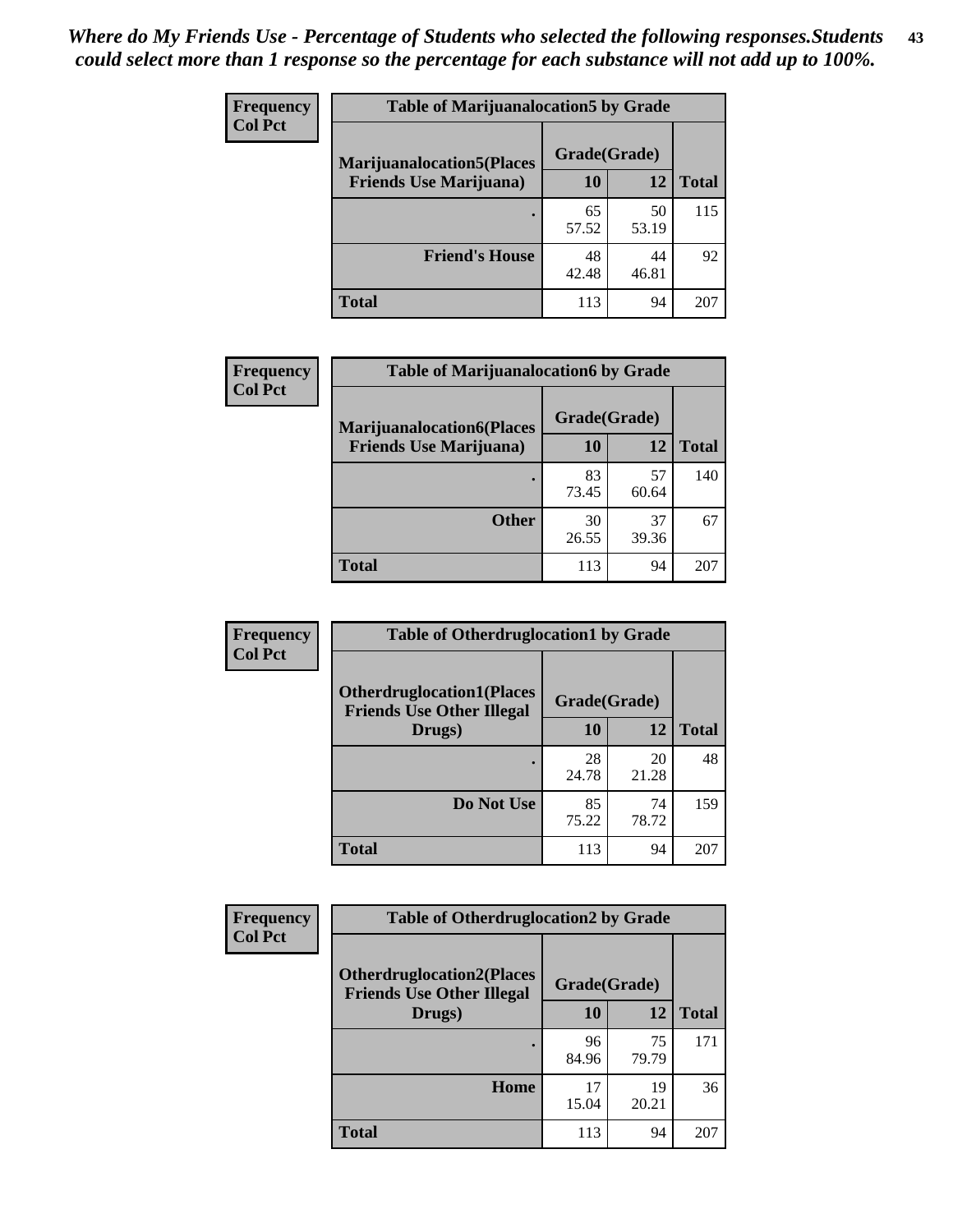| <b>Frequency</b> | <b>Table of Otherdruglocation3 by Grade</b>                                          |              |             |              |
|------------------|--------------------------------------------------------------------------------------|--------------|-------------|--------------|
| <b>Col Pct</b>   | <b>Otherdruglocation3(Places</b><br>Grade(Grade)<br><b>Friends Use Other Illegal</b> |              |             |              |
|                  | Drugs)                                                                               | <b>10</b>    | 12          | <b>Total</b> |
|                  |                                                                                      | 101<br>89.38 | 81<br>86.17 | 182          |
|                  | <b>School</b>                                                                        | 12<br>10.62  | 13<br>13.83 | 25           |
|                  | <b>Total</b>                                                                         | 113          | 94          | 207          |

| <b>Frequency</b> | <b>Table of Otherdruglocation4 by Grade</b>                          |              |             |              |
|------------------|----------------------------------------------------------------------|--------------|-------------|--------------|
| <b>Col Pct</b>   | <b>Otherdruglocation4(Places</b><br><b>Friends Use Other Illegal</b> | Grade(Grade) |             |              |
|                  | Drugs)                                                               | 10           | 12          | <b>Total</b> |
|                  |                                                                      | 103<br>91.15 | 81<br>86.17 | 184          |
|                  | Car                                                                  | 10<br>8.85   | 13<br>13.83 | 23           |
|                  | <b>Total</b>                                                         | 113          | 94          | 207          |

| <b>Frequency</b><br><b>Col Pct</b> | <b>Table of Otherdruglocation5 by Grade</b>                          |              |             |              |
|------------------------------------|----------------------------------------------------------------------|--------------|-------------|--------------|
|                                    | <b>Otherdruglocation5(Places</b><br><b>Friends Use Other Illegal</b> | Grade(Grade) |             |              |
|                                    | Drugs)                                                               | <b>10</b>    | 12          | <b>Total</b> |
|                                    |                                                                      | 98<br>86.73  | 79<br>84.04 | 177          |
|                                    | <b>Friend's House</b>                                                | 15<br>13.27  | 15<br>15.96 | 30           |
|                                    | <b>Total</b>                                                         | 113          | 94          | 207          |

| <b>Frequency</b> | <b>Table of Otherdruglocation6 by Grade</b>                           |              |             |              |
|------------------|-----------------------------------------------------------------------|--------------|-------------|--------------|
| <b>Col Pct</b>   | <b>Otherdruglocation6(Places)</b><br><b>Friends Use Other Illegal</b> | Grade(Grade) |             |              |
|                  | Drugs)                                                                | 10           | 12          | <b>Total</b> |
|                  |                                                                       | 98<br>86.73  | 82<br>87.23 | 180          |
|                  | <b>Other</b>                                                          | 15<br>13.27  | 12<br>12.77 | 27           |
|                  | <b>Total</b>                                                          | 113          | 94          | 207          |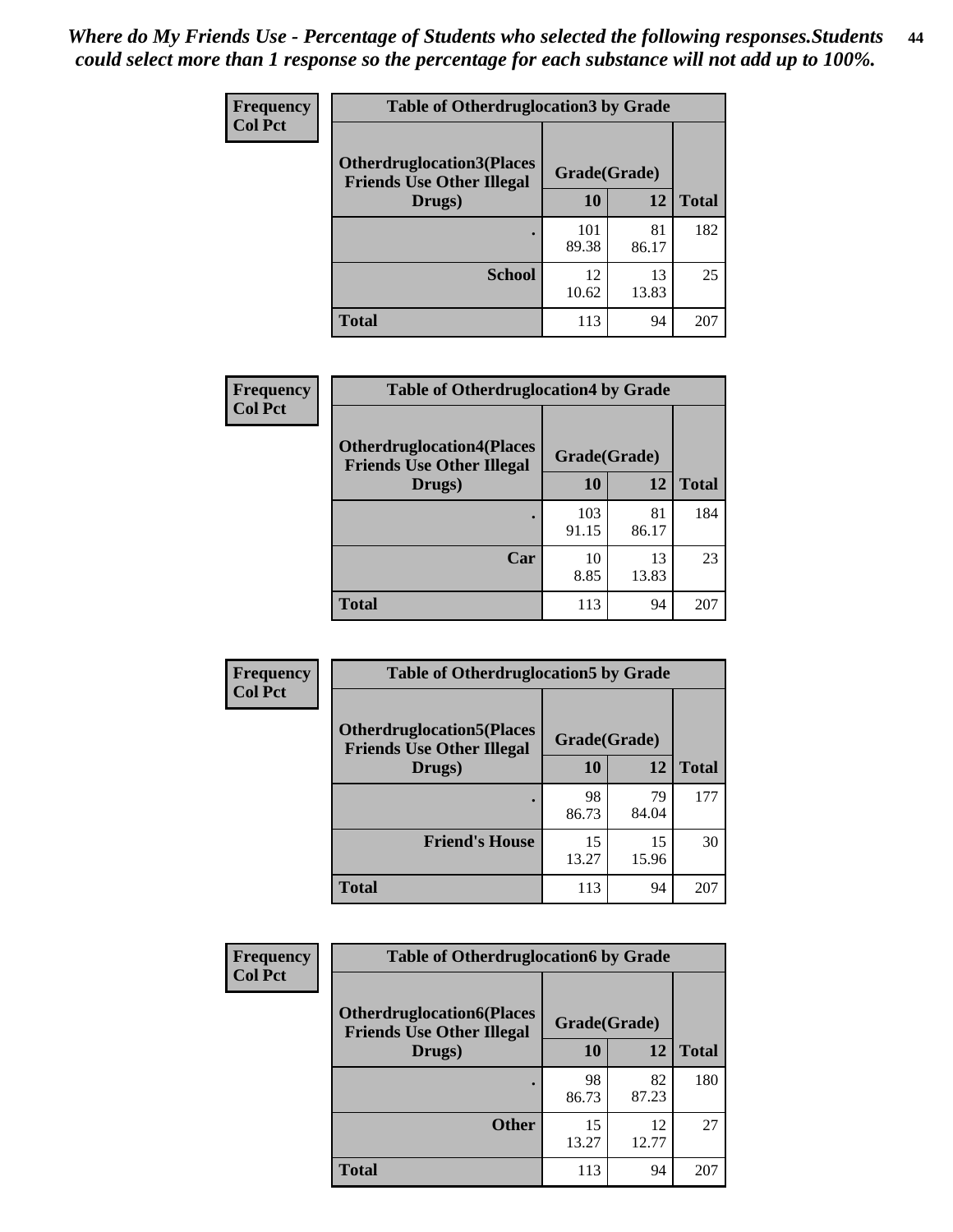| Frequency      | <b>Table of Alcoholtime1 by Grade</b>           |              |             |              |
|----------------|-------------------------------------------------|--------------|-------------|--------------|
| <b>Col Pct</b> | <b>Alcoholtime1(Times</b><br><b>Friends Use</b> | Grade(Grade) |             |              |
|                | Alcohol)                                        | 10           | 12          | <b>Total</b> |
|                |                                                 | 61<br>53.98  | 51<br>54.26 | 112          |
|                | Do Not Use                                      | 52<br>46.02  | 43<br>45.74 | 95           |
|                | <b>Total</b>                                    | 113          | 94          | 207          |

| Frequency      | <b>Table of Alcoholtime2 by Grade</b>           |              |             |              |  |
|----------------|-------------------------------------------------|--------------|-------------|--------------|--|
| <b>Col Pct</b> | <b>Alcoholtime2(Times</b><br><b>Friends Use</b> | Grade(Grade) |             |              |  |
|                | Alcohol)                                        | 10           | 12          | <b>Total</b> |  |
|                |                                                 | 86<br>76.11  | 76<br>80.85 | 162          |  |
|                | <b>On Way to School</b>                         | 27<br>23.89  | 18<br>19.15 | 45           |  |
|                | <b>Total</b>                                    | 113          | 94          | 207          |  |

| Frequency      | <b>Table of Alcoholtime3 by Grade</b>                           |             |             |              |
|----------------|-----------------------------------------------------------------|-------------|-------------|--------------|
| <b>Col Pct</b> | <b>Alcoholtime3(Times</b><br>Grade(Grade)<br><b>Friends Use</b> |             |             |              |
|                | Alcohol)                                                        | 10          | 12          | <b>Total</b> |
|                |                                                                 | 96<br>84.96 | 81<br>86.17 | 177          |
|                | <b>During School</b>                                            | 17<br>15.04 | 13<br>13.83 | 30           |
|                | Total                                                           | 113         | 94          | 207          |

| <b>Frequency</b><br><b>Col Pct</b> | <b>Table of Alcoholtime4 by Grade</b> |              |             |              |
|------------------------------------|---------------------------------------|--------------|-------------|--------------|
|                                    | <b>Alcoholtime4(Times</b>             | Grade(Grade) |             |              |
|                                    | <b>Friends Use Alcohol)</b>           | 10           | 12          | <b>Total</b> |
|                                    |                                       | 91<br>80.53  | 78<br>82.98 | 169          |
|                                    | <b>On Way Home From School</b>        | 22<br>19.47  | 16<br>17.02 | 38           |
|                                    | <b>Total</b>                          | 113          | 94          | 207          |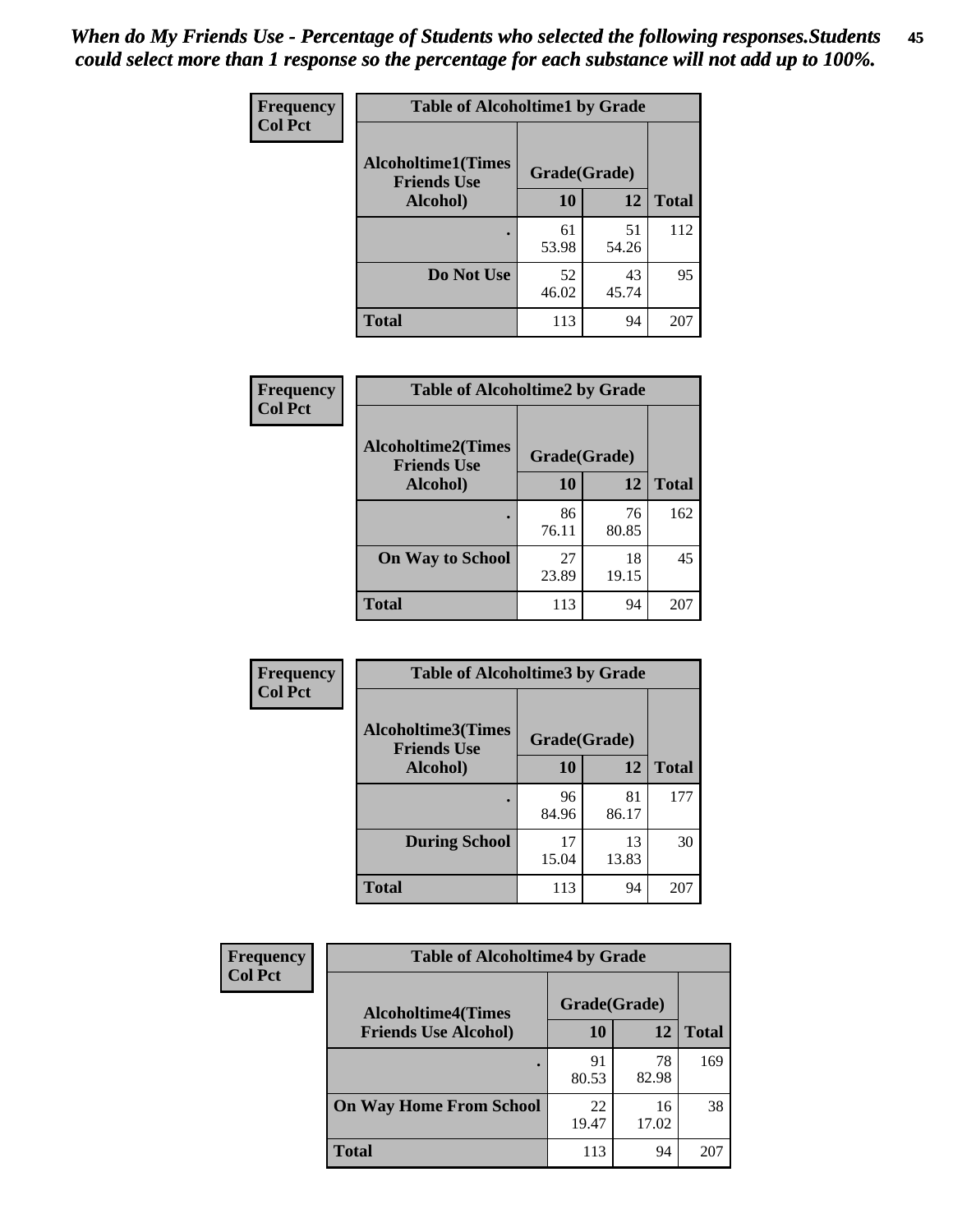*When do My Friends Use - Percentage of Students who selected the following responses.Students could select more than 1 response so the percentage for each substance will not add up to 100%.* **46**

| <b>Frequency</b> | <b>Table of Alcoholtime5 by Grade</b>           |              |             |              |
|------------------|-------------------------------------------------|--------------|-------------|--------------|
| <b>Col Pct</b>   | <b>Alcoholtime5(Times</b><br><b>Friends Use</b> | Grade(Grade) |             |              |
|                  | Alcohol)                                        | 10           | <b>12</b>   | <b>Total</b> |
|                  |                                                 | 81<br>71.68  | 62<br>65.96 | 143          |
|                  | Weeknights                                      | 32<br>28.32  | 32<br>34.04 | 64           |
|                  | <b>Total</b>                                    | 113          | 94          | 207          |

| Frequency      | <b>Table of Alcoholtime6 by Grade</b>           |              |             |              |
|----------------|-------------------------------------------------|--------------|-------------|--------------|
| <b>Col Pct</b> | <b>Alcoholtime6(Times</b><br><b>Friends Use</b> | Grade(Grade) |             |              |
|                | Alcohol)                                        | 10           | 12          | <b>Total</b> |
|                |                                                 | 56<br>49.56  | 45<br>47.87 | 101          |
|                | Weekends                                        | 57<br>50.44  | 49<br>52.13 | 106          |
|                | <b>Total</b>                                    | 113          | 94          | 207          |

| <b>Frequency</b> | <b>Table of Tobaccotime1 by Grade</b>           |              |             |              |
|------------------|-------------------------------------------------|--------------|-------------|--------------|
| <b>Col Pct</b>   | <b>Tobaccotime1(Times</b><br><b>Friends Use</b> | Grade(Grade) |             |              |
|                  | <b>Tobacco</b> )                                | 10           | 12          | <b>Total</b> |
|                  | ٠                                               | 41<br>36.28  | 32<br>34.04 | 73           |
|                  | Do Not Use                                      | 72<br>63.72  | 62<br>65.96 | 134          |
|                  | <b>Total</b>                                    | 113          | 94          | 207          |

| <b>Frequency</b> | <b>Table of Tobaccotime2 by Grade</b>           |              |             |              |
|------------------|-------------------------------------------------|--------------|-------------|--------------|
| <b>Col Pct</b>   | <b>Tobaccotime2(Times</b><br><b>Friends Use</b> | Grade(Grade) |             |              |
|                  | <b>Tobacco</b> )                                | 10           | 12          | <b>Total</b> |
|                  |                                                 | 86<br>76.11  | 73<br>77.66 | 159          |
|                  | <b>On Way to School</b>                         | 27<br>23.89  | 21<br>22.34 | 48           |
|                  | <b>Total</b>                                    | 113          | 94          | 207          |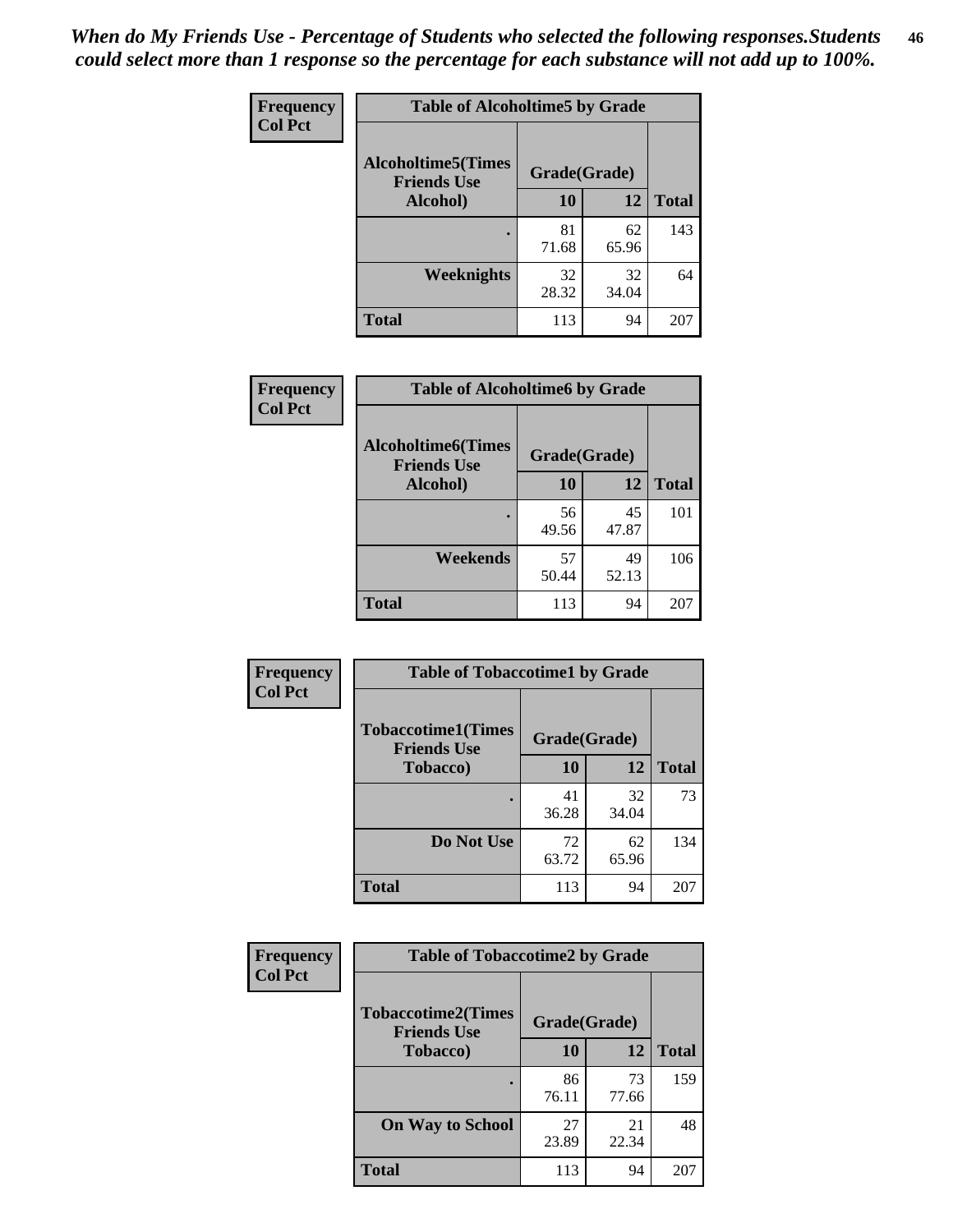*When do My Friends Use - Percentage of Students who selected the following responses.Students could select more than 1 response so the percentage for each substance will not add up to 100%.* **47**

| <b>Frequency</b> | <b>Table of Tobaccotime3 by Grade</b>           |              |             |              |  |
|------------------|-------------------------------------------------|--------------|-------------|--------------|--|
| <b>Col Pct</b>   | <b>Tobaccotime3(Times</b><br><b>Friends Use</b> | Grade(Grade) |             |              |  |
|                  | <b>Tobacco</b> )                                | 10           | 12          | <b>Total</b> |  |
|                  |                                                 | 93<br>82.30  | 75<br>79.79 | 168          |  |
|                  | <b>During School</b>                            | 20<br>17.70  | 19<br>20.21 | 39           |  |
|                  | <b>Total</b>                                    | 113          | 94          | 207          |  |

| Frequency<br><b>Col Pct</b> | <b>Table of Tobaccotime4 by Grade</b> |              |             |              |
|-----------------------------|---------------------------------------|--------------|-------------|--------------|
|                             | <b>Tobaccotime4(Times</b>             | Grade(Grade) |             |              |
|                             | <b>Friends Use Tobacco)</b>           | 10           | 12          | <b>Total</b> |
|                             |                                       | 91<br>80.53  | 78<br>82.98 | 169          |
|                             | <b>On Way Home From School</b>        | 22<br>19.47  | 16<br>17.02 | 38           |
|                             | <b>Total</b>                          | 113          | 94          | 207          |

| Frequency      | <b>Table of Tobaccotime5 by Grade</b>                           |             |             |              |
|----------------|-----------------------------------------------------------------|-------------|-------------|--------------|
| <b>Col Pct</b> | <b>Tobaccotime5(Times</b><br>Grade(Grade)<br><b>Friends Use</b> |             |             |              |
|                | <b>Tobacco</b> )                                                | 10          | 12          | <b>Total</b> |
|                |                                                                 | 88<br>77.88 | 63<br>67.02 | 151          |
|                | Weeknights                                                      | 25<br>22.12 | 31<br>32.98 | 56           |
|                | <b>Total</b>                                                    | 113         | 94          | 207          |

| Frequency      | <b>Table of Tobaccotime6 by Grade</b>           |              |             |              |
|----------------|-------------------------------------------------|--------------|-------------|--------------|
| <b>Col Pct</b> | <b>Tobaccotime6(Times</b><br><b>Friends Use</b> | Grade(Grade) |             |              |
|                | <b>Tobacco</b> )                                | 10           | 12          | <b>Total</b> |
|                |                                                 | 79<br>69.91  | 64<br>68.09 | 143          |
|                | Weekends                                        | 34<br>30.09  | 30<br>31.91 | 64           |
|                | <b>Total</b>                                    | 113          | 94          | 207          |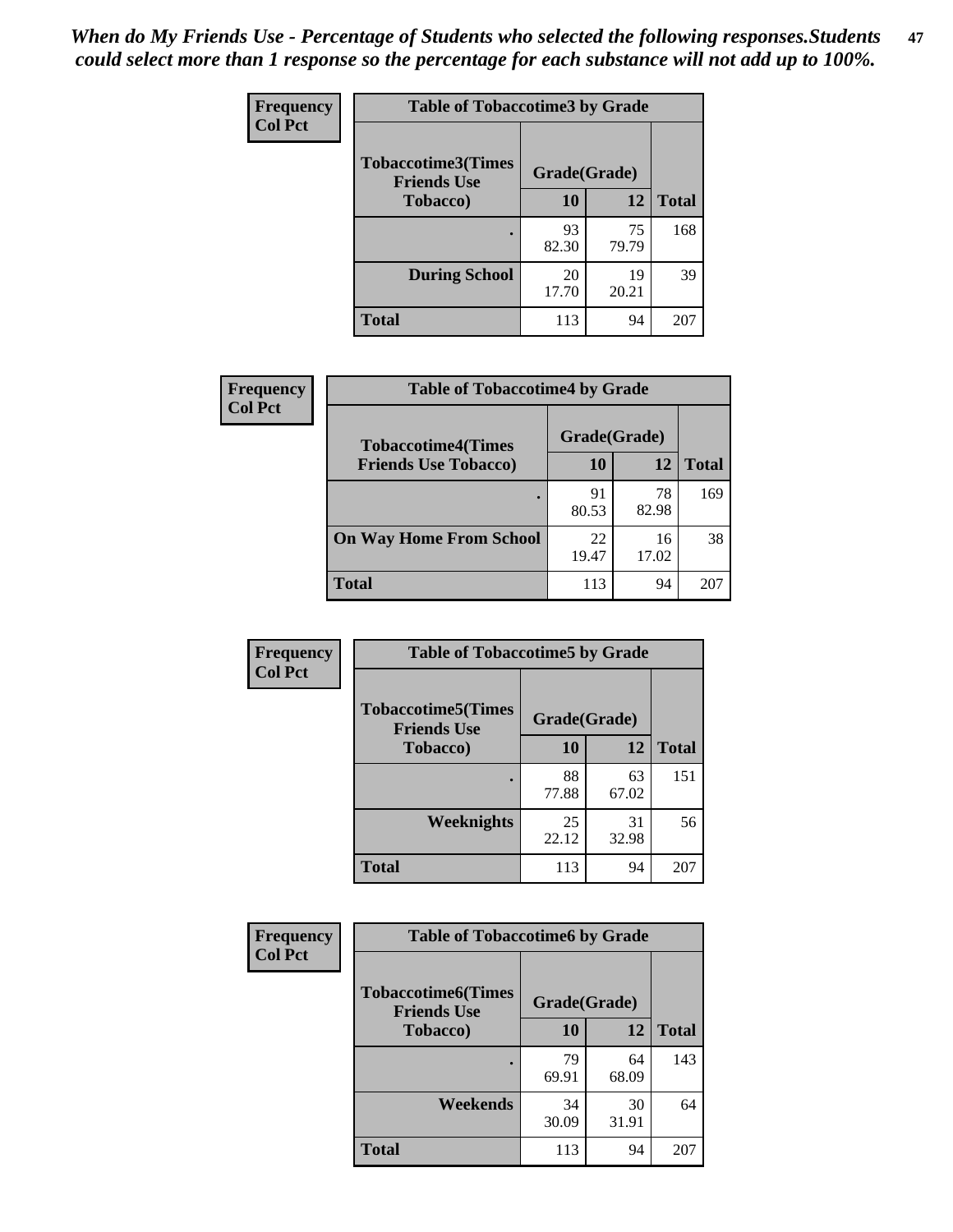| Frequency      | <b>Table of Marijuanatime1 by Grade</b>           |              |             |              |
|----------------|---------------------------------------------------|--------------|-------------|--------------|
| <b>Col Pct</b> | <b>Marijuanatime1(Times</b><br><b>Friends Use</b> | Grade(Grade) |             |              |
|                | Marijuana)                                        | 10           | 12          | <b>Total</b> |
|                |                                                   | 67<br>59.29  | 49<br>52.13 | 116          |
|                | Do Not Use                                        | 46<br>40.71  | 45<br>47.87 | 91           |
|                | <b>Total</b>                                      | 113          | 94          | 207          |

|                |                                  | <b>Table of Marijuanatime2 by Grade</b> |             |              |  |  |
|----------------|----------------------------------|-----------------------------------------|-------------|--------------|--|--|
| Frequency      |                                  |                                         |             |              |  |  |
| <b>Col Pct</b> | Marijuanatime2(Times             | Grade(Grade)                            |             |              |  |  |
|                | <b>Friends Use</b><br>Marijuana) | 10                                      | 12          | <b>Total</b> |  |  |
|                | ٠                                | 71<br>62.83                             | 59<br>62.77 | 130          |  |  |
|                | <b>On Way to School</b>          | 42<br>37.17                             | 35<br>37.23 | 77           |  |  |
|                | <b>Total</b>                     | 113                                     | 94          | 207          |  |  |

| <b>Frequency</b> | <b>Table of Marijuanatime3 by Grade</b>            |              |             |              |  |
|------------------|----------------------------------------------------|--------------|-------------|--------------|--|
| <b>Col Pct</b>   | <b>Marijuanatime3</b> (Times<br><b>Friends Use</b> | Grade(Grade) |             |              |  |
|                  | Marijuana)                                         | 10           | 12          | <b>Total</b> |  |
|                  |                                                    | 80<br>70.80  | 62<br>65.96 | 142          |  |
|                  | <b>During School</b>                               | 33<br>29.20  | 32<br>34.04 | 65           |  |
|                  | <b>Total</b>                                       | 113          | 94          | 207          |  |

| <b>Frequency</b><br><b>Col Pct</b> | <b>Table of Marijuanatime4 by Grade</b> |              |             |       |
|------------------------------------|-----------------------------------------|--------------|-------------|-------|
|                                    | <b>Marijuanatime4</b> (Times            | Grade(Grade) |             |       |
|                                    | <b>Friends Use Marijuana</b> )          | 10           | 12          | Total |
|                                    |                                         | 75<br>66.37  | 59<br>62.77 | 134   |
|                                    | <b>On Way Home From School</b>          | 38<br>33.63  | 35<br>37.23 | 73    |
|                                    | <b>Total</b>                            | 113          | 94          | 207   |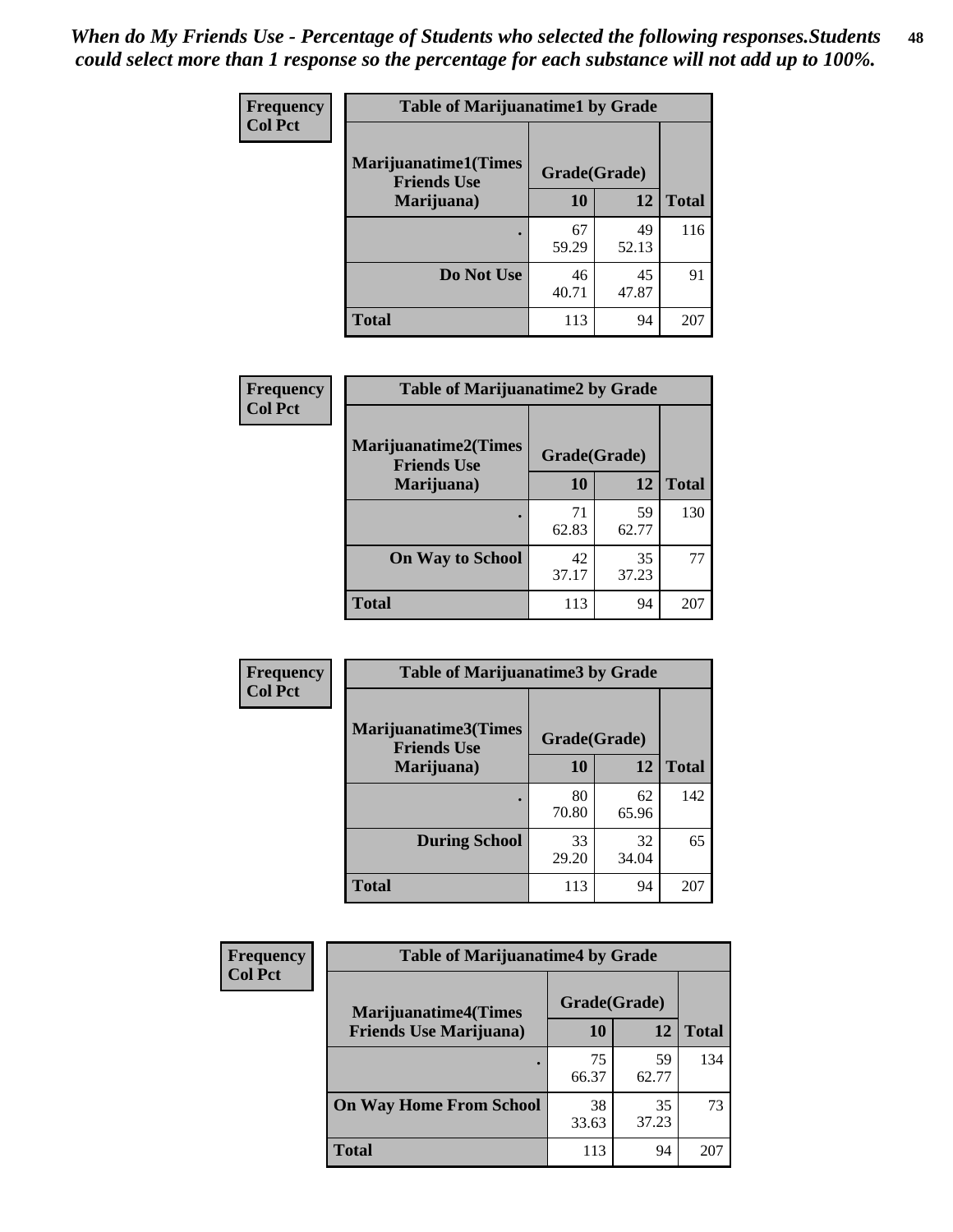| Frequency      | <b>Table of Marijuanatime5 by Grade</b>            |              |             |              |  |
|----------------|----------------------------------------------------|--------------|-------------|--------------|--|
| <b>Col Pct</b> | <b>Marijuanatime5</b> (Times<br><b>Friends Use</b> | Grade(Grade) |             |              |  |
|                | Marijuana)                                         | 10           | 12          | <b>Total</b> |  |
|                |                                                    | 64<br>56.64  | 51<br>54.26 | 115          |  |
|                | Weeknights                                         | 49<br>43.36  | 43<br>45.74 | 92           |  |
|                | <b>Total</b>                                       | 113          | 94          | 207          |  |

| Frequency      | <b>Table of Marijuanatime6 by Grade</b>            |              |             |              |  |  |
|----------------|----------------------------------------------------|--------------|-------------|--------------|--|--|
| <b>Col Pct</b> | <b>Marijuanatime6</b> (Times<br><b>Friends Use</b> | Grade(Grade) |             |              |  |  |
|                | Marijuana)                                         | 10           | 12          | <b>Total</b> |  |  |
|                |                                                    | 55<br>48.67  | 47<br>50.00 | 102          |  |  |
|                | Weekends                                           | 58<br>51.33  | 47<br>50.00 | 105          |  |  |
|                | <b>Total</b>                                       | 113          | 94          | 207          |  |  |

| <b>Frequency</b> | <b>Table of Otherdrugtime1 by Grade</b>                  |              |             |              |
|------------------|----------------------------------------------------------|--------------|-------------|--------------|
| <b>Col Pct</b>   | <b>Otherdrugtime1</b> (Times<br><b>Friends Use Other</b> | Grade(Grade) |             |              |
|                  | <b>Illegal Drugs</b> )                                   | 10           | 12          | <b>Total</b> |
|                  |                                                          | 22<br>19.47  | 18<br>19.15 | 40           |
|                  | Do Not Use                                               | 91<br>80.53  | 76<br>80.85 | 167          |
|                  | Total                                                    | 113          | 94          | 207          |

| Frequency      | <b>Table of Otherdrugtime2 by Grade</b>                 |              |             |              |  |  |  |
|----------------|---------------------------------------------------------|--------------|-------------|--------------|--|--|--|
| <b>Col Pct</b> | <b>Otherdrugtime2(Times</b><br><b>Friends Use Other</b> | Grade(Grade) |             |              |  |  |  |
|                | <b>Illegal Drugs</b> )                                  | 10           | 12          | <b>Total</b> |  |  |  |
|                |                                                         | 97<br>85.84  | 81<br>86.17 | 178          |  |  |  |
|                | <b>On Way to School</b>                                 | 16<br>14.16  | 13<br>13.83 | 29           |  |  |  |
|                | <b>Total</b>                                            | 113          | 94          | 207          |  |  |  |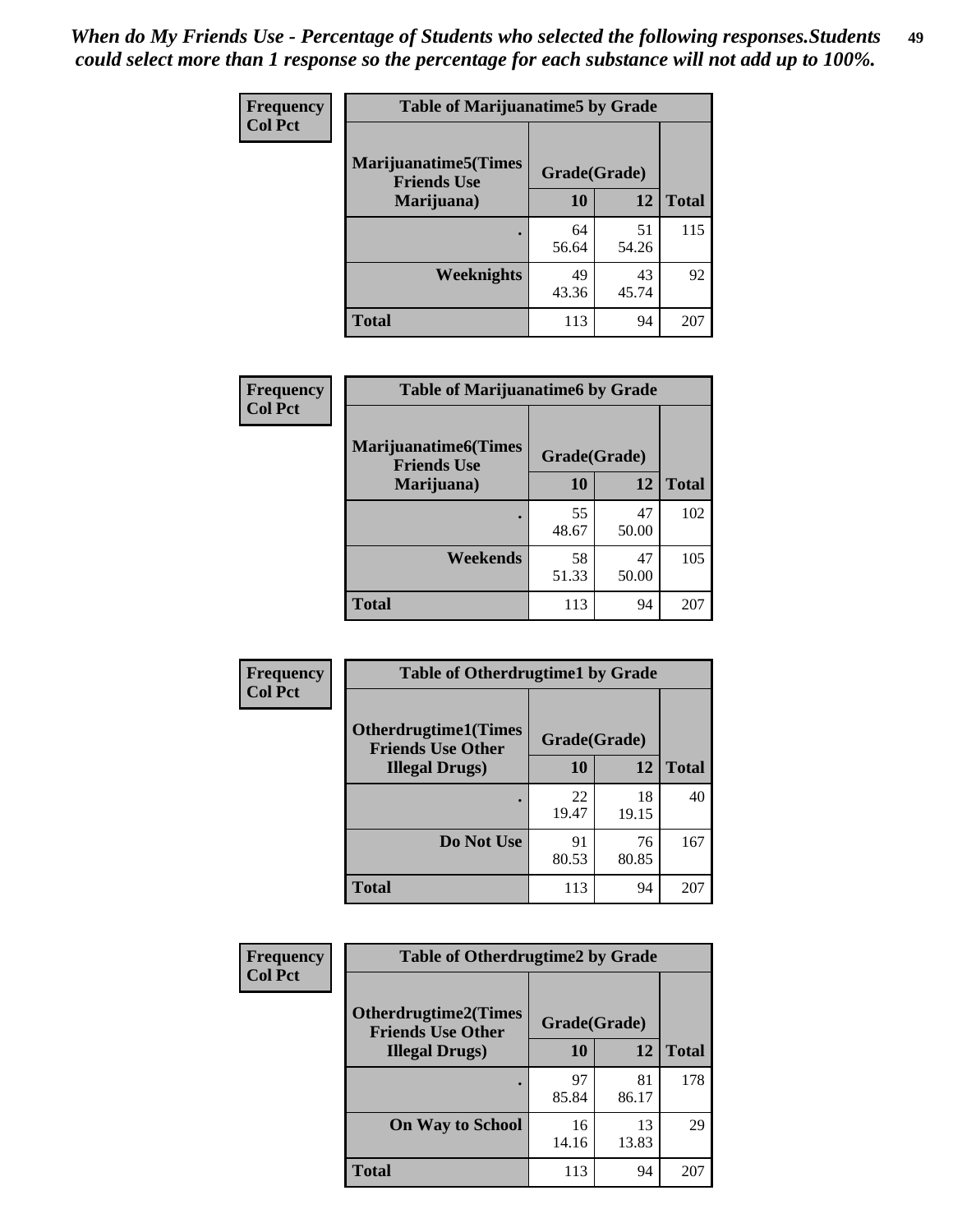| <b>Frequency</b> | <b>Table of Otherdrugtime3 by Grade</b>          |             |             |              |  |  |
|------------------|--------------------------------------------------|-------------|-------------|--------------|--|--|
| <b>Col Pct</b>   | Otherdrugtime3(Times<br><b>Friends Use Other</b> |             |             |              |  |  |
|                  | <b>Illegal Drugs</b> )                           | 10          | 12          | <b>Total</b> |  |  |
|                  |                                                  | 98<br>86.73 | 83<br>88.30 | 181          |  |  |
|                  | <b>During School</b>                             | 15<br>13.27 | 11<br>11.70 | 26           |  |  |
|                  | Total                                            | 113         | 94          | 207          |  |  |

| Frequency      | <b>Table of Otherdrugtime4 by Grade</b>                         |              |             |              |  |  |
|----------------|-----------------------------------------------------------------|--------------|-------------|--------------|--|--|
| <b>Col Pct</b> | <b>Otherdrugtime4(Times</b><br><b>Friends Use Other Illegal</b> | Grade(Grade) |             |              |  |  |
|                | Drugs)                                                          | 10           | 12          | <b>Total</b> |  |  |
|                | $\bullet$                                                       | 98<br>86.73  | 82<br>87.23 | 180          |  |  |
|                | <b>On Way Home From School</b>                                  | 15<br>13.27  | 12<br>12.77 | 27           |  |  |
|                | <b>Total</b>                                                    | 113          | 94          | 207          |  |  |

| <b>Frequency</b> | <b>Table of Otherdrugtime5 by Grade</b>                  |              |             |              |  |  |
|------------------|----------------------------------------------------------|--------------|-------------|--------------|--|--|
| <b>Col Pct</b>   | <b>Otherdrugtime5</b> (Times<br><b>Friends Use Other</b> | Grade(Grade) |             |              |  |  |
|                  | <b>Illegal Drugs</b> )                                   | 10           | 12          | <b>Total</b> |  |  |
|                  |                                                          | 98<br>86.73  | 76<br>80.85 | 174          |  |  |
|                  | Weeknights                                               | 15<br>13.27  | 18<br>19.15 | 33           |  |  |
|                  | Total                                                    | 113          | 94          | 207          |  |  |

| Frequency      | <b>Table of Otherdrugtime6 by Grade</b>                 |              |             |              |  |  |
|----------------|---------------------------------------------------------|--------------|-------------|--------------|--|--|
| <b>Col Pct</b> | <b>Otherdrugtime6(Times</b><br><b>Friends Use Other</b> | Grade(Grade) |             |              |  |  |
|                | <b>Illegal Drugs</b> )                                  | 10           | 12          | <b>Total</b> |  |  |
|                |                                                         | 94<br>83.19  | 77<br>81.91 | 171          |  |  |
|                | Weekends                                                | 19<br>16.81  | 17<br>18.09 | 36           |  |  |
|                | <b>Total</b>                                            | 113          | 94          | 207          |  |  |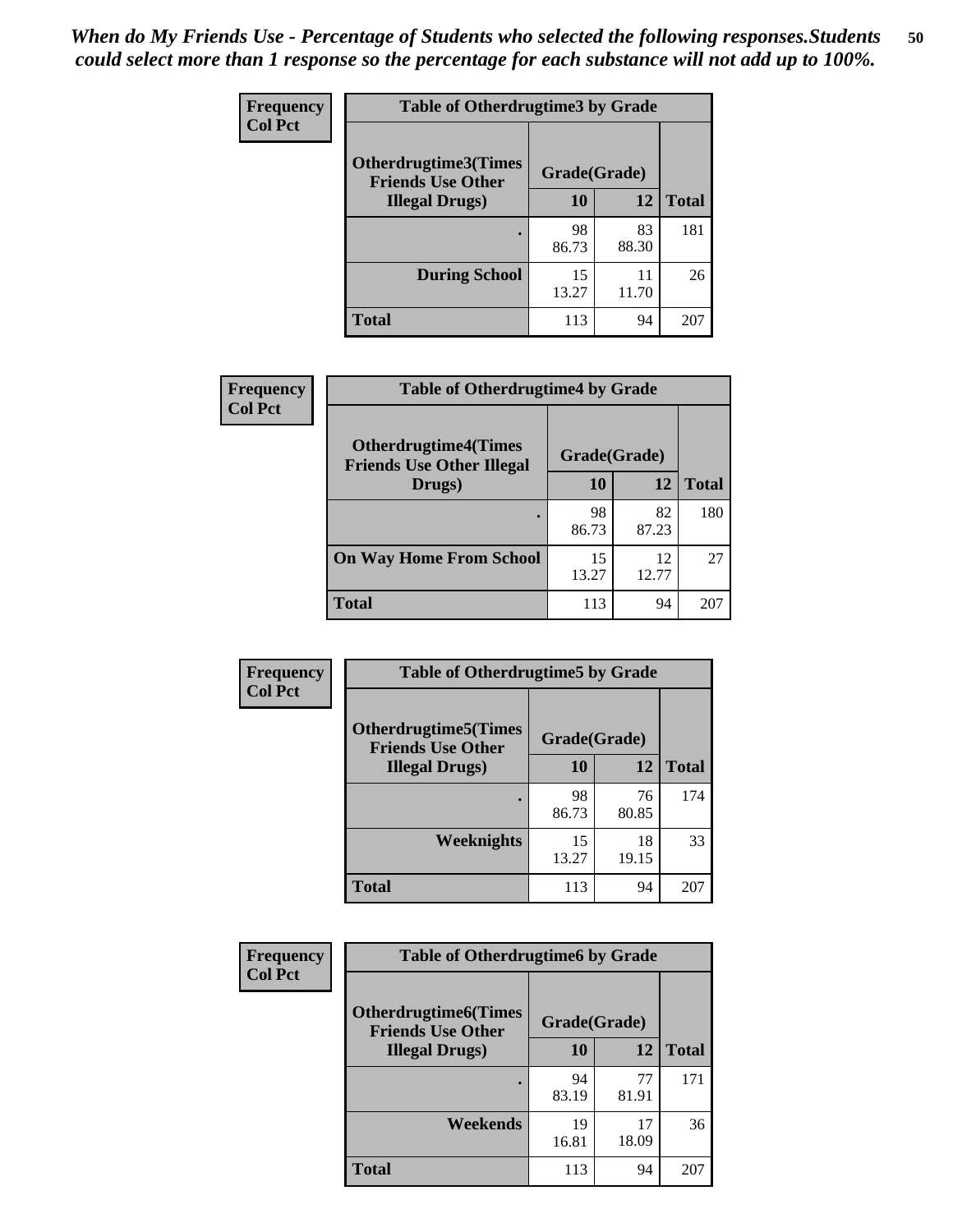| Frequency      | <b>Table of Educationalcohol by Grade</b>                                                                  |              |             |              |  |  |
|----------------|------------------------------------------------------------------------------------------------------------|--------------|-------------|--------------|--|--|
| <b>Col Pct</b> | Educationalcohol(I<br>have been taught<br>about alcohol,<br>tobacco,<br>and other drugs<br>within the last | Grade(Grade) |             |              |  |  |
|                | year at school)                                                                                            | 10           | 12          | <b>Total</b> |  |  |
|                | Yes                                                                                                        | 89<br>78.76  | 72<br>76.60 | 161          |  |  |
|                | N <sub>0</sub>                                                                                             | 24<br>21.24  | 22<br>23.40 | 46           |  |  |
|                | <b>Total</b>                                                                                               | 113          | 94          | 207          |  |  |

| Frequency      | <b>Table of Eversmoked by Grade</b> |              |             |              |  |  |  |
|----------------|-------------------------------------|--------------|-------------|--------------|--|--|--|
| <b>Col Pct</b> | Eversmoked(I<br>have smoked         | Grade(Grade) |             |              |  |  |  |
|                | a cigarette)                        | 10           | 12          | <b>Total</b> |  |  |  |
|                | <b>Yes</b>                          | 42<br>37.17  | 21<br>22.34 | 63           |  |  |  |
|                | N <sub>0</sub>                      | 71<br>62.83  | 73<br>77.66 | 144          |  |  |  |
|                | <b>Total</b>                        | 113          | 94          | 207          |  |  |  |

| Frequency      | <b>Table of Drovedrinking by Grade</b>                                                                              |                    |             |              |  |  |
|----------------|---------------------------------------------------------------------------------------------------------------------|--------------------|-------------|--------------|--|--|
| <b>Col Pct</b> | Drovedrinking(In<br>the past 30 days I<br>have driven a car<br>or other vehicle<br>while I was<br>drinking alcohol) | Grade(Grade)<br>10 | 12          | <b>Total</b> |  |  |
|                | Yes                                                                                                                 | 5<br>4.42          | 4<br>4.26   | 9            |  |  |
|                | N <sub>0</sub>                                                                                                      | 108<br>95.58       | 90<br>95.74 | 198          |  |  |
|                | <b>Total</b>                                                                                                        | 113                | 94          | 207          |  |  |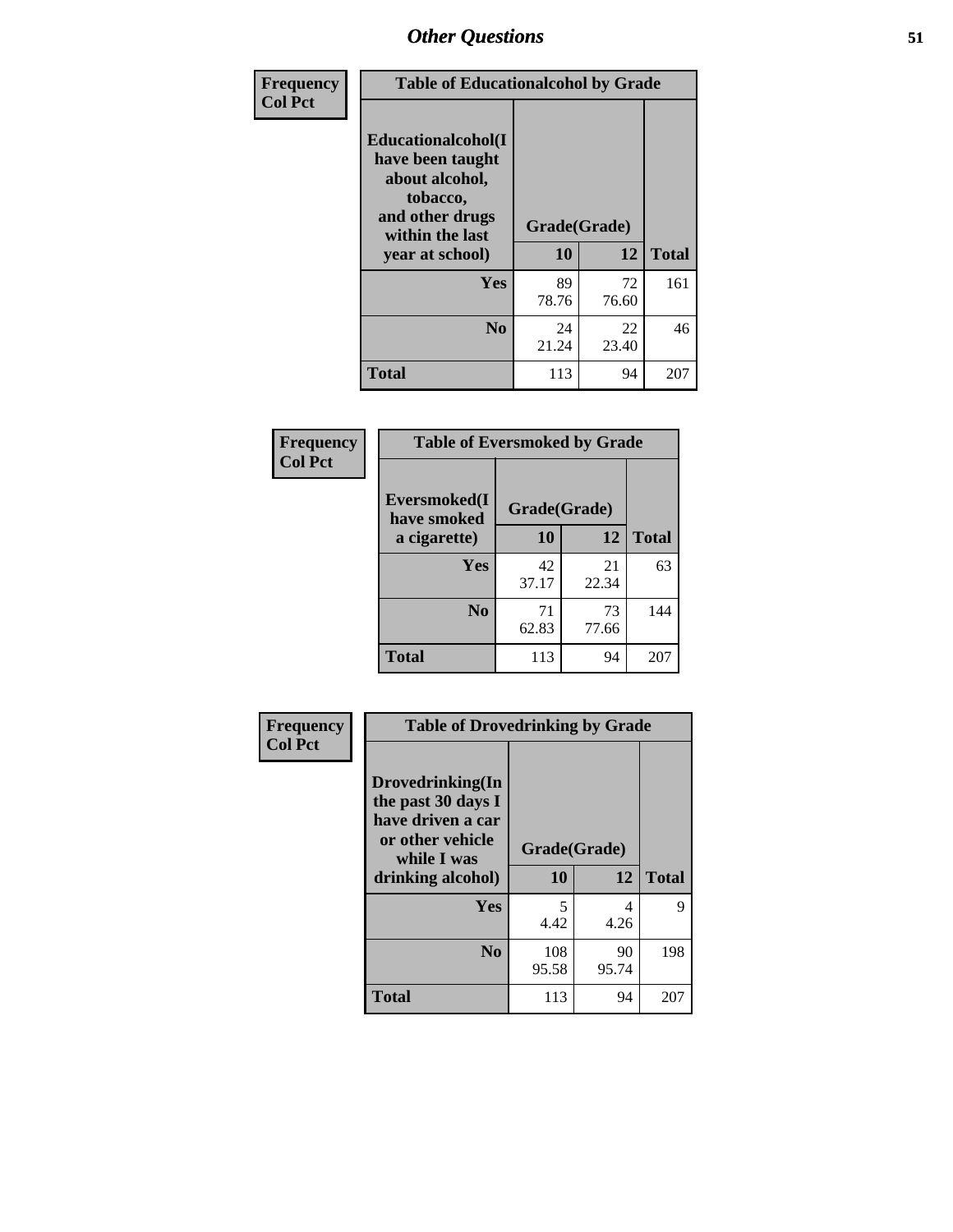| Frequency<br><b>Col Pct</b> | <b>Table of Rodedrinking by Grade</b>                                                                      |              |             |              |  |  |
|-----------------------------|------------------------------------------------------------------------------------------------------------|--------------|-------------|--------------|--|--|
|                             | Rodedrinking(In<br>the past 30 days<br>I have ridden in<br>a car with a<br>driver who had<br>been drinking | Grade(Grade) |             |              |  |  |
|                             | alcohol)                                                                                                   | 10           | 12          | <b>Total</b> |  |  |
|                             | Yes                                                                                                        | 27<br>23.89  | 11<br>11.70 | 38           |  |  |
|                             | N <sub>0</sub>                                                                                             | 86<br>76.11  | 83<br>88.30 | 169          |  |  |
|                             | <b>Total</b>                                                                                               | 113          | 94          | 207          |  |  |

#### **Frequency Col Pct**

| <b>Table of Drugsschool by Grade</b>                                                                                      |              |             |              |  |  |  |
|---------------------------------------------------------------------------------------------------------------------------|--------------|-------------|--------------|--|--|--|
| <b>Drugsschool</b> (During<br>the past 12 months,<br>I have been offered,<br>sold,<br>or given illegal<br>drugs on school | Grade(Grade) |             |              |  |  |  |
| property)                                                                                                                 | 10           | 12          | <b>Total</b> |  |  |  |
| Yes                                                                                                                       | 34<br>30.09  | 19<br>20.21 | 53           |  |  |  |
| $\bf No$                                                                                                                  | 79<br>69.91  | 75<br>79.79 | 154          |  |  |  |
| <b>Total</b>                                                                                                              | 113          | 94          | 207          |  |  |  |

|                | <b>Table of Helpbullied by Grade</b>                 |              |             |              |  |  |  |  |
|----------------|------------------------------------------------------|--------------|-------------|--------------|--|--|--|--|
| Frequency      |                                                      |              |             |              |  |  |  |  |
| <b>Col Pct</b> | $Helpb$ ullied $(I$<br>would help<br>someone who was | Grade(Grade) |             |              |  |  |  |  |
|                | being bullied)                                       | 10           | 12          | <b>Total</b> |  |  |  |  |
|                | <b>Strongly Agree</b>                                | 39<br>34.51  | 44<br>46.81 | 83           |  |  |  |  |
|                | <b>Somewhat Agree</b>                                | 46<br>40.71  | 33<br>35.11 | 79           |  |  |  |  |
|                | <b>Somewhat Disagree</b>                             | 10<br>8.85   | 9<br>9.57   | 19           |  |  |  |  |
|                | <b>Strongly Disagree</b>                             | 18<br>15.93  | 8<br>8.51   | 26           |  |  |  |  |
|                | <b>Total</b>                                         | 113          | 94          | 207          |  |  |  |  |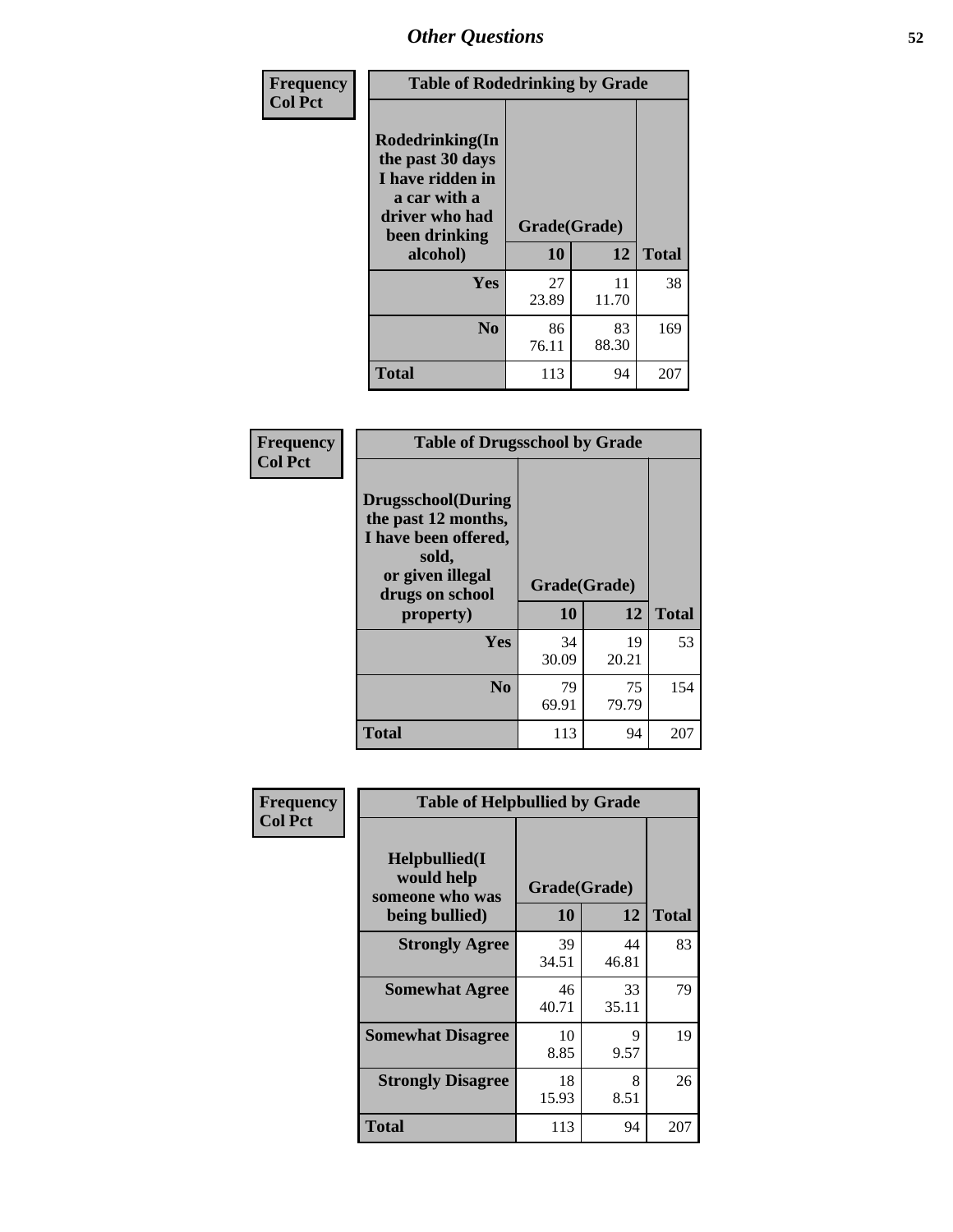| Frequency      | <b>Table of Grade by Bingedrinking</b> |                                                                                                         |                |              |                        |                               |                               |                          |              |
|----------------|----------------------------------------|---------------------------------------------------------------------------------------------------------|----------------|--------------|------------------------|-------------------------------|-------------------------------|--------------------------|--------------|
| <b>Row Pct</b> |                                        | Bingedrinking(I have drunk five or more<br>drinks of alcohol at one sitting during the<br>last 30 days) |                |              |                        |                               |                               |                          |              |
|                | Grade(Grade)   Days                    | $\mathbf{0}$                                                                                            | $1$ or<br>days | 3 to<br>days | 6 to<br>q<br>days      | <b>10</b><br>to<br>19<br>days | <b>20</b><br>to<br>29<br>days | <b>All</b><br>30<br>days | <b>Total</b> |
|                | 10                                     | 104<br>92.04                                                                                            | 4<br>3.54      | 4<br>3.54    | $\Omega$<br>0.00       | $\Omega$<br>0.00              | 0.88                          | $\Omega$<br>0.00         | 113          |
|                | 12                                     | 84<br>89.36                                                                                             | 3<br>3.19      | 2<br>2.13    | $\overline{2}$<br>2.13 | 1.06                          | 1.06                          | 1.06                     | 94           |
|                | <b>Total</b>                           | 188                                                                                                     | 7              | 6            | $\overline{2}$         |                               | $\overline{2}$                |                          | 207          |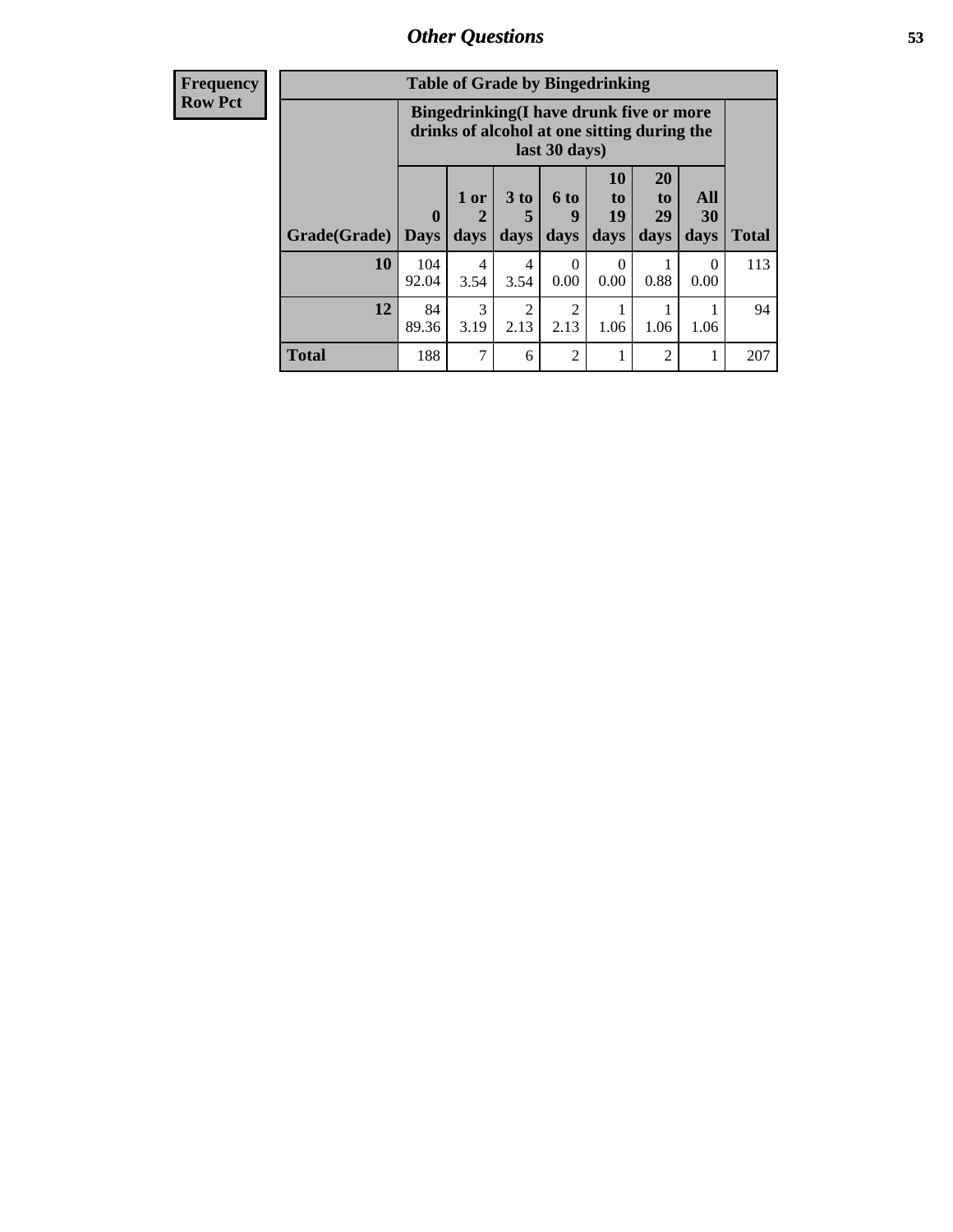#### *Nutrition* **54**

| <b>Frequency</b> |
|------------------|
| <b>Row Pct</b>   |

| <b>Table of Grade by Dairy</b> |                                                                                                                                           |                                                                 |             |             |     |  |  |  |
|--------------------------------|-------------------------------------------------------------------------------------------------------------------------------------------|-----------------------------------------------------------------|-------------|-------------|-----|--|--|--|
|                                |                                                                                                                                           | Dairy (I eat at least 3 servings of dairy<br>products each day) |             |             |     |  |  |  |
| Grade(Grade)                   | <b>Somewhat</b><br><b>Somewhat</b><br><b>Strongly</b><br><b>Strongly</b><br><b>Disagree</b><br>Disagree<br><b>Total</b><br>Agree<br>Agree |                                                                 |             |             |     |  |  |  |
| 10                             | 36<br>31.86                                                                                                                               | 44<br>38.94                                                     | 15<br>13.27 | 18<br>15.93 | 113 |  |  |  |
| 12                             | 30<br>31.91                                                                                                                               | 35<br>37.23                                                     | 11<br>11.70 | 18<br>19.15 | 94  |  |  |  |
| <b>Total</b>                   | 66                                                                                                                                        | 79                                                              | 26          | 36          | 207 |  |  |  |

| <b>Frequency</b> |  |
|------------------|--|
| <b>Row Pct</b>   |  |

| <b>Table of Grade by Fruitveg</b> |                          |                                                                          |                             |                                    |              |  |  |  |
|-----------------------------------|--------------------------|--------------------------------------------------------------------------|-----------------------------|------------------------------------|--------------|--|--|--|
|                                   |                          | Fruitveg(I eat at least 5 servings of fruits<br>and vegetables each day) |                             |                                    |              |  |  |  |
| Grade(Grade)                      | <b>Strongly</b><br>Agree | Somewhat<br>Agree                                                        | <b>Somewhat</b><br>Disagree | <b>Strongly</b><br><b>Disagree</b> | <b>Total</b> |  |  |  |
| 10                                | 21<br>18.58              | 49<br>43.36                                                              | 23<br>20.35                 | 20<br>17.70                        | 113          |  |  |  |
| 12                                | 28<br>29.79              | 33<br>35.11                                                              | 17<br>18.09                 | 16<br>17.02                        | 94           |  |  |  |
| <b>Total</b>                      | 49                       | 82                                                                       | 40                          | 36                                 | 207          |  |  |  |

| <b>Frequency</b> | <b>Table of Grade by Cafeteriahealthy</b> |                                                                       |             |                                   |                                    |              |  |  |
|------------------|-------------------------------------------|-----------------------------------------------------------------------|-------------|-----------------------------------|------------------------------------|--------------|--|--|
| <b>Row Pct</b>   |                                           | Cafeteriahealthy (School meals in my<br>school cafeteria are healthy) |             |                                   |                                    |              |  |  |
|                  | Grade(Grade)                              | <b>Strongly</b><br>Agree                                              | Agree       | Somewhat   Somewhat  <br>Disagree | <b>Strongly</b><br><b>Disagree</b> | <b>Total</b> |  |  |
|                  | <b>10</b>                                 | 6.19                                                                  | 29<br>25.66 | 17<br>15.04                       | 60<br>53.10                        | 113          |  |  |
|                  | 12                                        | 7.45                                                                  | 19<br>20.21 | 15<br>15.96                       | 53<br>56.38                        | 94           |  |  |
|                  | Total                                     | 14                                                                    | 48          | 32                                | 113                                | 207          |  |  |

| <b>Frequency</b> |
|------------------|
| <b>Row Pct</b>   |

| <b>Table of Grade by Cafeterianutrition</b> |                                                                                           |                     |                             |                                    |              |  |  |
|---------------------------------------------|-------------------------------------------------------------------------------------------|---------------------|-----------------------------|------------------------------------|--------------|--|--|
|                                             | <b>Cafeterianutrition</b> (Facts about nutrition<br>are available in my school cafeteria) |                     |                             |                                    |              |  |  |
| Grade(Grade)                                | <b>Strongly</b><br>Agree                                                                  | Somewhat  <br>Agree | <b>Somewhat</b><br>Disagree | <b>Strongly</b><br><b>Disagree</b> | <b>Total</b> |  |  |
| 10                                          | 21<br>18.58                                                                               | 30<br>26.55         | 26<br>23.01                 | 36<br>31.86                        | 113          |  |  |
| 12                                          | 15<br>15.96                                                                               | 24<br>25.53         | 12<br>12.77                 | 43<br>45.74                        | 94           |  |  |
| <b>Total</b>                                | 36                                                                                        | 54                  | 38                          | 79                                 | 207          |  |  |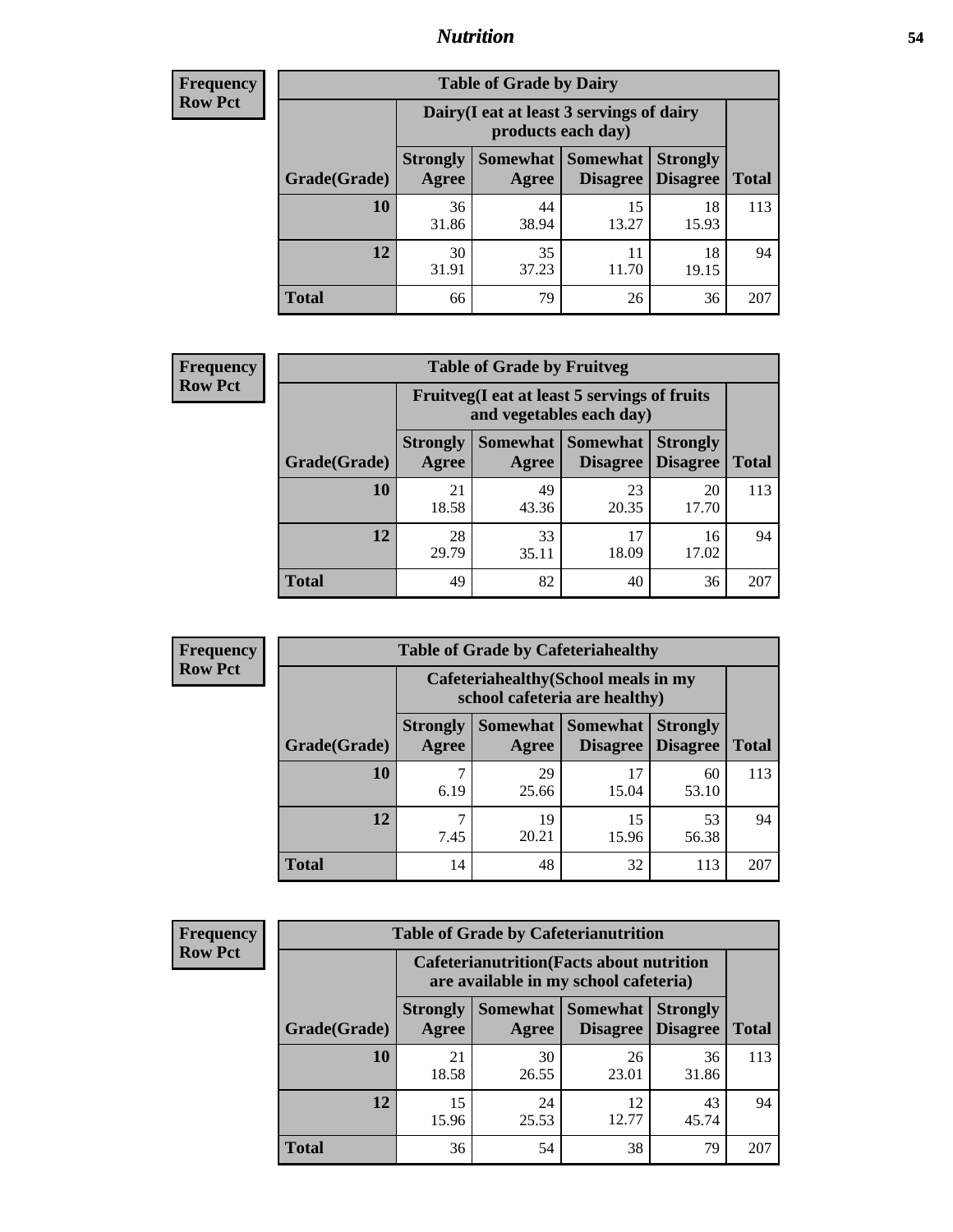### *Nutrition* **55**

| Frequency |
|-----------|
| Row Pct   |

| <b>Table of Grade by Schoollunch</b> |                                                                                                                            |                                                                 |             |             |     |  |  |  |  |
|--------------------------------------|----------------------------------------------------------------------------------------------------------------------------|-----------------------------------------------------------------|-------------|-------------|-----|--|--|--|--|
|                                      |                                                                                                                            | Schoollunch(I eat school lunch three or<br>more times per week) |             |             |     |  |  |  |  |
| Grade(Grade)                         | Somewhat   Somewhat<br><b>Strongly</b><br><b>Strongly</b><br><b>Disagree</b><br>Disagree<br><b>Total</b><br>Agree<br>Agree |                                                                 |             |             |     |  |  |  |  |
| 10                                   | 38<br>33.63                                                                                                                | 34<br>30.09                                                     | 12<br>10.62 | 29<br>25.66 | 113 |  |  |  |  |
| 12                                   | 29<br>30.85                                                                                                                | 18<br>19.15                                                     | 6<br>6.38   | 41<br>43.62 | 94  |  |  |  |  |
| <b>Total</b>                         | 67                                                                                                                         | 52                                                              | 18          | 70          | 207 |  |  |  |  |

| <b>Frequency</b> |  |
|------------------|--|
| <b>Row Pct</b>   |  |

| <b>Table of Grade by Foodchoices</b> |                                                                            |             |                            |                                             |              |  |  |  |
|--------------------------------------|----------------------------------------------------------------------------|-------------|----------------------------|---------------------------------------------|--------------|--|--|--|
|                                      | <b>Foodchoices</b> (I make healthy food choices in<br>my school cafeteria) |             |                            |                                             |              |  |  |  |
| Grade(Grade)                         | <b>Strongly</b><br>Agree                                                   | Agree       | <b>Somewhat   Somewhat</b> | <b>Strongly</b><br><b>Disagree</b> Disagree | <b>Total</b> |  |  |  |
| 10                                   | 26<br>23.01                                                                | 48<br>42.48 | 10<br>8.85                 | 29<br>25.66                                 | 113          |  |  |  |
| 12                                   | 24<br>25.53                                                                | 24<br>25.53 | 11<br>11.70                | 35<br>37.23                                 | 94           |  |  |  |
| Total                                | 50                                                                         | 72          | 21                         | 64                                          | 207          |  |  |  |

| Frequency      | <b>Table of Grade by Wholewheat</b> |                                                                                                             |             |                                   |                                    |              |  |  |  |
|----------------|-------------------------------------|-------------------------------------------------------------------------------------------------------------|-------------|-----------------------------------|------------------------------------|--------------|--|--|--|
| <b>Row Pct</b> |                                     | Wholewheat (There are whole wheat and<br>multigrain breads and cereals available in<br>my school cafeteria) |             |                                   |                                    |              |  |  |  |
|                | Grade(Grade)                        | <b>Strongly</b><br>Agree                                                                                    | Agree       | Somewhat   Somewhat  <br>Disagree | <b>Strongly</b><br><b>Disagree</b> | <b>Total</b> |  |  |  |
|                | 10                                  | 21<br>18.58                                                                                                 | 53<br>46.90 | 13<br>11.50                       | 26<br>23.01                        | 113          |  |  |  |
|                | 12                                  | 14<br>14.89                                                                                                 | 31<br>32.98 | 20<br>21.28                       | 29<br>30.85                        | 94           |  |  |  |
|                | <b>Total</b>                        | 35                                                                                                          | 84          | 33                                | 55                                 | 207          |  |  |  |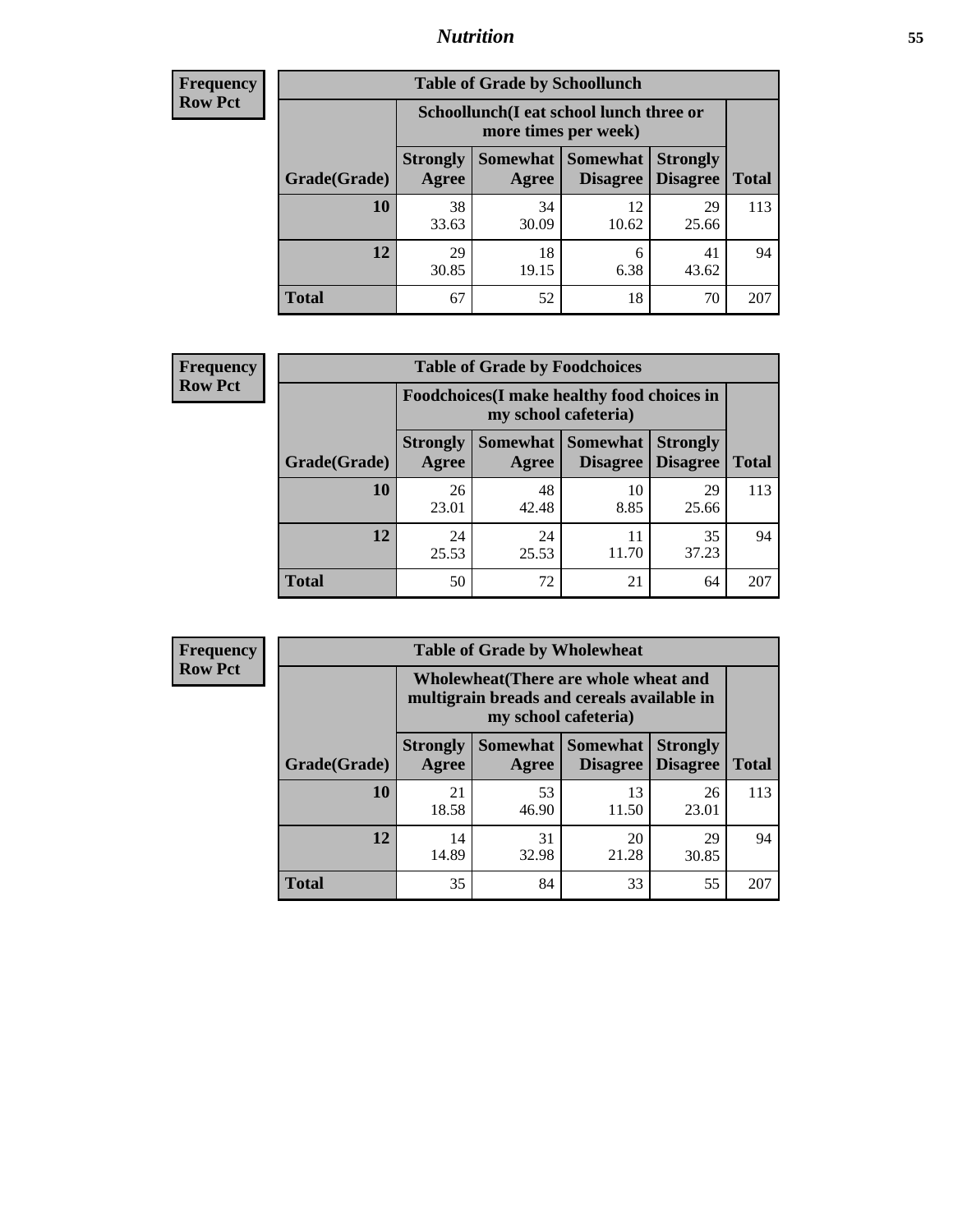#### *Nutrition* **56**

**Frequency Row Pct**

| <b>Table of Grade by Healthyvending</b> |                                                                                                                                               |             |                                        |                                    |              |  |
|-----------------------------------------|-----------------------------------------------------------------------------------------------------------------------------------------------|-------------|----------------------------------------|------------------------------------|--------------|--|
|                                         | Healthyvending (If only healthy snacks and<br>beverages were available in the vending<br>machines during the school day,<br>I would buy them) |             |                                        |                                    |              |  |
| Grade(Grade)                            | <b>Strongly</b><br>Agree                                                                                                                      | Agree       | Somewhat   Somewhat<br><b>Disagree</b> | <b>Strongly</b><br><b>Disagree</b> | <b>Total</b> |  |
| 10                                      | 24<br>21.24                                                                                                                                   | 37<br>32.74 | 18<br>15.93                            | 34<br>30.09                        | 113          |  |
| 12                                      | 35<br>37.23                                                                                                                                   | 32<br>34.04 | 8<br>8.51                              | 19<br>20.21                        | 94           |  |
| <b>Total</b>                            | 59                                                                                                                                            | 69          | 26                                     | 53                                 | 207          |  |

**Frequency Row Pct**

| <b>Table of Grade by Schoolbreakfast</b> |                          |                                                                                                                                        |                     |                                        |              |  |
|------------------------------------------|--------------------------|----------------------------------------------------------------------------------------------------------------------------------------|---------------------|----------------------------------------|--------------|--|
|                                          |                          | Schoolbreakfast(If breakfast were<br>available at school,<br>but outside the cafeteria,<br>I would eat breakfast at school more often) |                     |                                        |              |  |
| Grade(Grade)                             | <b>Strongly</b><br>Agree | Agree                                                                                                                                  | Somewhat   Somewhat | <b>Strongly</b><br>Disagree   Disagree | <b>Total</b> |  |
| 10                                       | 47<br>41.59              | 43<br>38.05                                                                                                                            | 8<br>7.08           | 15<br>13.27                            | 113          |  |
| 12                                       | 52<br>55.32              | 23<br>24.47                                                                                                                            | 7<br>7.45           | 12<br>12.77                            | 94           |  |
| <b>Total</b>                             | 99                       | 66                                                                                                                                     | 15                  | 27                                     | 207          |  |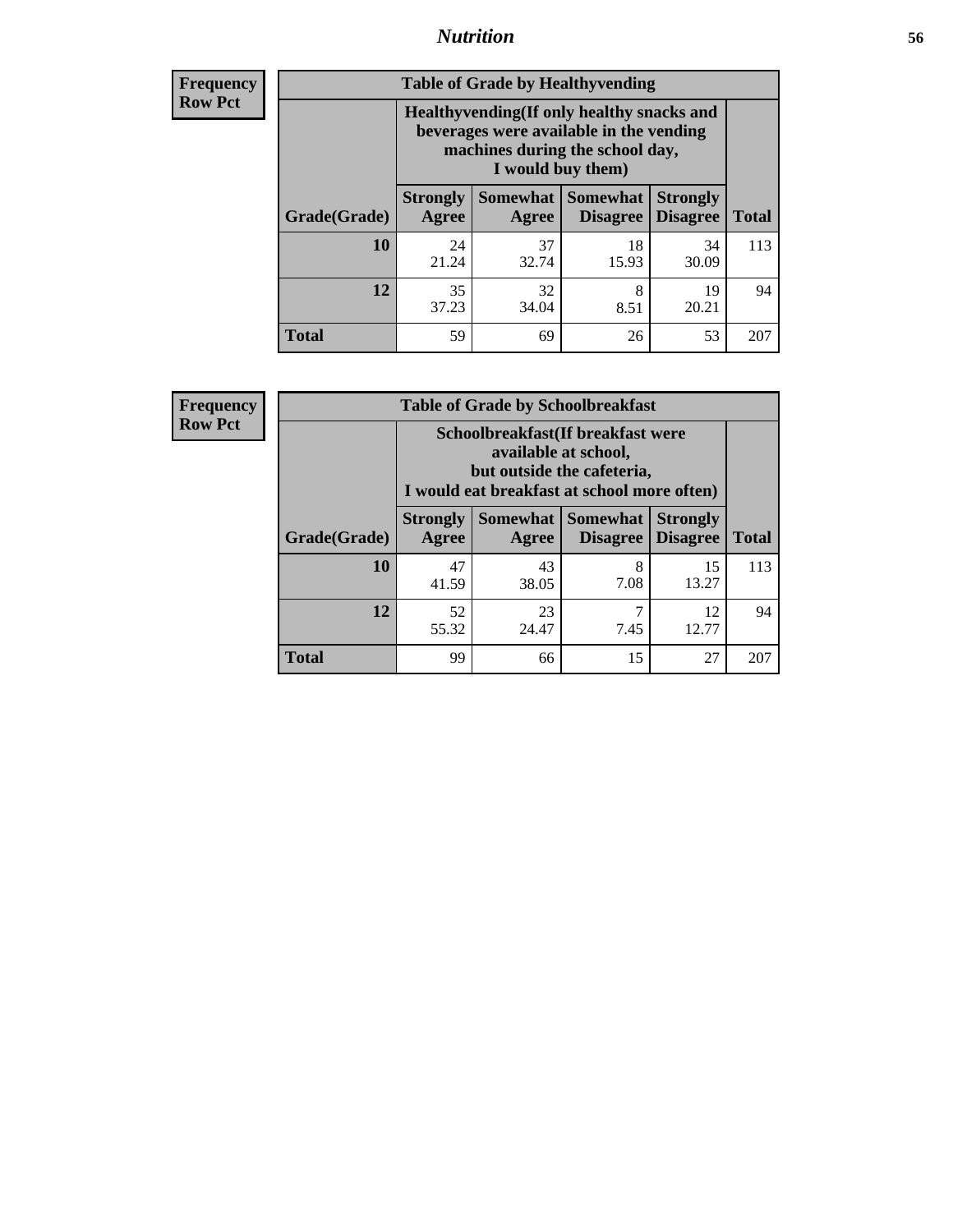| Frequency<br><b>Col Pct</b> | <b>Table of Educationaids by Grade</b>                                                                    |                    |             |              |
|-----------------------------|-----------------------------------------------------------------------------------------------------------|--------------------|-------------|--------------|
|                             | <b>Educationaids</b> (I<br>have been<br>taught about<br><b>HIV/AIDS</b> at<br>school in the<br>past year) | Grade(Grade)<br>10 | 12          | <b>Total</b> |
|                             | Yes                                                                                                       | 98<br>86.73        | 73<br>77.66 | 171          |
|                             | N <sub>0</sub>                                                                                            | 15<br>13.27        | 21<br>22.34 | 36           |
|                             | <b>Total</b>                                                                                              | 113                | 94          | 207          |

| Frequency      | <b>Table of Educationcharacter by Grade</b> |             |              |              |  |
|----------------|---------------------------------------------|-------------|--------------|--------------|--|
| <b>Col Pct</b> | Educationcharacter(I<br>have been taught    |             |              |              |  |
|                | about character<br>education in the past    |             | Grade(Grade) |              |  |
|                | year at school)                             | <b>10</b>   | 12           | <b>Total</b> |  |
|                | Yes                                         | 80<br>70.80 | 68<br>72.34  | 148          |  |
|                | N <sub>0</sub>                              | 33<br>29.20 | 26<br>27.66  | 59           |  |
|                | <b>Total</b>                                | 113         | 94           | 207          |  |

| Frequency      | <b>Table of Gradcoach1 by Grade</b>              |              |             |              |
|----------------|--------------------------------------------------|--------------|-------------|--------------|
| <b>Col Pct</b> | Gradcoach1(I<br>know who my<br><b>Graduation</b> | Grade(Grade) |             |              |
|                | Coach is)                                        | 10           | 12          | <b>Total</b> |
|                | <b>Yes</b>                                       | 27<br>23.89  | 67<br>71.28 | 94           |
|                | N <sub>0</sub>                                   | 86<br>76.11  | 27<br>28.72 | 113          |
|                | <b>Total</b>                                     | 113          | 94          | 207          |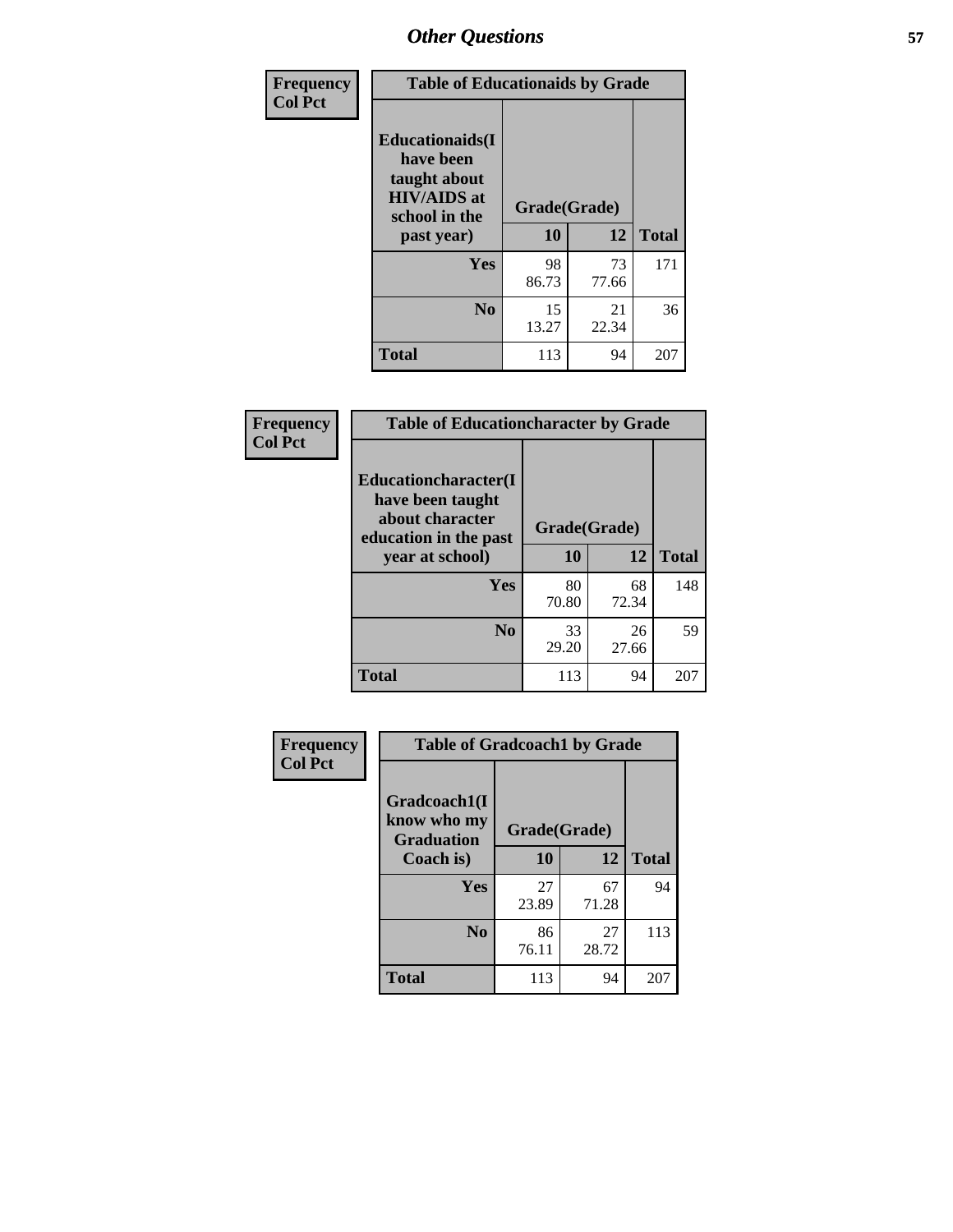| Frequency      | <b>Table of Gradcoach2 by Grade</b> |              |             |              |
|----------------|-------------------------------------|--------------|-------------|--------------|
| <b>Col Pct</b> | Gradcoach2(I<br>have                |              |             |              |
|                | contacted my<br><b>Graduation</b>   | Grade(Grade) |             |              |
|                | Coach)                              | 10           | 12          | <b>Total</b> |
|                | Yes                                 | 16<br>14.16  | 47<br>50.00 | 63           |
|                | N <sub>0</sub>                      | 97<br>85.84  | 47<br>50.00 | 144          |
|                | <b>Total</b>                        | 113          | 94          | 207          |

| <b>Frequency</b><br><b>Col Pct</b> | <b>Table of Gradcoach3 by Grade</b>                    |              |             |              |  |
|------------------------------------|--------------------------------------------------------|--------------|-------------|--------------|--|
|                                    | Gradcoach3(I<br>have received<br>assistance<br>from my | Grade(Grade) |             |              |  |
|                                    | <b>Graduation</b><br>Coach)                            | 10           | 12          | <b>Total</b> |  |
|                                    | Yes                                                    | 13<br>11.50  | 40<br>42.55 | 53           |  |
|                                    | N <sub>0</sub>                                         | 35<br>30.97  | 21<br>22.34 | 56           |  |
|                                    | Don't know                                             | 65<br>57.52  | 33<br>35.11 | 98           |  |
|                                    | <b>Total</b>                                           | 113          | 94          | 207          |  |

| Frequency      | <b>Table of Selfharm by Grade</b>                                                                                                                                               |                    |             |              |
|----------------|---------------------------------------------------------------------------------------------------------------------------------------------------------------------------------|--------------------|-------------|--------------|
| <b>Col Pct</b> | <b>Selfharm</b> (During<br>the past 12<br>months,<br>I harmed myself<br>on purpose<br>Suicideconsider<br>During the past<br>12 months,<br>I seriously<br>considered<br>suicide) | Grade(Grade)<br>10 | 12          | <b>Total</b> |
|                | Yes                                                                                                                                                                             | 16<br>14.16        | 6<br>6.38   | 22           |
|                | N <sub>0</sub>                                                                                                                                                                  | 97<br>85.84        | 88<br>93.62 | 185          |
|                | Total                                                                                                                                                                           | 113                | 94          | 207          |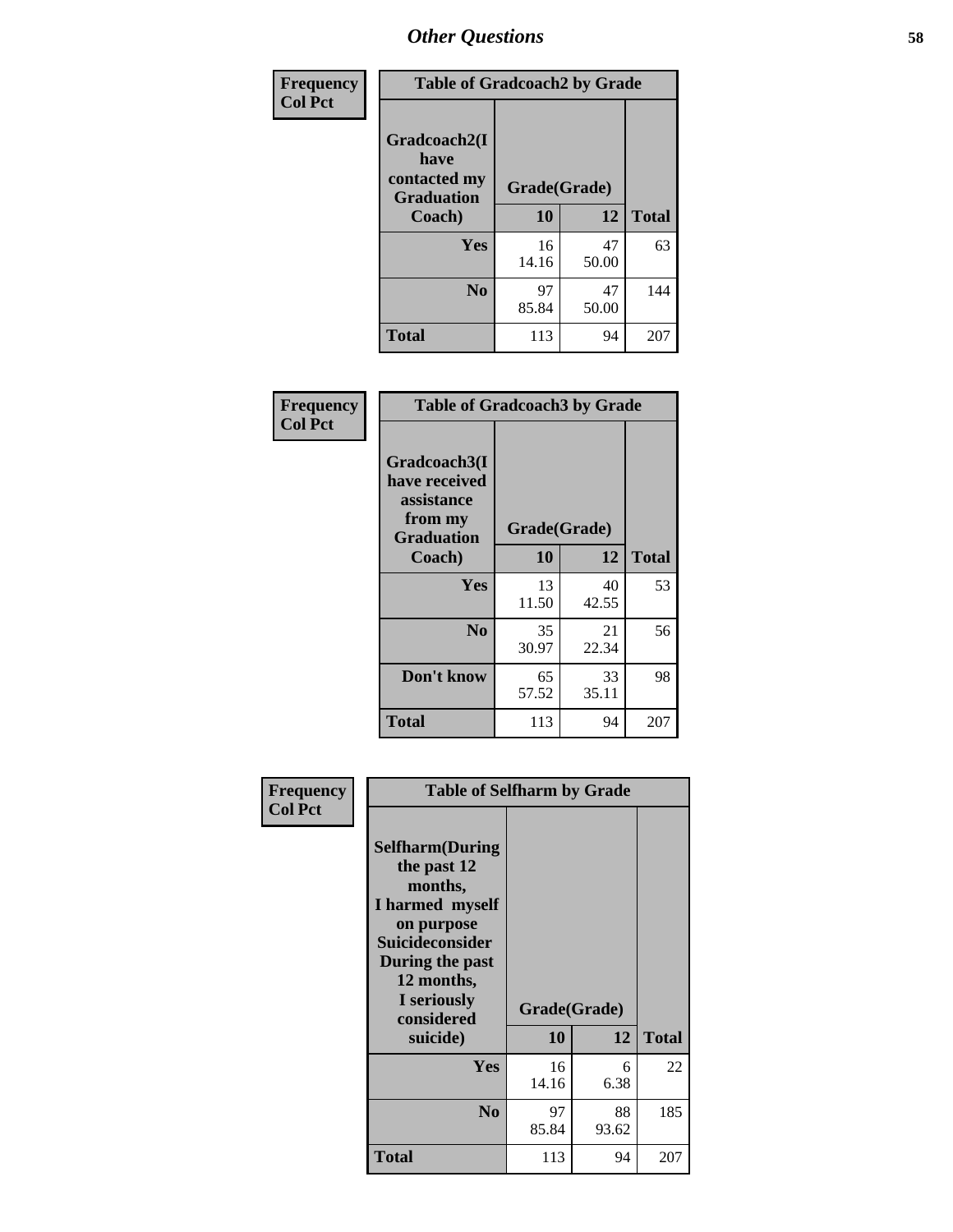| <b>Frequency</b> |                 | <b>Table of Suicideconsider by Grade</b> |             |              |
|------------------|-----------------|------------------------------------------|-------------|--------------|
| <b>Col Pct</b>   |                 | Grade(Grade)                             |             |              |
|                  | Suicideconsider | <b>10</b>                                | 12          | <b>Total</b> |
|                  | <b>Yes</b>      | 14<br>12.39                              | 15<br>15.96 | 29           |
|                  | N <sub>0</sub>  | 99<br>87.61                              | 79<br>84.04 | 178          |
|                  | <b>Total</b>    | 113                                      | 94          | 207          |

| Frequency<br><b>Col Pct</b> | <b>Table of Suicideattempt by Grade</b>              |              |             |              |
|-----------------------------|------------------------------------------------------|--------------|-------------|--------------|
|                             | Suicideattempt(I<br>have attempted<br>suicide in the | Grade(Grade) |             |              |
|                             | last year)                                           | 10           | 12          | <b>Total</b> |
|                             | Yes                                                  | 10<br>8.85   | 5<br>5.32   | 15           |
|                             | N <sub>0</sub>                                       | 103<br>91.15 | 89<br>94.68 | 192          |
|                             | <b>Total</b>                                         | 113          | 94          | 207          |

| <b>Frequency</b> | <b>Table of Instantmessaged by Grade</b>               |              |             |              |
|------------------|--------------------------------------------------------|--------------|-------------|--------------|
| <b>Col Pct</b>   | Instantmessaged(I<br>have instant<br>messaged people I | Grade(Grade) |             |              |
|                  | do not even know)                                      | 10           | 12          | <b>Total</b> |
|                  | <b>Yes</b>                                             | 37<br>32.74  | 21<br>22.34 | 58           |
|                  | $\bf No$                                               | 76<br>67.26  | 73<br>77.66 | 149          |
|                  | <b>Total</b>                                           | 113          | 94          | 207          |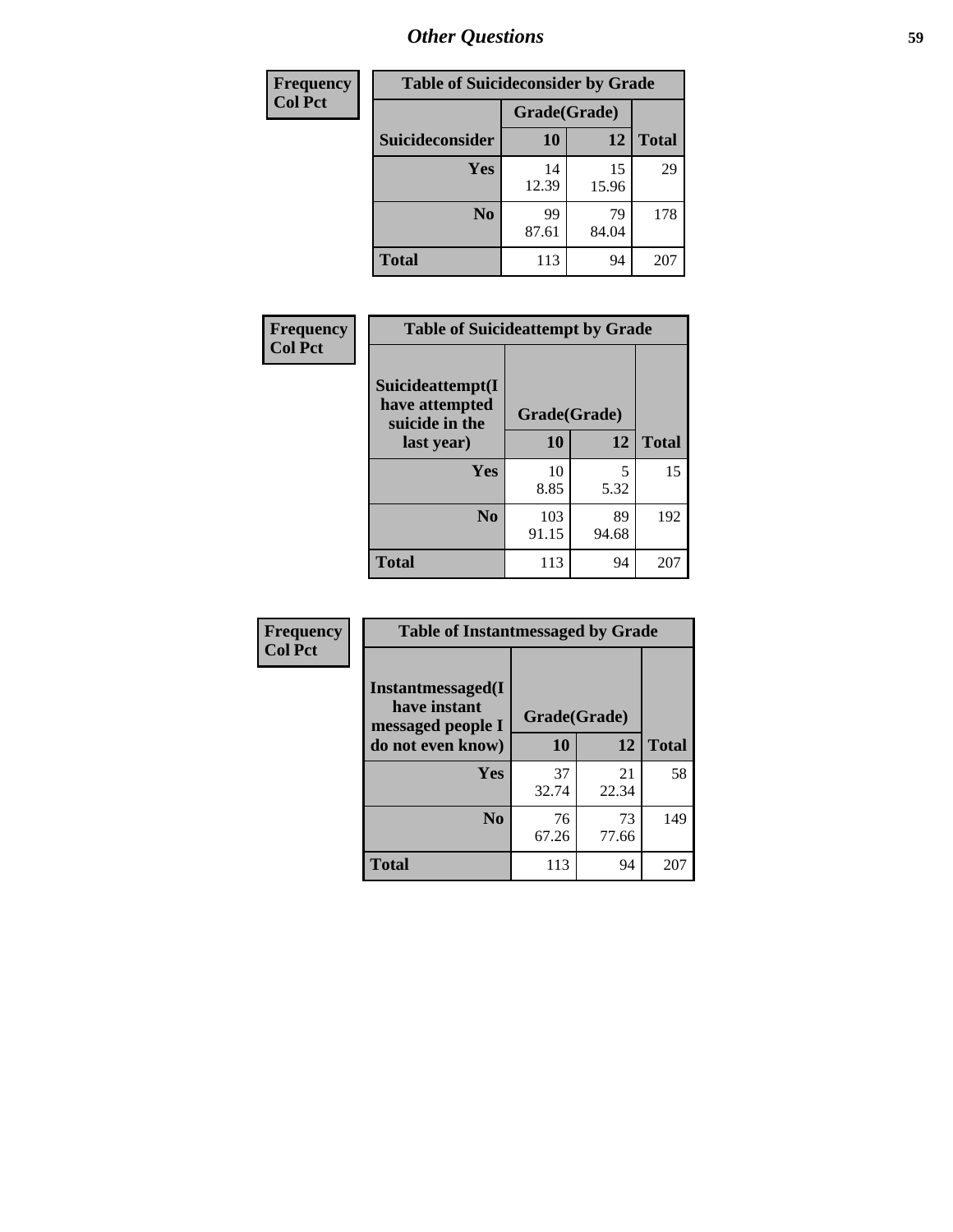| Frequency      | <b>Table of Getsalong by Grade</b>                          |              |             |              |
|----------------|-------------------------------------------------------------|--------------|-------------|--------------|
| <b>Col Pct</b> | <b>Getsalong</b> (I get<br>along with other<br>students and | Grade(Grade) |             |              |
|                | adults)                                                     | 10           | 12          | <b>Total</b> |
|                | <b>Strongly Agree</b>                                       | 50<br>44.25  | 57<br>60.64 | 107          |
|                | <b>Somewhat Agree</b>                                       | 51<br>45.13  | 29<br>30.85 | 80           |
|                | <b>Somewhat Disagree</b>                                    | 6<br>5.31    | 3<br>3.19   | 9            |
|                | <b>Strongly Disagree</b>                                    | 6<br>5.31    | 5<br>5.32   | 11           |
|                | <b>Total</b>                                                | 113          | 94          | 207          |

| Frequency      | <b>Table of Safehome by Grade</b> |                           |             |              |
|----------------|-----------------------------------|---------------------------|-------------|--------------|
| <b>Col Pct</b> | Safehome(I feel<br>safe at home)  | Grade(Grade)<br><b>10</b> | 12          | <b>Total</b> |
|                | <b>Strongly Agree</b>             | 74<br>65.49               | 55<br>58.51 | 129          |
|                | <b>Somewhat Agree</b>             | 26<br>23.01               | 26<br>27.66 | 52           |
|                | <b>Somewhat Disagree</b>          | 9<br>7.96                 | 7.45        | 16           |
|                | <b>Strongly Disagree</b>          | 4<br>3.54                 | 6<br>6.38   | 10           |
|                | <b>Total</b>                      | 113                       | 94          | 207          |

| Frequency<br><b>Col Pct</b> |                                                                                                    | <b>Table of Adulttalk by Grade</b> |             |              |  |  |  |  |
|-----------------------------|----------------------------------------------------------------------------------------------------|------------------------------------|-------------|--------------|--|--|--|--|
|                             | <b>Adulttalk</b> (I<br>know an<br>adult at<br>school that<br>I can talk<br>with if I<br>need help) | Grade(Grade)<br>10                 | 12          | <b>Total</b> |  |  |  |  |
|                             |                                                                                                    |                                    |             |              |  |  |  |  |
|                             | <b>Yes</b>                                                                                         | 68<br>60.18                        | 80<br>85.11 | 148          |  |  |  |  |
|                             | N <sub>0</sub>                                                                                     | 45<br>39.82                        | 14<br>14.89 | 59           |  |  |  |  |
|                             | <b>Total</b>                                                                                       | 113                                | 94          | 207          |  |  |  |  |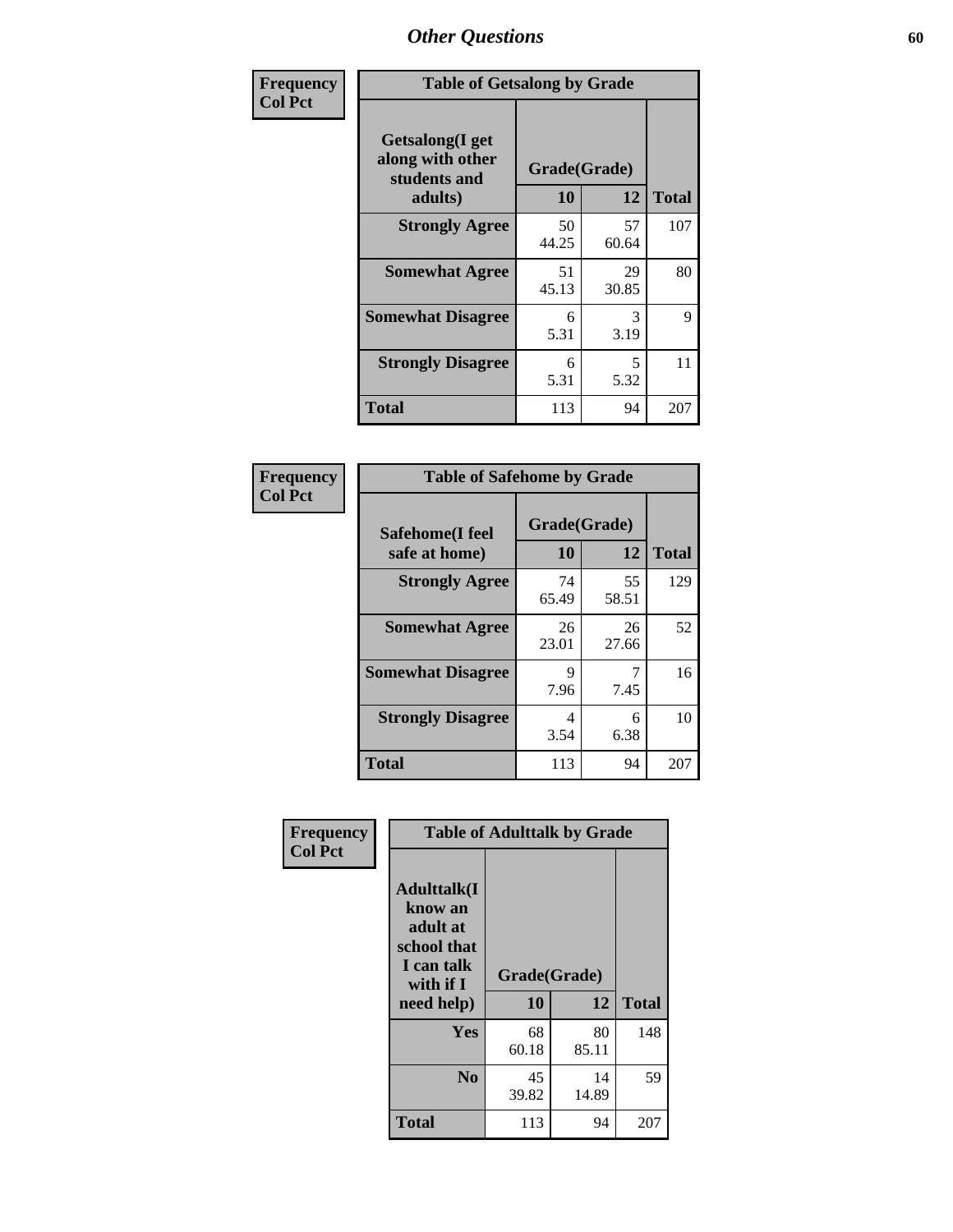**Frequency Row Pct**

| <b>Table of Grade by Tvtime</b> |             |                                                                                        |             |                        |                        |                     |              |  |  |
|---------------------------------|-------------|----------------------------------------------------------------------------------------|-------------|------------------------|------------------------|---------------------|--------------|--|--|
|                                 |             | Tvtime(On an average school day,<br>how much unsupervised time do I spend watching TV) |             |                        |                        |                     |              |  |  |
| Grade(Grade)                    | None $ $    | <b>Less that</b><br>hour/day                                                           | hour/day    | $2 - 3$<br>  hours/day | $4 - 5$<br>  hours/day | $6+$<br>  hours/day | <b>Total</b> |  |  |
|                                 |             |                                                                                        |             |                        |                        |                     |              |  |  |
| 10                              | 23<br>20.35 | 13<br>11.50                                                                            | 8<br>7.08   | 13<br>11.50            | 28<br>24.78            | 28<br>24.78         | 113          |  |  |
| 12                              | 16<br>17.02 | 17<br>18.09                                                                            | 13<br>13.83 | 24<br>25.53            | 11.70                  | 13<br>13.83         | 94           |  |  |
| <b>Total</b>                    | 39          | 30                                                                                     | 21          | 37                     | 39                     | 4 <sup>1</sup>      | 207          |  |  |

**Frequency Row Pct**

| <b>Table of Grade by Computertime</b> |             |                                                                                                                              |             |             |            |             |     |  |  |
|---------------------------------------|-------------|------------------------------------------------------------------------------------------------------------------------------|-------------|-------------|------------|-------------|-----|--|--|
|                                       |             | Computertime (On an average school day,<br>how much unsupervised time do I spend on the computer)                            |             |             |            |             |     |  |  |
| Grade(Grade)                          | None $ $    | <b>Less that</b><br>$4 - 5$<br>$2 - 3$<br>$6+$<br>hours/day<br>hours/day<br>hour/day   hour/day<br>hours/day<br><b>Total</b> |             |             |            |             |     |  |  |
| 10                                    | 24<br>21.24 | 24<br>21.24                                                                                                                  | 20<br>17.70 | 20<br>17.70 | 10<br>8.85 | 15<br>13.27 | 113 |  |  |
| 12                                    | 21<br>22.34 | 19<br>20.21                                                                                                                  | 19<br>20.21 | 18<br>19.15 | 6<br>6.38  | 11<br>11.70 | 94  |  |  |
| <b>Total</b>                          | 45          | 43                                                                                                                           | 39          | 38          | 16         | 26          | 207 |  |  |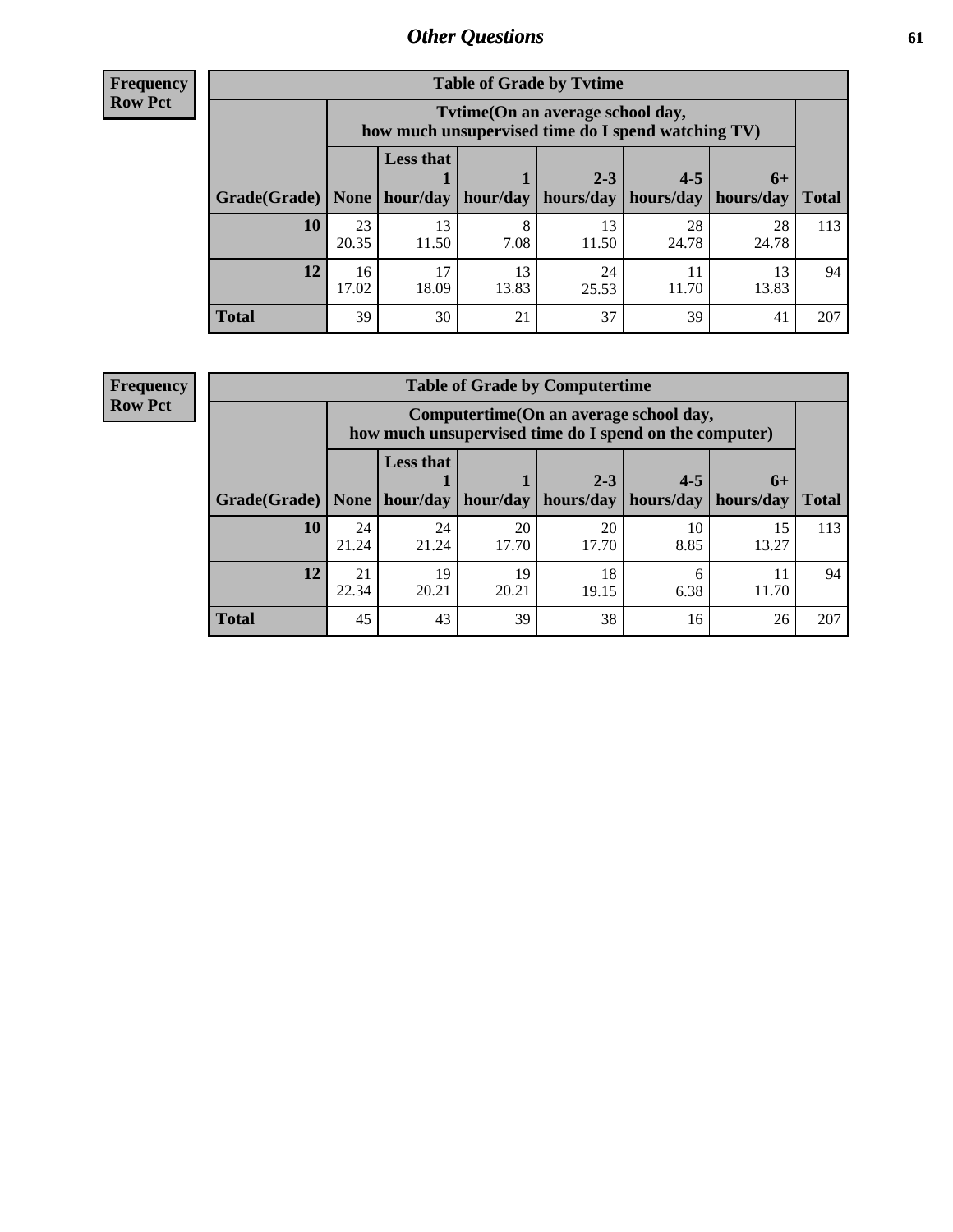#### *Questions about Driving Laws* **62** *Driving Questions were asked only of high school students.*

| <b>Frequency</b> |
|------------------|
| <b>Row Pct</b>   |

| <b>Table of Grade by License1</b> |                                                                                    |                                                                                                                                           |                |               |               |              |  |  |  |
|-----------------------------------|------------------------------------------------------------------------------------|-------------------------------------------------------------------------------------------------------------------------------------------|----------------|---------------|---------------|--------------|--|--|--|
|                                   |                                                                                    | License1(During the first 6 months of driving<br>with a provisional license,<br>the only passengers who can ride with the<br>driver are:) |                |               |               |              |  |  |  |
| Grade(Grade)                      | <b>Parent or</b><br><b>Guardian</b>                                                | Family<br><b>Members</b>                                                                                                                  | <b>Friends</b> | <b>Anyone</b> | Don't<br>Know | <b>Total</b> |  |  |  |
| 10                                | 51<br>45.13                                                                        | 21<br>18.58                                                                                                                               | 5<br>4.42      | 8<br>7.08     | 28<br>24.78   | 113          |  |  |  |
| 12                                | $\overline{c}$<br>33<br>25<br>14<br>20<br>14.89<br>21.28<br>2.13<br>35.11<br>26.60 |                                                                                                                                           |                |               |               |              |  |  |  |
| <b>Total</b>                      | 84                                                                                 | 46                                                                                                                                        | ┑              | 22            | 48            | 207          |  |  |  |

| <b>Frequency</b> | <b>Table of Grade by License2</b> |                           |                                                                                                          |                              |                                                      |               |              |  |
|------------------|-----------------------------------|---------------------------|----------------------------------------------------------------------------------------------------------|------------------------------|------------------------------------------------------|---------------|--------------|--|
| <b>Row Pct</b>   |                                   |                           | License2(17 yr old drivers with a<br>provisional driver's license cannot<br>drive between the hours of:) |                              |                                                      |               |              |  |
|                  | <b>Grade(Grade)</b>               | <b>Midnight</b><br>to 6am | 1am<br>to<br>5am                                                                                         | 1am<br>t <sub>0</sub><br>6am | N <sub>0</sub><br>curfew<br>for $17$<br>vear<br>olds | Don't<br>Know | <b>Total</b> |  |
|                  | 10                                | 46<br>40.71               | 10<br>8.85                                                                                               | 9<br>7.96                    | 6<br>5.31                                            | 42<br>37.17   | 113          |  |
|                  | 12                                | 52<br>55.32               | 7<br>7.45                                                                                                | 6<br>6.38                    | 4<br>4.26                                            | 25<br>26.60   | 94           |  |
|                  | <b>Total</b>                      | 98                        | 17                                                                                                       | 15                           | 10                                                   | 67            | 207          |  |

| Frequency      |              | <b>Table of Grade by License3</b> |                                                                                        |             |           |             |               |              |
|----------------|--------------|-----------------------------------|----------------------------------------------------------------------------------------|-------------|-----------|-------------|---------------|--------------|
| <b>Row Pct</b> |              |                                   | License3(For drivers under the age of 21,<br>what level of alcohol is considered DUI?) |             |           |             |               |              |
|                | Grade(Grade) | Any<br><b>Amount</b>              | 0.02                                                                                   | 0.04        | 0.06      | 0.08        | Don't<br>know | <b>Total</b> |
|                | 10           | 21<br>18.58                       | 9<br>7.96                                                                              | 8<br>7.08   | 6.19      | 16<br>14.16 | 52<br>46.02   | 113          |
|                | 12           | 19<br>20.21                       | 13<br>13.83                                                                            | 14<br>14.89 | 3<br>3.19 | Q<br>9.57   | 36<br>38.30   | 94           |
|                | <b>Total</b> | 40                                | 22                                                                                     | 22          | 10        | 25          | 88            | 207          |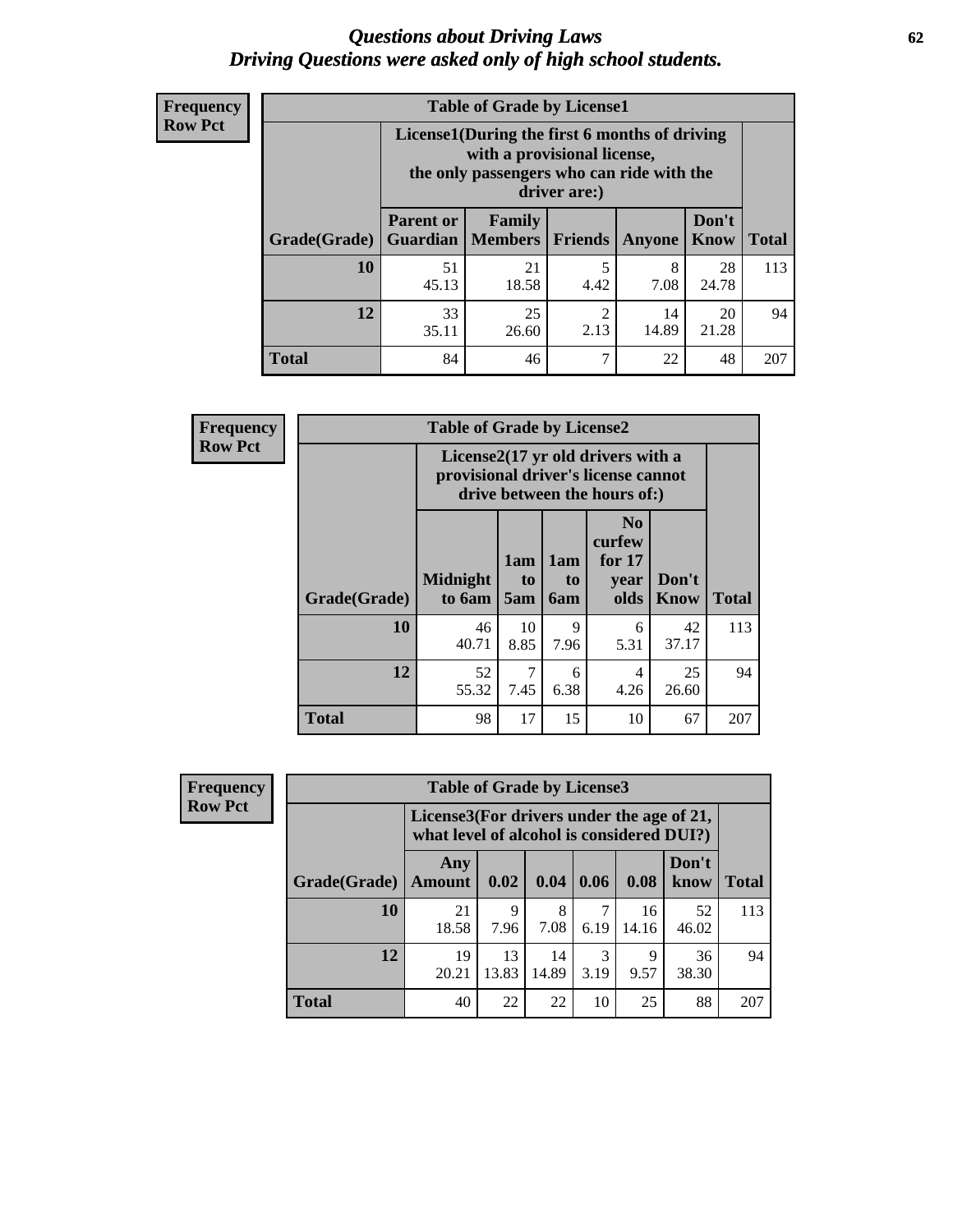#### *Questions about Driving Laws* **63** *Driving Questions were asked only of high school students.*

**Frequency Row Pct**

| <b>Table of Grade by License4</b> |             |                                                                                                                                                                                                                                                                                |             |           |           |             |     |  |
|-----------------------------------|-------------|--------------------------------------------------------------------------------------------------------------------------------------------------------------------------------------------------------------------------------------------------------------------------------|-------------|-----------|-----------|-------------|-----|--|
|                                   |             | License4(A driver under 21 automatically<br>loses his/her license if caught exceeding the<br>posted speet limit by:)<br>Can't<br>lose<br><b>Depends</b><br>license<br>$15+$<br>$25+$<br>$35+$<br>Don't<br>for<br>on<br><b>Total</b><br>mph<br>speeding<br>know<br>mph<br>judge |             |           |           |             |     |  |
| Grade(Grade)                      | mph         |                                                                                                                                                                                                                                                                                |             |           |           |             |     |  |
| 10                                | 19<br>16.81 | 11<br>9.73                                                                                                                                                                                                                                                                     | 15<br>13.27 | 7<br>6.19 | 5<br>4.42 | 56<br>49.56 | 113 |  |
| 12                                | 19<br>20.21 | 11<br>11.70                                                                                                                                                                                                                                                                    | 17<br>18.09 | 7<br>7.45 | 3<br>3.19 | 37<br>39.36 | 94  |  |
| <b>Total</b>                      | 38          | 22                                                                                                                                                                                                                                                                             | 32          | 14        | 8         | 93          | 207 |  |

| Frequency      | <b>Table of Grade by License5</b> |             |                                                                                                                                     |                     |              |  |
|----------------|-----------------------------------|-------------|-------------------------------------------------------------------------------------------------------------------------------------|---------------------|--------------|--|
| <b>Row Pct</b> |                                   |             | License5(A<br>Georgia teenager<br>with family<br>connections or a<br>good lawyer can<br>break a teen<br>driving law and<br>license) | keep their driver's |              |  |
|                | Grade(Grade)                      | Yes         | N <sub>0</sub>                                                                                                                      | Don't<br>know       | <b>Total</b> |  |
|                | 10                                | 17<br>15.04 | 32<br>28.32                                                                                                                         | 64<br>56.64         | 113          |  |
|                | 12                                | 14<br>14.89 | 44<br>46.81                                                                                                                         | 36<br>38.30         | 94           |  |
|                | <b>Total</b>                      | 31          | 76                                                                                                                                  | 100                 | 207          |  |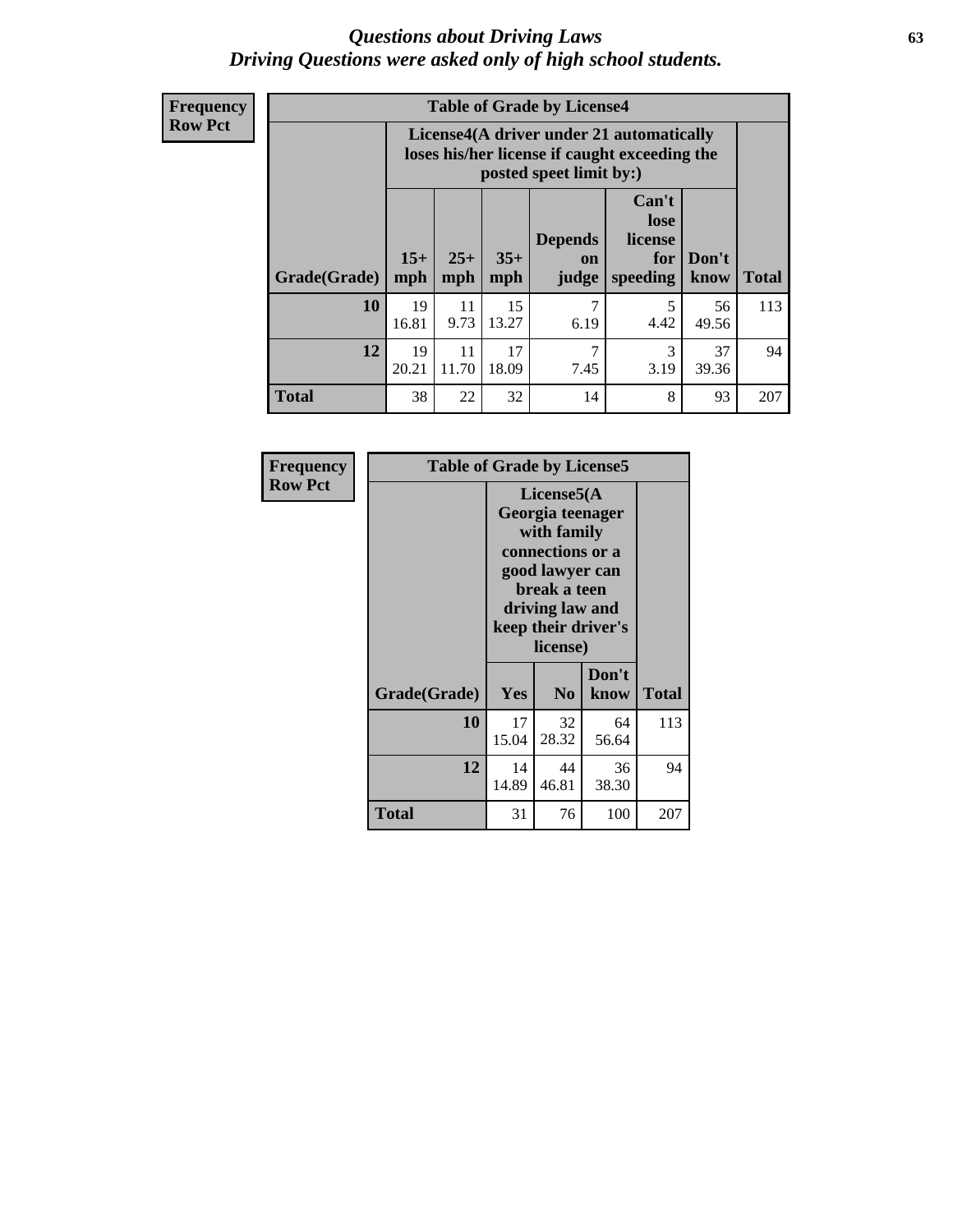#### *Questions about Driving Laws* **64** *Driving Questions were asked only of high school students.*

| <b>Frequency</b> | <b>Table of Grade by License6</b> |             |                                                                                                                           |                    |              |  |  |
|------------------|-----------------------------------|-------------|---------------------------------------------------------------------------------------------------------------------------|--------------------|--------------|--|--|
| <b>Row Pct</b>   |                                   |             | License <sub>6</sub> (I know a<br>friend or<br>classmate that<br>broke a teen<br>driving law,<br>keep his/her<br>license) | but was allowed to |              |  |  |
|                  | Grade(Grade)                      | Yes         | N <sub>0</sub>                                                                                                            | Don't<br>know      | <b>Total</b> |  |  |
|                  | 10                                | 16<br>14.16 | 48<br>42.48                                                                                                               | 49<br>43.36        | 113          |  |  |
|                  | 12                                | 22<br>23.40 | 40<br>42.55                                                                                                               | 32<br>34.04        | 94           |  |  |
|                  | <b>Total</b>                      | 38          | 88                                                                                                                        | 81                 | 207          |  |  |

| <b>Frequency</b> |              |                                                                             | <b>Table of Grade by License7</b>                                                             |                                                   |                        |              |  |  |
|------------------|--------------|-----------------------------------------------------------------------------|-----------------------------------------------------------------------------------------------|---------------------------------------------------|------------------------|--------------|--|--|
| <b>Row Pct</b>   |              |                                                                             | License7(A student under the age of 18 cam loser<br>his/her driving privileges if he or she:) |                                                   |                        |              |  |  |
|                  | Grade(Grade) | <b>Have</b><br>more than<br>10<br>unexcused<br>absences<br>per school<br>yr | Drop out<br>without  <br>graduating                                                           | <b>Bring</b><br>alcohol/drugs/weapon<br>to school | All of<br>the<br>above | <b>Total</b> |  |  |
|                  | 10           | 23<br>20.35                                                                 | 5<br>4.42                                                                                     | 4.42                                              | 80<br>70.80            | 113          |  |  |
|                  | 12           | 10<br>10.64                                                                 | 7<br>7.45                                                                                     | 8<br>8.51                                         | 69<br>73.40            | 94           |  |  |
|                  | <b>Total</b> | 33                                                                          | 12                                                                                            | 13                                                | 149                    | 207          |  |  |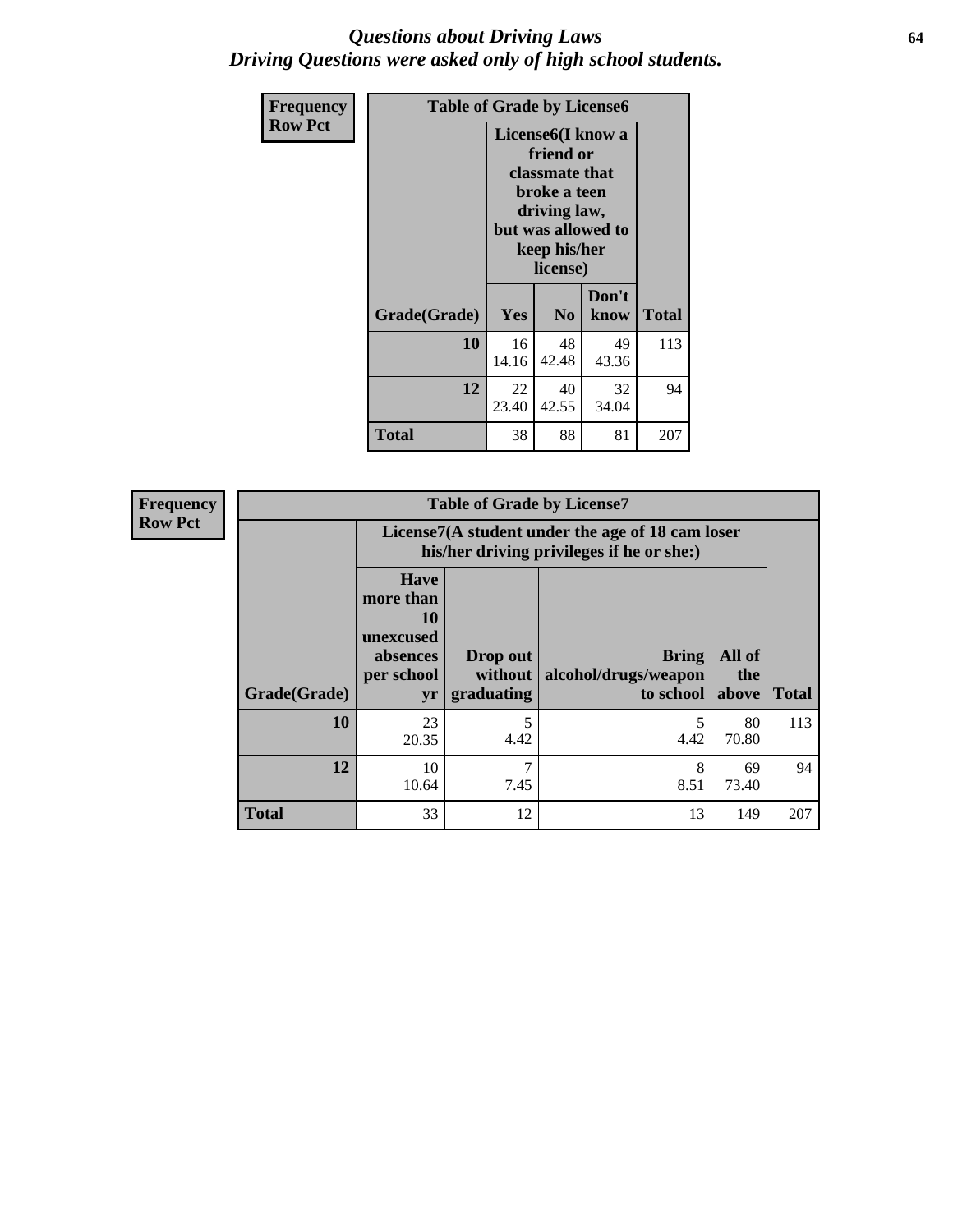# *Select Results by Gender* **65**

| Frequency      | <b>Table of SchoolClimate2 by Gender</b>          |                                 |             |              |  |
|----------------|---------------------------------------------------|---------------------------------|-------------|--------------|--|
| <b>Col Pct</b> | SchoolClimate2(I<br>feel successful at<br>school) | Gender(Gender)<br><b>Female</b> | <b>Male</b> | <b>Total</b> |  |
|                | <b>Strongly Agree</b>                             | 67<br>59.29                     | 47<br>50.00 | 114          |  |
|                | <b>Somewhat Agree</b>                             | 41<br>36.28                     | 39<br>41.49 | 80           |  |
|                | <b>Somewhat Disagree</b>                          | 3<br>2.65                       | 4<br>4.26   | 7            |  |
|                | <b>Strongly Disagree</b>                          | $\mathfrak{D}$<br>1.77          | 4<br>4.26   | 6            |  |
|                | <b>Total</b>                                      | 113                             | 94          | 207          |  |

| Frequency      | <b>Table of SchoolClimate6 by Gender</b>                 |                                 |             |              |  |
|----------------|----------------------------------------------------------|---------------------------------|-------------|--------------|--|
| <b>Col Pct</b> | <b>SchoolClimate6(Teachers</b><br>treat me with respect) | Gender(Gender)<br><b>Female</b> | <b>Male</b> | <b>Total</b> |  |
|                | <b>Strongly Agree</b>                                    | 30<br>26.55                     | 31<br>32.98 | 61           |  |
|                | <b>Somewhat Agree</b>                                    | 45<br>39.82                     | 29<br>30.85 | 74           |  |
|                | <b>Somewhat Disagree</b>                                 | 23<br>20.35                     | 19<br>20.21 | 42           |  |
|                | <b>Strongly Disagree</b>                                 | 15<br>13.27                     | 15<br>15.96 | 30           |  |
|                | <b>Total</b>                                             | 113                             | 94          | 207          |  |

| <b>Frequency</b> | <b>Table of SchoolClimate8 by Gender</b>                                             |                                 |             |              |
|------------------|--------------------------------------------------------------------------------------|---------------------------------|-------------|--------------|
| <b>Col Pct</b>   | <b>SchoolClimate8(Students</b><br>are frequently<br>recognized for good<br>behavior) | Gender(Gender)<br><b>Female</b> | <b>Male</b> | <b>Total</b> |
|                  |                                                                                      |                                 |             |              |
|                  | <b>Strongly Agree</b>                                                                | 13<br>11.50                     | 17<br>18.09 | 30           |
|                  | <b>Somewhat Agree</b>                                                                | 37<br>32.74                     | 26<br>27.66 | 63           |
|                  | <b>Somewhat Disagree</b>                                                             | 25<br>22.12                     | 16<br>17.02 | 41           |
|                  | <b>Strongly Disagree</b>                                                             | 38<br>33.63                     | 35<br>37.23 | 73           |
|                  | <b>Total</b>                                                                         | 113                             | 94          | 207          |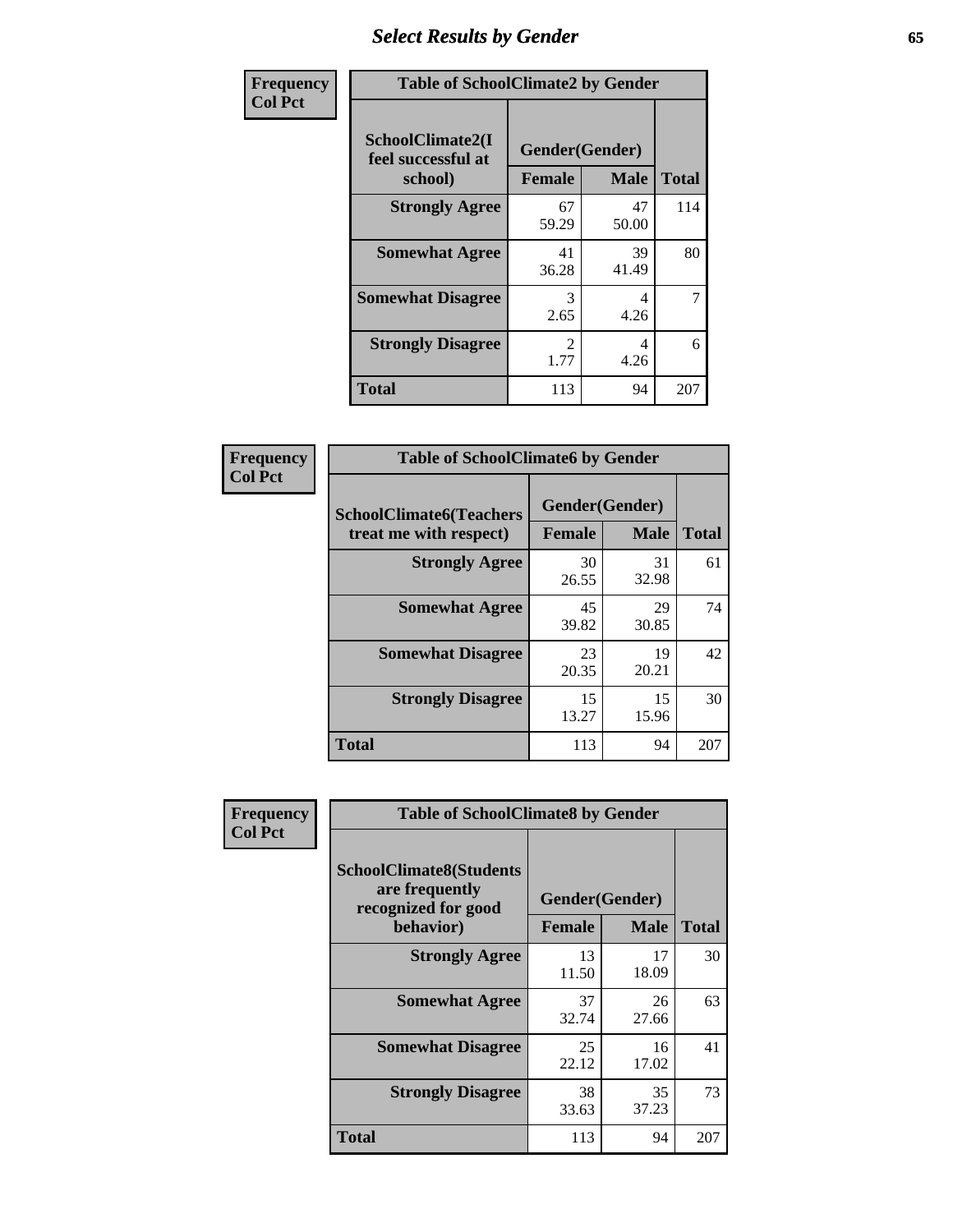### *Select Results by Gender* **66**

| <b>Frequency</b> | <b>Table of Gender by Dropout</b> |                                                                        |                |              |
|------------------|-----------------------------------|------------------------------------------------------------------------|----------------|--------------|
| <b>Row Pct</b>   |                                   | Dropout(I<br>have<br>thought<br>about<br>dropping<br>out of<br>school) |                |              |
|                  | Gender(Gender)                    | Yes                                                                    | N <sub>0</sub> | <b>Total</b> |
|                  | <b>Female</b>                     | 33<br>29.20                                                            | 80<br>70.80    | 113          |
|                  | <b>Male</b>                       | 30<br>31.91                                                            | 64<br>68.09    | 94           |
|                  | <b>Total</b>                      | 63                                                                     | 144            | 207          |

| <b>Frequency</b> |                | <b>Table of Gender by Dropoutreason</b>                            |              |                                 |                                |              |              |
|------------------|----------------|--------------------------------------------------------------------|--------------|---------------------------------|--------------------------------|--------------|--------------|
| <b>Row Pct</b>   |                | Dropoutreason(If I dropped out the<br>reason would most likely be) |              |                                 |                                |              |              |
|                  | Gender(Gender) | Won't<br>Drop<br>out                                               | <b>Bored</b> | <b>Family</b><br><b>Reasons</b> | <b>Being</b><br><b>Bullied</b> | <b>Other</b> | <b>Total</b> |
|                  | <b>Female</b>  | 76<br>67.26                                                        | 11<br>9.73   | 12<br>10.62                     | 0.00                           | 14<br>12.39  | 113          |
|                  | <b>Male</b>    | 50<br>53.19                                                        | 15<br>15.96  | 9<br>9.57                       | ി<br>2.13                      | 18<br>19.15  | 94           |
|                  | <b>Total</b>   | 126                                                                | 26           | 21                              | $\overline{2}$                 | 32           | 207          |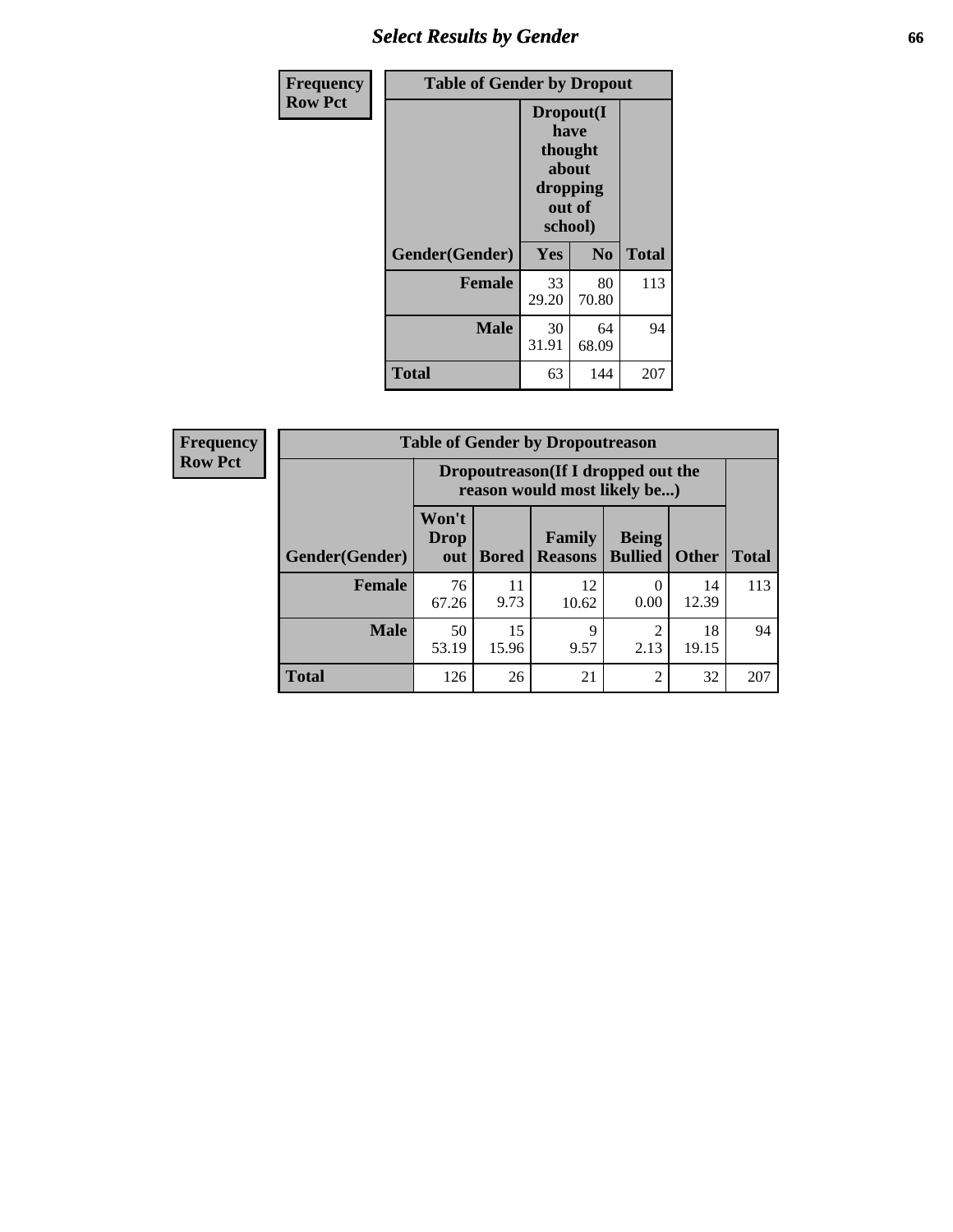*School Safety* **67**

| Frequency      | <b>Table of Gender by Bullied2</b> |                 |                |              |
|----------------|------------------------------------|-----------------|----------------|--------------|
| <b>Row Pct</b> |                                    | <b>Bullied2</b> |                |              |
|                | Gender(Gender)                     | Yes             | N <sub>0</sub> | <b>Total</b> |
|                | <b>Female</b>                      | 16<br>14.16     | 97<br>85.84    | 113          |
|                | <b>Male</b>                        | 12<br>12.77     | 82<br>87.23    | 94           |
|                | <b>Total</b>                       | 28              | 179            | 207          |

| Frequency      | <b>Table of Gender by Bulliedothers2</b> |                       |                |              |
|----------------|------------------------------------------|-----------------------|----------------|--------------|
| <b>Row Pct</b> |                                          | <b>Bulliedothers2</b> |                |              |
|                | Gender(Gender)                           | <b>Yes</b>            | N <sub>0</sub> | <b>Total</b> |
|                | <b>Female</b>                            | 13<br>11.50           | 100<br>88.50   | 113          |
|                | <b>Male</b>                              | 20<br>21.28           | 74<br>78.72    | 94           |
|                | <b>Total</b>                             | 33                    | 174            | 207          |

| Frequency      | <b>Table of Gender by Weaponschool2</b> |                      |                |              |
|----------------|-----------------------------------------|----------------------|----------------|--------------|
| <b>Row Pct</b> |                                         | <b>Weaponschool2</b> |                |              |
|                | Gender(Gender)                          | Yes                  | N <sub>0</sub> | <b>Total</b> |
|                | <b>Female</b>                           | 3<br>2.65            | 110<br>97.35   | 113          |
|                | <b>Male</b>                             | q<br>9.57            | 85<br>90.43    | 94           |
|                | <b>Total</b>                            | 12                   | 195            | 207          |

| Frequency      | <b>Table of Gender by Absentunsafe2</b> |               |                |              |
|----------------|-----------------------------------------|---------------|----------------|--------------|
| <b>Row Pct</b> |                                         | Absentunsafe2 |                |              |
|                | Gender(Gender)                          | Yes           | N <sub>0</sub> | <b>Total</b> |
|                | <b>Female</b>                           | 3.54          | 109<br>96.46   | 113          |
|                | <b>Male</b>                             | 8<br>8.51     | 86<br>91.49    | 94           |
|                | <b>Total</b>                            | 12            | 195            | 207          |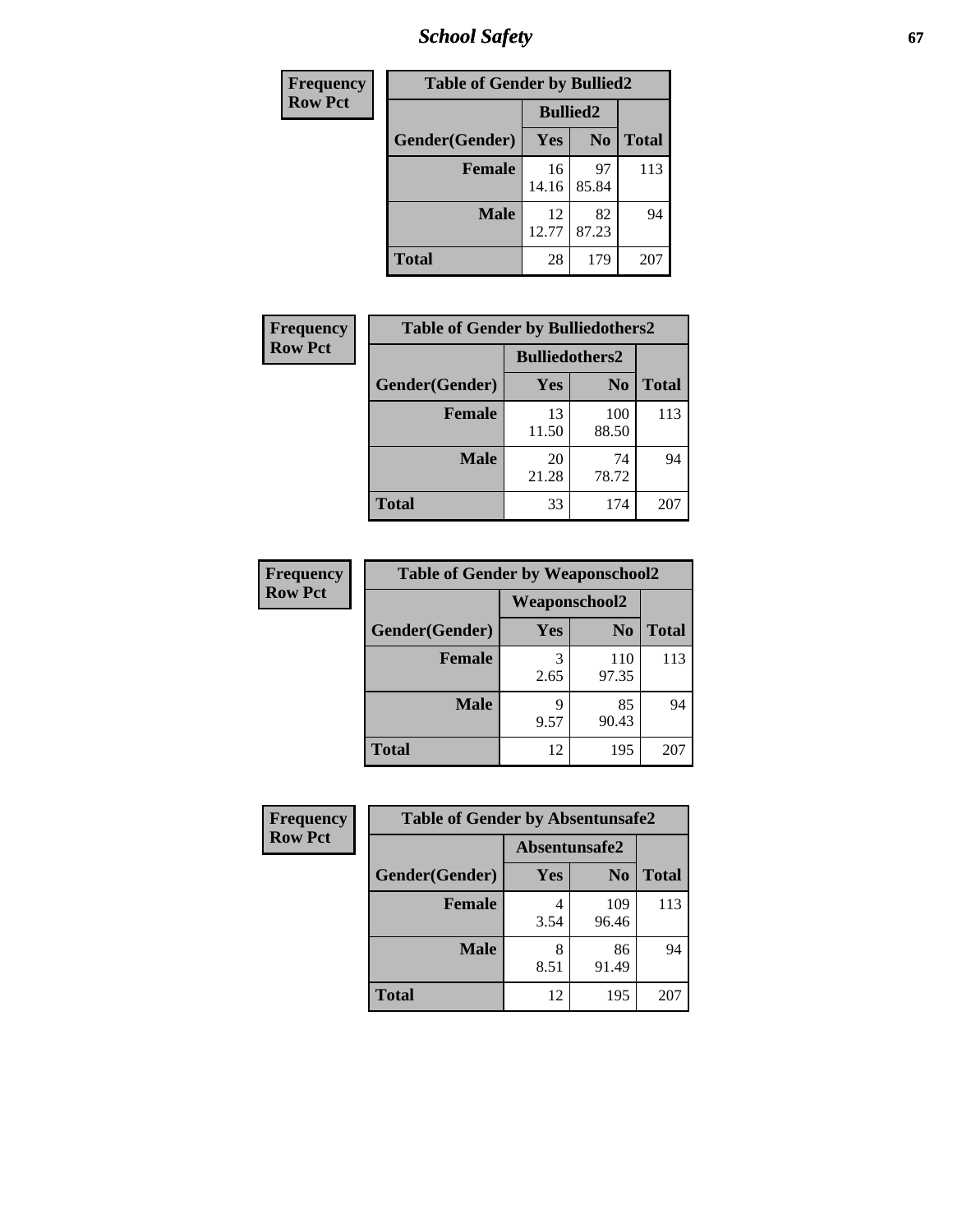*School Safety* **68**

| Frequency      | <b>Table of Gender by Gangself</b> |                                                                                                |                |              |
|----------------|------------------------------------|------------------------------------------------------------------------------------------------|----------------|--------------|
| <b>Row Pct</b> |                                    | Gangself(I<br>have<br>participated<br>in illegal gang<br>activities in<br>the past 30<br>days) |                |              |
|                | Gender(Gender)                     | Yes                                                                                            | N <sub>0</sub> | <b>Total</b> |
|                | <b>Female</b>                      | 8<br>7.08                                                                                      | 105<br>92.92   | 113          |
|                | <b>Male</b>                        | 11<br>11.70                                                                                    | 83<br>88.30    | 94           |
|                | <b>Total</b>                       | 19                                                                                             | 188            | 207          |

| Frequency      | <b>Table of Gender by Gangpeers</b> |                                                                                                                             |                |              |
|----------------|-------------------------------------|-----------------------------------------------------------------------------------------------------------------------------|----------------|--------------|
| <b>Row Pct</b> |                                     | <b>Gangpeers</b> (I<br>have friends<br>who have<br>participated<br>in illegal gang<br>activities in<br>the past 30<br>days) |                |              |
|                | Gender(Gender)                      | Yes                                                                                                                         | N <sub>0</sub> | <b>Total</b> |
|                | <b>Female</b>                       | 46<br>40.71                                                                                                                 | 67<br>59.29    | 113          |
|                | <b>Male</b>                         | 42<br>44.68                                                                                                                 | 52<br>55.32    | 94           |
|                | <b>Total</b>                        | 88                                                                                                                          | 119            | 207          |

| Frequency      | <b>Table of Gender by Pickedon2</b> |             |                |              |
|----------------|-------------------------------------|-------------|----------------|--------------|
| <b>Row Pct</b> |                                     | Pickedon2   |                |              |
|                | Gender(Gender)                      | Yes         | N <sub>0</sub> | <b>Total</b> |
|                | <b>Female</b>                       | 22<br>19.47 | 91<br>80.53    | 113          |
|                | <b>Male</b>                         | 26<br>27.66 | 68<br>72.34    | 94           |
|                | <b>Total</b>                        | 48          | 159            | 207          |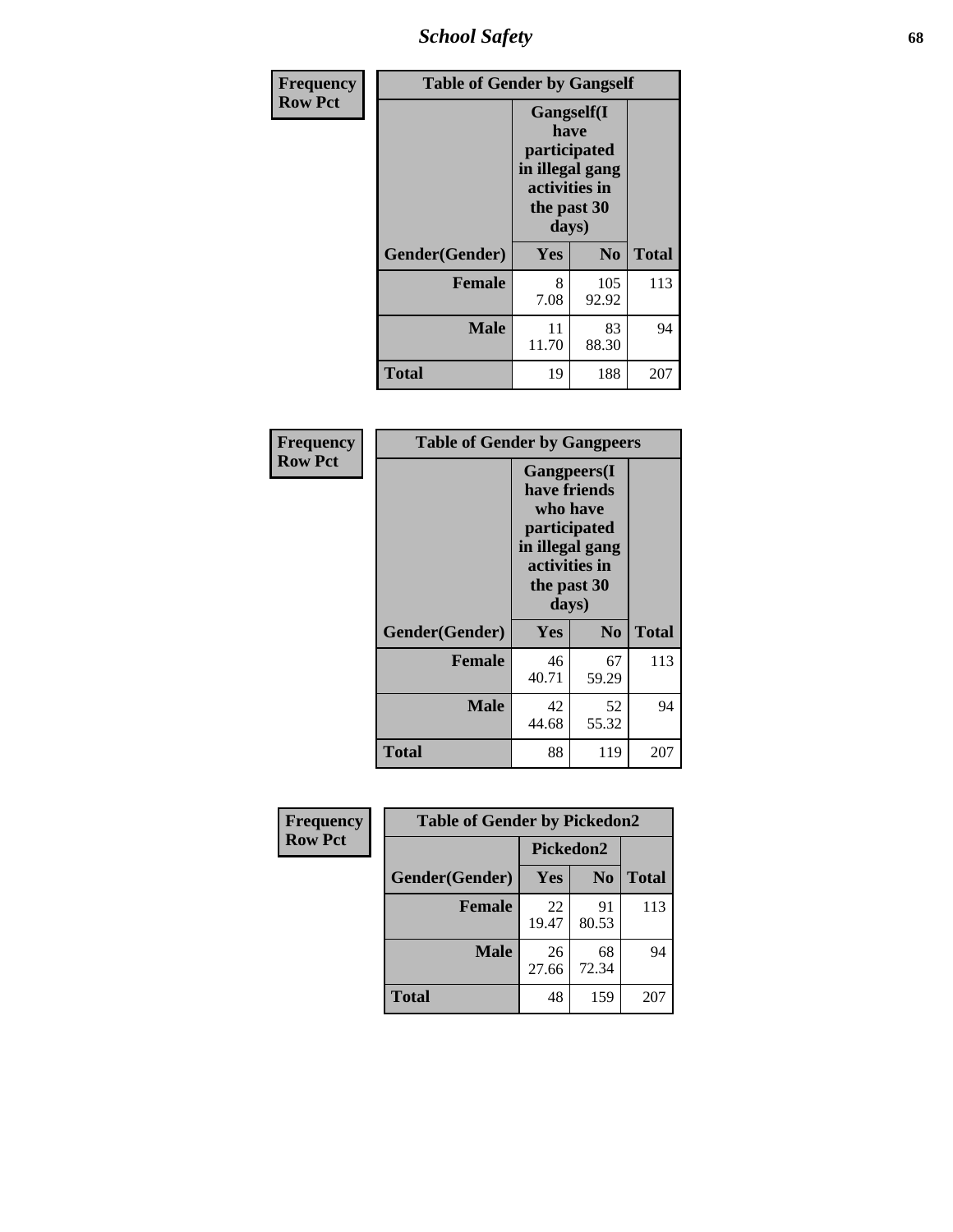*School Safety* **69**

| <b>Frequency</b> | <b>Table of Gender by Safeschool2</b> |             |                |              |
|------------------|---------------------------------------|-------------|----------------|--------------|
| <b>Row Pct</b>   |                                       | Safeschool2 |                |              |
|                  | Gender(Gender)                        | Yes         | N <sub>0</sub> | <b>Total</b> |
|                  | <b>Female</b>                         | 53<br>46.90 | 60<br>53.10    | 113          |
|                  | <b>Male</b>                           | 47<br>50.00 | 47<br>50.00    | 94           |
|                  | <b>Total</b>                          | 100         | 107            | 207          |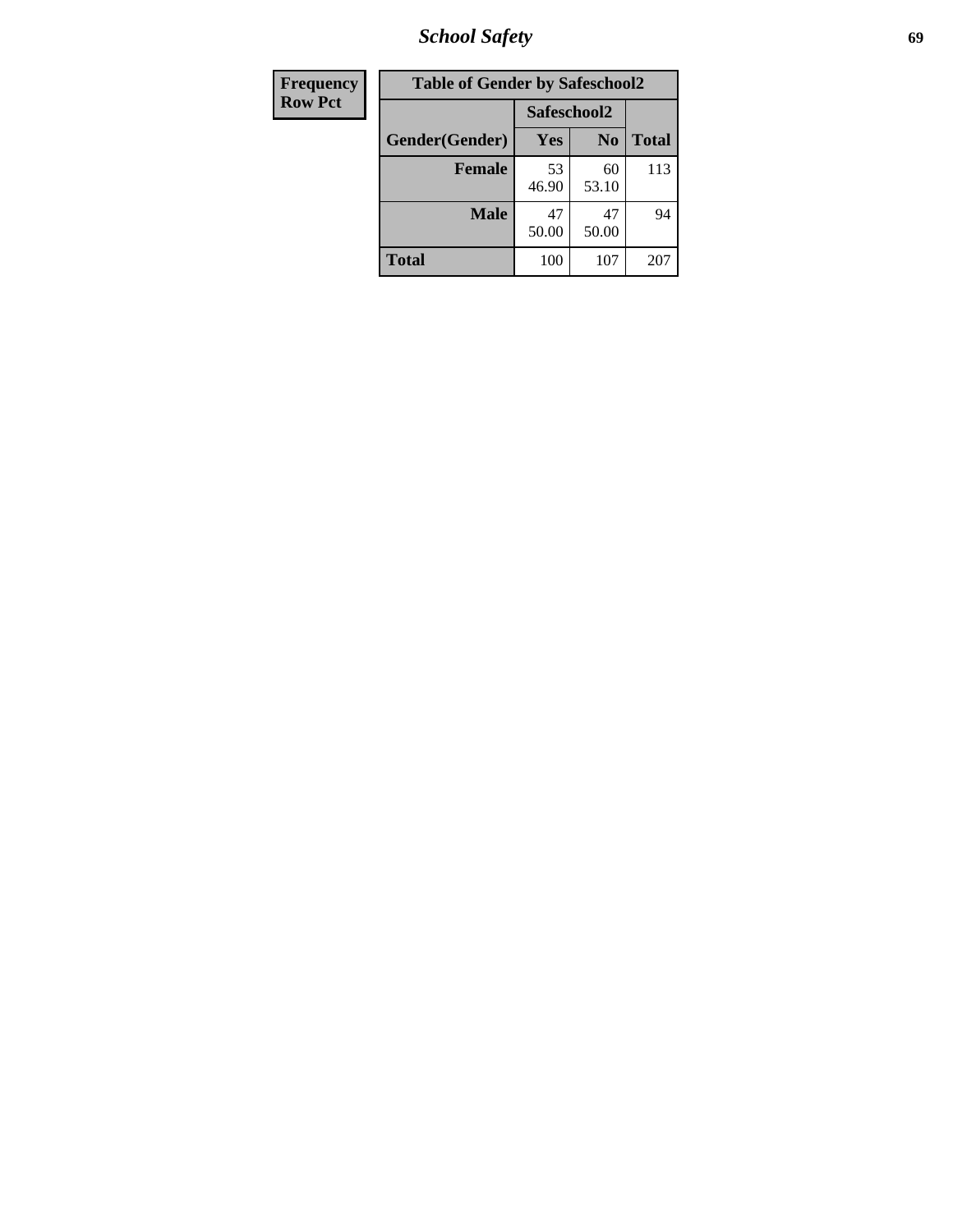# *Incidence of Drug Use* **70**

| <b>Frequency</b> |                | <b>Table of Gender by AlcoholAlt</b>     |                |              |
|------------------|----------------|------------------------------------------|----------------|--------------|
| <b>Row Pct</b>   |                | AlcoholAlt(Alcohol<br>use, past 30 days) |                |              |
|                  | Gender(Gender) | Yes                                      | N <sub>0</sub> | <b>Total</b> |
|                  | <b>Female</b>  | 17<br>15.04                              | 96<br>84.96    | 113          |
|                  | <b>Male</b>    | 23<br>24.47                              | 71<br>75.53    | 94           |
|                  | <b>Total</b>   | 40                                       | 167            | 207          |

| <b>Frequency</b> | <b>Table of Gender by TobaccoAny</b> |                    |                    |              |  |
|------------------|--------------------------------------|--------------------|--------------------|--------------|--|
| <b>Row Pct</b>   |                                      | use, past 30 days) | TobaccoAny(Tobacco |              |  |
|                  | Gender(Gender)                       | Yes                | N <sub>0</sub>     | <b>Total</b> |  |
|                  | <b>Female</b>                        | 9<br>7.96          | 104<br>92.04       | 113          |  |
|                  | <b>Male</b>                          | 15<br>15.96        | 79<br>84.04        | 94           |  |
|                  | <b>Total</b>                         | 24                 | 183                | 207          |  |

| <b>Frequency</b> | <b>Table of Gender by MarijuanaAlt</b> |                                              |                |              |
|------------------|----------------------------------------|----------------------------------------------|----------------|--------------|
| <b>Row Pct</b>   |                                        | MarijuanaAlt(Marijuana<br>use, past 30 days) |                |              |
|                  | Gender(Gender)                         | Yes                                          | N <sub>0</sub> | <b>Total</b> |
|                  | Female                                 | 19<br>16.81                                  | 94<br>83.19    | 113          |
|                  | <b>Male</b>                            | 19<br>20.21                                  | 75<br>79.79    | 94           |
|                  | <b>Total</b>                           | 38                                           | 169            | 207          |

| <b>Frequency</b> | <b>Table of Gender by OtherDrugAny</b> |                                                      |                |              |
|------------------|----------------------------------------|------------------------------------------------------|----------------|--------------|
| <b>Row Pct</b>   |                                        | <b>OtherDrugAny(Other</b><br>drug use, past 30 days) |                |              |
|                  | Gender(Gender)                         | <b>Yes</b>                                           | N <sub>0</sub> | <b>Total</b> |
|                  | <b>Female</b>                          | 5<br>4.42                                            | 108<br>95.58   | 113          |
|                  | <b>Male</b>                            | 6<br>6.38                                            | 88<br>93.62    | 94           |
|                  | <b>Total</b>                           |                                                      | 196            | 207          |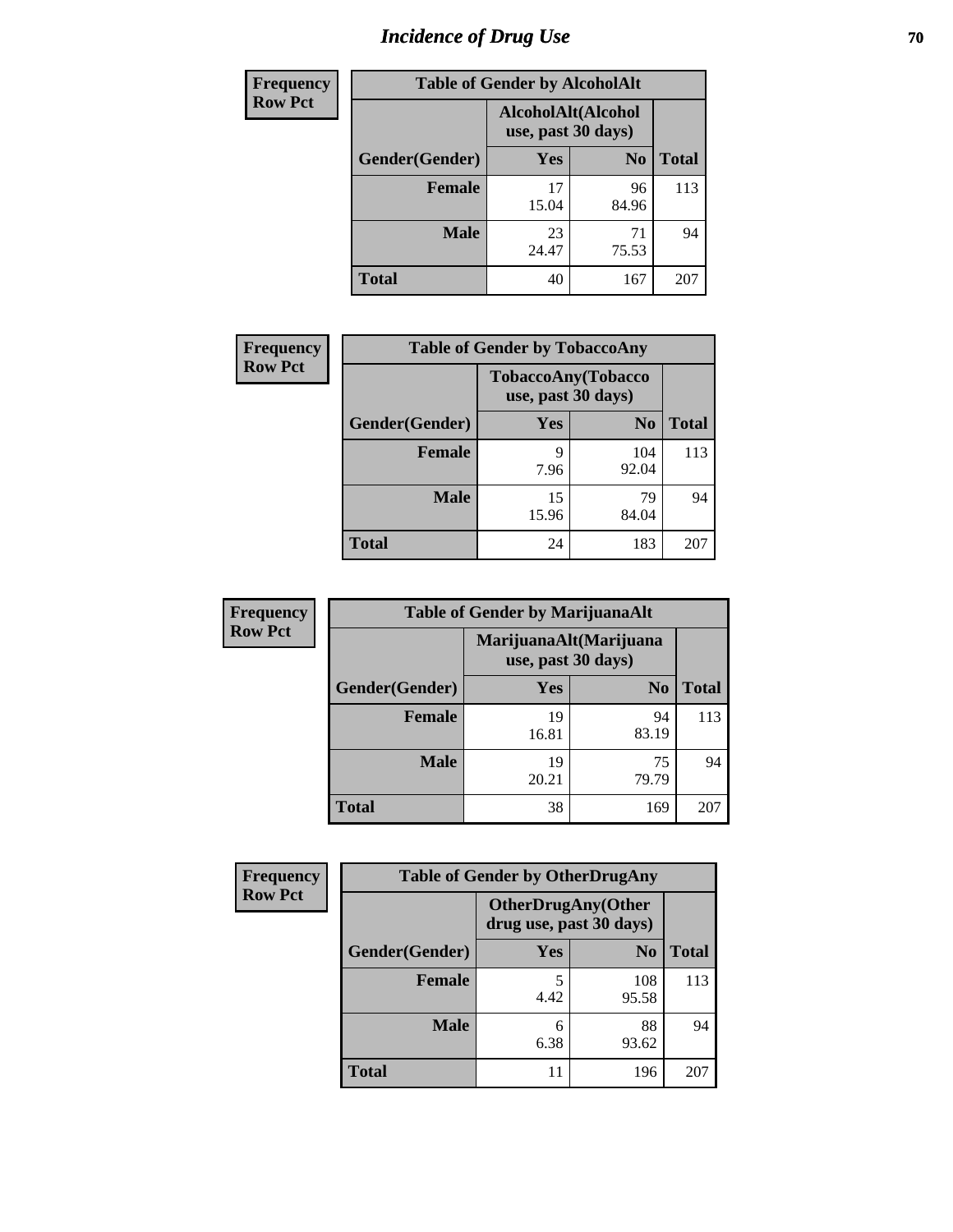#### *Average Age at Onset of Use* **71** *Results for "Average Age at Onset of Use" questions exclude students who said they did not use that substance*

#### **Gender=Female**

| <b>Variable</b>    | <b>Label</b>                                                       | <b>Mean</b> |
|--------------------|--------------------------------------------------------------------|-------------|
| Alcoholinit2       | I started using alcohol when I was                                 | 13.66       |
| Cigarettesinit2    | I started smoking tobacco when I was                               | 13.00       |
| Smokelessinit2     | I started chewing tobacco when I was                               | 8.50        |
| Marijuanainit2     | I started using marijuana when I was                               | 14.04       |
| Cocaineinit2       | I started using cocaine when I was                                 | 11.50       |
| Inhalantsinit2     | I started using inhalants when I was                               | 9.00        |
| Steroidsinit2      | I started using steroids when I was                                | 8.00        |
| Ecstasyinit2       | I started using ecstasy when I was                                 | 12.25       |
| Methinit2          | I started using methamphetamines when I was                        | 11.00       |
| Hallucinogensinit2 | I started using hallucinogens when I was                           | 16.00       |
| Prescription in t2 | I started using prescription drugs not prescribed to me when I was | 14.43       |

#### **Gender=Male**

| <b>Variable</b>                   | Label                                                                             | <b>Mean</b>    |
|-----------------------------------|-----------------------------------------------------------------------------------|----------------|
| Alcoholinit2                      | I started using alcohol when I was                                                | 11.57          |
| Cigarettesinit2<br>Smokelessinit2 | I started smoking tobacco when I was<br>I started chewing tobacco when I was      | 12.64<br>11.33 |
| Marijuanainit2                    | I started using marijuana when I was                                              | 13.00          |
| Cocaineinit2<br>Inhalantsinit2    | I started using cocaine when I was<br>I started using inhalants when I was        | 11.25<br>9.67  |
| Steroidsinit2                     | I started using steroids when I was                                               | 10.50          |
| Ecstasyinit2<br>Methinit2         | I started using ecstasy when I was<br>I started using methamphetamines when I was | 12.57          |
| Hallucinogensinit2                | I started using hallucinogens when I was                                          | 9.00<br>10.00  |
| Prescriptioninit2                 | I started using prescription drugs not prescribed to me when I was                | 10.60          |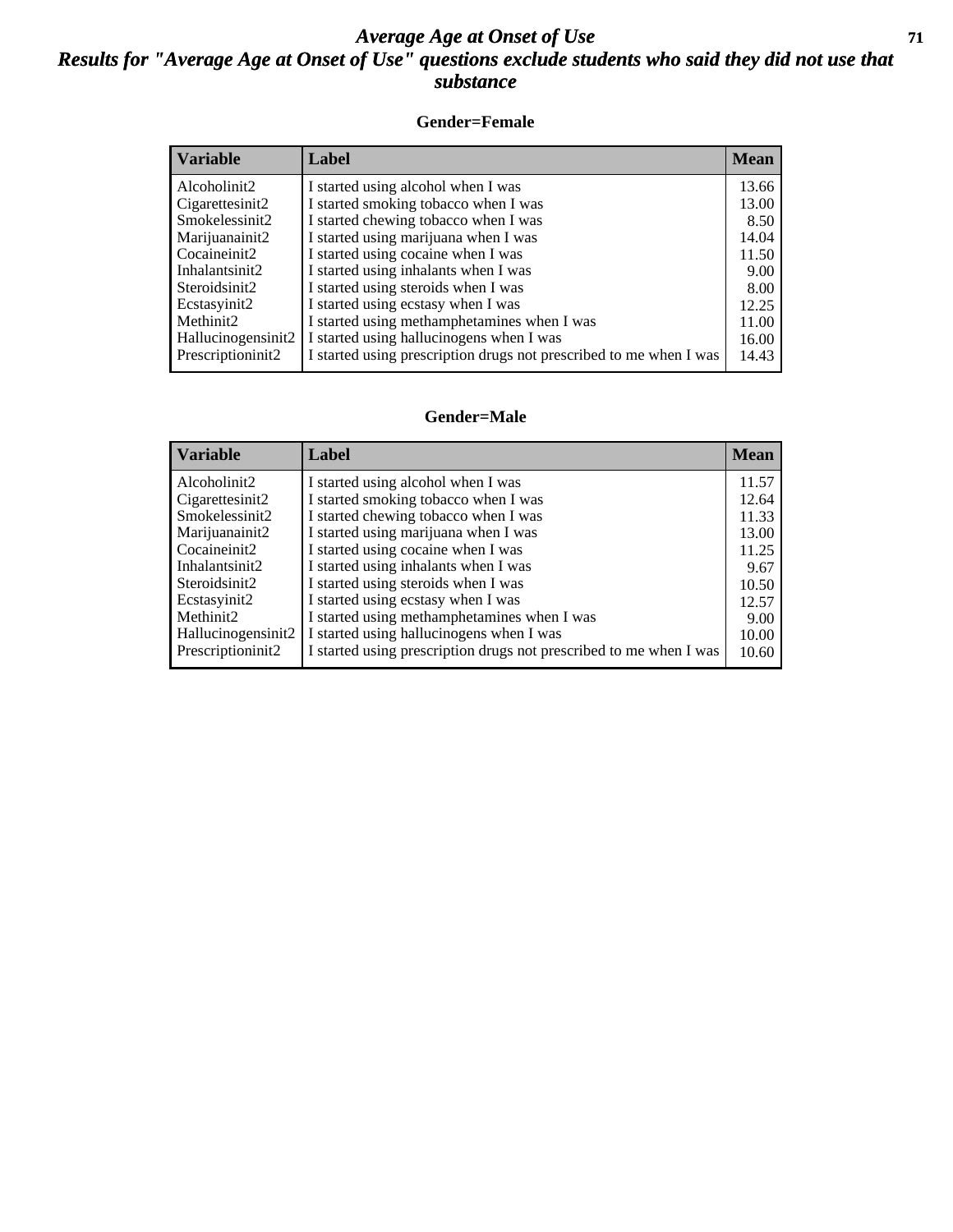# *I Think These Drugs are Harmful* **72**

| <b>Frequency</b> | <b>Table of Gender by Alcoholharmdich</b> |                                                   |                |              |
|------------------|-------------------------------------------|---------------------------------------------------|----------------|--------------|
| <b>Row Pct</b>   |                                           | Alcoholharmdich(I<br>think alcohol is<br>harmful) |                |              |
|                  | Gender(Gender)                            | <b>Yes</b>                                        | N <sub>0</sub> | <b>Total</b> |
|                  | Female                                    | 97<br>85.84                                       | 16<br>14.16    | 113          |
|                  | <b>Male</b>                               | 72<br>76.60                                       | 22<br>23.40    | 94           |
|                  | <b>Total</b>                              | 169                                               | 38             | 207          |

| Frequency      | <b>Table of Gender by Tobaccoharmdich</b> |                              |                   |              |
|----------------|-------------------------------------------|------------------------------|-------------------|--------------|
| <b>Row Pct</b> |                                           | think tobacco is<br>harmful) | Tobaccoharmdich(I |              |
|                | Gender(Gender)                            | Yes                          | N <sub>0</sub>    | <b>Total</b> |
|                | <b>Female</b>                             | 108<br>95.58                 | 5<br>4.42         | 113          |
|                | <b>Male</b>                               | 84<br>89.36                  | 10<br>10.64       | 94           |
|                | <b>Total</b>                              | 192                          | 15                | 207          |

| Frequency      | <b>Table of Gender by Marijuanaharmdich</b> |                                                       |                |              |  |
|----------------|---------------------------------------------|-------------------------------------------------------|----------------|--------------|--|
| <b>Row Pct</b> |                                             | Marijuanaharmdich(I<br>think marijuana is<br>harmful) |                |              |  |
|                | Gender(Gender)                              | <b>Yes</b>                                            | N <sub>0</sub> | <b>Total</b> |  |
|                | <b>Female</b>                               | 94<br>83.19                                           | 19<br>16.81    | 113          |  |
|                | <b>Male</b>                                 | 60<br>63.83                                           | 34<br>36.17    | 94           |  |
|                | <b>Total</b>                                | 154                                                   | 53             | 207          |  |

| Frequency      | <b>Table of Gender by Otherdrugharmdich</b> |                                                          |                |              |  |
|----------------|---------------------------------------------|----------------------------------------------------------|----------------|--------------|--|
| <b>Row Pct</b> |                                             | Otherdrugharmdich(I<br>think other drugs are<br>harmful) |                |              |  |
|                | Gender(Gender)                              | <b>Yes</b>                                               | N <sub>0</sub> | <b>Total</b> |  |
|                | <b>Female</b>                               | 106<br>93.81                                             | 6.19           | 113          |  |
|                | <b>Male</b>                                 | 84<br>89.36                                              | 10<br>10.64    | 94           |  |
|                | <b>Total</b>                                | 190                                                      | 17             | 207          |  |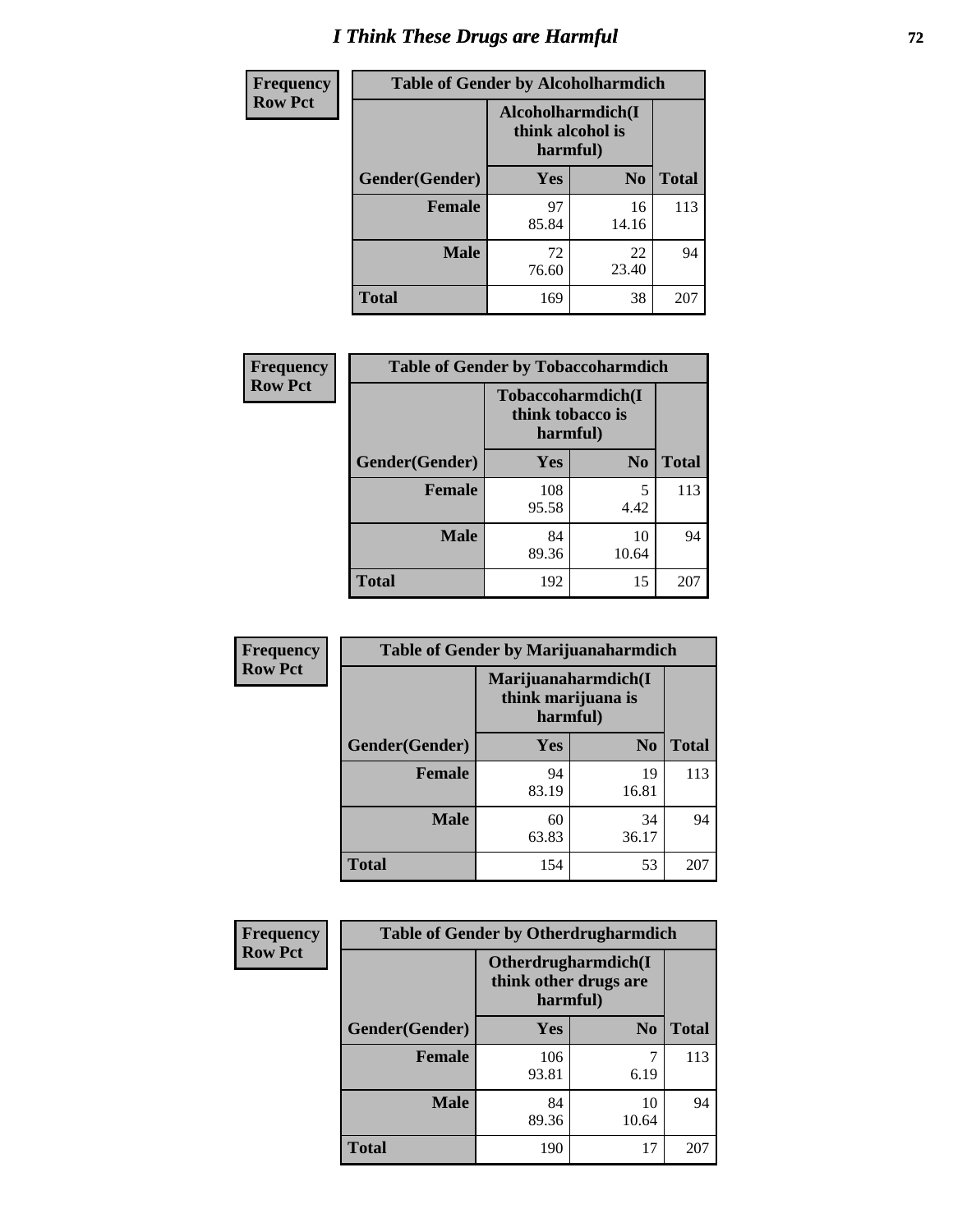| <b>Frequency</b> | <b>Table of Gender by Alcohollocation1</b> |                                                               |             |              |
|------------------|--------------------------------------------|---------------------------------------------------------------|-------------|--------------|
| <b>Row Pct</b>   |                                            | <b>Alcohollocation1(Places</b><br><b>Friends Use Alcohol)</b> |             |              |
|                  | Gender(Gender)                             |                                                               | Do Not Use  | <b>Total</b> |
|                  | <b>Female</b>                              | 60<br>53.10                                                   | 53<br>46.90 | 113          |
|                  | <b>Male</b>                                | 51<br>54.26                                                   | 43<br>45.74 | 94           |
|                  | <b>Total</b>                               | 111                                                           | 96          | 207          |

| <b>Frequency</b> | <b>Table of Gender by Alcohollocation2</b> |             |                                                               |              |
|------------------|--------------------------------------------|-------------|---------------------------------------------------------------|--------------|
| <b>Row Pct</b>   |                                            |             | <b>Alcohollocation2(Places</b><br><b>Friends Use Alcohol)</b> |              |
|                  | Gender(Gender)                             |             | Home                                                          | <b>Total</b> |
|                  | <b>Female</b>                              | 64<br>56.64 | 49<br>43.36                                                   | 113          |
|                  | <b>Male</b>                                | 56<br>59.57 | 38<br>40.43                                                   | 94           |
|                  | <b>Total</b>                               | 120         | 87                                                            | 207          |

| Frequency      | <b>Table of Gender by Alcohollocation3</b> |             |                                                               |              |
|----------------|--------------------------------------------|-------------|---------------------------------------------------------------|--------------|
| <b>Row Pct</b> |                                            |             | <b>Alcohollocation3(Places</b><br><b>Friends Use Alcohol)</b> |              |
|                | Gender(Gender)                             |             | <b>School</b>                                                 | <b>Total</b> |
|                | <b>Female</b>                              | 92<br>81.42 | 21<br>18.58                                                   | 113          |
|                | <b>Male</b>                                | 78<br>82.98 | 16<br>17.02                                                   | 94           |
|                | <b>Total</b>                               | 170         | 37                                                            | 207          |

| Frequency      | <b>Table of Gender by Alcohollocation4</b> |                                                               |             |              |
|----------------|--------------------------------------------|---------------------------------------------------------------|-------------|--------------|
| <b>Row Pct</b> |                                            | <b>Alcohollocation4(Places</b><br><b>Friends Use Alcohol)</b> |             |              |
|                | Gender(Gender)                             |                                                               | Car         | <b>Total</b> |
|                | <b>Female</b>                              | 98<br>86.73                                                   | 15<br>13.27 | 113          |
|                | <b>Male</b>                                | 75<br>79.79                                                   | 19<br>20.21 | 94           |
|                | <b>Total</b>                               | 173                                                           | 34          | 207          |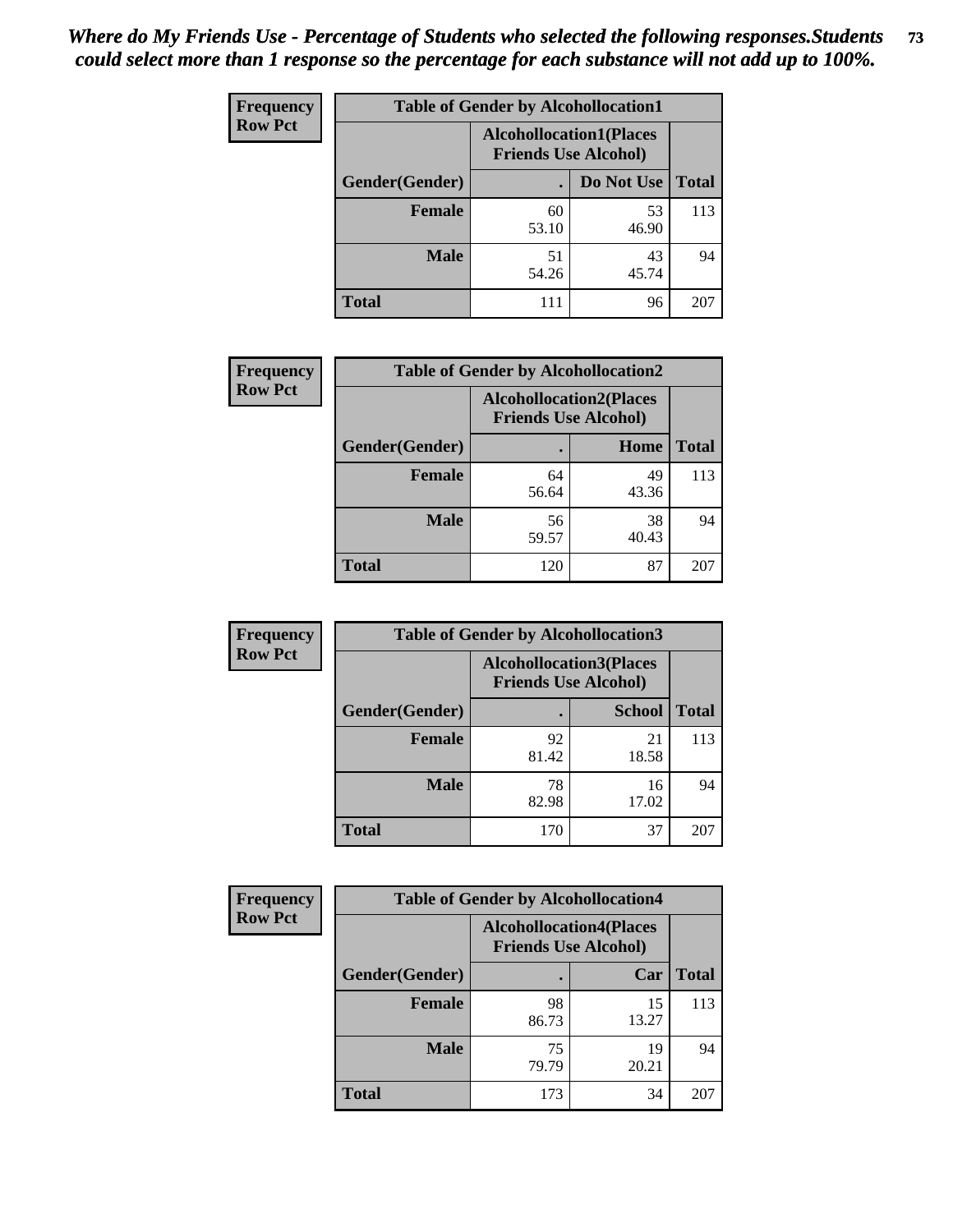| <b>Frequency</b> | <b>Table of Gender by Alcohollocation5</b> |                                                                |                                 |              |
|------------------|--------------------------------------------|----------------------------------------------------------------|---------------------------------|--------------|
| <b>Row Pct</b>   |                                            | <b>Alcohollocation5</b> (Places<br><b>Friends Use Alcohol)</b> |                                 |              |
|                  | Gender(Gender)                             | $\bullet$                                                      | <b>Friend's</b><br><b>House</b> | <b>Total</b> |
|                  | <b>Female</b>                              | 71<br>62.83                                                    | 42<br>37.17                     | 113          |
|                  | <b>Male</b>                                | 64<br>68.09                                                    | 30<br>31.91                     | 94           |
|                  | <b>Total</b>                               | 135                                                            | 72                              | 207          |

| Frequency      | <b>Table of Gender by Alcohollocation6</b> |                                                               |              |              |  |
|----------------|--------------------------------------------|---------------------------------------------------------------|--------------|--------------|--|
| <b>Row Pct</b> |                                            | <b>Alcohollocation6(Places</b><br><b>Friends Use Alcohol)</b> |              |              |  |
|                | <b>Gender</b> (Gender)                     |                                                               | <b>Other</b> | <b>Total</b> |  |
|                | <b>Female</b>                              | 83<br>73.45                                                   | 30<br>26.55  | 113          |  |
|                | <b>Male</b>                                | 72<br>76.60                                                   | 22<br>23.40  | 94           |  |
|                | <b>Total</b>                               | 155                                                           | 52           | 207          |  |

| Frequency      | <b>Table of Gender by Tobaccolocation1</b> |                                                               |             |              |  |
|----------------|--------------------------------------------|---------------------------------------------------------------|-------------|--------------|--|
| <b>Row Pct</b> |                                            | <b>Tobaccolocation1(Places</b><br><b>Friends Use Tobacco)</b> |             |              |  |
|                | Gender(Gender)                             |                                                               | Do Not Use  | <b>Total</b> |  |
|                | Female                                     | 33<br>29.20                                                   | 80<br>70.80 | 113          |  |
|                | <b>Male</b>                                | 44<br>46.81                                                   | 50<br>53.19 | 94           |  |
|                | <b>Total</b>                               | 77                                                            | 130         | 207          |  |

| <b>Frequency</b> | <b>Table of Gender by Tobaccolocation2</b> |                                                               |             |              |
|------------------|--------------------------------------------|---------------------------------------------------------------|-------------|--------------|
| <b>Row Pct</b>   |                                            | <b>Tobaccolocation2(Places</b><br><b>Friends Use Tobacco)</b> |             |              |
|                  | Gender(Gender)                             |                                                               | Home        | <b>Total</b> |
|                  | Female                                     | 88<br>77.88                                                   | 25<br>22.12 | 113          |
|                  | <b>Male</b>                                | 61<br>64.89                                                   | 33<br>35.11 | 94           |
|                  | <b>Total</b>                               | 149                                                           | 58          | 207          |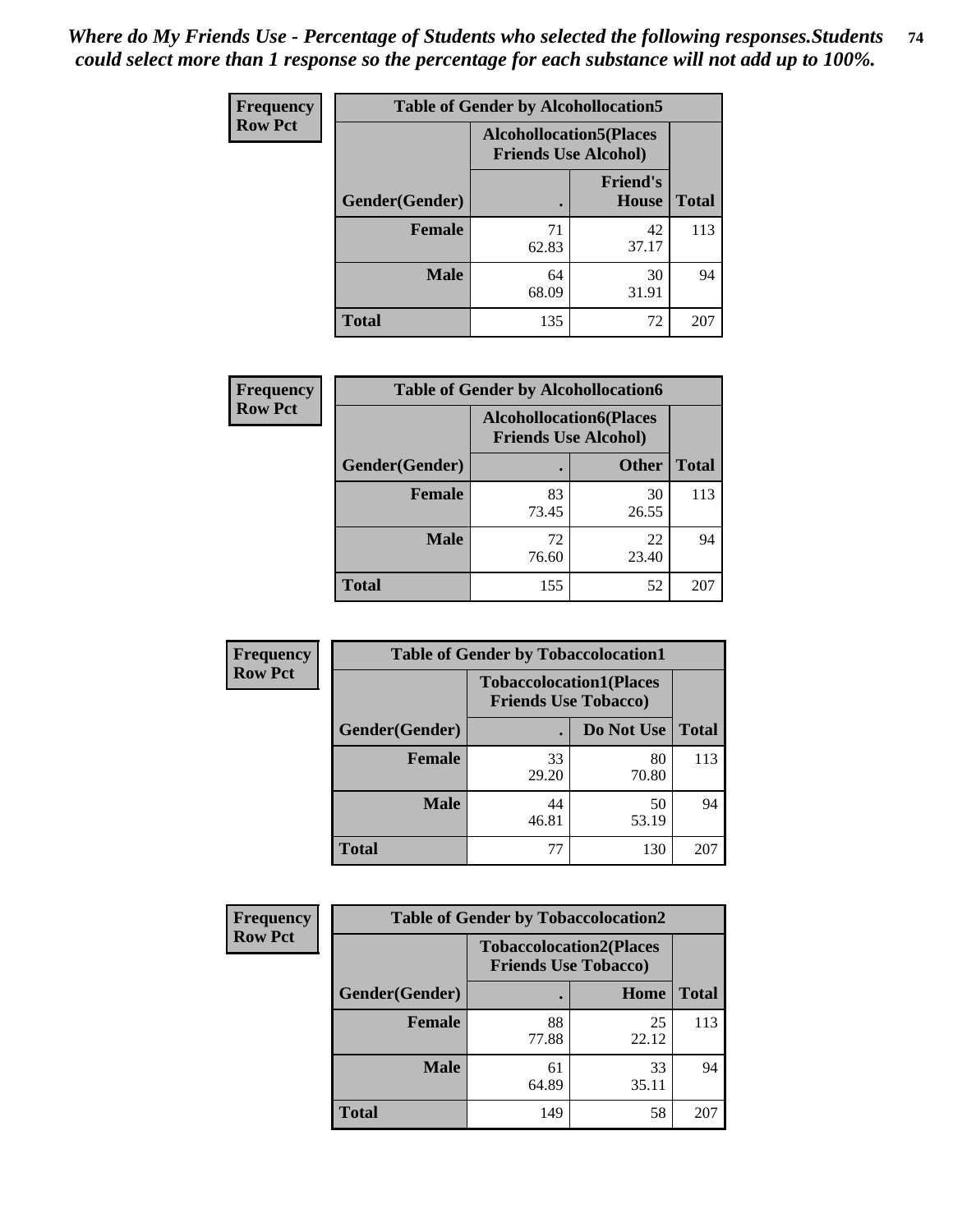| <b>Frequency</b> | <b>Table of Gender by Tobaccolocation3</b> |                             |                                |              |
|------------------|--------------------------------------------|-----------------------------|--------------------------------|--------------|
| <b>Row Pct</b>   |                                            | <b>Friends Use Tobacco)</b> | <b>Tobaccolocation3(Places</b> |              |
|                  | Gender(Gender)                             |                             | <b>School</b>                  | <b>Total</b> |
|                  | Female                                     | 94<br>83.19                 | 19<br>16.81                    | 113          |
|                  | <b>Male</b>                                | 68<br>72.34                 | 26<br>27.66                    | 94           |
|                  | <b>Total</b>                               | 162                         | 45                             | 207          |

| <b>Frequency</b> | <b>Table of Gender by Tobaccolocation4</b> |             |                                                               |              |
|------------------|--------------------------------------------|-------------|---------------------------------------------------------------|--------------|
| <b>Row Pct</b>   |                                            |             | <b>Tobaccolocation4(Places</b><br><b>Friends Use Tobacco)</b> |              |
|                  | Gender(Gender)                             |             | Car                                                           | <b>Total</b> |
|                  | Female                                     | 99<br>87.61 | 14<br>12.39                                                   | 113          |
|                  | <b>Male</b>                                | 71<br>75.53 | 23<br>24.47                                                   | 94           |
|                  | <b>Total</b>                               | 170         | 37                                                            | 207          |

| <b>Frequency</b> | <b>Table of Gender by Tobaccolocation5</b> |                                                               |                          |              |
|------------------|--------------------------------------------|---------------------------------------------------------------|--------------------------|--------------|
| <b>Row Pct</b>   |                                            | <b>Tobaccolocation5(Places</b><br><b>Friends Use Tobacco)</b> |                          |              |
|                  | Gender(Gender)                             |                                                               | <b>Friend's</b><br>House | <b>Total</b> |
|                  | <b>Female</b>                              | 93<br>82.30                                                   | 20<br>17.70              | 113          |
|                  | <b>Male</b>                                | 65<br>69.15                                                   | 29<br>30.85              | 94           |
|                  | <b>Total</b>                               | 158                                                           | 49                       | 207          |

| Frequency      | <b>Table of Gender by Tobaccolocation6</b> |                                                               |              |              |
|----------------|--------------------------------------------|---------------------------------------------------------------|--------------|--------------|
| <b>Row Pct</b> |                                            | <b>Tobaccolocation6(Places</b><br><b>Friends Use Tobacco)</b> |              |              |
|                | <b>Gender</b> (Gender)                     |                                                               | <b>Other</b> | <b>Total</b> |
|                | Female                                     | 99<br>87.61                                                   | 14<br>12.39  | 113          |
|                | <b>Male</b>                                | 68<br>72.34                                                   | 26<br>27.66  | 94           |
|                | <b>Total</b>                               | 167                                                           | 40           | 207          |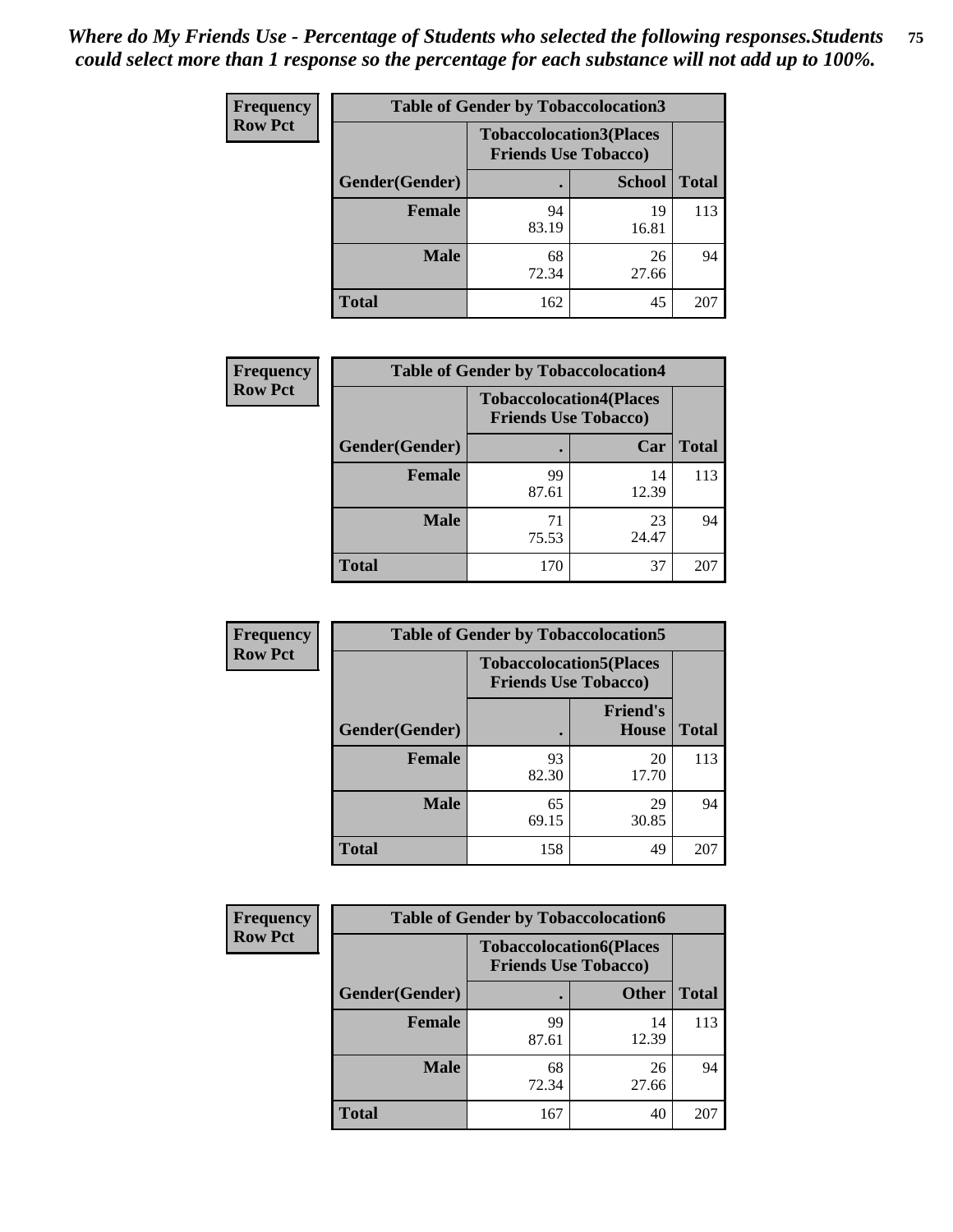| <b>Frequency</b> | <b>Table of Gender by Marijuanalocation1</b> |                                                                    |             |              |
|------------------|----------------------------------------------|--------------------------------------------------------------------|-------------|--------------|
| <b>Row Pct</b>   |                                              | <b>Marijuanalocation1(Places</b><br><b>Friends Use Marijuana</b> ) |             |              |
|                  | Gender(Gender)                               |                                                                    | Do Not Use  | <b>Total</b> |
|                  | <b>Female</b>                                | 68<br>60.18                                                        | 45<br>39.82 | 113          |
|                  | <b>Male</b>                                  | 55<br>58.51                                                        | 39<br>41.49 | 94           |
|                  | Total                                        | 123                                                                | 84          | 207          |

| <b>Frequency</b> | <b>Table of Gender by Marijuanalocation2</b> |                                                                    |             |              |
|------------------|----------------------------------------------|--------------------------------------------------------------------|-------------|--------------|
| <b>Row Pct</b>   |                                              | <b>Marijuanalocation2(Places</b><br><b>Friends Use Marijuana</b> ) |             |              |
|                  | Gender(Gender)                               |                                                                    | Home        | <b>Total</b> |
|                  | Female                                       | 57<br>50.44                                                        | 56<br>49.56 | 113          |
|                  | <b>Male</b>                                  | 49<br>52.13                                                        | 45<br>47.87 | 94           |
|                  | <b>Total</b>                                 | 106                                                                | 101         | 207          |

| Frequency      | <b>Table of Gender by Marijuanalocation3</b> |                                                                    |               |              |
|----------------|----------------------------------------------|--------------------------------------------------------------------|---------------|--------------|
| <b>Row Pct</b> |                                              | <b>Marijuanalocation3(Places</b><br><b>Friends Use Marijuana</b> ) |               |              |
|                | Gender(Gender)                               |                                                                    | <b>School</b> | <b>Total</b> |
|                | Female                                       | 79<br>69.91                                                        | 34<br>30.09   | 113          |
|                | <b>Male</b>                                  | 63<br>67.02                                                        | 31<br>32.98   | 94           |
|                | <b>Total</b>                                 | 142                                                                | 65            | 207          |

| <b>Frequency</b> | <b>Table of Gender by Marijuanalocation4</b> |                                                                    |             |              |  |
|------------------|----------------------------------------------|--------------------------------------------------------------------|-------------|--------------|--|
| <b>Row Pct</b>   |                                              | <b>Marijuanalocation4(Places</b><br><b>Friends Use Marijuana</b> ) |             |              |  |
|                  | Gender(Gender)                               |                                                                    | Car         | <b>Total</b> |  |
|                  | Female                                       | 78<br>69.03                                                        | 35<br>30.97 | 113          |  |
|                  | <b>Male</b>                                  | 63<br>67.02                                                        | 31<br>32.98 | 94           |  |
|                  | <b>Total</b>                                 | 141                                                                | 66          | 207          |  |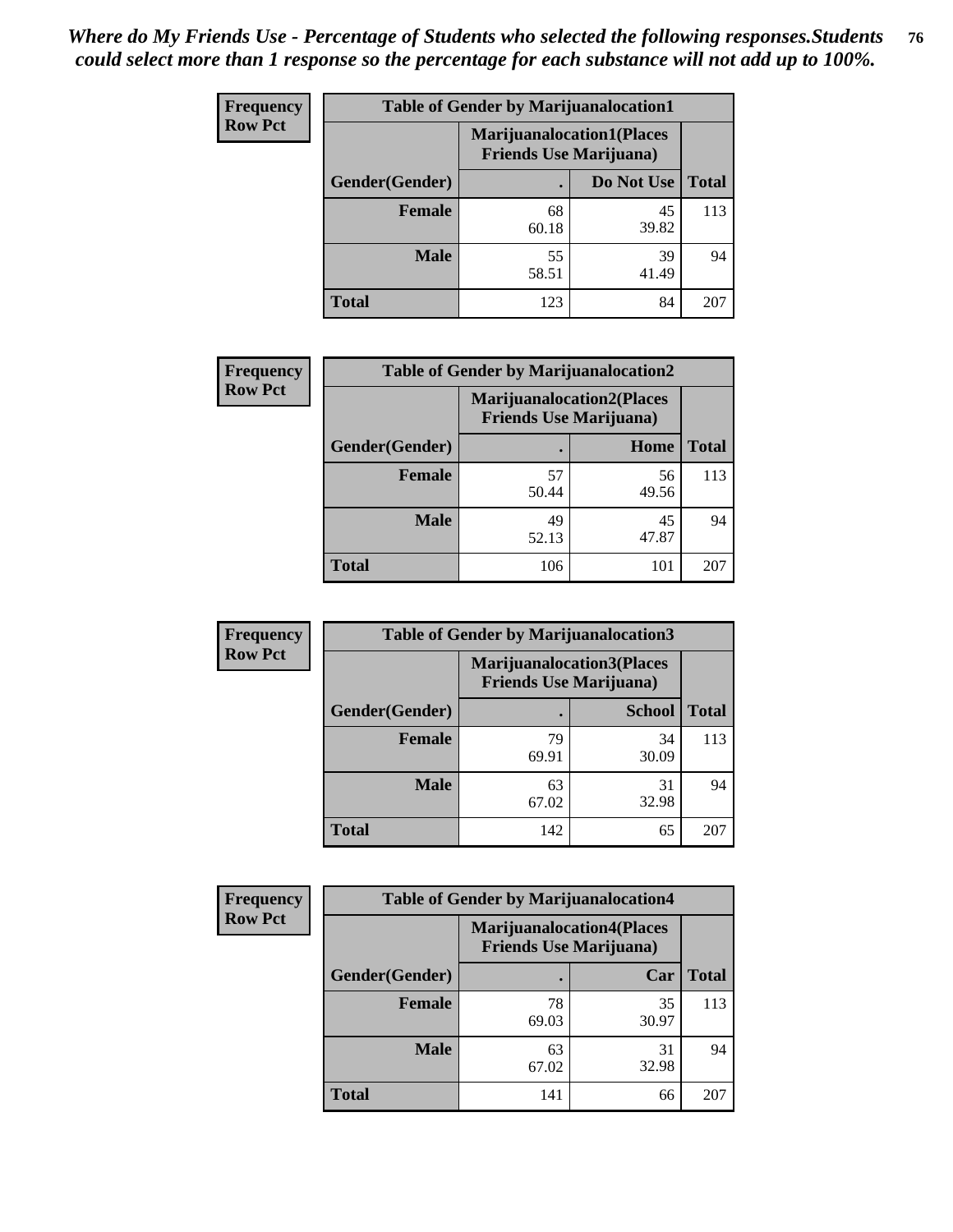| <b>Frequency</b> | <b>Table of Gender by Marijuanalocation5</b> |                                                                     |                          |              |
|------------------|----------------------------------------------|---------------------------------------------------------------------|--------------------------|--------------|
| <b>Row Pct</b>   |                                              | <b>Marijuanalocation5</b> (Places<br><b>Friends Use Marijuana</b> ) |                          |              |
|                  | Gender(Gender)                               |                                                                     | <b>Friend's</b><br>House | <b>Total</b> |
|                  | <b>Female</b>                                | 61<br>53.98                                                         | 52<br>46.02              | 113          |
|                  | <b>Male</b>                                  | 54<br>57.45                                                         | 40<br>42.55              | 94           |
|                  | <b>Total</b>                                 | 115                                                                 | 92                       | 207          |

| <b>Frequency</b> | <b>Table of Gender by Marijuanalocation6</b> |                                                                    |              |              |
|------------------|----------------------------------------------|--------------------------------------------------------------------|--------------|--------------|
| <b>Row Pct</b>   |                                              | <b>Marijuanalocation6(Places</b><br><b>Friends Use Marijuana</b> ) |              |              |
|                  | <b>Gender</b> (Gender)                       |                                                                    | <b>Other</b> | <b>Total</b> |
|                  | <b>Female</b>                                | 79<br>69.91                                                        | 34<br>30.09  | 113          |
|                  | <b>Male</b>                                  | 61<br>64.89                                                        | 33<br>35.11  | 94           |
|                  | <b>Total</b>                                 | 140                                                                | 67           | 207          |

| <b>Frequency</b> | <b>Table of Gender by Otherdruglocation1</b> |                                            |                                  |              |
|------------------|----------------------------------------------|--------------------------------------------|----------------------------------|--------------|
| <b>Row Pct</b>   |                                              | <b>Friends Use Other Illegal</b><br>Drugs) | <b>Otherdruglocation1(Places</b> |              |
|                  | Gender(Gender)                               |                                            | Do Not Use                       | <b>Total</b> |
|                  | <b>Female</b>                                | 26<br>23.01                                | 87<br>76.99                      | 113          |
|                  | <b>Male</b>                                  | 22<br>23.40                                | 72<br>76.60                      | 94           |
|                  | <b>Total</b>                                 | 48                                         | 159                              | 207          |

| <b>Frequency</b> | <b>Table of Gender by Otherdruglocation2</b> |                                            |                                  |              |
|------------------|----------------------------------------------|--------------------------------------------|----------------------------------|--------------|
| <b>Row Pct</b>   |                                              | <b>Friends Use Other Illegal</b><br>Drugs) | <b>Otherdruglocation2(Places</b> |              |
|                  | Gender(Gender)                               |                                            | Home                             | <b>Total</b> |
|                  | Female                                       | 94<br>83.19                                | 19<br>16.81                      | 113          |
|                  | <b>Male</b>                                  | 77<br>81.91                                | 17<br>18.09                      | 94           |
|                  | <b>Total</b>                                 | 171                                        | 36                               | 207          |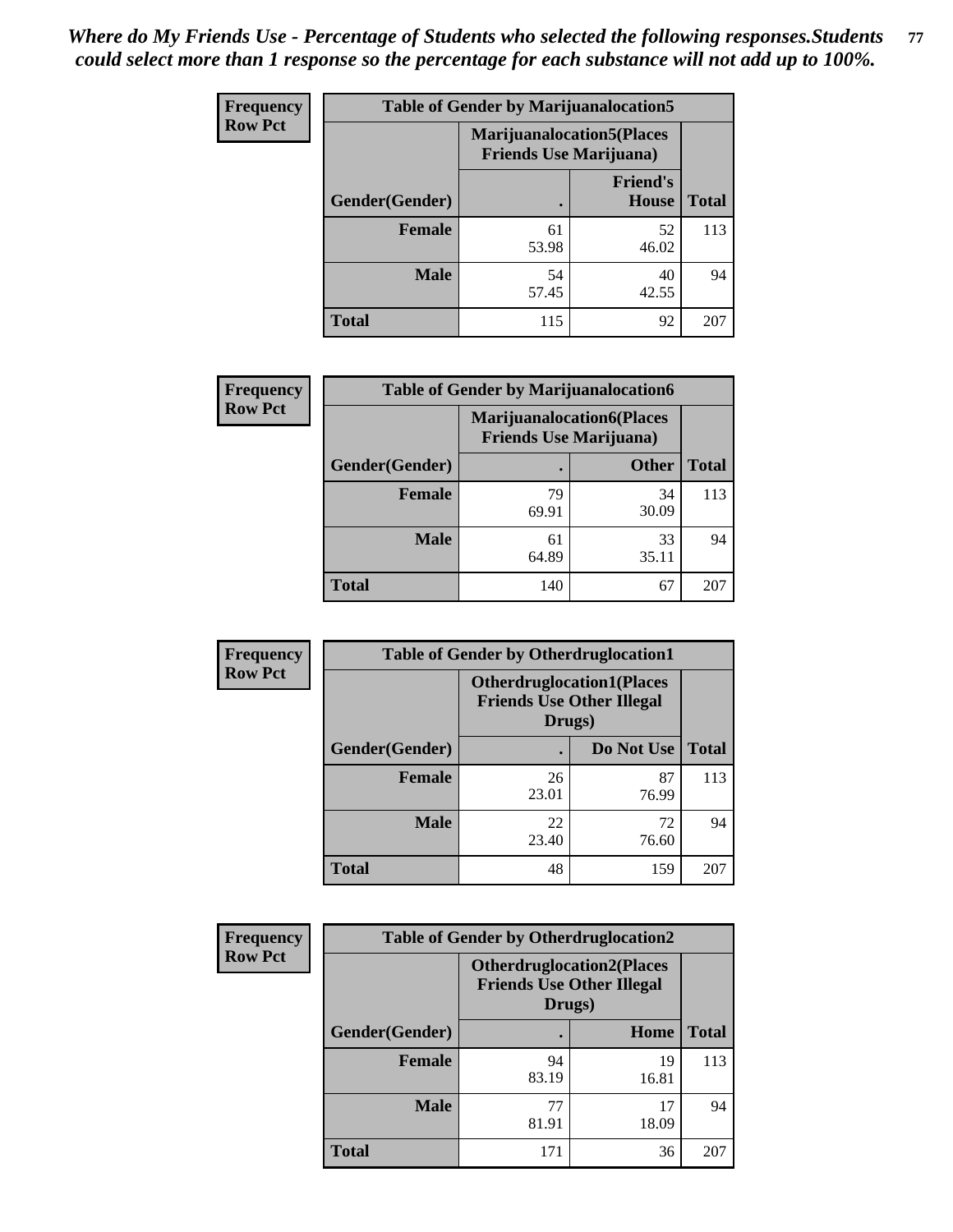| Frequency      | <b>Table of Gender by Otherdruglocation3</b> |                                                                                |               |              |
|----------------|----------------------------------------------|--------------------------------------------------------------------------------|---------------|--------------|
| <b>Row Pct</b> |                                              | <b>Otherdruglocation3(Places</b><br><b>Friends Use Other Illegal</b><br>Drugs) |               |              |
|                | Gender(Gender)                               |                                                                                | <b>School</b> | <b>Total</b> |
|                | <b>Female</b>                                | 103<br>91.15                                                                   | 10<br>8.85    | 113          |
|                | <b>Male</b>                                  | 79<br>84.04                                                                    | 15<br>15.96   | 94           |
|                | <b>Total</b>                                 | 182                                                                            | 25            | 207          |

| Frequency      | <b>Table of Gender by Otherdruglocation4</b> |                                                                                |             |              |
|----------------|----------------------------------------------|--------------------------------------------------------------------------------|-------------|--------------|
| <b>Row Pct</b> |                                              | <b>Otherdruglocation4(Places</b><br><b>Friends Use Other Illegal</b><br>Drugs) |             |              |
|                | Gender(Gender)                               |                                                                                | Car         | <b>Total</b> |
|                | <b>Female</b>                                | 105<br>92.92                                                                   | 8<br>7.08   | 113          |
|                | <b>Male</b>                                  | 79<br>84.04                                                                    | 15<br>15.96 | 94           |
|                | <b>Total</b>                                 | 184                                                                            | 23          | 207          |

| <b>Frequency</b> |                | <b>Table of Gender by Otherdruglocation5</b> |                                                                      |              |
|------------------|----------------|----------------------------------------------|----------------------------------------------------------------------|--------------|
| <b>Row Pct</b>   |                | Drugs)                                       | <b>Otherdruglocation5(Places</b><br><b>Friends Use Other Illegal</b> |              |
|                  | Gender(Gender) |                                              | <b>Friend's</b><br>House                                             | <b>Total</b> |
|                  | <b>Female</b>  | 100<br>88.50                                 | 13<br>11.50                                                          | 113          |
|                  | <b>Male</b>    | 77<br>81.91                                  | 17<br>18.09                                                          | 94           |
|                  | <b>Total</b>   | 177                                          | 30                                                                   | 207          |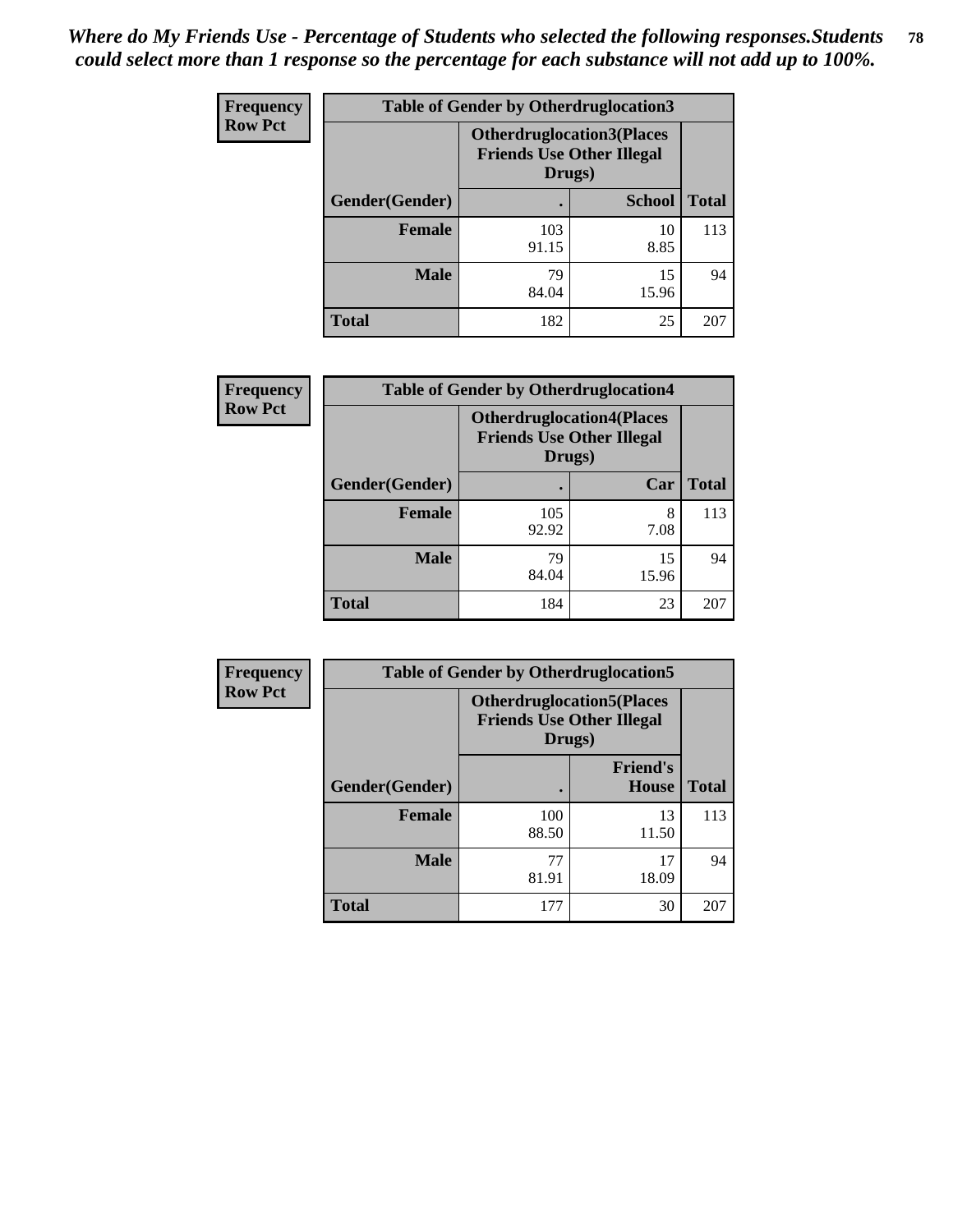| Frequency      | <b>Table of Gender by Otherdruglocation6</b> |                                                                                |              |              |
|----------------|----------------------------------------------|--------------------------------------------------------------------------------|--------------|--------------|
| <b>Row Pct</b> |                                              | <b>Otherdruglocation6(Places</b><br><b>Friends Use Other Illegal</b><br>Drugs) |              |              |
|                | Gender(Gender)                               |                                                                                | <b>Other</b> | <b>Total</b> |
|                | Female                                       | 97<br>85.84                                                                    | 16<br>14.16  | 113          |
|                | <b>Male</b>                                  | 83<br>88.30                                                                    | 11<br>11.70  | 94           |
|                | <b>Total</b>                                 | 180                                                                            | 27           | 207          |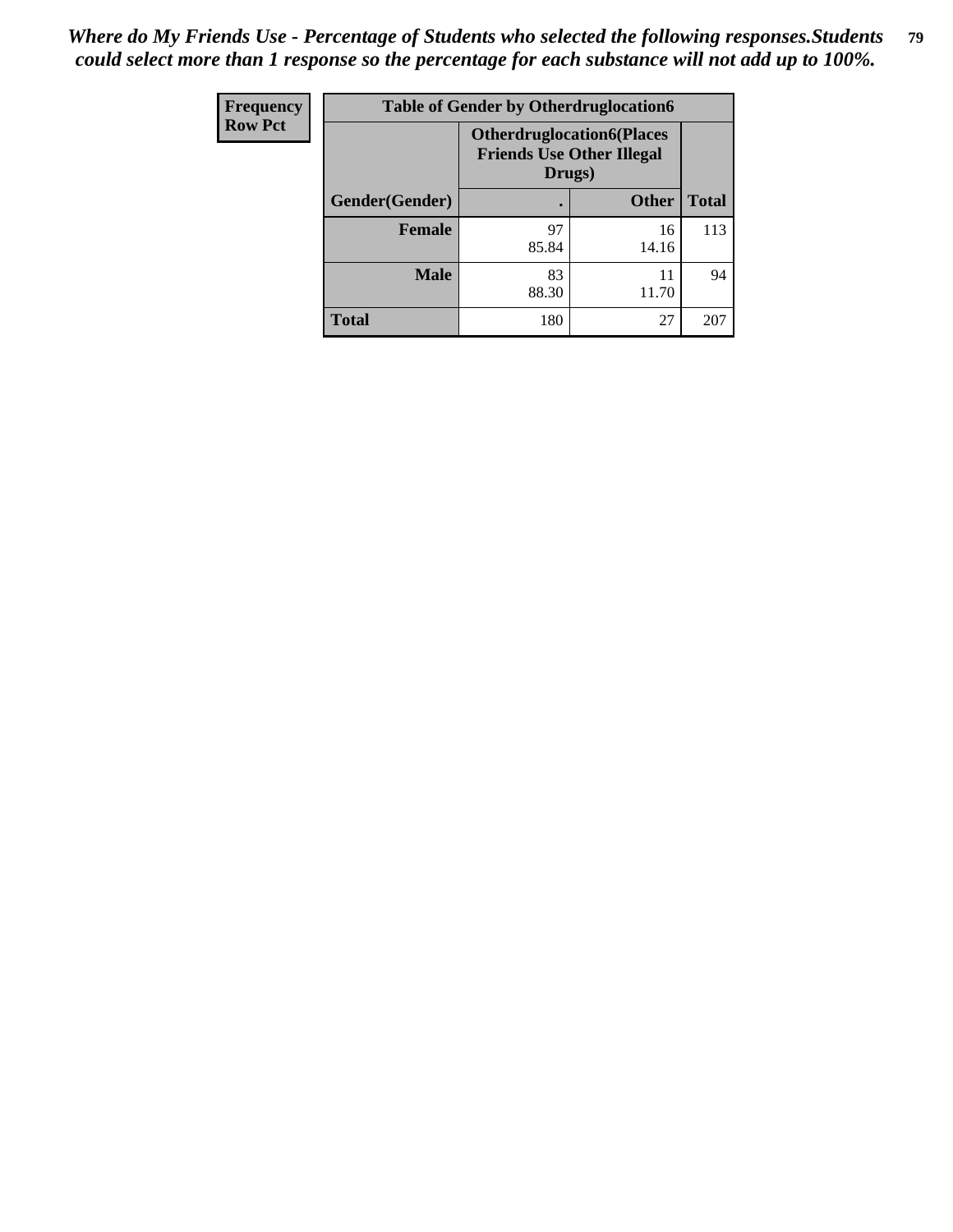| <b>Frequency</b> | <b>Table of Gender by Alcoholtime1</b> |                                                          |                      |              |
|------------------|----------------------------------------|----------------------------------------------------------|----------------------|--------------|
| <b>Row Pct</b>   |                                        | <b>Alcoholtime1(Times</b><br><b>Friends Use Alcohol)</b> |                      |              |
|                  | Gender(Gender)                         | $\bullet$                                                | Do Not<br><b>Use</b> | <b>Total</b> |
|                  | <b>Female</b>                          | 63<br>55.75                                              | 50<br>44.25          | 113          |
|                  | <b>Male</b>                            | 49<br>52.13                                              | 45<br>47.87          | 94           |
|                  | <b>Total</b>                           | 112                                                      | 95                   | 207          |

| <b>Frequency</b> | <b>Table of Gender by Alcoholtime2</b> |                                                          |                            |              |
|------------------|----------------------------------------|----------------------------------------------------------|----------------------------|--------------|
| <b>Row Pct</b>   |                                        | <b>Alcoholtime2(Times</b><br><b>Friends Use Alcohol)</b> |                            |              |
|                  | Gender(Gender)                         |                                                          | <b>On Way</b><br>to School | <b>Total</b> |
|                  | <b>Female</b>                          | 93<br>82.30                                              | 20<br>17.70                | 113          |
|                  | <b>Male</b>                            | 69<br>73.40                                              | 25<br>26.60                | 94           |
|                  | <b>Total</b>                           | 162                                                      | 45                         | 207          |

| <b>Frequency</b> | <b>Table of Gender by Alcoholtime3</b> |                                                          |                                |              |
|------------------|----------------------------------------|----------------------------------------------------------|--------------------------------|--------------|
| <b>Row Pct</b>   |                                        | <b>Alcoholtime3(Times</b><br><b>Friends Use Alcohol)</b> |                                |              |
|                  | Gender(Gender)                         |                                                          | <b>During</b><br><b>School</b> | <b>Total</b> |
|                  | <b>Female</b>                          | 101<br>89.38                                             | 12<br>10.62                    | 113          |
|                  | <b>Male</b>                            | 76<br>80.85                                              | 18<br>19.15                    | 94           |
|                  | <b>Total</b>                           | 177                                                      | 30                             | 207          |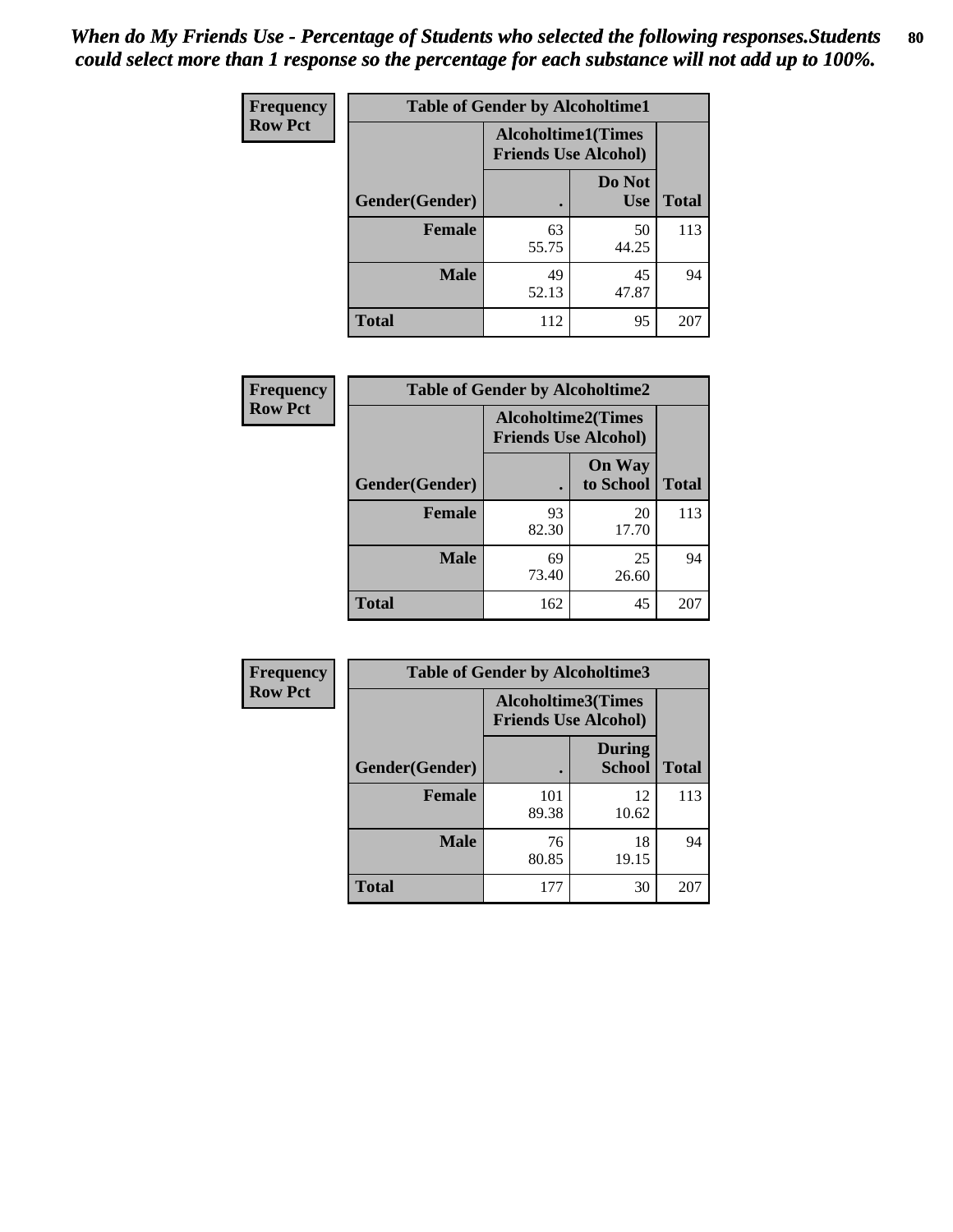*When do My Friends Use - Percentage of Students who selected the following responses.Students could select more than 1 response so the percentage for each substance will not add up to 100%.* **81**

| <b>Frequency</b> | <b>Table of Gender by Alcoholtime4</b> |                                                          |                                                       |              |
|------------------|----------------------------------------|----------------------------------------------------------|-------------------------------------------------------|--------------|
| <b>Row Pct</b>   |                                        | <b>Alcoholtime4(Times</b><br><b>Friends Use Alcohol)</b> |                                                       |              |
|                  | <b>Gender</b> (Gender)                 | $\bullet$                                                | <b>On Way</b><br>Home<br><b>From</b><br><b>School</b> | <b>Total</b> |
|                  | <b>Female</b>                          | 97<br>85.84                                              | 16<br>14.16                                           | 113          |
|                  | <b>Male</b>                            | 72<br>76.60                                              | 22<br>23.40                                           | 94           |
|                  | <b>Total</b>                           | 169                                                      | 38                                                    | 207          |

| <b>Frequency</b> | <b>Table of Gender by Alcoholtime5</b> |                                                           |                   |              |
|------------------|----------------------------------------|-----------------------------------------------------------|-------------------|--------------|
| <b>Row Pct</b>   |                                        | <b>Alcoholtime5</b> (Times<br><b>Friends Use Alcohol)</b> |                   |              |
|                  | Gender(Gender)                         |                                                           | <b>Weeknights</b> | <b>Total</b> |
|                  | <b>Female</b>                          | 79<br>69.91                                               | 34<br>30.09       | 113          |
|                  | <b>Male</b>                            | 64<br>68.09                                               | 30<br>31.91       | 94           |
|                  | <b>Total</b>                           | 143                                                       | 64                | 207          |

| <b>Frequency</b> | <b>Table of Gender by Alcoholtime6</b> |             |                                                          |              |
|------------------|----------------------------------------|-------------|----------------------------------------------------------|--------------|
| <b>Row Pct</b>   |                                        |             | <b>Alcoholtime6(Times</b><br><b>Friends Use Alcohol)</b> |              |
|                  | Gender(Gender)                         |             | <b>Weekends</b>                                          | <b>Total</b> |
|                  | Female                                 | 53<br>46.90 | 60<br>53.10                                              | 113          |
|                  | <b>Male</b>                            | 48<br>51.06 | 46<br>48.94                                              | 94           |
|                  | <b>Total</b>                           | 101         | 106                                                      | 207          |

| Frequency      | <b>Table of Gender by Tobaccotime1</b> |                                                          |                      |              |
|----------------|----------------------------------------|----------------------------------------------------------|----------------------|--------------|
| <b>Row Pct</b> |                                        | <b>Tobaccotime1(Times</b><br><b>Friends Use Tobacco)</b> |                      |              |
|                | Gender(Gender)                         |                                                          | Do Not<br><b>Use</b> | <b>Total</b> |
|                | <b>Female</b>                          | 32<br>28.32                                              | 81<br>71.68          | 113          |
|                | <b>Male</b>                            | 41<br>43.62                                              | 53<br>56.38          | 94           |
|                | <b>Total</b>                           | 73                                                       | 134                  | 207          |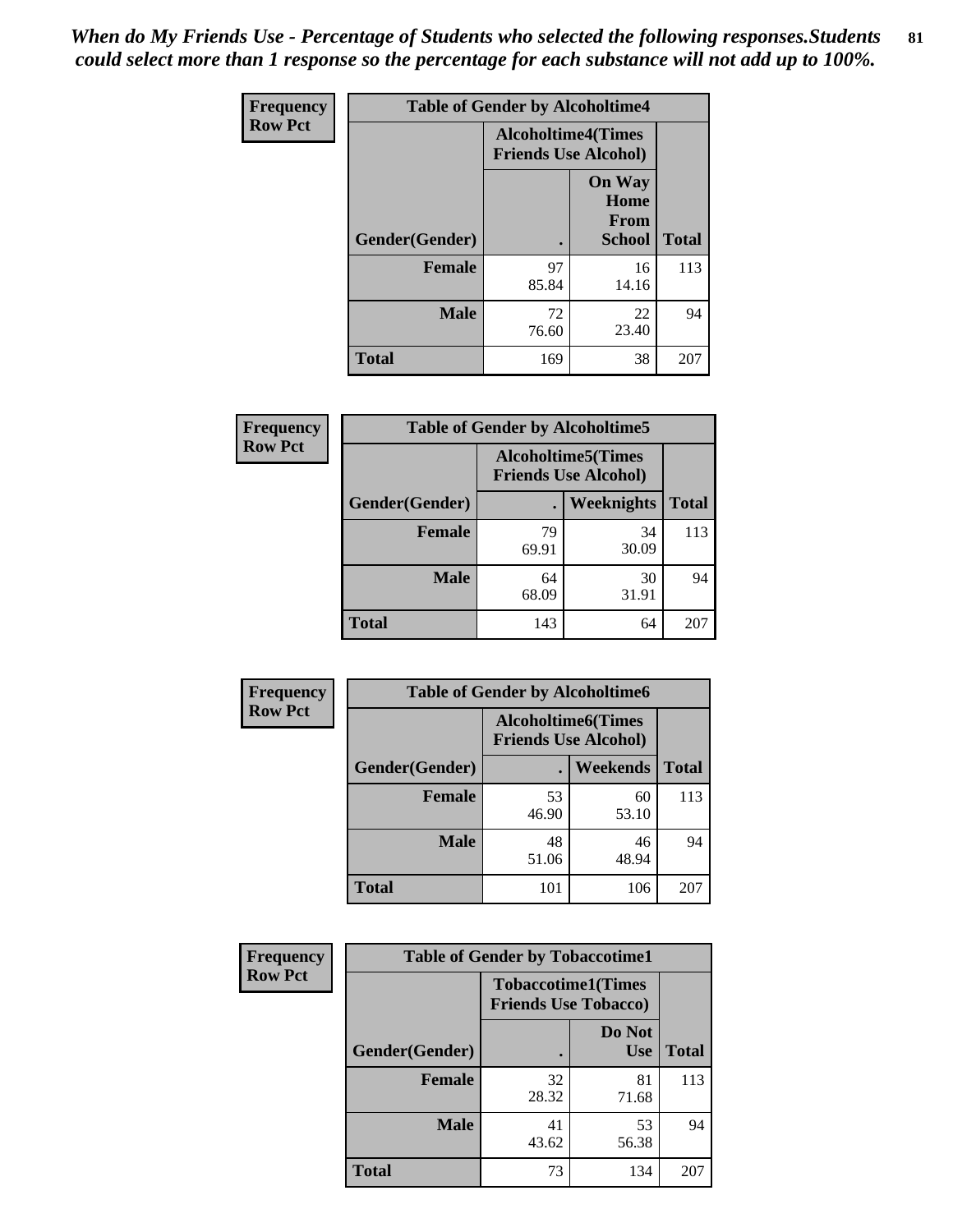| Frequency      | <b>Table of Gender by Tobaccotime2</b> |                                                          |                            |              |
|----------------|----------------------------------------|----------------------------------------------------------|----------------------------|--------------|
| <b>Row Pct</b> |                                        | <b>Tobaccotime2(Times</b><br><b>Friends Use Tobacco)</b> |                            |              |
|                | Gender(Gender)                         | $\bullet$                                                | <b>On Way</b><br>to School | <b>Total</b> |
|                | <b>Female</b>                          | 94<br>83.19                                              | 19<br>16.81                | 113          |
|                | <b>Male</b>                            | 65<br>69.15                                              | 29<br>30.85                | 94           |
|                | <b>Total</b>                           | 159                                                      | 48                         | 207          |

| <b>Frequency</b> | <b>Table of Gender by Tobaccotime3</b> |                                                          |                                |              |
|------------------|----------------------------------------|----------------------------------------------------------|--------------------------------|--------------|
| <b>Row Pct</b>   |                                        | <b>Tobaccotime3(Times</b><br><b>Friends Use Tobacco)</b> |                                |              |
|                  | Gender(Gender)                         |                                                          | <b>During</b><br><b>School</b> | <b>Total</b> |
|                  | <b>Female</b>                          | 99<br>87.61                                              | 14<br>12.39                    | 113          |
|                  | <b>Male</b>                            | 69<br>73.40                                              | 25<br>26.60                    | 94           |
|                  | <b>Total</b>                           | 168                                                      | 39                             | 207          |

| <b>Frequency</b> | <b>Table of Gender by Tobaccotime4</b> |                                                          |                                                       |              |
|------------------|----------------------------------------|----------------------------------------------------------|-------------------------------------------------------|--------------|
| <b>Row Pct</b>   |                                        | <b>Tobaccotime4(Times</b><br><b>Friends Use Tobacco)</b> |                                                       |              |
|                  | Gender(Gender)                         |                                                          | <b>On Way</b><br>Home<br><b>From</b><br><b>School</b> | <b>Total</b> |
|                  | <b>Female</b>                          | 97<br>85.84                                              | 16<br>14.16                                           | 113          |
|                  | <b>Male</b>                            | 72<br>76.60                                              | 22<br>23.40                                           | 94           |
|                  | <b>Total</b>                           | 169                                                      | 38                                                    | 207          |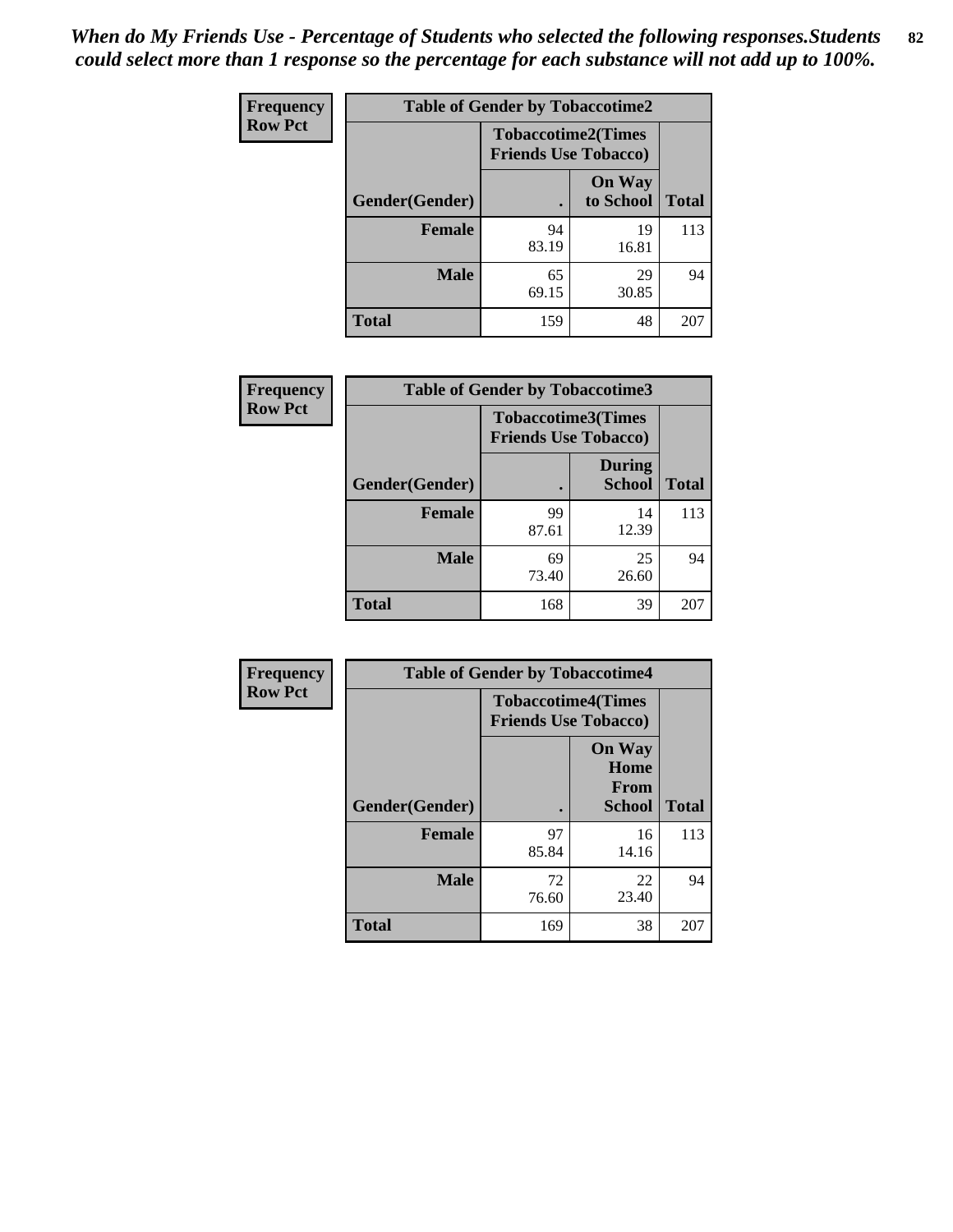| Frequency      | <b>Table of Gender by Tobaccotime5</b> |             |                                                           |              |  |
|----------------|----------------------------------------|-------------|-----------------------------------------------------------|--------------|--|
| <b>Row Pct</b> |                                        |             | <b>Tobaccotime5</b> (Times<br><b>Friends Use Tobacco)</b> |              |  |
|                | Gender(Gender)                         |             | <b>Weeknights</b>                                         | <b>Total</b> |  |
|                | <b>Female</b>                          | 88<br>77.88 | 25<br>22.12                                               | 113          |  |
|                | <b>Male</b>                            | 63<br>67.02 | 31<br>32.98                                               | 94           |  |
|                | <b>Total</b>                           | 151         | 56                                                        | 207          |  |

| <b>Frequency</b> | <b>Table of Gender by Tobaccotime6</b> |                             |                           |              |
|------------------|----------------------------------------|-----------------------------|---------------------------|--------------|
| <b>Row Pct</b>   |                                        | <b>Friends Use Tobacco)</b> | <b>Tobaccotime6(Times</b> |              |
|                  | Gender(Gender)                         |                             | <b>Weekends</b>           | <b>Total</b> |
|                  | Female                                 | 82<br>72.57                 | 31<br>27.43               | 113          |
|                  | <b>Male</b>                            | 61<br>64.89                 | 33<br>35.11               | 94           |
|                  | <b>Total</b>                           | 143                         | 64                        | 207          |

| <b>Frequency</b> | <b>Table of Gender by Marijuanatime1</b> |                                                        |             |              |  |
|------------------|------------------------------------------|--------------------------------------------------------|-------------|--------------|--|
| <b>Row Pct</b>   |                                          | Marijuanatime1(Times<br><b>Friends Use Marijuana</b> ) |             |              |  |
|                  | Gender(Gender)                           |                                                        | Do Not Use  | <b>Total</b> |  |
|                  | <b>Female</b>                            | 62<br>54.87                                            | 51<br>45.13 | 113          |  |
|                  | <b>Male</b>                              | 54<br>57.45                                            | 40<br>42.55 | 94           |  |
|                  | <b>Total</b>                             | 116                                                    | 91          | 207          |  |

| <b>Frequency</b> | <b>Table of Gender by Marijuanatime2</b> |                                                               |                            |              |
|------------------|------------------------------------------|---------------------------------------------------------------|----------------------------|--------------|
| <b>Row Pct</b>   |                                          | <b>Marijuanatime2(Times</b><br><b>Friends Use Marijuana</b> ) |                            |              |
|                  | Gender(Gender)                           |                                                               | On Way to<br><b>School</b> | <b>Total</b> |
|                  | <b>Female</b>                            | 73<br>64.60                                                   | 40<br>35.40                | 113          |
|                  | <b>Male</b>                              | 57<br>60.64                                                   | 37<br>39.36                | 94           |
|                  | <b>Total</b>                             | 130                                                           | 77                         | 207          |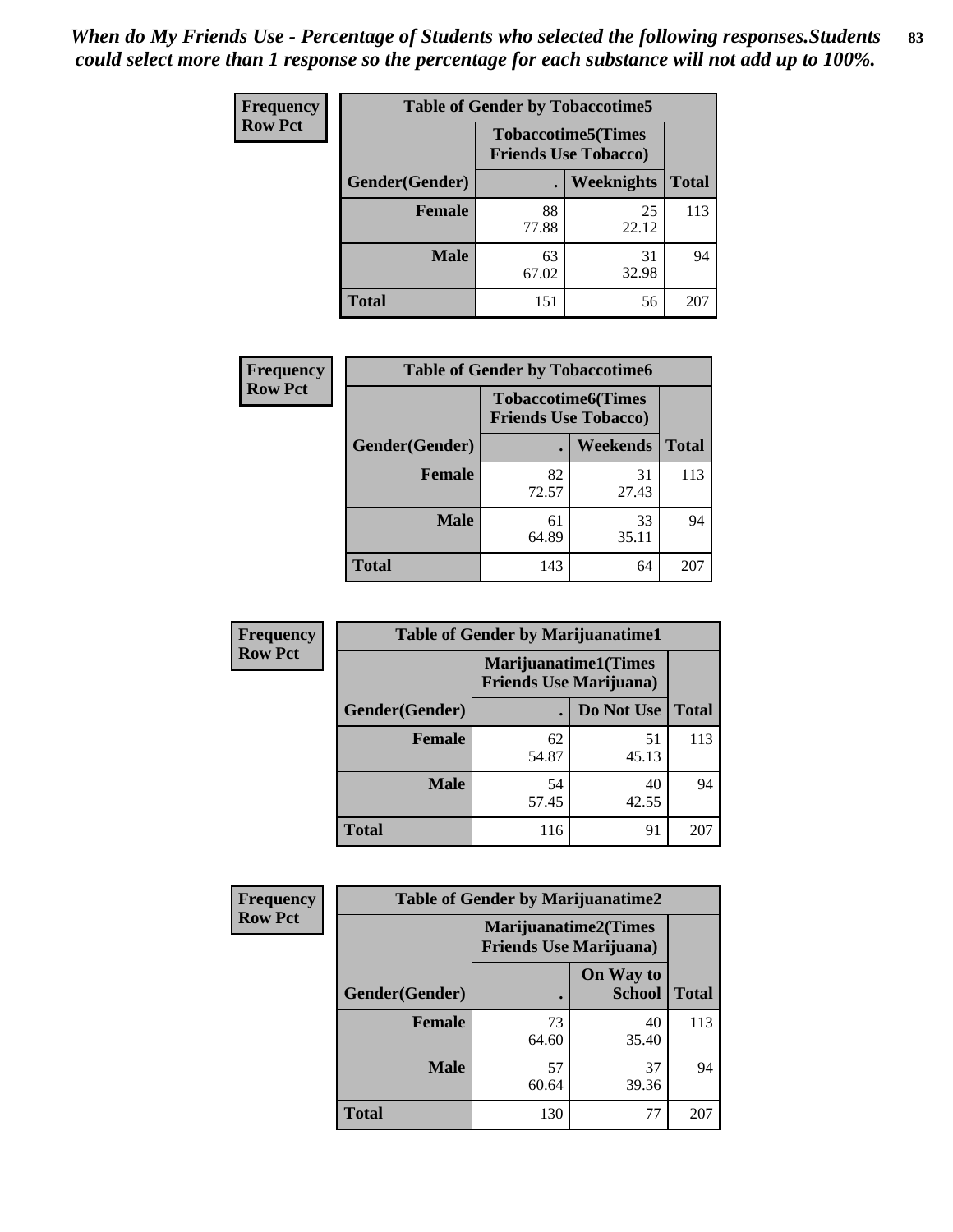*When do My Friends Use - Percentage of Students who selected the following responses.Students could select more than 1 response so the percentage for each substance will not add up to 100%.* **84**

| <b>Frequency</b> | <b>Table of Gender by Marijuanatime3</b> |                                                        |                                |              |
|------------------|------------------------------------------|--------------------------------------------------------|--------------------------------|--------------|
| <b>Row Pct</b>   |                                          | Marijuanatime3(Times<br><b>Friends Use Marijuana</b> ) |                                |              |
|                  | Gender(Gender)                           |                                                        | <b>During</b><br><b>School</b> | <b>Total</b> |
|                  | <b>Female</b>                            | 81<br>71.68                                            | 32<br>28.32                    | 113          |
|                  | <b>Male</b>                              | 61<br>64.89                                            | 33<br>35.11                    | 94           |
|                  | <b>Total</b>                             | 142                                                    | 65                             | 207          |

| Frequency      | <b>Table of Gender by Marijuanatime4</b> |                                                               |                                                |              |
|----------------|------------------------------------------|---------------------------------------------------------------|------------------------------------------------|--------------|
| <b>Row Pct</b> |                                          | <b>Marijuanatime4(Times</b><br><b>Friends Use Marijuana</b> ) |                                                |              |
|                | Gender(Gender)                           |                                                               | <b>On Way</b><br>Home<br>From<br><b>School</b> | <b>Total</b> |
|                | <b>Female</b>                            | 75<br>66.37                                                   | 38<br>33.63                                    | 113          |
|                | <b>Male</b>                              | 59<br>62.77                                                   | 35<br>37.23                                    | 94           |
|                | <b>Total</b>                             | 134                                                           | 73                                             | 207          |

| Frequency      | <b>Table of Gender by Marijuanatime5</b> |             |                                                                |              |
|----------------|------------------------------------------|-------------|----------------------------------------------------------------|--------------|
| <b>Row Pct</b> |                                          |             | <b>Marijuanatime5</b> (Times<br><b>Friends Use Marijuana</b> ) |              |
|                | Gender(Gender)                           |             | Weeknights                                                     | <b>Total</b> |
|                | <b>Female</b>                            | 62<br>54.87 | 51<br>45.13                                                    | 113          |
|                | <b>Male</b>                              | 53<br>56.38 | 41<br>43.62                                                    | 94           |
|                | <b>Total</b>                             | 115         | 92                                                             | 207          |

| Frequency      | <b>Table of Gender by Marijuanatime6</b> |                                                        |                 |              |  |
|----------------|------------------------------------------|--------------------------------------------------------|-----------------|--------------|--|
| <b>Row Pct</b> |                                          | Marijuanatime6(Times<br><b>Friends Use Marijuana</b> ) |                 |              |  |
|                | Gender(Gender)                           |                                                        | <b>Weekends</b> | <b>Total</b> |  |
|                | Female                                   | 55<br>48.67                                            | 58<br>51.33     | 113          |  |
|                | <b>Male</b>                              | 47<br>50.00                                            | 47<br>50.00     | 94           |  |
|                | <b>Total</b>                             | 102                                                    | 105             | 207          |  |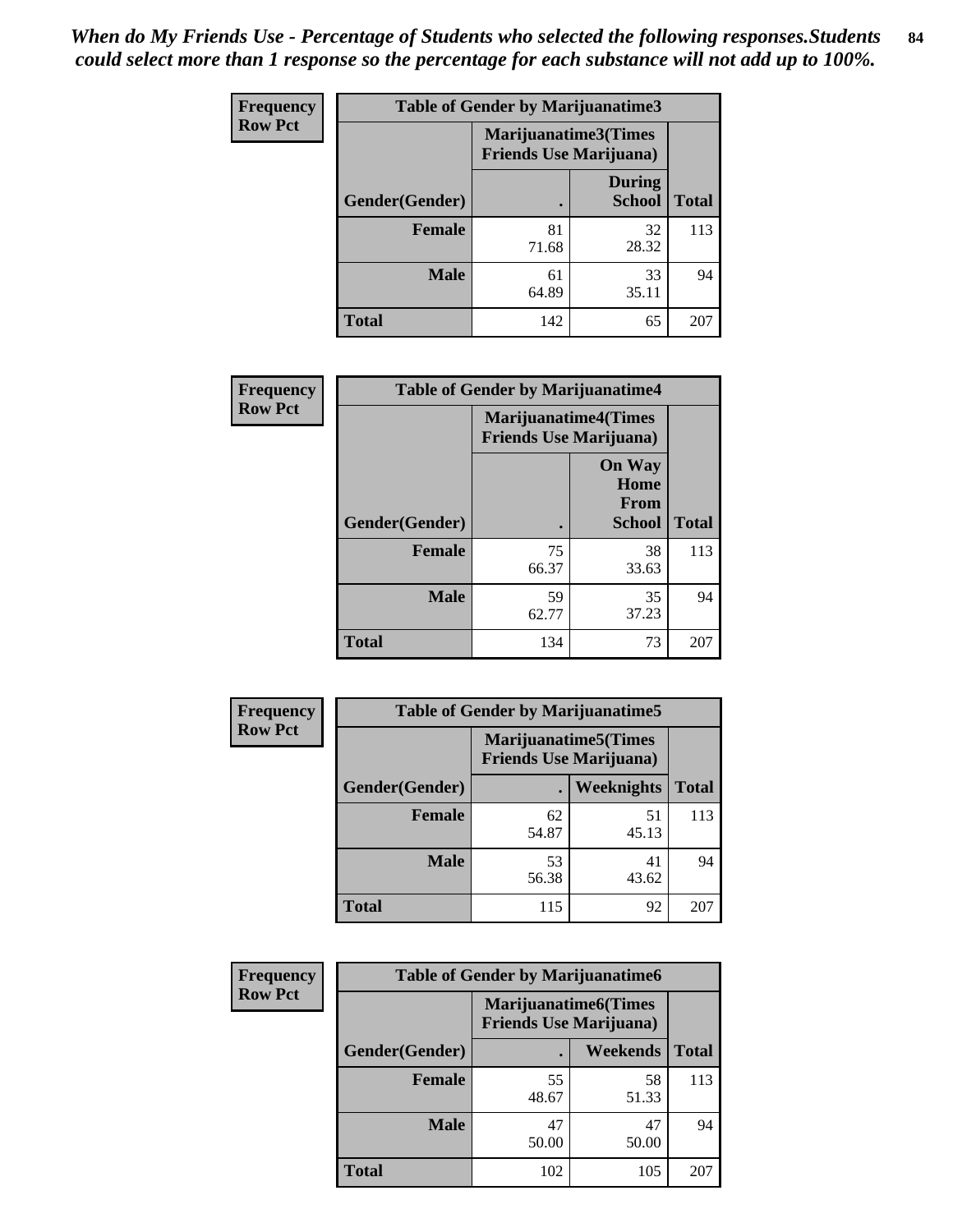*When do My Friends Use - Percentage of Students who selected the following responses.Students could select more than 1 response so the percentage for each substance will not add up to 100%.* **85**

| <b>Frequency</b> | <b>Table of Gender by Otherdrugtime1</b> |                        |                                                         |     |  |
|------------------|------------------------------------------|------------------------|---------------------------------------------------------|-----|--|
| <b>Row Pct</b>   |                                          | <b>Illegal Drugs</b> ) | <b>Otherdrugtime1(Times</b><br><b>Friends Use Other</b> |     |  |
|                  | Gender(Gender)                           |                        | Do Not Use   Total                                      |     |  |
|                  | <b>Female</b>                            | 21<br>18.58            | 92<br>81.42                                             | 113 |  |
|                  | <b>Male</b>                              | 19<br>20.21            | 75<br>79.79                                             | 94  |  |
|                  | <b>Total</b>                             | 40                     | 167                                                     | 207 |  |

| <b>Frequency</b> | <b>Table of Gender by Otherdrugtime2</b> |                                                    |                             |              |
|------------------|------------------------------------------|----------------------------------------------------|-----------------------------|--------------|
| <b>Row Pct</b>   |                                          | <b>Friends Use Other</b><br><b>Illegal Drugs</b> ) | <b>Otherdrugtime2(Times</b> |              |
|                  | Gender(Gender)                           |                                                    | On Way to<br><b>School</b>  | <b>Total</b> |
|                  | <b>Female</b>                            | 101<br>89.38                                       | 12<br>10.62                 | 113          |
|                  | <b>Male</b>                              | 77<br>81.91                                        | 17<br>18.09                 | 94           |
|                  | <b>Total</b>                             | 178                                                | 29                          | 207          |

| Frequency      |                | <b>Table of Gender by Otherdrugtime3</b> |                                                         |              |
|----------------|----------------|------------------------------------------|---------------------------------------------------------|--------------|
| <b>Row Pct</b> |                | <b>Illegal Drugs</b> )                   | <b>Otherdrugtime3(Times</b><br><b>Friends Use Other</b> |              |
|                | Gender(Gender) |                                          | <b>During</b><br><b>School</b>                          | <b>Total</b> |
|                | <b>Female</b>  | 103<br>91.15                             | 10<br>8.85                                              | 113          |
|                | <b>Male</b>    | 78<br>82.98                              | 16<br>17.02                                             | 94           |
|                | <b>Total</b>   | 181                                      | 26                                                      | 207          |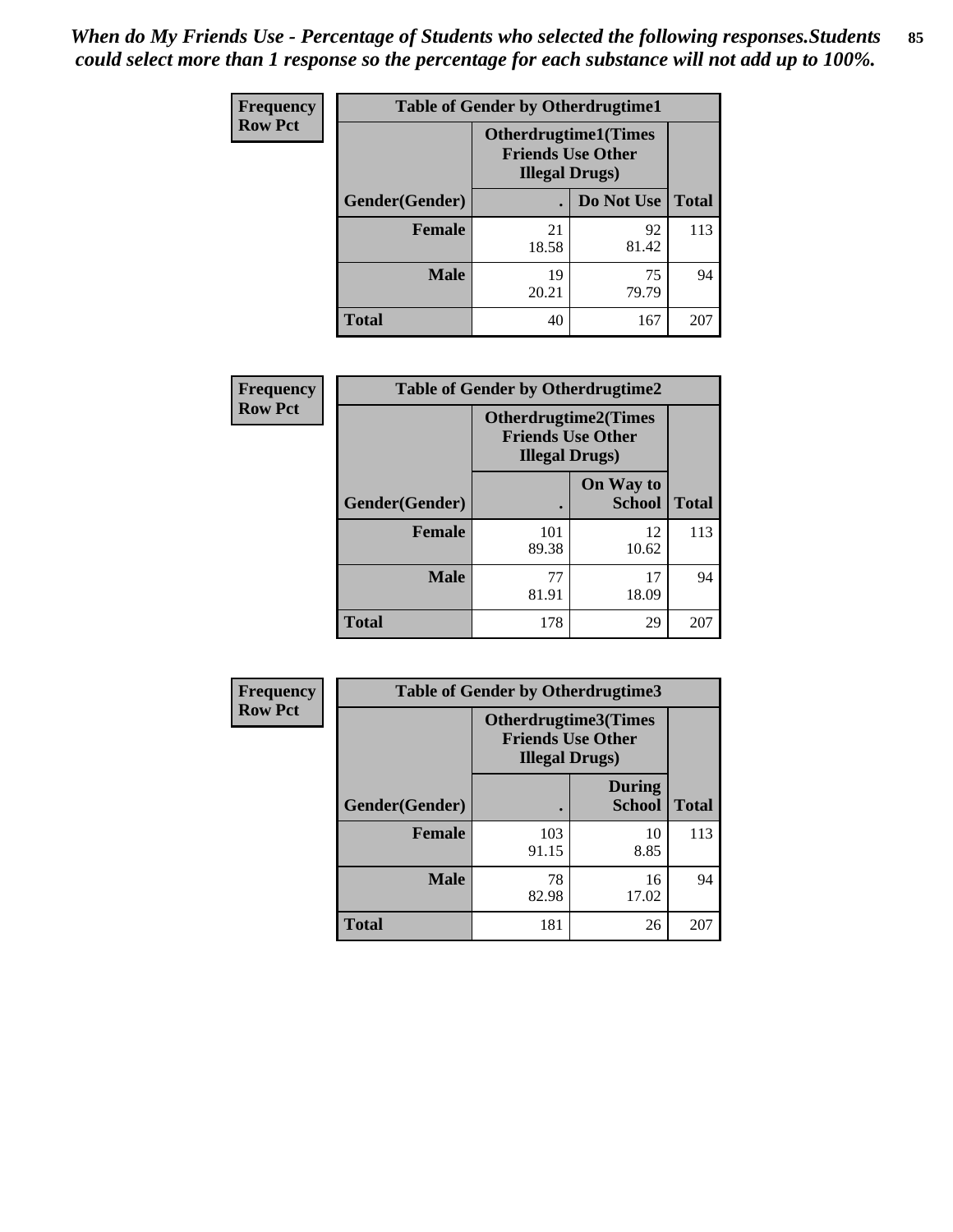*When do My Friends Use - Percentage of Students who selected the following responses.Students could select more than 1 response so the percentage for each substance will not add up to 100%.* **86**

| Frequency      | <b>Table of Gender by Otherdrugtime4</b> |                        |                                                         |              |
|----------------|------------------------------------------|------------------------|---------------------------------------------------------|--------------|
| <b>Row Pct</b> |                                          | <b>Illegal Drugs</b> ) | <b>Otherdrugtime4(Times</b><br><b>Friends Use Other</b> |              |
|                | Gender(Gender)                           |                        | <b>On Way</b><br>Home<br><b>From</b><br><b>School</b>   | <b>Total</b> |
|                | <b>Female</b>                            | 102<br>90.27           | 11<br>9.73                                              | 113          |
|                | <b>Male</b>                              | 78<br>82.98            | 16<br>17.02                                             | 94           |
|                | <b>Total</b>                             | 180                    | 27                                                      | 207          |

| Frequency      | <b>Table of Gender by Otherdrugtime5</b> |                                                                                    |                   |              |
|----------------|------------------------------------------|------------------------------------------------------------------------------------|-------------------|--------------|
| <b>Row Pct</b> |                                          | <b>Otherdrugtime5</b> (Times<br><b>Friends Use Other</b><br><b>Illegal Drugs</b> ) |                   |              |
|                | Gender(Gender)                           |                                                                                    | <b>Weeknights</b> | <b>Total</b> |
|                | <b>Female</b>                            | 95<br>84.07                                                                        | 18<br>15.93       | 113          |
|                | <b>Male</b>                              | 79<br>84.04                                                                        | 15<br>15.96       | 94           |
|                | <b>Total</b>                             | 174                                                                                | 33                | 207          |

| <b>Frequency</b> | <b>Table of Gender by Otherdrugtime6</b> |                                                                                   |             |              |
|------------------|------------------------------------------|-----------------------------------------------------------------------------------|-------------|--------------|
| <b>Row Pct</b>   |                                          | <b>Otherdrugtime6(Times</b><br><b>Friends Use Other</b><br><b>Illegal Drugs</b> ) |             |              |
|                  | Gender(Gender)                           |                                                                                   | Weekends    | <b>Total</b> |
|                  | <b>Female</b>                            | 93<br>82.30                                                                       | 20<br>17.70 | 113          |
|                  | <b>Male</b>                              | 78<br>82.98                                                                       | 16<br>17.02 | 94           |
|                  | <b>Total</b>                             | 171                                                                               | 36          | 207          |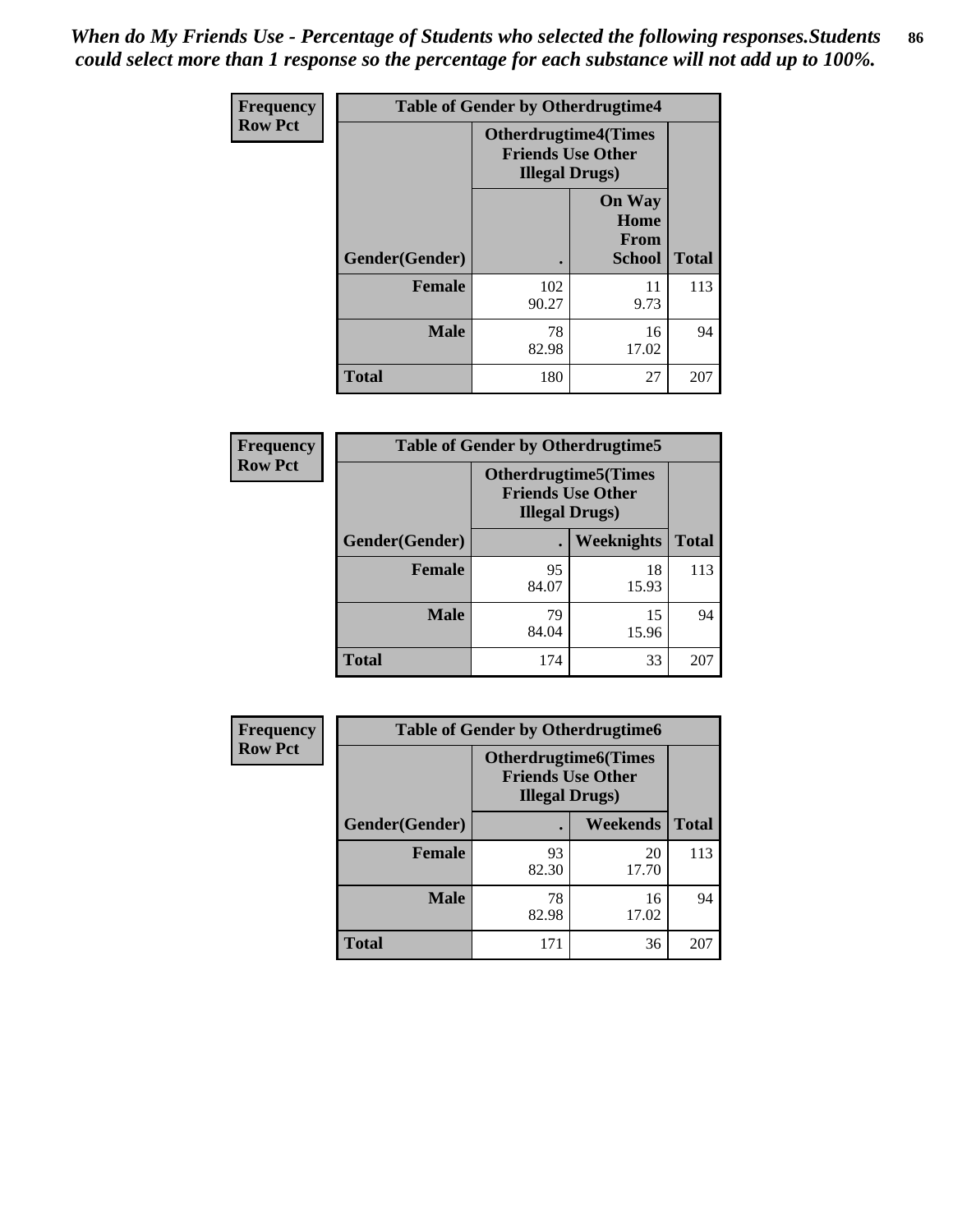# *Other Questions* **87**

| Frequency      | <b>Table of Gender by Educationalcohol</b> |                                                                                                                               |                |              |  |
|----------------|--------------------------------------------|-------------------------------------------------------------------------------------------------------------------------------|----------------|--------------|--|
| <b>Row Pct</b> |                                            | Educationalcohol(I<br>have been taught<br>about alcohol,<br>tobacco,<br>and other drugs<br>within the last year<br>at school) |                |              |  |
|                | Gender(Gender)                             | Yes                                                                                                                           | N <sub>0</sub> | <b>Total</b> |  |
|                | <b>Female</b>                              | 98<br>86.73                                                                                                                   | 15<br>13.27    | 113          |  |
|                | <b>Male</b>                                | 63<br>67.02                                                                                                                   | 31<br>32.98    | 94           |  |
|                | Total                                      | 161                                                                                                                           | 46             | 207          |  |

| Frequency      | <b>Table of Gender by Rodedrinking</b> |                                                                                                                     |                        |              |  |
|----------------|----------------------------------------|---------------------------------------------------------------------------------------------------------------------|------------------------|--------------|--|
| <b>Row Pct</b> |                                        | Rodedrinking(In<br>the past 30 days I<br>have ridden in a<br>car with a driver<br>who had been<br>drinking alcohol) |                        |              |  |
|                | Gender(Gender)                         | Yes                                                                                                                 | $\mathbf{N}\mathbf{0}$ | <b>Total</b> |  |
|                | <b>Female</b>                          | 22<br>19.47                                                                                                         | 91<br>80.53            | 113          |  |
|                | <b>Male</b>                            | 16<br>17.02                                                                                                         | 78<br>82.98            | 94           |  |
|                | <b>Total</b>                           | 38                                                                                                                  | 169                    | 207          |  |

| Frequency      | <b>Table of Gender by Drugsschool</b> |                                                                                                                                     |                |              |  |
|----------------|---------------------------------------|-------------------------------------------------------------------------------------------------------------------------------------|----------------|--------------|--|
| <b>Row Pct</b> |                                       | <b>Drugsschool</b> (During<br>the past 12 months,<br>I have been offered,<br>sold,<br>or given illegal drugs<br>on school property) |                |              |  |
|                | Gender(Gender)                        | <b>Yes</b>                                                                                                                          | N <sub>0</sub> | <b>Total</b> |  |
|                | <b>Female</b>                         | 23<br>20.35                                                                                                                         | 90<br>79.65    | 113          |  |
|                | <b>Male</b>                           | 30<br>31.91                                                                                                                         | 64<br>68.09    | 94           |  |
|                | <b>Total</b>                          | 53                                                                                                                                  | 154            | 207          |  |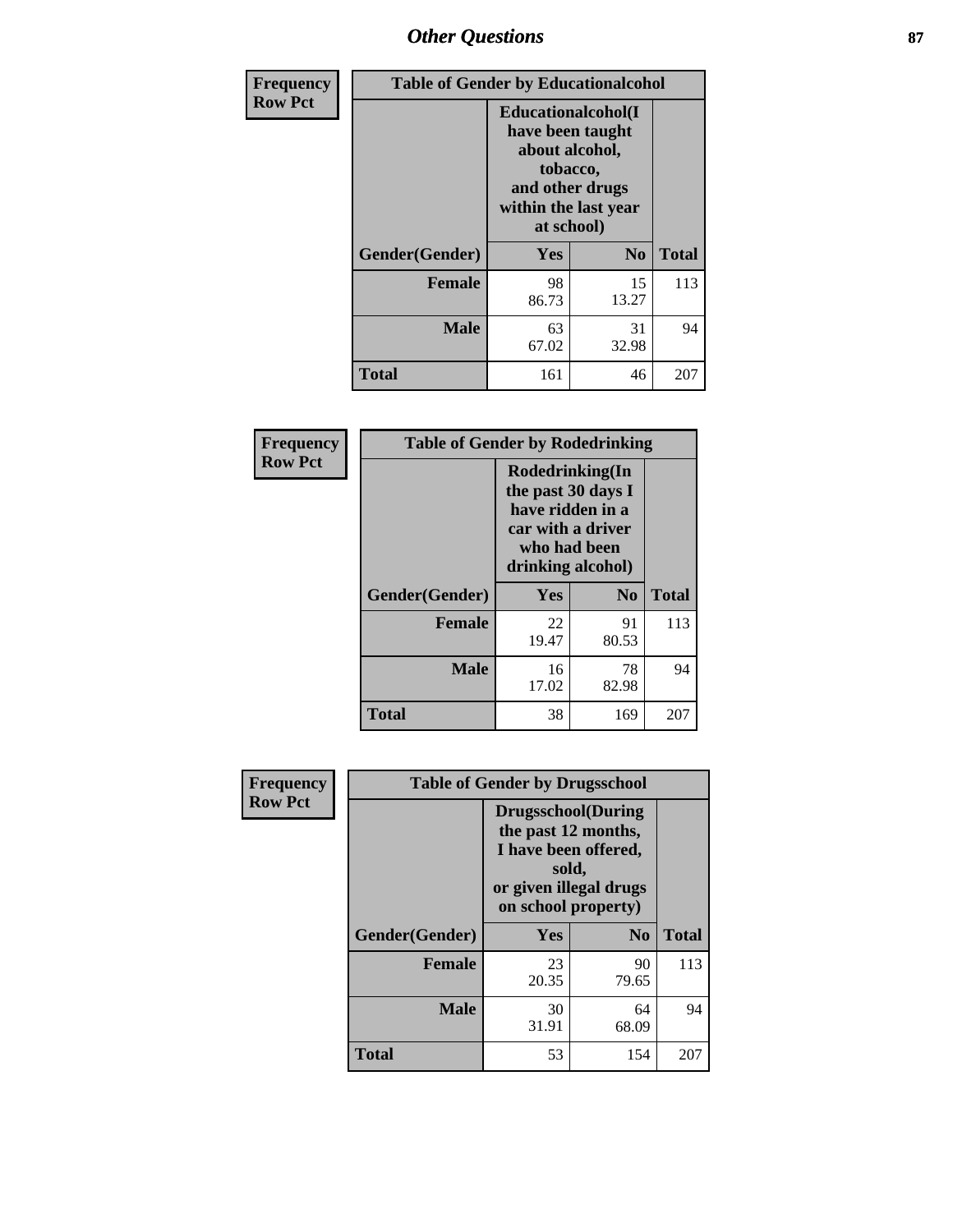## *Other Questions* **88**

**Frequency Row Pct**

| <b>Table of Gender by Bingedrinking</b> |                         |                                                                                                         |                   |                   |                        |                               |                   |              |
|-----------------------------------------|-------------------------|---------------------------------------------------------------------------------------------------------|-------------------|-------------------|------------------------|-------------------------------|-------------------|--------------|
|                                         |                         | Bingedrinking(I have drunk five or more<br>drinks of alcohol at one sitting during the<br>last 30 days) |                   |                   |                        |                               |                   |              |
| <b>Gender</b> (Gender)                  | $\bf{0}$<br><b>Days</b> | 1 or<br>days                                                                                            | 3 to<br>5<br>days | 6 to<br>9<br>days | 10<br>to<br>19<br>days | <b>20</b><br>to<br>29<br>days | All<br>30<br>days | <b>Total</b> |
| <b>Female</b>                           | 108<br>95.58            | $\mathfrak{D}$<br>1.77                                                                                  | 3<br>2.65         | 0.00              | $\Omega$<br>0.00       | $\Omega$<br>0.00              | $\Omega$<br>0.00  | 113          |
| <b>Male</b>                             | 80<br>85.11             | 5<br>5.32                                                                                               | 3<br>3.19         | 2<br>2.13         | 1.06                   | 2<br>2.13                     | 1.06              | 94           |
| <b>Total</b>                            | 188                     | 7                                                                                                       | 6                 | $\mathfrak{D}$    | 1                      | $\mathfrak{D}$                |                   | 207          |

| Frequency      | <b>Table of Gender by Educationaids</b> |                                                                                                 |             |              |  |
|----------------|-----------------------------------------|-------------------------------------------------------------------------------------------------|-------------|--------------|--|
| <b>Row Pct</b> |                                         | <b>Educationaids</b> (I<br>have been taught<br>about HIV/AIDS<br>at school in the<br>past year) |             |              |  |
|                | Gender(Gender)                          | Yes                                                                                             | $\bf N_0$   | <b>Total</b> |  |
|                | <b>Female</b>                           | 97<br>85.84                                                                                     | 16<br>14.16 | 113          |  |
|                | <b>Male</b>                             | 74<br>78.72                                                                                     | 20<br>21.28 | 94           |  |
|                | <b>Total</b>                            | 171                                                                                             | 36          | 207          |  |

| Frequency      | <b>Table of Gender by Suicideconsider</b> |                 |                |              |  |
|----------------|-------------------------------------------|-----------------|----------------|--------------|--|
| <b>Row Pct</b> |                                           | Suicideconsider |                |              |  |
|                | Gender(Gender)                            | Yes             | N <sub>0</sub> | <b>Total</b> |  |
|                | <b>Female</b>                             | 17<br>15.04     | 96<br>84.96    | 113          |  |
|                | <b>Male</b>                               | 12<br>12.77     | 82<br>87.23    | 94           |  |
|                | <b>Total</b>                              | 29              | 178            | 207          |  |